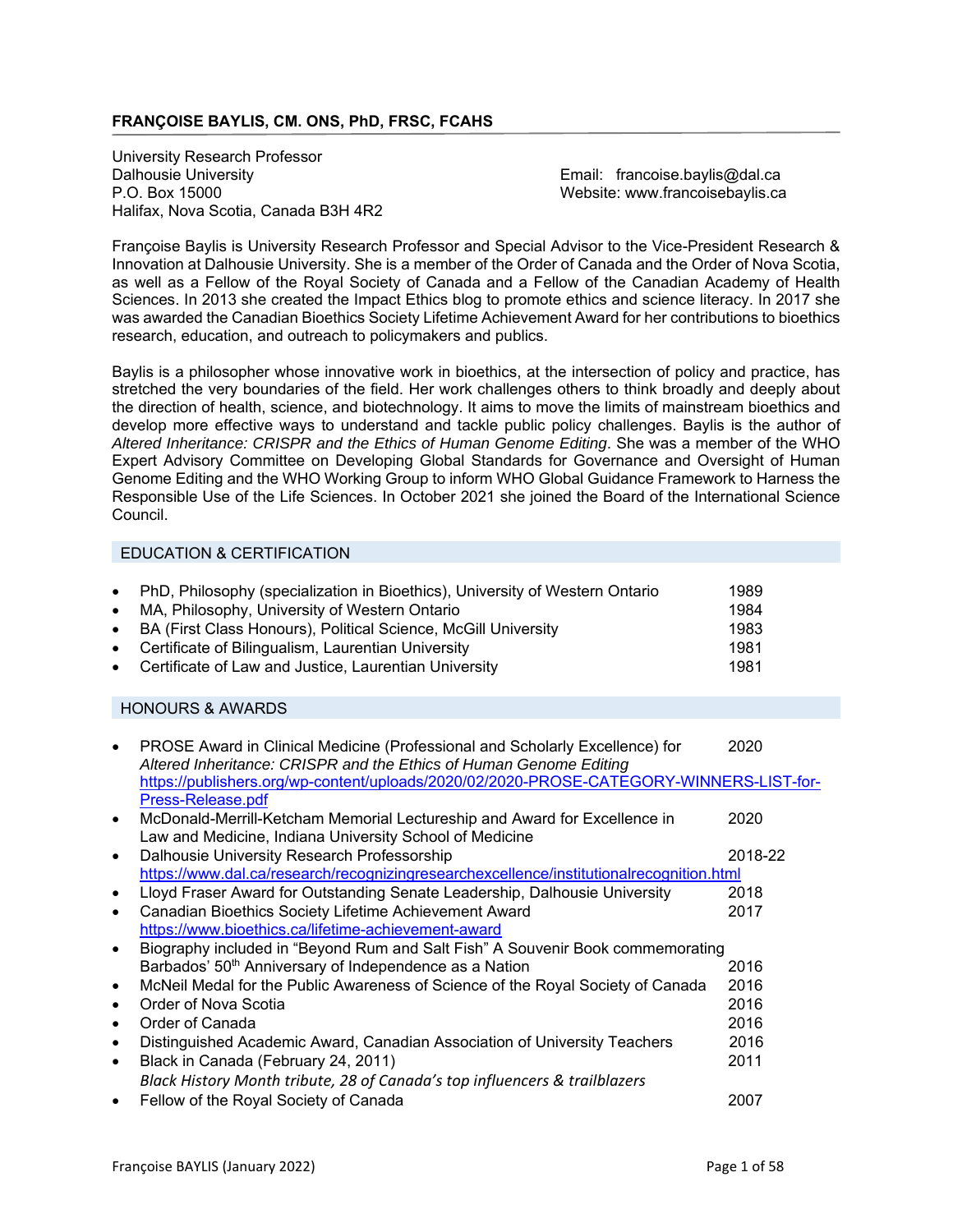| $\bullet$ | Fellow of the Canadian Academy of Health Sciences                                                 | 2007     |
|-----------|---------------------------------------------------------------------------------------------------|----------|
| $\bullet$ | The Ascension of Effort, Official Black History Month Poster featuring four successful Black 2006 |          |
|           | Canadians (artist, Robert Small) dalnews.dal.ca/2006/02/17/blackhistory.html                      |          |
| $\bullet$ | Canadian Who's Who                                                                                | 2004-    |
| $\bullet$ | Canada Research Chair in Bioethics and Philosophy (Tier 1)                                        | 2004-18  |
| $\bullet$ | Dalhousie University Research Professorship                                                       | 2003-08  |
|           | (Interrupted in 2004 because of CRC)                                                              |          |
| $\bullet$ | Who's Who in Black Canada, Black in Canada                                                        | $2002 -$ |
|           | http://www.blackincanada.com/2010/08/27/francoise-baylis/                                         |          |
| $\bullet$ | Dalhousie Medical Research Foundation Award of Excellence in Medical Research                     | 2001     |
| $\bullet$ | Social Sciences and Humanities Research Council of Canada Doctoral Fellowship                     | 1985-88  |
| $\bullet$ | Ontario Graduate Scholarship (declined)                                                           | 1985     |
| $\bullet$ | Ontario Graduate Scholarship                                                                      | 1984     |
| $\bullet$ | Entrance Scholarship, University of Western Ontario                                               | 1983-84  |
| $\bullet$ | Special University Scholarship, University of Western Ontario                                     | 1983-84  |
| $\bullet$ | Delta Upsilon and John W.F. Peacock Memorial Scholarship, McGill University                       | 1983-84  |
| $\bullet$ | James McGill Award, McGill University                                                             | 1982-83  |
| $\bullet$ | Programmes de moniteurs des langues officielles                                                   | 1982     |
| $\bullet$ | James McGill Entrance Award, McGill University                                                    | 1981-82  |
| $\bullet$ | Laurentian University Faculty Scholarship, Laurentian University (declined)                       | 1981-82  |
| $\bullet$ | Laurentian University Faculty Scholarship, Laurentian University                                  | 1980-81  |
| $\bullet$ | Second Language Program Fellowship, Laurentian University                                         | 1980-81  |
| $\bullet$ | RJ Askin Memorial Prize, Laurentian University                                                    | 1980     |
| $\bullet$ | ET Lute Memorial Prize, Laurentian University                                                     | 1980     |
| $\bullet$ | Laurentian Entrance Scholarship, Laurentian University                                            | 1979-80  |
| $\bullet$ | Ruth E. Foley Memorial Scholarship, Laurentian University                                         | 1978-79  |
|           | Ontario Scholar                                                                                   | 1979     |
|           |                                                                                                   |          |

### ACADEMIC AND OTHER EMPLOYMENT HISTORY

### *UNIVERSITY APPOINTMENTS*

#### *Dalhousie University 1996-present*

- Special Advisor to the Vice-President Research & Innovation, 2022
- University Research Professor, 2018-22
- Professor and Canada Research Chair in Bioethics and Philosophy, Faculty of Medicine, 2004-18
- Professor, Department of Bioethics, Faculty of Medicine, 2002-04
- Acting Department Head, Department of Bioethics, Faculty of Medicine, 2000-01
- Associate Professor, Department of Bioethics, Faculty of Medicine, 1999-2002
- Associate Professor, Office of Bioethics Education and Research, Faculty of Medicine, 1996-1999
	- o cross appointment in the Department of Philosophy (since 1996)
	- o cross appointment in the Department of Obstetrics and Gynaecology (since 2009)

### *Arizona State University 2010-2019*

Adjunct Professor, Centre for Biology and Society

#### *Université de Montréal 2014-2019*

Collaboratrice hors-Québec du Centre de Recherche en Éthique (CRÉ)

#### *University of Tennessee Knoxville 1993-1996*

Assistant Professor, Department of Philosophy

#### *Hospital for Sick Children, Toronto 1991-1993*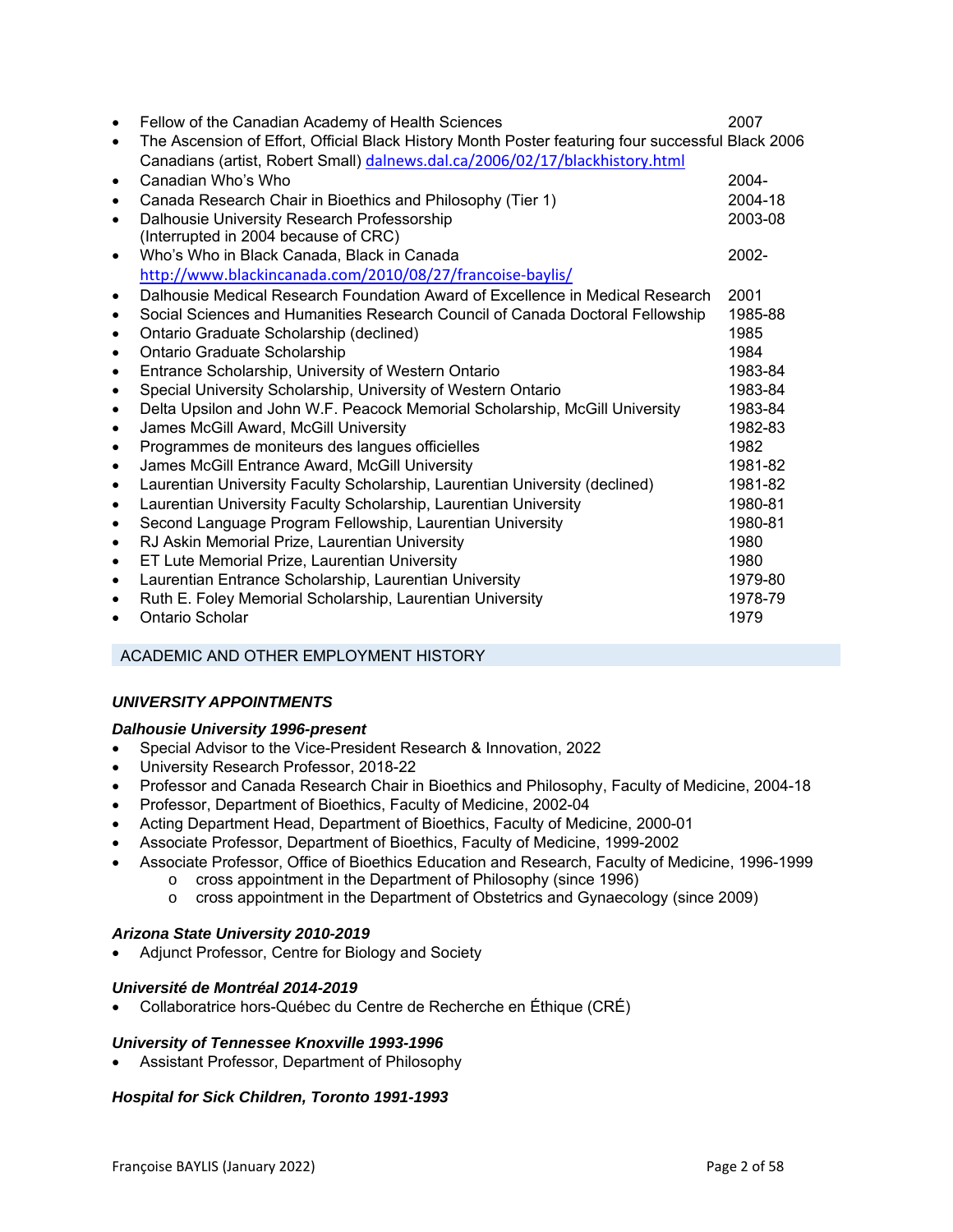- Bioethicist, Department of Bioethics
- Lecturer, Department of Pediatrics
- Lecturer, Department of Obstetrics and Gynaecology
- Lecturer, Department of Rehabilitation Medicine

# *Westminster Institute for Ethics and Human Values, London, Ontario 1989-1990*

Research Associate

### *VISITING FELLOWSHIPS*

- Wayne Morse Chair of Law and Politics, University of Oregon, 2020-21 https://waynemorsecenter.uoregon.edu/francoise-baylis https://around.uoregon.edu/content/bioethicist-named-years-wayne-morse-chair
- Visiting Researcher, Brocher Foundation, Geneva, Switzerland, October 2015
- Visiting Scholar, Bioethics Centre, University of Otago, Dunedin, New Zealand, 2011
- Visiting Professor, Centre for Biomedicine and Society, School of Social Science & Public Policy, King's College London, 2009-12
- Visiting Researcher, Brocher Foundation, Geneva, Switzerland, July 2008
- Visiting Fellow, Centre de Recherche en Éthique de l'Université de Montréal (CRÉUM), 2003-04

### *OTHER ACADEMIC EMPLOYMENT*

- Academic Secretary, Medical Research Council, Working Group on Guidelines for Somatic Cell Gene Therapy, 1988
- Instructor, Department of Philosophy, University of Western Ontario, 1984-85 Teaching Assistant, Department of Philosophy, University of Western Ontario, 1983-84

### *OTHER CLINICAL ETHICS EMPLOYMENT*

- Ethics Consultant, Board Ethics Committee, IWK-Grace Health Centre, Halifax, 1996-97
- Clinical Associate in Medical Ethics, University of Tennessee Medical Centre Knoxville, 1993-96
- Ethics Consultant, Department of Obstetrics and Gynaecology, University Hospital, London Ontario, Early Pre-Implantation Cell Screening (EPICS), and embryo freezing, 1991

#### INTERNATIONAL & NATIONAL PROFESSIONAL SERVICE

### *INTERNATIONAL COMMITTEES*

- International Science Council, (Board Member), 2021-24
- The UK Royal Society, the UK Academy of Medical Sciences, the US National Academies of Sciences and Medicine and the World Academy of Sciences Planning Committee' Third International Summit on Human Genome Editing', London, 7-9 March 2022 (Member), 2021-22
- WHO Global Guidance Framework to Harness the Responsible Use of the Life Sciences, (Member of Working Group) May 2021 - present
- WHO Expert Advisory Committee on Developing Global Standards for Governance and Oversight of Human Genome Editing, Geneva (Member), 2019-21
- Jury, Falling Walls Lab, Akademie der Künste, Berlin (Member), November 8, 2018
- Board of Directors, International Association of Bioethics, (Member), 2017-20
- Jury, Falling Walls Lab, Akademie der Künste, Berlin (Member), November 8, 2017
- Global Forum on Bioethics Research, Planning Committee 'Ethical Issues of Research in Pregnancy' Buenos Aires, 3-4 November 2016, (Member), 2016
- US National Academy of Sciences, US National Academy of Medicine, Chinese Academy of Sciences and the UK's Royal Society Planning Committee 'International Summit on Human Gene Editing', Washington, 1-3 December 2015 http://www.nationalacademies.org/geneediting/gene\_167925 (Member), 2015
- Comité d'experts du CRĒUM (Centre de Recherche en Ēthique de l'Université de Montréal), (Member), 2008-11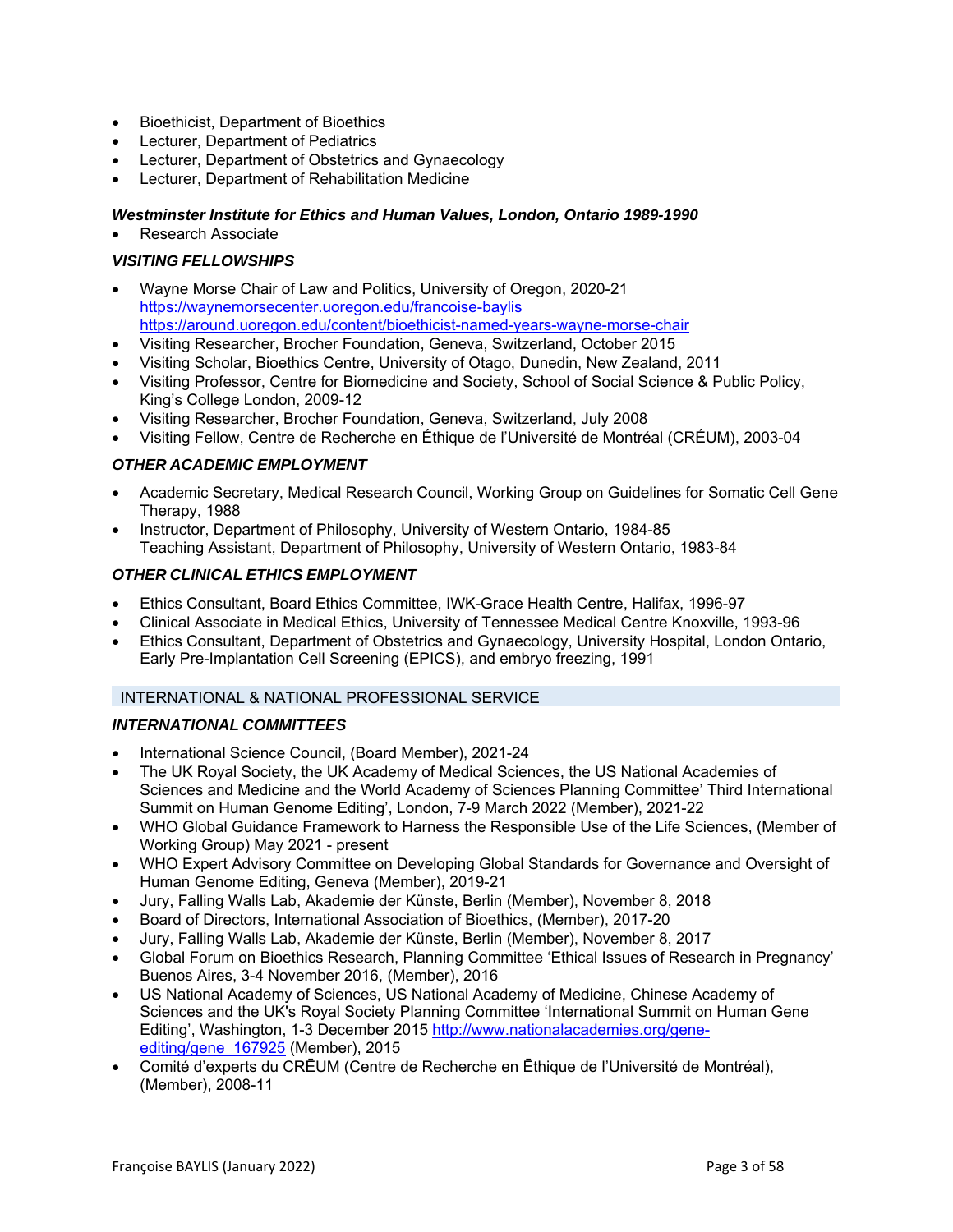- International Advisory Group for the REMEDiE project -- Regenerative Medicine in Europe: Emerging needs and challenges in a global context, (Member), 2008-11
- International Network on Feminist Approaches to Bioethics, Nominating Committee, (Chair), 2008
- International Network on Feminist Approaches to Bioethics, (Advisory Board Member), 2006-08
- International Network on Feminist Approaches to Bioethics, (Co-coordinator), 2004-06
- American Society for Bioethics and Humanities, Clinical Ethics Task Force, (Member), 2000-01 Society for Health and Human Values/Society for Bioethics Consultation (SHHV/SBC), Task Force on Standards for Clinical Ethics Consultation, (Member) 1996-98 Society for Bioethics Consultation (SBC), (Executive), 1995-97

### *GOVERNOR-IN-COUNCIL APPOINTMENTS*

- Assisted Human Reproduction Canada (AHRC), Board of Directors, 2006-10
- Canadian Institutes of Health Research (CIHR), Governing Council, 2001-04
- Canadian Biotechnology Advisory Committee (CBAC), 1999-2001

### *NATIONAL COMMITTEES*

- Royal Society of Canada, Committee on Public Engagement (Member), 2020-23
- Evidence for Democracy, Advisory Board, (Member), 2014-16
- Royal Society of Canada, Academy I, (Academic Secretary, Member of Council), 2012-15
- Royal Society of Canada, Awards and Recognition Committee, (Member), 2012-15
- Royal Society of Canada, Atlantic Steering Committee (Chair), 2012-15
- Canadian Institutes of Health Research (CIHR), Gender & Health Institute Advisory Board, (Member), 2009-14
- Royal Society of Canada, Scientific Advisory Committee on Expert Panels, (Member), 2009-15
- Canadian Institutes of Health Research (CIHR), Institute Advisory Board Ethics Designates, 2009-11
- Canadian Commission for UNESCO, Sectoral Commission, Natural, Social and Human Sciences, (Member), 2008-17
- Royal Society of Canada Atlantic Steering Committee, (Member) 2008-11
- Canadian Centre for Ethics in Sport (CCES), Board of Directors, (Member), 2006-15
- Canadian Institutes of Health Research (CIHR), Priorities and Planning Committee, Institute of Genetics, Ethics, Legal and Social Issues, (ex officio, Member), 2002-04
- Canadian Institutes of Health Research (CIHR), Standing Committee on Ethics, (Co-Chair), 2001-04
- Canadian Institutes of Health Research (CIHR), Genetics Institute Advisory Board (Member), 2001
- Genome Canada, Science and Industry Advisory Committee (SIAC), (Member), 2000-03
- Canadian Institutes of Health Research (CIHR), Ad Hoc Working Group on Stem Cell Research, (Member), 2000-01
- National Reference Group on Post-Exposure Prophylaxis, Health Canada, (Member), 2000-01
- Royal College Physicians and Surgeons of Canada (RCPSC), Biomedical Ethics Committee, (Member), 1999-2001
- National Council on Ethics in Human Research (NCEHR), Ethics of Research Design Committee, (Member), 1999-2000
- Canadian Institutes of Health Research (CIHR) Interim Governing Council Sub-Committee on Ethics, (Member of Advisory Group),1999
- Social Sciences and Humanities Research Council (SSHRC)/ Canadian Institutes of Health Research (CIHR) Health Activities, Advisory Committee, (Member) 1999
- National Council on Ethics in Human Research (NCEHR), Council, (Member), 1998-2000
- Society of Obstetricians and Gynaecologists of Canada (SOGC), Ethics Committee, (Member), 1994- 97
- National Council on Ethics in Human Research (NCEHR), Consent Committee, (Member), 1993-99
- Canadian Bioethics Society (CBS), (Secretary-Treasurer), 1989-91

### *INTERNATIONAL / NATIONAL COMMITTEES: CO-AUTHOR OF FINAL REPORTS*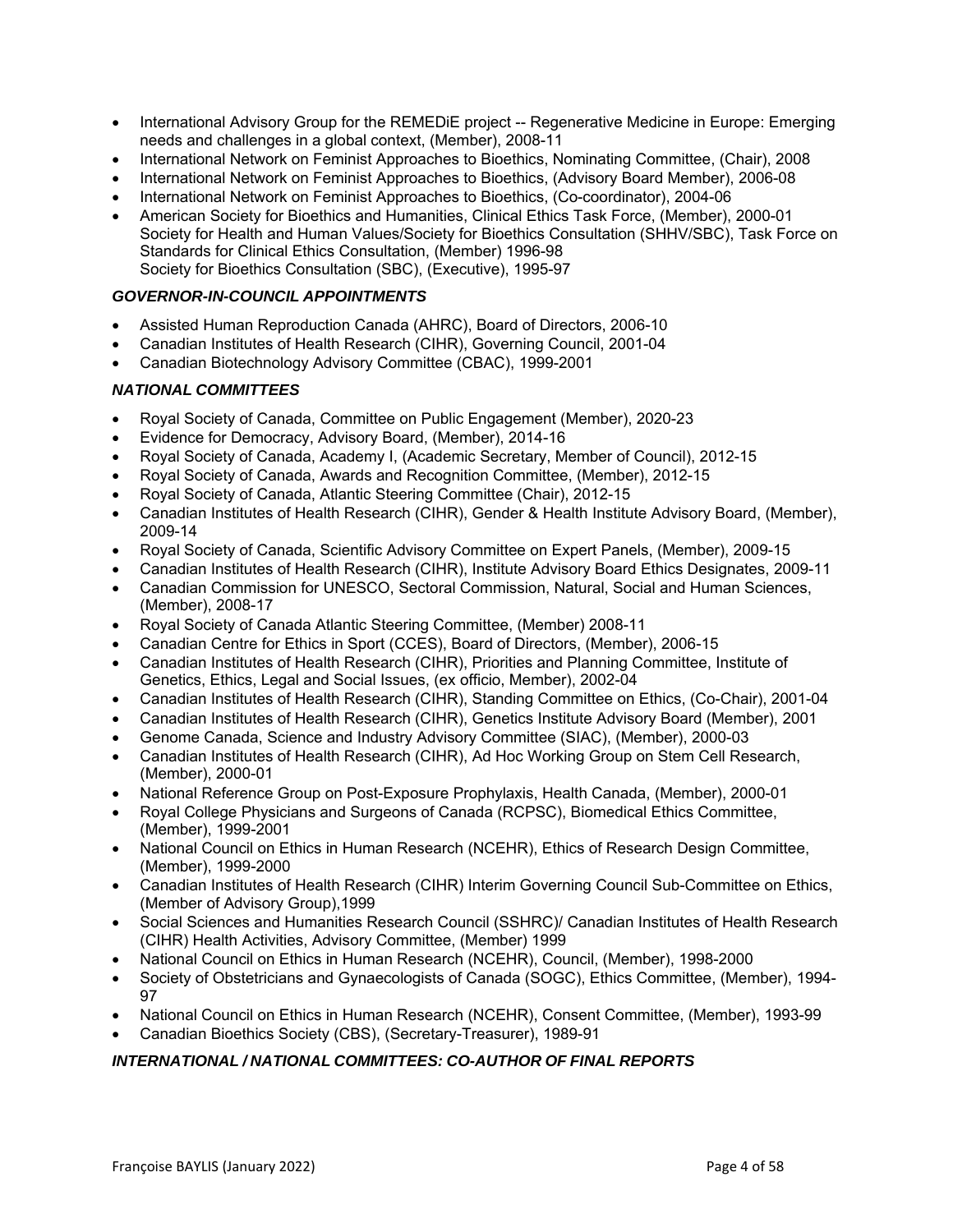- WHO Expert Advisory Committee on Developing Global Standards for Governance and Oversight of Human Genome Editing (2021). *Human genome editing: a framework for governance.*  https://www.who.int/publications/i/item/9789240030060
- WHO Expert Advisory Committee on Developing Global Standards for Governance and Oversight of Human Genome Editing (2021). *Human genome editing: recommendations.* https://www.who.int/publications/i/item/9789240030381
- WHO Expert Advisory Committee on Developing Global Standards for Governance and Oversight of Human Genome Editing (2021). *Human genome editing: position paper.* https://www.who.int/publications/i/item/9789240030404
- Ad Hoc Working Group on Stem Cell Research (2002). *Human pluripotent stem cell research. Recommendations for CIHR-funded research. Canadian Institutes of Health Research*. http://www.irsc.gc.ca/e/1489.html
- Sherwin, S., Baylis, F., Bernstein A., Caulfield, T., Dickens, B., Downie, J. et al. (1999). *Integrating bioethics and health law into the Canadian Institutes of Health Research*
- American Society for Bioethics and Humanities (1998). *Core competencies for health care ethics consultation*. Glenview, IL: ASBH.
- Rodgers, S., Baylis, F., Lippman, A., MacMillan, J., Parish, B., Nisker, J. (Chair) (1997). SOGC Clinical Practice Guidelines. Policy statement: Involuntary intervention in the lives of pregnant women. *Journal of the Society of Obstetricians and Gynaecologists of Canada*, 19, 1200-1203.
- Rodgers, S., Baylis, F., Lippman, A., MacMillan, J., Parish, B., Nisker, J. (Chair) (1997). SOGC Clinical Practice Guidelines. Policy statement: Preconception arrangements. *Journal of the Society of Obstetricians and Gynaecologists of Canada*, 19, 393-399.
- National Council on Ethics in Human Research (1996). Facilitating ethical research: Promoting informed choice [Discussion document]. *NCEHR Communiqué CNERH*, (Suppl.) 7(2), i-28. http://www.ncehr-cnerh.org/english/consent/consente.htm
- National Council on Bioethics in Human Research (1990). Ethical aspects of pharmaceutically-based clinical investigation. *Annals of the Royal College of Physicians and Surgeons of Canada*, 23, 436- 438.

# *INTERNATIONAL / NATIONAL COMMITTEES: CONSULTANT/GUEST*

- Office of the Chief Scientist of Canada. Scientific Considerations for Using COVID-19 Vaccination Certificates, February-March 2021 https://science.gc.ca/eic/site/063.nsf/eng/h\_98229.html
- World Committee on Tourism Ethics. Certificates for International Travel https://www.unwto.org/news/committee-on-tourism-ethics-recommends-responsible-use-of-travelcertificates
- Law Commission of Canada. Study Panel. Does age matter? Law and relationships between generations [2004 Discussion paper], February 2006.
- HIV/AIDS Policy Co-ordination Division, Health Canada, September 1998.
- Women's Health Bureau, Health Canada, January 1998.
- Tri-council working group. Code of ethical conduct for research involving humans. Ottawa: MRC, NSERC, SSHRC, February 1997.
- Medical Research Council, Advisory Committee on Women in Clinical Trials, May 1995.

# *RESEARCH AREAS*

- Genome editing
- Women's health
- Assisted human reproduction
- Health policy
- Public health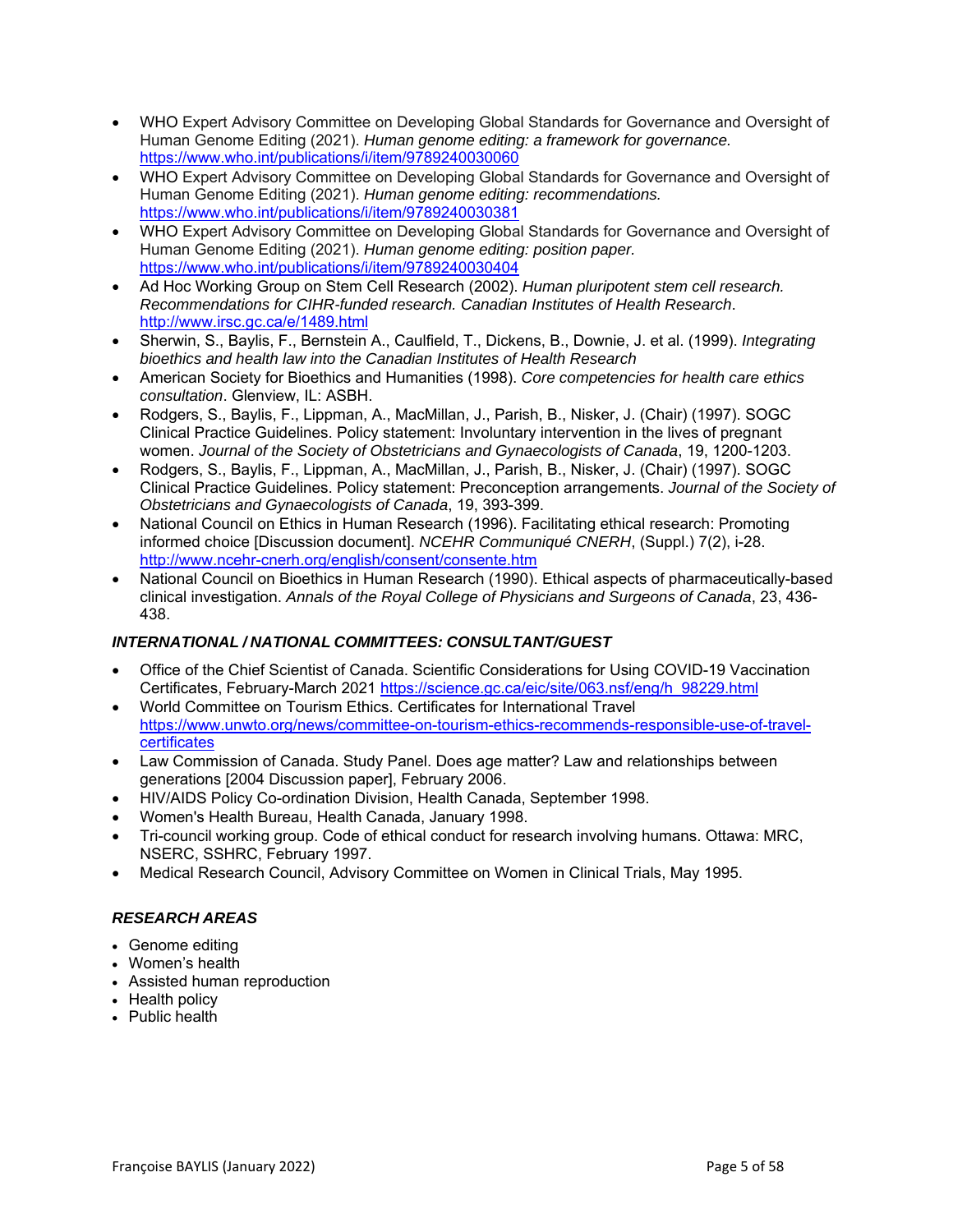### SCHOLARLY RESEARCH ACTIVITIES

| <b>SUMMARY</b>                                    |                 |  |
|---------------------------------------------------|-----------------|--|
| Books & Journal Special Issues                    | 23              |  |
| <b>Refereed Publications</b>                      | 95              |  |
| Book Chapters & Encyclopedia Contributions        | 48              |  |
| Non-Refereed publications, correspondence, blogs, | 221             |  |
| media & reviews                                   |                 |  |
| Presentations (including podcasts)                | 425             |  |
|                                                   |                 |  |
| <b>Grants Received</b>                            | 78              |  |
| Principal Investigator                            | \$7,071,734.11  |  |
| Co-Investigator                                   | \$25,922,938.75 |  |
| Collaborator                                      | \$3,732,534.14  |  |
| <b>Research Contracts Received</b>                | 13              |  |
|                                                   |                 |  |

#### PUBLICATIONS

In the Humanities, the first author or editor is the principal author or editor. When the contribution of coauthors or co-editors is equal, the listing is alphabetical. When one of these two rules does not apply, the nature of my contribution is specified.

#### **ORCID**

ID http://orcid.org/0000-0003-2961-5802

# **SSRN**

ID http://ssrn.com/author=369575

# **Web of Science**

ID AAP-4565-2021

#### **Scopus**

ID: https://www.scopus.com/authid/detail.uri?authorId=55408358300

### **AMAZON**

ID http://www.amazon.com/-/e/B00JA075L8

### *THESIS*

Baylis, F. (1989). The ethics of ex utero research on spare IVF human embryos. PhD (Department of Philosophy) University of Western Ontario, London, Ontario.

#### *BOOKS (19)*

- **1.** Baylis, F. (2019). *Altered Inheritance: CRISPR and the ethics of human genome editing.* Harvard, Harvard University Press. https://www.youtube.com/watch?v=fGvocYptluo **Translated into Chinese 2021.**
- 2. Baylis, F., & Dreger, A. (Eds). (2018). *Bioethics in action*. Cambridge, Cambridge University Press. **Reprinted in paperback 2019.**
- 3. Baylis, F., & Ballantyne, A. (Eds). (2016) *Clinical research involving pregnant women*. Cham, Switzerland: Springer.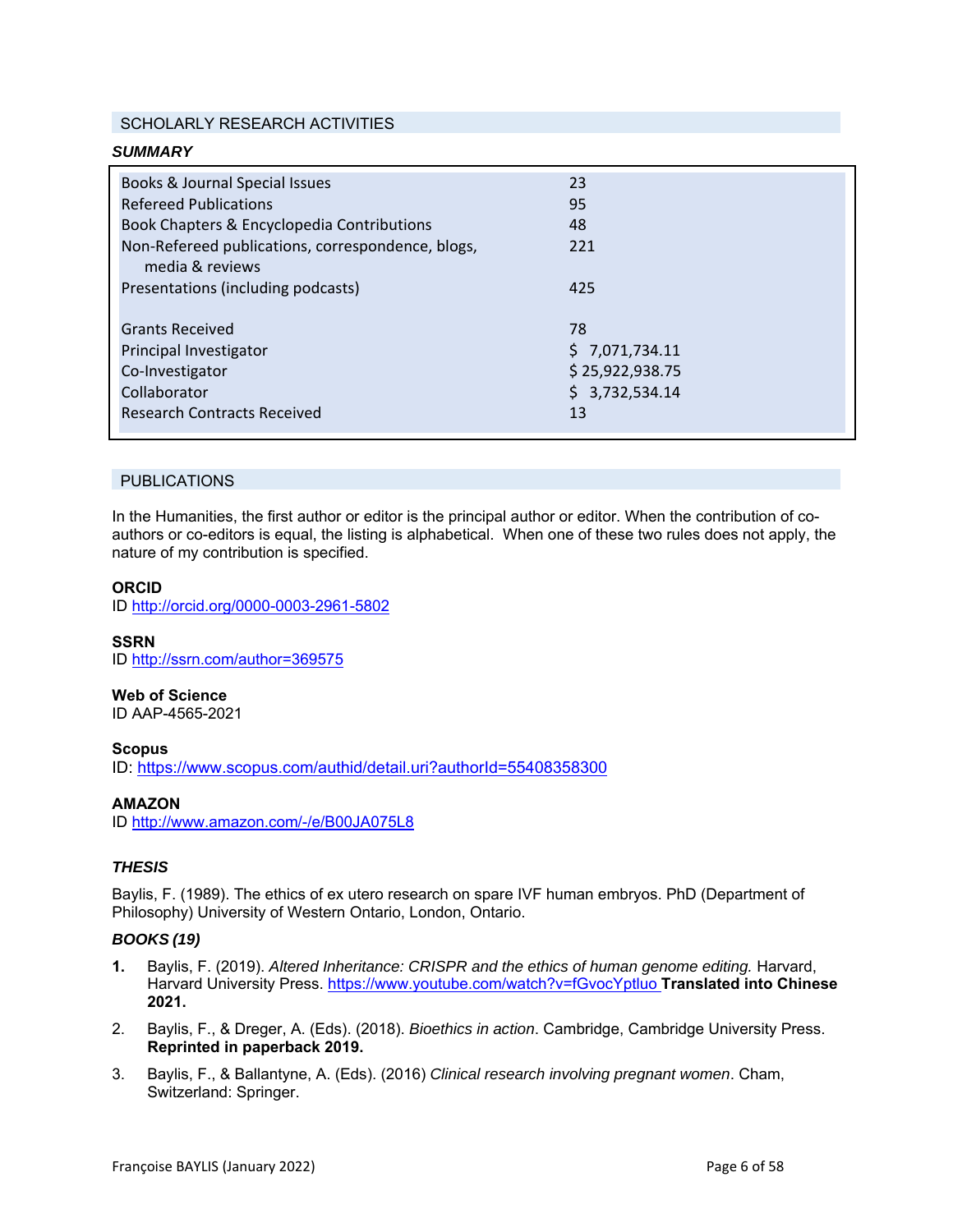- 4. Baylis, F., & McLeod, C. (Eds.). (2014) *Family-making: Contemporary ethical challenges* Oxford: Oxford University Press. **Reprinted in paperback 2017.**
- 5. Baylis, F., Hoffmaster, B., Sherwin S., & Borgerson K. (Eds.). (2012) *Health care ethics in Canada*  (3rd ed.) Toronto: Nelson.
- 6. Nisker, J., Baylis, F., Karpin I., McLeod C., & Mykitiuk R. (Eds.). (2010) *The 'healthy' embryo: Social, biomedical, legal and philosophical perspectives* Cambridge: Cambridge University Press.
- 7. Baylis, F., Downie, J., Hoffmaster, B., & Sherwin, S. (Eds.). (2004). *Health care ethics in Canada* (2<sup>nd</sup> ed.). Toronto: Thomson Nelson.
- 8. Freedman, B. (2000). (F. Baylis, Ed.). The roles and responsibilities of the ethic consultant: A retrospective analysis of cases. Hagerstown, Md: University Publishing Group.
- 9. Baylis, F., Ireland, A., Kaufman, D., & Weijer, C. (2000). *Protecting human research subjects: Casebased learning for Canadian research ethics boards and researchers*. Ottawa: National Council on Ethics in Human Research.
- 10. Baylis, F., Downie, J., & Dewhirst, K. (Eds.). (1999). *Codes of ethics: Ethics codes, standards and*  guidelines for professionals working in a health care setting in Canada (2<sup>nd</sup> ed.). Toronto: Department of Bioethics, The Hospital for Sick Children.
- 11. Sherwin, S., Baylis, F., Bell, M., DeKoninck, M., Downie, J., Lippman, A. et al. (1998). *The politics of women's health: Exploring agency and autonomy*. Philadelphia: Temple University Press.
- 12. Baylis, F., Downie, J., Freedman, B., Hoffmaster, B., & Sherwin, S. (Eds.). (1995). *Health care ethics*  in Canada (1<sup>st</sup> ed.). Toronto: Harcourt Brace and W.B. Saunders.
- 13. Baylis, F., Eckenwiler, L.A., & Kunicki, L. (Eds.). (1994). *Institutional policy in paediatric practice: Documenting Canadian experience*. Toronto: Department of Bioethics, The Hospital for Sick Children.
- 14. Baylis, F. (Ed.). (1994). *The health care ethics consultant*. Totowa, N.J: Humana Press.
- 15. Baylis, F., & McBurney, C. (Eds.). (1993). *In the case of children: Paediatric ethics in a Canadian context*. Toronto: Department of Bioethics, The Hospital for Sick Children.
- 16. Baylis, F. & Downie, J. (Eds.). (1992). *Codes of ethics: Ethics codes, standards and guidelines for professionals working in a health care setting in Canada* (1st ed.). Toronto: Department of Bioethics, The Hospital for Sick Children.
- 17. Baylis, F., & Downie, J. (Eds.). (1990). *Medical ethics for postgraduate medical students: Symposium' 90 proceedings*. London, Ont.: Westminster Institute for Ethics and Human Values.
- 18. Baylis, F., & Downie, J. (1990). *Undergraduate medical ethics education: A survey of Canadian medical schools*. London, Ont.: Westminster Institute for Ethics and Human Values.
- 19. Baylis, F., & Downie, J. (Eds.). (1990). *Medical ethics for undergraduate medical: Symposium '89 proceedings*. London, Ont.: Westminster Institute for Ethics and Human Values.

#### *JOURNAL SPECIAL ISSUES (4)*

- 1. Baylis, F. & Downie J. (Guest Eds.) (2014) Transnational reproductive travel. *International Journal of Feminist Approaches to Bioethics* 7(2).
- 2. Baylis, F. & Downie, J. (Guest Eds.) (2009) Neuroethics. *Bioethics* 23(6).
- 3. Reid, L., Johnston, J., & Baylis, F. (Guest Eds.). (2006). Ethics and stem cell research: Shifting the discourse. *Journal of Bioethical Inquiry*, 3(1/2).
- 4. Baylis, F. (Guest Ed.) (1993). Health care ethics consultation in Canada. *Healthcare Ethics Committee Forum*, 5(3).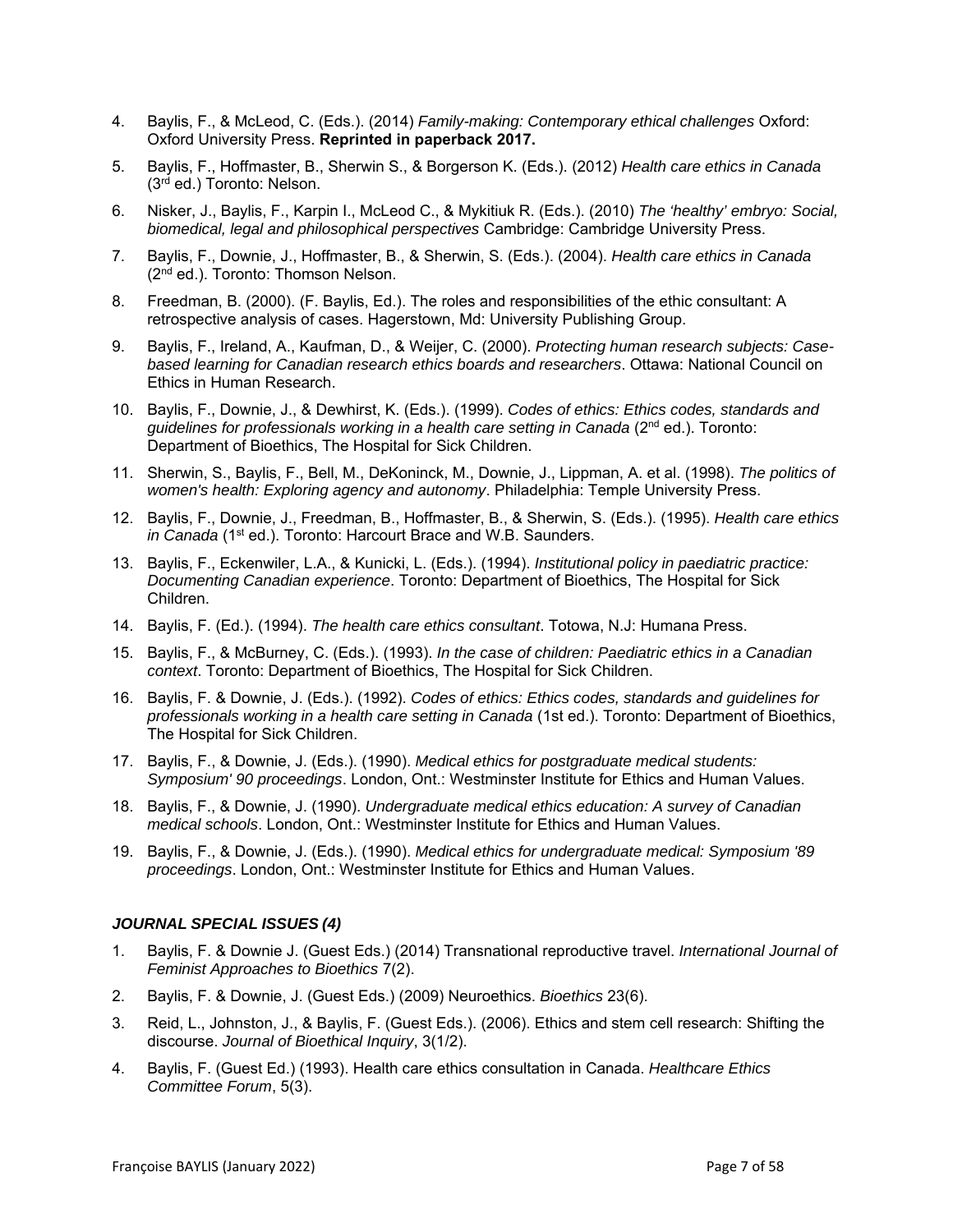### *REFEREED PUBLICATIONS (95)*

- 1. Baylis, F. (2021) Heritable human genome editing is 'currently not permitted', but it is no longer 'prohibited': So says the ISSCR. *Journal of Medical Ethics* http://dx.doi.org/10.1136/medethics-2021- 107720
- 2. Baylis, F., Darnovsky, M., Hasson, K., & Krahn, T. (2020). Human germline and heritable genome editing: The global policy landscape. *The CRISPR Journal* 3(5): 365-377. DOI:10.1089/crispr.2020.0082 https://www.liebertpub.com/doi/10.1089/crispr.2020.0082
- 3. Andorno, R., Baylis, F., Darnovsky, M., Dickenson, D., Haker, H., Hasson, K., et al. (2020). Geneva statement on heritable human genome editing: The need for course correction. *Trends in Biotechnology* 38(4), 351-354. DOI: 10.1016/j.tibtech.2019.12.022 https://www.cell.com/trends/biotechnology/fulltext/S0167-7799%2819%2930317-8
- 4. Saha, K., Hurlbut, J.B., Jasanoff, S., Ahmed, A., Appiah, A., Bartholet, E., Baylis, F. et al. (2018). Building capacity for a global genome-editing observatory: Institutional design. *Trends in Biotechnology* 36(8), 741-743. DOI: 10.1016/j.tibtech.2018.04.008.
- 5. Hurlbut, J.B., Jasanoff, S., Saha, K., Ahmed, A., Appiah, A., Bartholet, E., Baylis, F. et al. (2018). Building capacity for a global genome-editing observatory: Conceptual challenges. *Trends in Biotechnology* 36(7), 639-641. DOI: 10.1016/j.tibtech.2018.04.009.
- 6. Baylis, F. (2018). 'No' to lesbian motherhood using human nuclear genome transfer. *Journal of Medical Ethics* 44(12), 865-867. DOI:10.1136/medethics-2018-104860.
- 7. Baylis, F. (2018). COUNTERPOINT: The potential harms of human gene editing using CRISPR-Cas9. *Clinical Chemistry* 64(3), 489-491. DOI: 10.1373/clinchem.2017.278317.
- 8. Baylis, F., & McLeod, M. (2017). First-in-human phase 1 CRISPR gene editing cancer trials: Are we ready? *Current Gene Therapy.* 17(4), 309-319. DOI: 10.2174/1566523217666171121165935. https://www.ncbi.nlm.nih.gov/pmc/articles/PMC5769084/
- 9. Downie, J., & Baylis, F. (2017). A test for freedom of conscience under the *Canadian Charter of Rights and Freedoms*: Regulating and litigating conscientious refusals in health care. *McGill Journal of Law and Health* 11(1), 1-30 https://mjlh.mcgill.ca/issues/volume-111/a-test-for-freedom-ofconscience-under-the-canadian-charter-of-rights-and-freedoms-regulating-and-litigatingconscientious-refusals-in-health-care/
- 10. Baylis, F., Cattapan, A., & Snow, D. (2017). Editorial misconduct. *Public Affairs Quarterly* 31(2), 143- 155.
- 11. Baylis, F. (2017). Still Gloria: Personal identity and dementia. *International Journal of Feminist Approaches to Bioethics* 10(1), 210-224.
- 12. Baylis, F. (2017). Human nuclear genome transfer (so-called mitochondrial replacement): Clearing the underbrush. Bioethics 31(1), 7-19. DOI:10.1111/bioe.12309.
- 13. Vasiliou, S.K., Diamandis, E.P., Church, G.M, Greely, H.T., Baylis, F., Thompson, C., & Schmitt-Ulms, G. (2016). CRISPR-Cas9 system: Opportunities and concerns. *Clinical Chemistry* 62(10), 1304-11. DOI: 10.1373/clinchem.2016.263186.
- 14. Cattapan, A., & Baylis F. (2016). Frozen in perpetuity: 'Abandoned embryos' in Canada. *Reproductive Biomedicine & Society Online* 1(2), 104-112 DOI: 10.1016/j.rbms.2016.04.002. http://dx.doi.org/10.1016/j.rbms.2016.04.002.
- 15. Krahn, T.M., & Baylis, F. (2016). A review of consent documents from Canadian IVF clinics,1991 to 2014. *Journal of Obstetrics and Gynaecology Canada* 38(5), 470-482. DOI: 10.1016/j/jogc.2016.02.008. http://www.jogc.com/issue/S1701-2163(16)X0006-0; http://www.ncbi.nlm.nih.gov/pubmed/27261224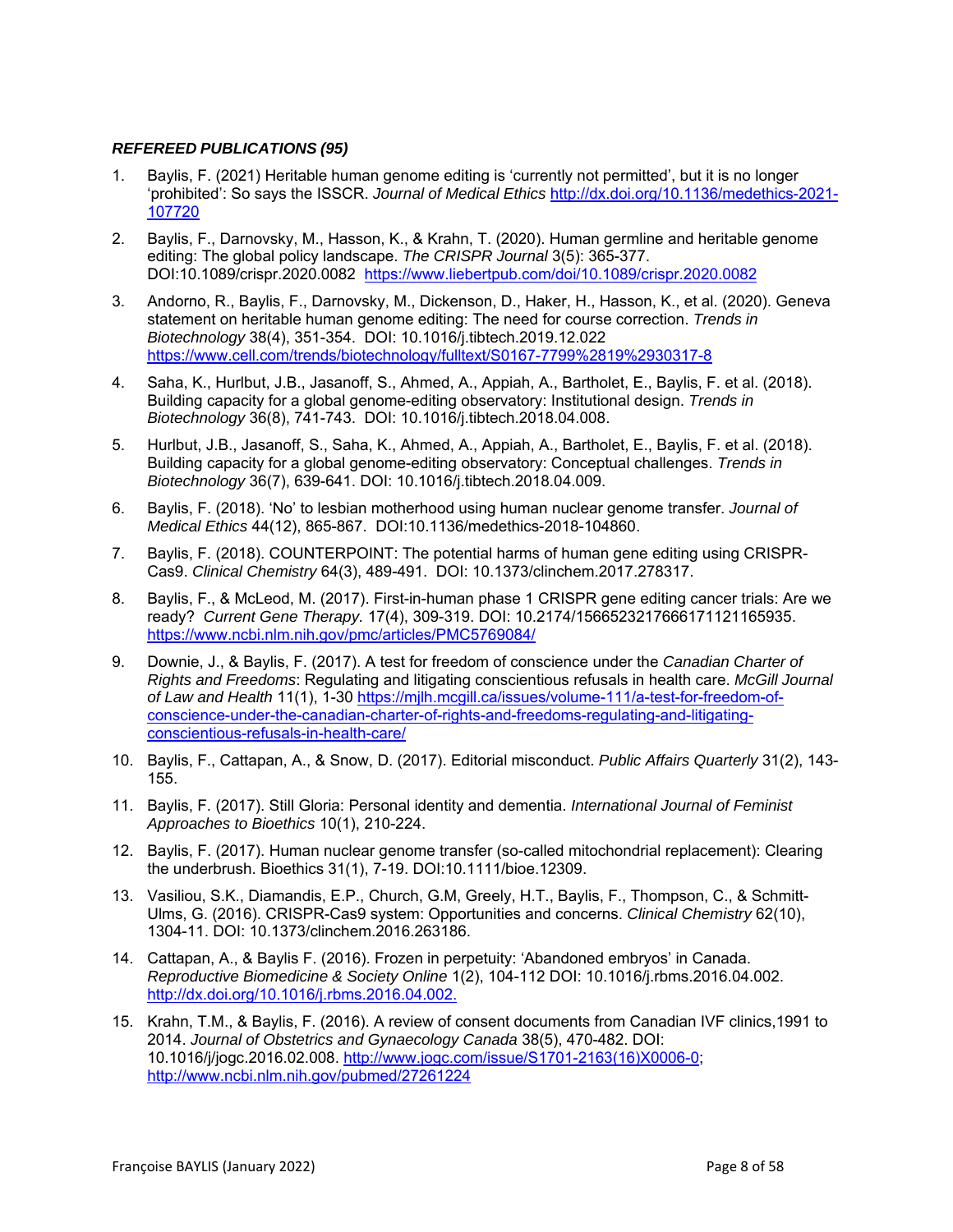- 16. Baylis, F., & Widdows, H. (2015). Human embryos and eggs: from long-term storage to biobanking. *Monash Bioethics Review* 33(4), 340-359 DOI: 10.1007/s40592-015-0045-8. http://link.springer.com/article/10.1007/s40592-015-0045-8
- 17. Snow, D., Baylis, F., & Downie, J. (2015). Why the government of Canada won't regulate assisted human reproduction: A modern mystery. *McGill Journal of Law and Health* 9(1), 1-15. https://mjlh.mcgill.ca/issues/volume-9-issue-1-91-2015-16/why-the-government-of-canada-wontregulate-assisted-human-reproduction-a-modern-mystery/
- 18. Baylis, F. (2015). A relational view of conscience and physician conscientious action. *International Journal of Feminist Approaches to Bioethics* 8(1), 18-36.
- 19. Petropanagos, A., Cattapan, A., Baylis, F., & Leader A. (2015). Social egg freezing: risk, benefit and social considerations. *Canadian Medical Association Journal* 187(9): 666-669. Epub 2015 April 13.
- 20. Baylis, F. (2015). Left out in the cold: Arguments against non-medical oocyte cryopreservation. *Journal of Obstetrics and Gynaecology Canada* 37(1), 64-67.
- 21. Baylis, F., & Downie, J. (2014). Achieving national altruistic self-sufficiency in human eggs for thirdparty reproduction in Canada. *International Journal of Feminist Approaches to Bioethics* 7(2), 164- 184.
- 22. Baylis, F., Downie, J. & Snow, D. (2014). Fake it till you make it: Policymaking and assisted human reproduction in Canada. *Journal of Obstetrics and Gynaecology Canada* 36(6), 510-512.
- 23. Downie, J. & Baylis, F. (2013). The tale of Assisted Human Reproduction Canada: A tragedy in five acts. *Canadian Journal of Women and the Law* 25(2), 183-201. DOI: 10.3138/cjwl.25.2.183.
- 24. Baylis, F. (2013). "I am who I am": On the perceived threats to personal identity from deep brain stimulation. *Neuroethics* 6*,* 513-526. EPub 2011 September 14. DOI: 10.1007/s12152-011-9137-1 http://www.springerlink.com/openurl.asp?genre=article&id=doi:10.1007/s12152-011-9137-1
- 25. Downie, J. & Baylis, F. (2013). Transnational trade in human eggs: Law, policy, and (in)action in Canada. *Journal of Law, Medicine and Ethics* 41(1), 224-239. DOI: 10.1111/jlme.12015.
- 26. Baylis, F. & Halperin, S. (2012). Research involving pregnant women: Trials and tribulations. *Clinical Investigation* 2(2), 139-146. DOI: 10.4155/CLI.11.183. http://www.openaccessjournals.com/articles/research-involving-pregnant-women-trials-andtribulations.pdf
- 27. Baylis, F. & Downie, J. (2012). Unfinished business: Ongoing ethical exceptionalism in the oversight of human pluripotent stem cell research in Canada. *Accountability in Research: Policies and Quality Assurance* 19(1), 13-26. DOI: 10.1080/08989621.2012.638595.
- 28. Steenbeek, A., MacDonald, N., Downie, J. Appleton, M. & Baylis, F. (2012). Ill-informed consent? A content analysis of physical risk disclosure in Canadian school-based HPV vaccine programs *Public Health Nursing* 29(1), *71-79.* DOI: 10.1111/j.1525-1446.2011.00974.x [ePub 2011 Oct 17].
- 29. Bretzner, F., Gilbert, F., Baylis, F. & Brownstone, R. (2011). Target populations for first-in-human embryonic stem cell research in spinal cord injury *Cell Stem Cell* 8(5), 468-475. DOI 10.1016/j.stem.2011.04.012.
- 30. Kaposy, C. & Baylis, F. (2010). Ethical, evidence-based guidelines for contraceptive use in research. *IRB: Ethics & Human Research* 32(5), 1-9.
- 31. Crozier, G. & Baylis, F. (2010). The ethical physician encounters international medical travel. *Journal of Medical Ethics* 36(5), 297-301. DOI:10.1136/ard.2009.032789. **Reprinted in:** (2012) F. Baylis, B. Hoffmaster, S. Sherwin & K. Borgerson (Eds), Health Care Ethics in Canada (pp. 147-155). Toronto: Nelson Education.
- 32. Baylis, F. & Kaposy, C. (2010). Wanted: Inclusive guidelines for research involving pregnant women. *Journal of Obstetrics and Gynaecology Canada* 32(5), 473-476.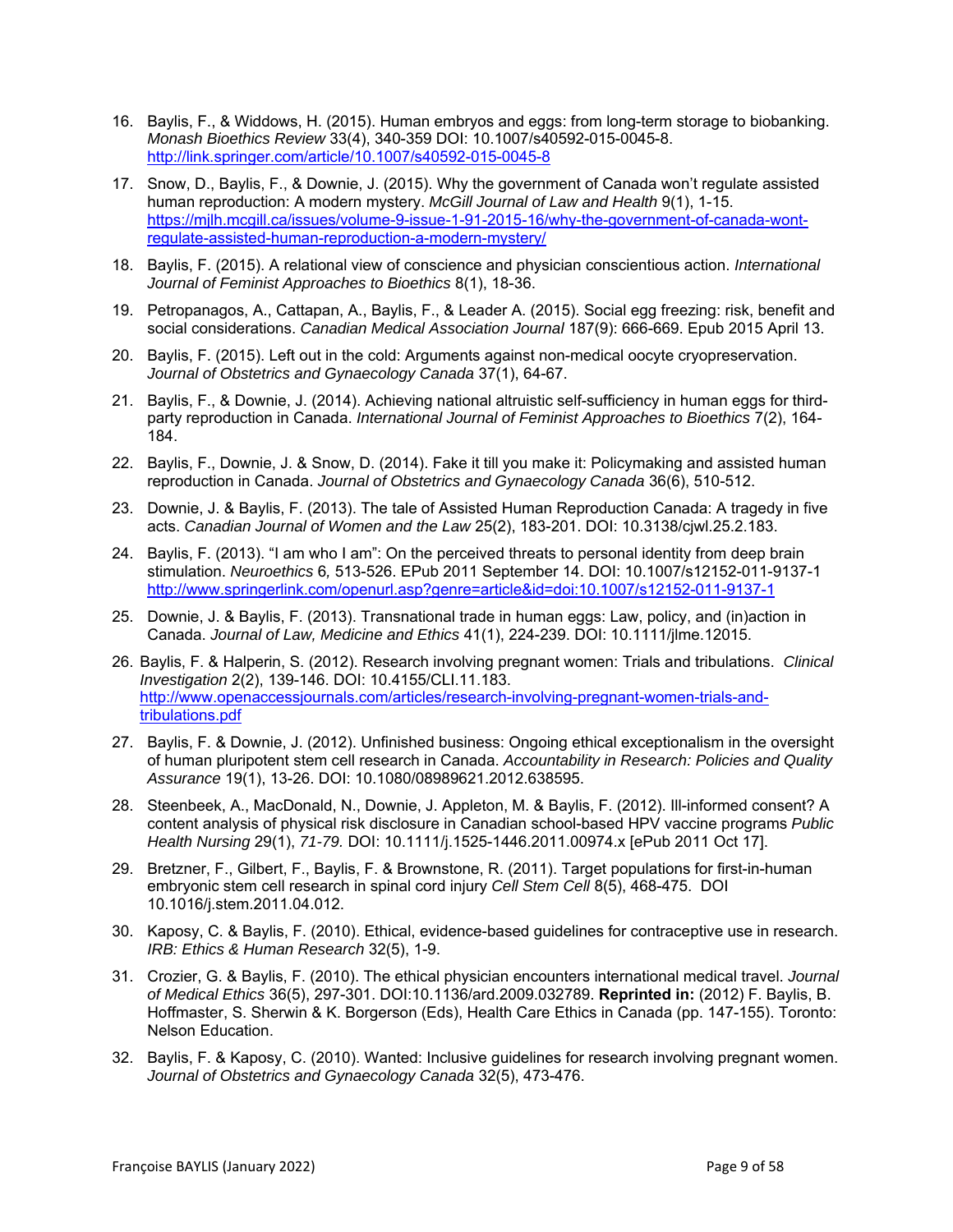- 33. Kenny, N., Sherwin, S., & Baylis F. (2010). Re-visioning public health ethics: A relational perspective. *Canadian Journal of Public Health* 101(1), 9-11. **Reprinted in:** (2012) F. Baylis, B. Hoffmaster, S. Sherwin & K. Borgerson (Eds), Health Care Ethics in Canada (pp. 160-164). Toronto: Nelson Education.
- 34. Baylis, F. & Krahn T. (2009). The trouble with embryos. *Science Studies* 22(2), 31-54.
- 35. Baylis, F. (2009). For love or money: The saga of Korean women who provided eggs for embryonic stem cell research. *Theoretical Medicine and Bioethics* 30(5), 385-396.DOI: 10.1007/s11017-009- 9118-0
- 36. Baylis, F. (2009). "Babies with some animal DNA in them": A woman's choice? *International Journal of Feminist Approaches to Bioethics* 2(2), 75-96.
- 37. Baylis, F. & Herder M. (2009). Policy design for human embryo research in Canada: An analysis. Part 2 of 2 *Journal of Bioethical Inquiry* 6(3), 351-365. DOI: 10.1007/s11673-009-9145-
- 38. Baylis, F. (2009). The HFEA public consultation process on hybrids and chimeras: informed, effective and meaningful? *Kennedy Institute of Ethics Journal* 19(1), 41-62. DOI: 10.1353/ken.0.0273
- 39. Baylis, F. & Herder M. (2009). Policy design for human embryo research in Canada: A history. Part 1 of 2 *Journal of Bioethical Inquiry* 6(1), 109-122. DOI: 10.1007/s11673-009-9135-8
- 40. Fenton, A., Meynell, L. & Baylis, F. (2009). Ethical challenges and interpretive difficulties with nonclinical applications of pediatric fMRI. *American Journal of Bioethics* 9(1), 3-13. (33% contribution) DOI: 10.1080/15265160802617829
- 41. Baylis, F. (2008). Animal eggs for stem cell research: A path not worth taking. *American Journal of Bioethics* 8(12), 18-32. DOI: 10.1080/15265160802559161 **Adapted and reprinted as:**  Humanesque embryos. (2010) J., Nisker, F., Baylis, I., Karpin, C., McLeod, & R., Mykitiuk (Eds.), *The healthy embryo: Social, biomedical, legal and philosophical perspectives* (pp. 84-96). Cambridge: Cambridge University Press.
- 42. Baylis, F., Kenny, S., & Sherwin, S. (2008). A relational account of public health ethics. *Public Health Ethics* 1(3), 196-209. DOI:10.1093/phe/phn025
- 43. Viirre, E., Baylis, F., & Downie, J. (2007). Promises and perils of cognitive performance tools: A dialogue. *Technology* 11, Supplement 1, 9-25. (33% contribution) DOI: 10.3727/107292408786938853 **Reprinted in**: (2012) J., Giordano (Ed.), *Neurotechnology: Premises, Potential, and Problems* (pp 125-141). Taylor and Francis LLC.
- 44. Baylis, F. & McLeod, C. (2007). The stem cell debate continues: The buying and selling of eggs for research. *Journal of Medical Ethics* 33, 726-731. DOI:10.1136/jme.2007.022129
- 45. McLeod, C., & Baylis, F. (2007). Donating fresh versus frozen embryos to stem cell research: In whose interests? *Bioethics* 21, 465-477. DOI: 10.1111/j.1467-8519.2007.00592.x (50% contribution) **Reprinted in:** (2010) J., Nisker, F., Baylis, I., Karpin, C., McLeod & R. Mykitiuk R. (Eds.), *The healthy embryo: Social, biomedical, legal and philosophical perspectives* (pp. 171-186). Cambridge: Cambridge University Press.
- 46. Giacomini, M., Baylis, F., & Robert, J. S. (2007). Banking on it: Public policy and the ethics of stem cell research and development. *Social Science & Medicine* 65, 1490-1500. (33% contribution) DOI:10.1016/j.socscimed.2007.05.021
- 47. Baylis, F. & McInnes, C. (2007). Women at risk: Embryonic and fetal stem cell research in Canada. *McGill Journal of Law and Health* 1, 53-67. https://mjlhmcgill.files.wordpress.com/2017/07/baylismcinnes.pdf
- 48. Baylis, F. & Fenton, A. (2007). Chimera research and stem cell therapies for human neurodegenerative disorders. *Cambridge Quarterly of Healthcare Ethics* 16*,* 195-208. DOI:10.1017/S0963180107070211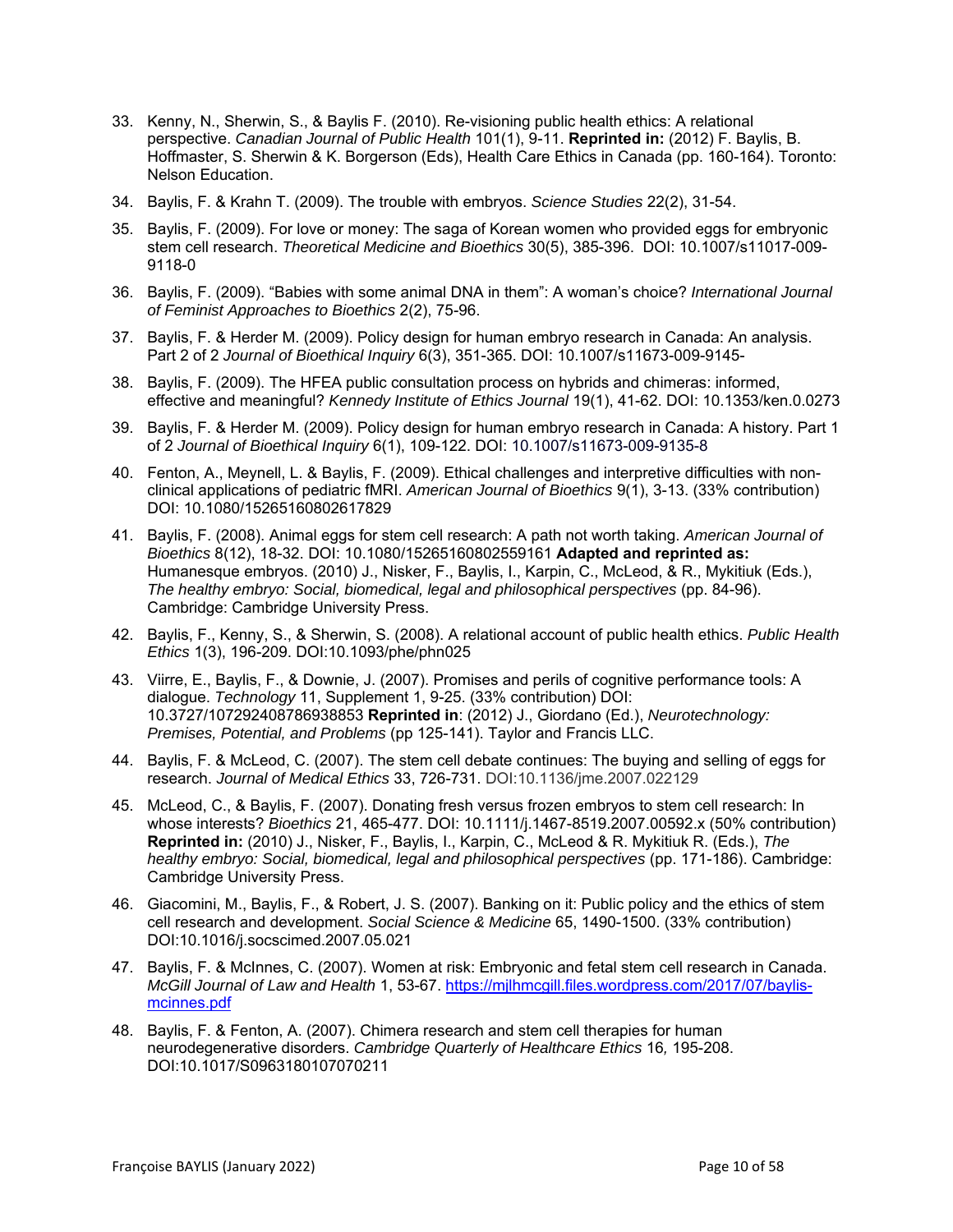- 49. Baylis, F., & Robert, J. S. (2006). Human embryonic stem cell research: An argument for national research review. *Accountability in Research: Policies and Quality Assurance* 13(3), 207-224. DOI: 10.1080/03605300600848136
- 50. Kimmelman, J., Baylis, F., & Glass, K. C. (2006). Stem cell trials: Lessons from gene transfer research. *Hastings Center Report* 36, 23-26. (40% contribution)
- 51. McLeod, C., & Baylis, F. (2006). Feminists on the inalienability of human embryos. *Hypatia* 21, 1-14. (45% contribution). **Reprinted in**: (2012) C., Weijer, A. Skelton & S Brennan (Eds.), *Bioethics in Canada* (pp xx).Oxford University Press.
- 52. Nisker, J., Baylis, F., & McLeod, C. (2006). Choice in fertility preservation in girls and adolescent women with cancer. *Cancer* 107 (S7), 1686-1689. (35% contribution) DOI 10.1002/cncr.22106
- 53. Baylis, F., & Ram, N. (2005). Eligibility of cryopreserved human embryos for stem cell research in Canada. *Journal of Obstetrics and Gynaecology Canada* 27, 949-955.
- 54. Downie, J., Llewellyn, J., & Baylis, F. (2005). A constitutional defence of the federal ban on human cloning for research purposes. *Queen's Law Journal* 31, 353-384. (25% contribution)
- 55. Robert, J. S., & Baylis, F. (2005). Stem cell politics: The NAS prohibitions pack more bark than bite. *Hastings Center Report* 35*,* 15-16. (50% contribution)
- 56. Baylis, F., & Robert, J. S. (2004). The inevitability of genetic enhancement technologies. *Bioethics*  18, 1-26. **Reprinted in:** (2004). F. Baylis, J. Downie, B. Hoffmaster, & S. Sherwin (Eds.), *Health Care Ethics in Canada* (2nd ed., pp. 448-460). Toronto: Thomson Nelson; **and** (2009) J. Fisher (Ed) *Biomedical Ethics: A Canadian Focus* (pp.328-337). Don Mills: Oxford University Press; **and** (2012) F. Baylis, B. Hoffmaster, S. Sherwin & K. Borgerson (Eds), Health Care Ethics in Canada (pp. 504- 516). Toronto: Nelson Education.
- 57. Baylis, F. (2004). The Olivieri debacle: Where were the heroes of bioethics? A reply to Mary Rowell. *Journal of Medical Ethics* 30, 51-52. DOI: 10.1136/jme.2003.007724
- 58. Baylis, F. (2004). The Olivieri debacle: Where were the heroes of bioethics? *Journal of Medical Ethics* 30, 44-49. DOI: 10.1136/jme.2003.005330
- 59. Johnston, J., & Baylis, F. (2004). Gene therapy: Two steps forward, one step back. *Canadian Medical Association Journal* 170, 1785-1786. (45% contribution) DOI: 10.1503/cmaj.1031262.
- 60. Johnston, J., & Baylis, F. (2004). What happened to gene therapy? A review of recent events. *Clinical Researcher* 4, 11-15. (45% contribution)
- 61. Baylis, F. (2003). Black as me: Narrative identity. *Developing World Bioethics* 3, 142-150. DOI: 10.1046/j.1471-8731.2003.00070.x **Translated and reprinted:** (2006) "Noire" comme moi ou de l'identité narrative, In: M-H., Parizeau & S., Kash (Eds.), *Néoracisme et dérives génétiques* (pp. 247- 257). Québec: Les Presses de l'Université Laval.
- 62. Baylis, F., Beagan, B., Johnston, J., & Ram, N. (2003). Cryopreserved human embryos in Canada and their availability for research. *Journal of Obstetrics and Gynaecology Canada* 25, 1026-1031.
- 63. Giacomini M, & Baylis, F. (2003). Excluding women from medical research: Reasons and rejoinders. *Clinical Researcher* 3, 12-15. (45% contribution)
- 64. Robert, J. S., & Baylis, F. (2003). Crossing species boundaries. *American Journal of Bioethics* 3(3), 1-13 (50% contribution). **Reprinted in:** (2005) T.A. Shannon (Ed), Genetics: Science, Ethics and Public Policy: A Reader (pp.11-32). Lanham, MD: Rowman & Littlefield; **and** (2014) R.L. Sandler (Ed), Ethics and Emerging Technologies (pp. 139-154). N.Y.: Palgrave MacMillan.
- 65. Sherwin, S., & Baylis, F. (2003). The feminist health care ethics consultant as architect and advocate. *Public Affairs Quarterly* 17, 141-158. (40% contribution)
- 66. Fernandez, C. V., Gordon, K., Van den, H. M., Taweel, S., & Baylis, F. (2003). Knowledge and attitudes of pregnant women with regard to collection, testing and banking of cord blood stem cells. *Canadian Medical Association Journal* 168, 695-698. (5% contribution)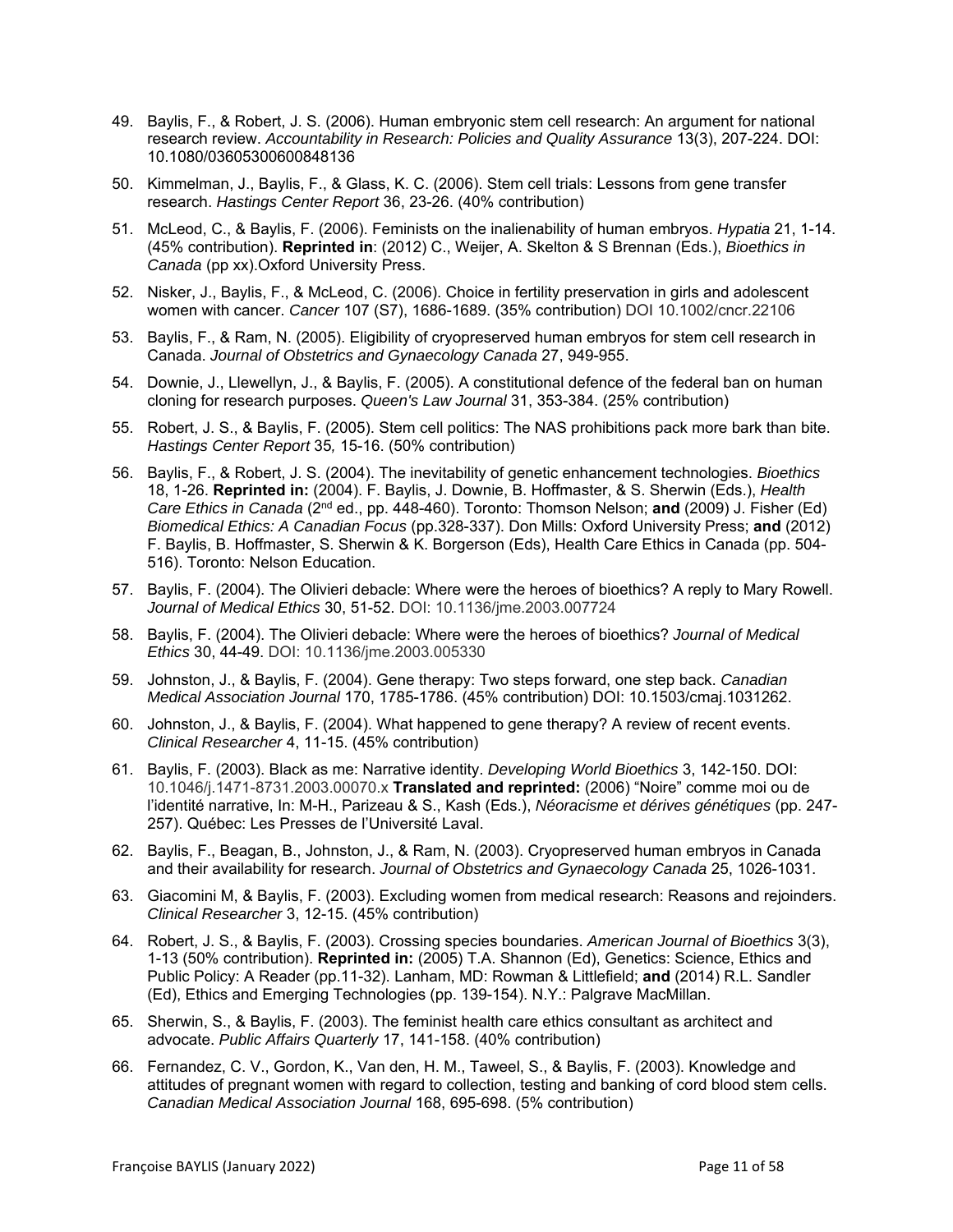- 67. Baylis, F. (2002). Human embryonic stem cell lines: The ethics of derivation. *Journal of Obstetrics and Gynaecology Canada* 24, 159-163.
- 68. Baylis, F. (2002). Human cloning: Three mistakes and an alternative. *Journal of Medicine and Philosophy* 27, 319-337. DOI: 10.1076/jmep.27.3.319.2984 **Reprinted in:** (2005). E. H. Kluge (Ed.), *Readings in biomedical ethics: A Canadian focus* 3<sup>rd</sup> Edition (pp.488-501).Toronto: Prentice-Hall; **and** (2004). F. Baylis, J. Downie, B. Hoffmaster, & S. Sherwin (Eds.), *Health Care Ethics in Canada*  (pp.437-448). Toronto: Thomson Nelson; **and** (2012) F. Baylis, B. Hoffmaster, S. Sherwin & K. Borgerson (Eds), Health Care Ethics in Canada (pp. 492-503). Toronto: Nelson Education.
- 69. Gibson, E., Baylis, F., & Lewis, S. (2002). Dances with the pharmaceutical industry. *Canadian Medical Association Journal* 166, 448-450. (35% contribution)
- 70. Baylis, F. (2001). The Canadian stem cell debate: Stuck in the '80s. *Journal of the Society of Obstetricians and Gynaecologists of Canada* 23, 248-252.
- 71. Baylis, F., & Downie, J. (2001). Professional recommendations: Disclosing facts and values. *Journal of Medical Ethics* 27, 20-24. DOI: 10.1136/jme.27.1.20
- 72. Lewis, S., Baird, P., Evans, R. G., Ghali, W. A., Wright, C. J., Gibson, E. & Baylis, F. (2001). Dancing with the porcupine: Rules for governing the university-industry relationship. *Canadian Medical Association Journal* 165, 783-785. (5% contribution) **Reprinted in:** (2005). E. H. Kluge (Ed.), *Readings in biomedical ethics: A Canadian focus* (pp. 258-262). Toronto: Prentice-Hall; **and** (2004). F. Baylis, J. Downie, B. Hoffmaster, & S. Sherwin (Eds.), *Health Care Ethics in Canada* (pp. 340-344). Toronto: Thomson Nelson; **and** (2012) F. Baylis, B. Hoffmaster, S. Sherwin and K. Borgerson (Eds), Health Care Ethics in Canada (pp. 351-355). Toronto: Nelson Education.
- 73. Baylis, F. (2000). Heroes in bioethics. *Hastings Center Report* 30, 34-39. **Reprinted in:** (2000). B. Freedman, [F. Baylis (Ed.], *The roles and responsibilities of the ethics consultant: A retrospective analysis of cases* (pp.143-152). Hagerstown, Md: University Publishing Group.
- 74. Baylis, F. (2000). Rebuttal: Expert ethics testimony. *Journal of Law Medicine and Ethics* 28*,* 240- 242.
- 75. Baylis, F. (2000). Expert testimony by persons trained in ethical reasoning: The case of Andrew Sawatzky. *Journal of Law Medicine and Ethics* 28, 224-231.
- 76. Baylis, F. (2000). Our cells/ourselves: Creating human embryos for stem cell research. *Women's Health Issues* 10, 140-145. DOI:10.1016/S1049-3867(00)00042-6
- 77. Baylis, F. (1999). IRBs: Protecting the well-being of subject-participants with mental disorders that may affect decisionmaking capacity. *Accountability in Research* 7, 183-199. **Reprinted in**: (2002). A. Shamoo (Ed.), *Research and decisional capacity: Responding to the National Bioethics Advisory Commission* (pp. 117-133). New York: Taylor & Francis.
- 78. Baylis, F. (1999). Health care ethics consultation: 'Training in virtue'. *Human Studies* 22, 25-41. DOI: 10.1023/A:1005456601398 **Reprinted in:** (1999). R. M. Zaner (Ed.), *Performance, talk, reflection: What is going on in clinical ethics consultation* (pp. 25-41)*.* Dordrecht: Kluwer Academic Publishers.
- 79. Baylis, F., Downie, J., & Kenny, N. (1999). Children and decisionmaking in health research. *IRB: A review of Human Subjects Research, 21,* 5-10. **Reprinted in:** (1999). *Health Law Review* 8(2), 3-9.
- 80. Caniano, D. A., & Baylis, F. (1999). Ethical considerations in prenatal surgical consultation. *Pediatric Surgery International* 15, 303-309. (50% contribution) DOI: 10.1007/s003830050588
- 81. Kenny, N., Weijer, C., & Baylis, F. (1999). Voting ourselves rights: A critique of the Canadian Medical Association charter for physicians. *Canadian Medical Association Journal* 161, 399-400. (25% contribution)
- 82. Baylis, F., & Ginn, D. (1998). Expanding access to PEP: Ethical and legal issues. *AIDS and Public Policy Journal* 13, 140-167. **Reprinted and distributed by:** (1999). Canadian HIV/AIDS Clearinghouse (pp.1-26); also, **excerpt reprinted as:** (1999). Post-exposure prophylaxis. *Canadian HIV/AIDS Policy & Law Newsletter* 4(4):29-38.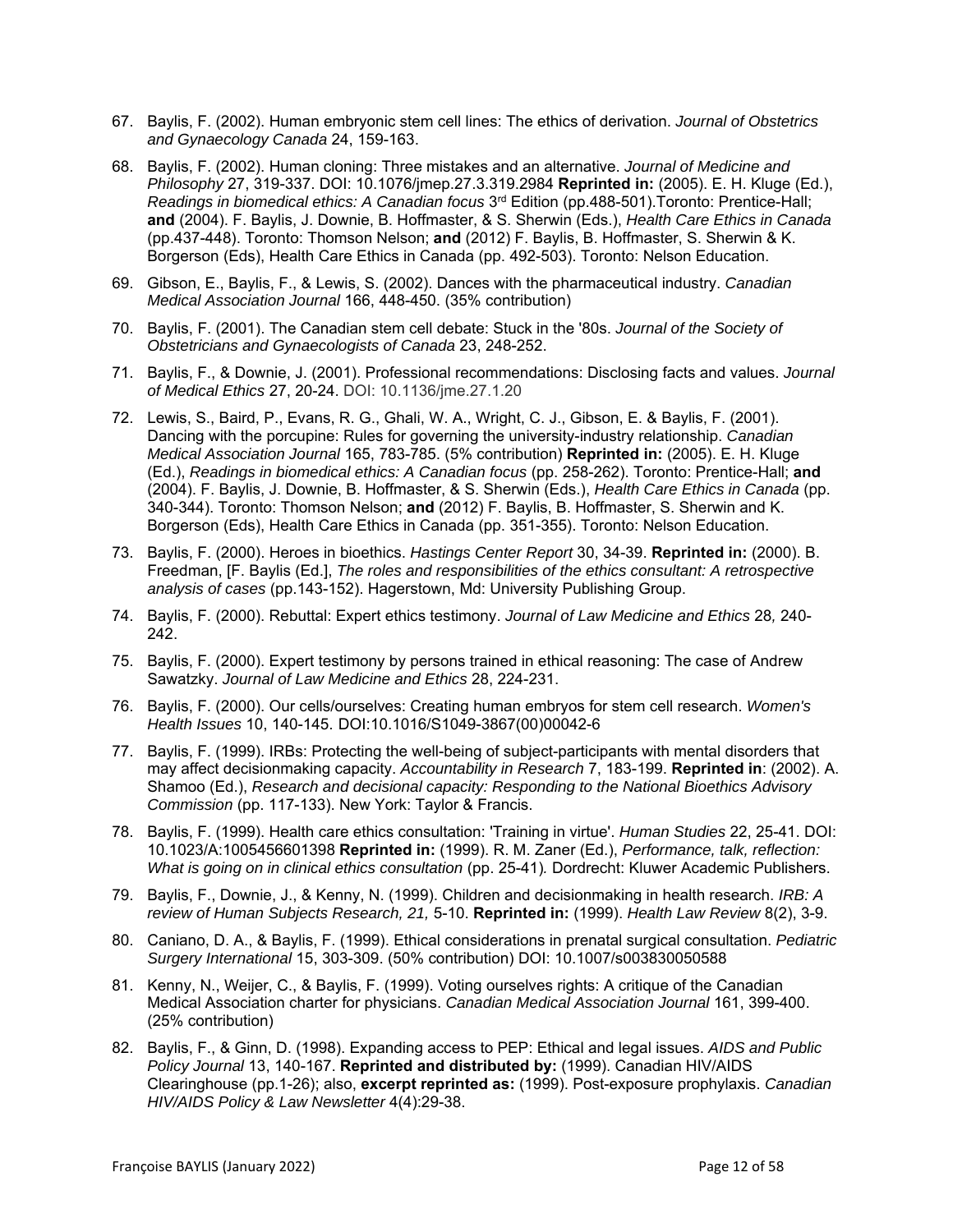- 83. Baylis, F. (1998). Dissenting with the dissent: Winnipeg Child and Family Services (Northwest Area) v. G. (D.F.). *Alberta Law Review* 36, 785-798.
- 84. Baylis, F. (1997). Errors in medicine: Nurturing truthfulness. *Journal of Clinical Ethics* 8, 336-340. **Reprinted in:** (2012) J. Arras, A. London, & B. Steinbock (Eds.), *Ethical issues in modern medicine* (8th ed.). London: McGraw Hill; **and** (2008) B. Steinbock, A. London & J. Arras (Eds.), *Ethical issues in modern medicine* (7th ed., pp.97-100). London: McGraw-Hill; **and** (2002). B. Steinbock, J. Arras, & A. London (Eds.), *Ethical issues in modern medicine* (6<sup>th</sup> ed., pp.107-111). London: McGraw-Hill.
- 85. Flagler, E., Baylis, F., & Rodgers, S. (1997). Bioethics for clinicians: 12. Ethical dilemmas that arise in the care of pregnant women: Rethinking "maternal-fetal conflicts". *Canadian Medical Association Journal* 156, 1729-1732. (40% contribution) **Reprinted in:** (1999). P. Singer (Ed.), *Bioethics at the bedside: A clinician's guide* (pp. 71-78). Ottawa: Canadian Medical Association.
- 86. Kleinman, I., Baylis, F., Rodgers, S., & Singer, P. (1997). Bioethics for clinicians: 8. Confidentiality. *Canadian Medical Association Journal* 156, 521-524. (40% contribution) **Reprinted in:** (1999) P. Singer (Ed.), *Bioethics at the bedside: A clinician's guide* (pp. 55-62). Ottawa: Canadian Medical Association.
- 87. Baylis, F. (1996). Women and health research: Working for change. *Journal of Clinical Ethics* 7, 229- 242.
- 88. Baylis, F., DesBrisay J, Freedman B, Lowenstein L, & Sherwin, S. (1994). A reply to Giles R Scofield. *Healthcare Ethics Committee Forum* 6, 371-376. DOI: 10.1007/BF01439313
- 89. Baylis, F. (1993). Therapist-patient sexual contact: A non consensual, inherently harmful activity. *Canadian Journal of Psychiatry* 38, 502-506. **Reprinted in:** (1997). R. Edwards (Ed.), *Ethics of psychiatry* (2nd ed., pp. 294-304). Buffalo, N.Y.: Prometheus Books.
- 90. Baylis, F., & Downie, J. (1993). An ethical and criminal law framework for research involving children in Canada. *Health Law Journal* 1*,* 39-64.
- 91. Baylis, F., & Downie, J. (1991). Ethics education for Canadian medical students. *Academic Medicine*  66, 413-414.
- 92. Baylis, F. (1991). Ethics consultation: The Hospital for Sick Children initiative [Toronto, Ontario]. *Healthcare Ethics Committee Forum* 3, 285-292.
- 93. Baylis, F. (1990). The ethics of ex utero research on spare 'non-viable' IVF human embryos. *Bioethics* 4, 311-329. DOI: 10.1111/j.1467-8519.1990.tb00094.x
- 94. Baylis, F. (1989). Resuscitation of the terminally ill: A response to Buckman and Senn. *Canadian Medical Association Journal* 141, 1043-1044.
- 95. Freedman, B., & Baylis, F. (1987). Purpose and function in government-funded health coverage. *Journal of Health Politics, Policy and Law* 12, 97-112. DOI: 10.1215/03616878-12-1-97 (40% contribution) **Reprinted in:** (1993) (1999) and (2005; pp. 63-75). E. H. Kluge (Ed.), *Readings in biomedical ethics: A Canadian focus.* Toronto: Prentice-Hall; **and** (1995). F. Baylis, J. Downie, B. Freedman, B. Hoffmaster, & S. Sherwin (Eds.), *Health care ethics in Canada* (pp. 130-145). Toronto: Harcourt Brace and W.B. Saunders; **and** (2000). E. Boetzkes, & W. Waluchow (Eds.), *Readings in health care ethics*. Peterborough, Ont.: Broadview Press.

#### *BOOK CHAPTERS (38)*

- 1. Robert, J.S., & Baylis F. (2021) Revisiting inexorable moral confusion about the moral status of human-nonhuman chimeras. In: S. Clarke, H. Zohny, & J. Savulescu (Eds.), *Rethinking moral status,*  (179-196). Oxford, Oxford University Press.
- 2. Baylis, F., & Cattapan A. (2018). Personalised medicine and the politics of human nuclear genome transfer. In: B. van Beers, S. Sterckx, & D. Dickenson (Eds), *Personalized medicine, individual choice and the common good,* (17-36). Cambridge: Cambridge University Press. DOI:10.1017/9781108590600.002.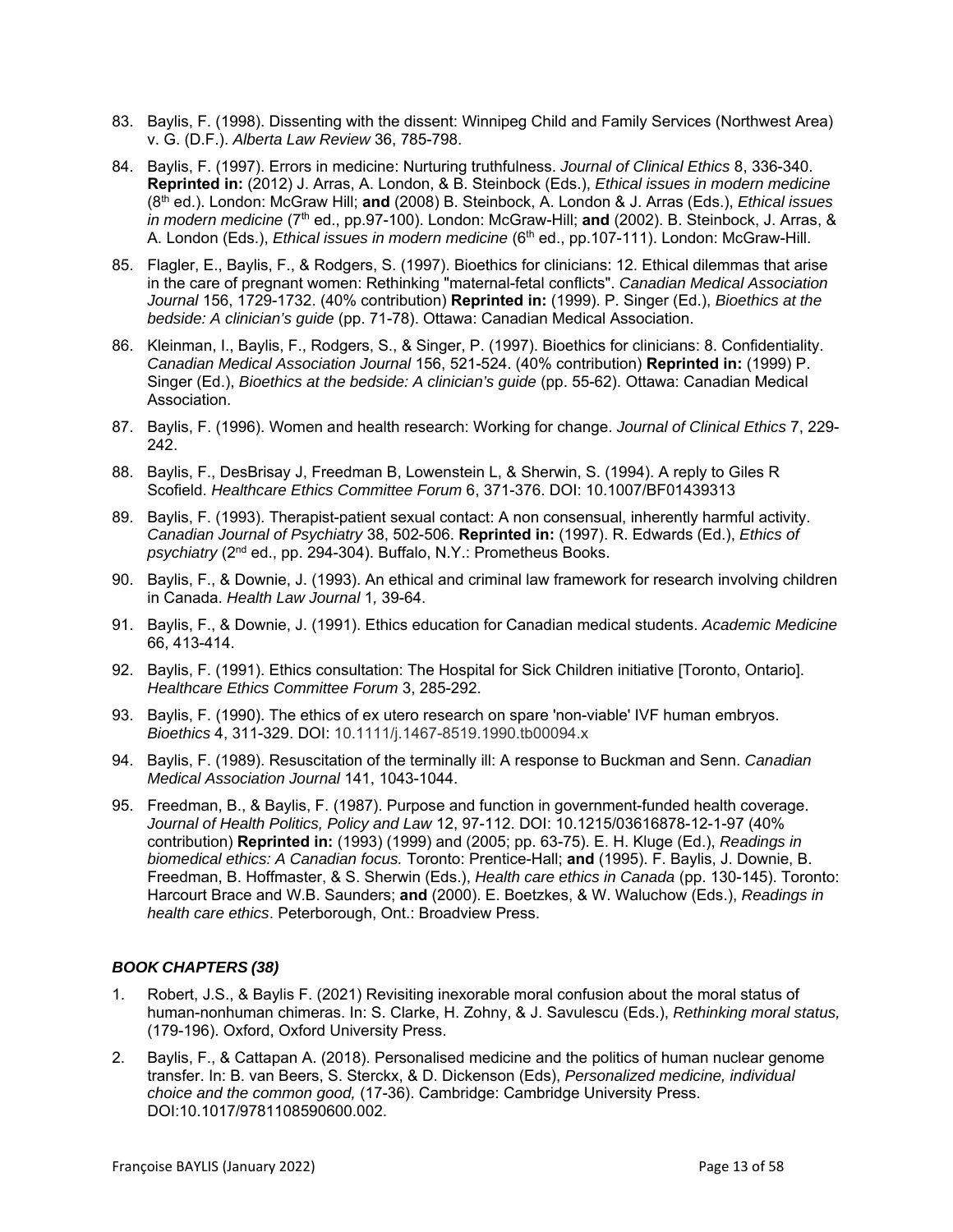- 3. Dreger, A., & Baylis, F. (2018). More than words. In: F. Baylis, & A. Dreger (Eds), *Bioethics in action,*  (1-8). Cambridge: Cambridge University Press.
- 4. Baylis, F., & Downie, J. (2018). Where there's smoke, there's Pfizer. In: F. Baylis, & A. Dreger (Eds), *Bioethics in action,* (9-31). Cambridge: Cambridge University Press.
- 5. Baylis, F. (2017). The regulation of assisted human reproductive technologies and related research: A public health, safety and morality argument. In: T. Lemmens, A.F. Martin, C, Milne, and I.B. Lee (Eds), *Regulating creation: The law, ethics and policy of assisted human reproduction, (490-528).* Toronto: University of Toronto Press.
- 6. Baylis F. (2016). Ethical commentary Abortion and physician conscientious action. In S.W. Smith, J. Coggon, C. Hobson, R. Huxtable, S. McGuinness, J. Miola, & M. Neal (Eds), *Ethical judgments: Re-Writing medical law,* (164-171) Oxford: Hart Publishing.
- 7. Baylis, F. & Ballantyne, A. (2016). Missed trials, future opportunities. In F. Baylis, & A. Ballantyne (Eds), *Clinical research involving pregnant women*, (1-12) Cham, Switzerland: Springer.
- 8. Baylis, F. & MacQuarrie, R. (2016). Why physicians and women should want pregnant women included in clinical trials. In F. Baylis, & A. Ballantyne (Eds), *Clinical research involving pregnant women*, (14-29) Cham, Switzerland: Springer.
- 9. Baylis, F. & Herder, M. (2016). Policy design for human embryo research in Canada: 1989-2015. In. S. Dodds & R. Ankeny (Eds), *Big picture bioethics: Developing democratic policy in contested domains*, (73-105) Cham, Switzerland: Springer.
- *10.* Baylis, F*.* (2015). Human embryos for reproduction and research. In J. Arras, E. Fenton & R. Kukla (Eds.), *The Routledge companion to bioethics,* (357-369) New York, N.Y.: Routledge.
- 11. Baylis, F. (2015). Neuroethics and Identity. In: J. Clausen, N. Levy (Eds.), *Handbook of neuroethics*, (pp. 367-372). Springer Science+Business Media Dordrecht. Dordrecht DOI 10.1007/978-94-007- 4707-4\_9.
- 12. Baylis, F. (2014). Transnational commercial contract pregnancy in India. In Baylis, F. & McLeod, C. (Eds.), *Family-making: Contemporary ethical challenges* (265-286). London: Oxford University Press. **Reprinted in paperback 2017.**
- 13. Kaposy, C., & Baylis, F. (2012). Ethical issues in pregnancy and reproduction. In J. Storch, P. Rodney & R. Starzomski (Eds.), *Toward a moral horizon: Nursing ethics for leadership and practice*, 2<sup>nd</sup> Edition (pp.473-490). Toronto: Pearson Education Canada.
- 14. Baylis, F. (2012). The self *in situ*: A relational account of personal identity. In J. Downie & J. Llewellyn (Eds.), *Relational theory and health law and policy* (pp. 109-131). Vancouver, Toronto: UBC Press.
- 15. Baylis, F. (2011). Gene-environment interaction: The gulf between what we know and what we do. In L. Maheu & R.A. Macdonald (Eds.), *Challenging genetic determinism: New perspectives on the gene in its multiple environments.* (pp.129-157). Montreal & Kingston: McGill-Queen's University Press.
- 16. Baylis F. (2009). Creating humanesque embryos. In J. Nisker, F. Baylis, I. Karpin, C., McLeod & R. Mykitiuk (Eds.), *The "healthy" embryo: Social, biomedical, legal and philosophical perspectives.* Cambridge: Cambridge University Press. [**amended version of** Animal eggs for stem cell research: A path not worth taking. *American Journal of Bioethics* 8(12), 18-32.]
- 17. Baylis, F. (2008). Global norms in bioethics: Problems and prospects. In R.M., Green, A. Donovan, & S. A. Jauss (Eds.), *Global bioethics: Issues of conscience for the twenty-first century* (pp. 323-339). New York: Oxford University Press.
- 18. Baylis, F., Rodgers, S., & Young, D. (2008). Ethical dilemmas in the care of pregnant women: Rethinking 'maternal-fetal conflicts'. In P. A. Singer & A.M. Viens (Eds.), *The Cambridge textbook of bioethics* (pp. 97-103). Cambridge: Cambridge University Press.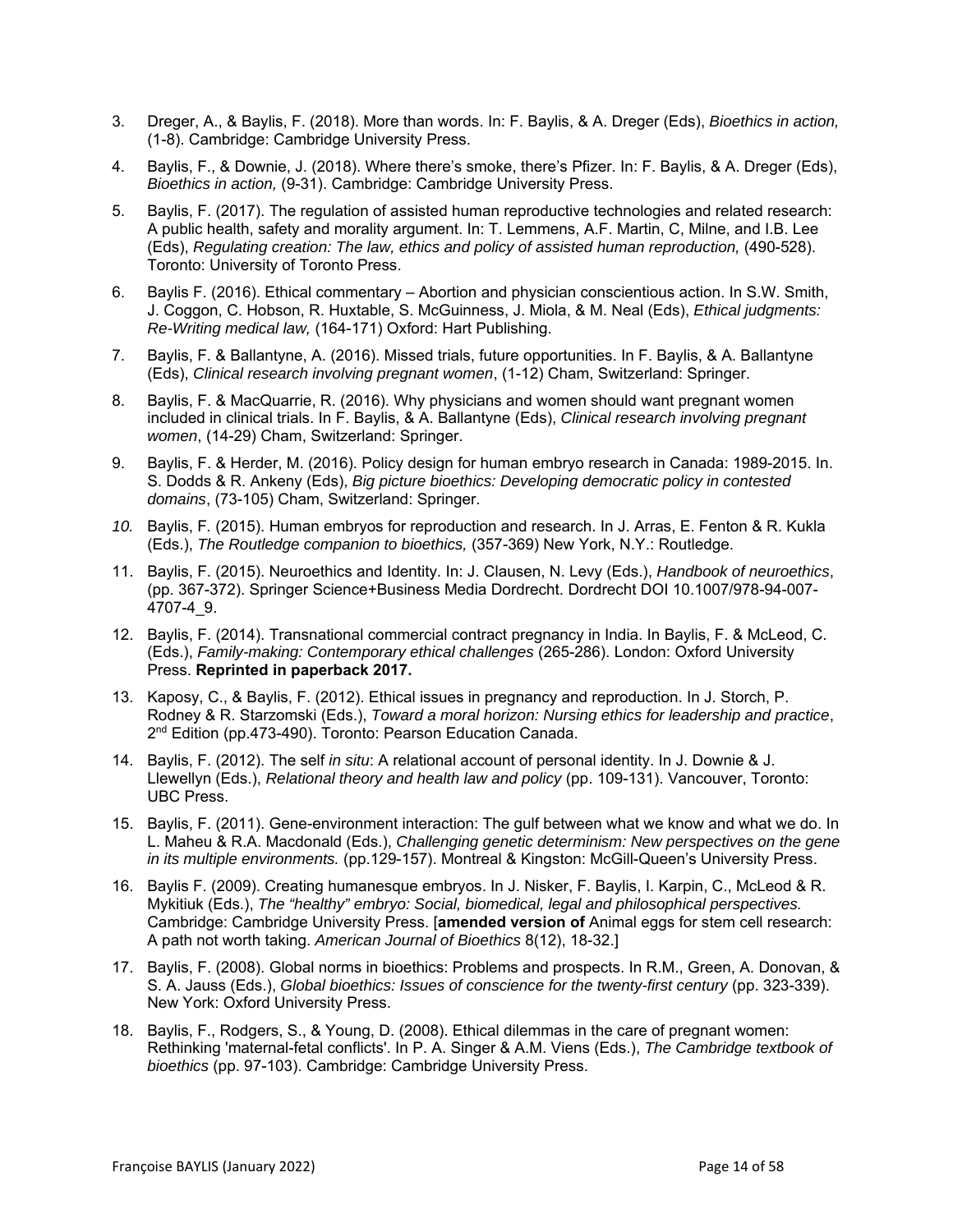- 19. Baylis, F. (2007). Of courage, honor, and integrity. In L.A. Eckenwiler, & F.G. Cohn (Eds.), *The ethics of bioethics: Mapping the moral landscape* (pp. 193-204). Baltimore: Johns Hopkins University Press.
- 20. Baylis, F. (2006). Changing faces: Ethics, identity and facial transplantation. In D. Benatar (Ed.), *Cutting to the core: Exploring the ethics of contested surgeries* (pp. 155-167). Lanham, MD: Rowman and Littlefield.
- 21. Baylis, F., & Robert, J. S. (2005). Radical rupture: Exploring biological sequelae of volitional inheritable genetic modification. In J. E. J. Rasko, G. M. O'Sullivan, & R. A. Ankeny (Eds.), *The ethics of inheritable genetic modification* (pp. 131-148). Cambridge: Cambridge University Press.
- 22. Baylis, F., & Caniano D.A. (2005). Medical ethics and the pediatric surgeon. In K. T. Oldham, P. M. Colombani, R. P. Roglia, & M. A. Skinner (Eds.), *Principles and practice of pediatric surgery* (pp. 349-356). New York: Lippincott Williams and Wilkins.
- 23. Hellmann, J., & Baylis, F. (2005). Ethics in perinatal and neonatal medicine. In A. Fanaroff, & R. Martin (Eds.), *Neonatal-perinatal medicine: Diseases of the fetus* (8<sup>th</sup> ed., pp. 35-46). Philadelphia: Mosby, a Harcourt Health Sciences Company.
- 24. Baylis, F., & Brody, H. (2003). The Importance of Character for Ethics Consultants. In M. Aulisio, R. M. Arnold, & S. J. Youngner (Eds.), *Doing ethics consultation: From theory to practice* (pp. 37-44). Baltimore: John Hopkins Press.
- 25. Baylis, F., & Sherwin, S. (2002). Judgements of non-compliance in pregnancy. In D. Dickenson (Ed.), *Ethical Issues in maternal-fetal medicine* (pp. 285-301). Cambridge: Cambridge University Press. **Excerpt pre-printed in: (**2001). M. Parker, & D. Dickenson (Eds.), *The Cambridge medical ethics workbook* (pp. 68-74). Cambridge: Cambridge University Press.
- 26. Baylis, F. (2001). Human embryonic stem cell research: Comments on the NBAC report. In S. Holland, K. Lebacqz, & L. Zoloth (Eds.), *The human embryonic stem cell debate: Science, ethics and public policy* (pp. 51-60). Cambridge, MA: MIT Press.
- 27. Baylis, F., & Hellman, J. (2001). Ethics in perinatal and neonatal medicine. In A. A. Fanaroff, & R. J. Martin (Eds.), *Neonatal-perinatal medicine: Diseases of the fetus and infant* (7<sup>th</sup> ed., pp. 37-48). Philadelphia: Mosby, a Harcourt Health Sciences Company.
- 28. Baylis, F. (2000). Introduction: Three models of ethics consultation. In B. Freedman, & F. Baylis (Eds.), *The roles and responsibilities of the ethics consultant: A retrospective analysis of cases* (pp. 1-4). Hagerstown, Md: University Publishing Group.
- 29. Webster, G., & Baylis, F. (2000). Moral residue. In S. Rubin, & L. Zoloth (Eds.), *Margin of error: The ethics of mistakes in the practice of medicine* (pp. 217-230). Hagerstown, Md: University Publishing Group. (50% contribution)
- 30. Baylis, F., Downie, J., & Sherwin, S. (1999). Women and health research: From theory, to practice, to policy. In A. Donchin, & L. Purdy (Eds.), *Embodying bioethics: Recent feminist advances* (pp. 253- 268). New York: Rowman & Littlefield. **Reprinted in:** (2002). R. Chadwick, & D. Schroeder (Eds.), *Applied ethics: Critical concepts in philosophy* (Vol 1, pp140-154). London: Routledge.
- 31. Baylis, F., Downie, J., & Sherwin, S. (1998). Reframing research involving humans. In S. Sherwin, F. Baylis, M. Bell, M. DeKoninck, J. Downie, A. Lippman et al. (Eds.), *The politics of women's health: Exploring agency and autonomy* (pp. 234-259). Philadelphia: Temple University Press. **Reprinted in:** (2000). E. Boetzkes, & W. Waluchow (Eds.), *Readings in health care ethics* (pp. 433-449). Peterborough, Ont.: Broadview Press.
- 32. Baylis, F., & Caniano, D. (1997). Medical ethics and the pediatric surgeon. In K. T. Oldham, P. M. Colombani, & R. P. Foglia (Eds.), *Surgery of infants and children: Scientific principles and practice* (pp. 381-388). Philadelphia: Lippincott-Raven. **Reprinted in**: (2005) K. T. Oldham, P. M. Colombani, R. P. Foglia, M.A. Skinner (Eds.), Principles and Practice of pediatric Surgery, vols 1 & 2 (pp. 349- 356). Philadelphia: Lippincott Williams & Wilkins.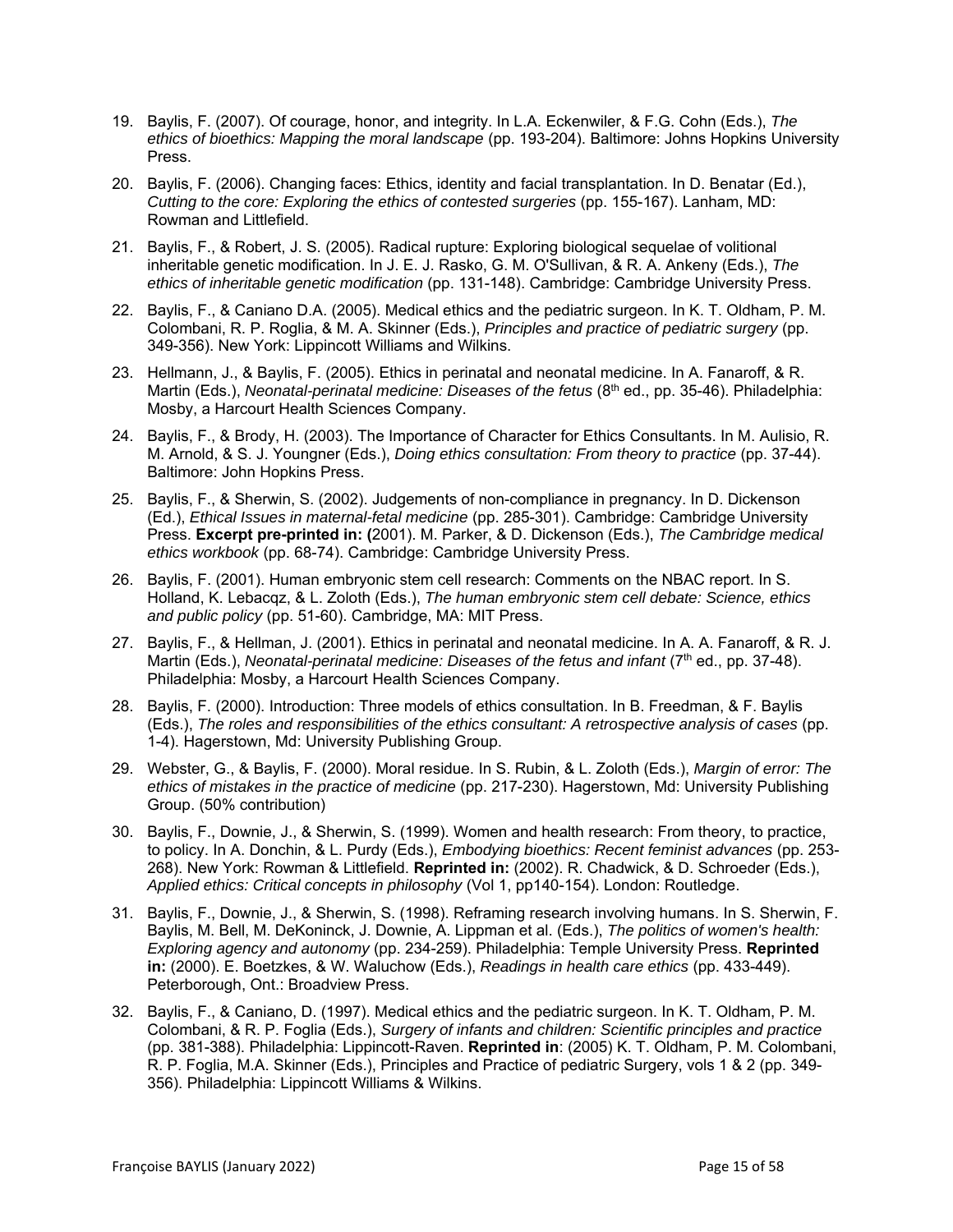- 33. Baylis, F., & Downie, J. (1997). Child abuse and neglect: Cross-cultural considerations. In H. L. Nelson (Ed.), *Feminism and families* (pp. 173-187). New York: Routledge.
- 34. Baylis, F. (1994). A profile of the health care ethics consultant. In F. Baylis (Ed.), *The health care ethics consultant* (pp. 25-44). Totowa, NJ: Humana.
- 35. Baylis, F. (1994). Introduction. In F. Baylis (Ed.), *The health care ethics consultant* (pp. 1-10). Totowa, NJ: Humana.
- 36. Baylis, F. (1993). Please sterilize my daughter. In F. Baylis, & C. McBurney (Eds.), *In the case of children: Paediatric ethics in a Canadian context* (pp. 156-158). Toronto: Department of Bioethics, The Hospital for Sick Children.
- 37. Baylis, F. (1993). Assisted reproductive technologies: Informed choice. In *New reproductive technologies: Ethical aspects*. Research Studies of the Royal Commission on New Reproductive Technologies (vol.1, pp. 47-147). Ottawa: Minister of Supply and Services Canada.
- 38. Baylis, F. (1989). Persons with moral expertise and moral experts: Wherein lies the difference? In B. Hoffmaster, B. Freedman, & G. Fraser (Eds.), *Clinical ethics: theory and practice* (pp. 89-99). New Jersey: Humana.

#### *ENCYCLOPEDIA CONTRIBUTIONS (10)*

- 1. Baylis, F. & Robert, J. S. (2014). Gene transfer. In: J. B. Holbrook and C. Mitcham (Eds) *Ethics,*  Science, Technology, and Engineering: A Global Resource 2<sup>nd</sup> edition (Vol. 2, pp. 338-340). Farmington Hills, MI: Macmillan Reference USA.
- 2. Baylis, F. (2014). Infertility. *Reference Module in Biomedical Sciences*. 8pp. Elsevier. DOI: 10.1016/B978-0-12-801238-3.00268-3.
- 3. Baylis F. (2014). America, Bioethics in: II Canada. In: B. Jennings (Ed) *Bioethics* 4th Edition, (Vol. 1, pp. 203-211). Farmington Hills, MI: MacMillan Reference USA.
- 4. Baylis, F. (2013). Stem cell research. In: H. Lafollette (Ed) *The International encyclopedia of ethics,*  pp.5011-5016*.* London, UK: Blackwell Publishing Ltd. DOI: 10.1002/ 9781444367072.wbiee451
- 5. Baylis, F. (2013). Embryo research. In: H. Lafollette (Ed) *The International encyclopedia of ethics,*  pp. 1579-1585 London, UK: Blackwell Publishing Ltd. DOI: 10.1002/ 9781444367072.wbiee691
- 6. Baylis, F. (2012). Infertility. In: R. Chadwick (Ed) *Encyclopedia of applied ethics* 2nd Edition, (Vol. 2, pp. 712-720). San Diego: Academic Press USA.
- 7. Robert, J. S. & Baylis, F. (2008). Genetic engineering. In: K. Heggenhougen & S. Quah (Eds) *International encyclopedia of public health*, (Vol. 3, pp. 35-39). San Diego: Academic Press USA.
- 8. Baylis, F. & Robert, J. S. (2005). Gene therapy. In: C. Mitcham (Ed) *Encyclopedia of science, technology and ethics* (Vol. 2, pp. 829-831). Toronto: MacMillan Reference.
- 9. Baylis, F. (revision of D. Roy & J. Williams) (2004). Medical ethics, history of the Americas: III Canada. In: S.G. Post (Ed) *Encyclopedia of bioethics* 3rd Edition (Vol. 3 pp. 1540-1547). New York: MacMillan Reference USA.
- 10. Baylis, F. (1999). Informed consent and advanced infertility technologies. In: A. Burfoot (Ed) *Encyclopedia of reproductive technologies* (pp. 293-297). Colorado: Westview Press.

#### *NON-REFEREED PUBLICATIONS (65)*

1. Baylis, F. (2021). Introduction: Robert Sinsheimer, Genetic Engineering: Ambush or Opportunity? In: B. Hooton, R. Koning and M. Thurston (Eds) *With the world to choose from: Celebrating seven decades of the Beatty lecture at McGill University* (91-92). Montreal and Kingston: McGill-Queen's University Press.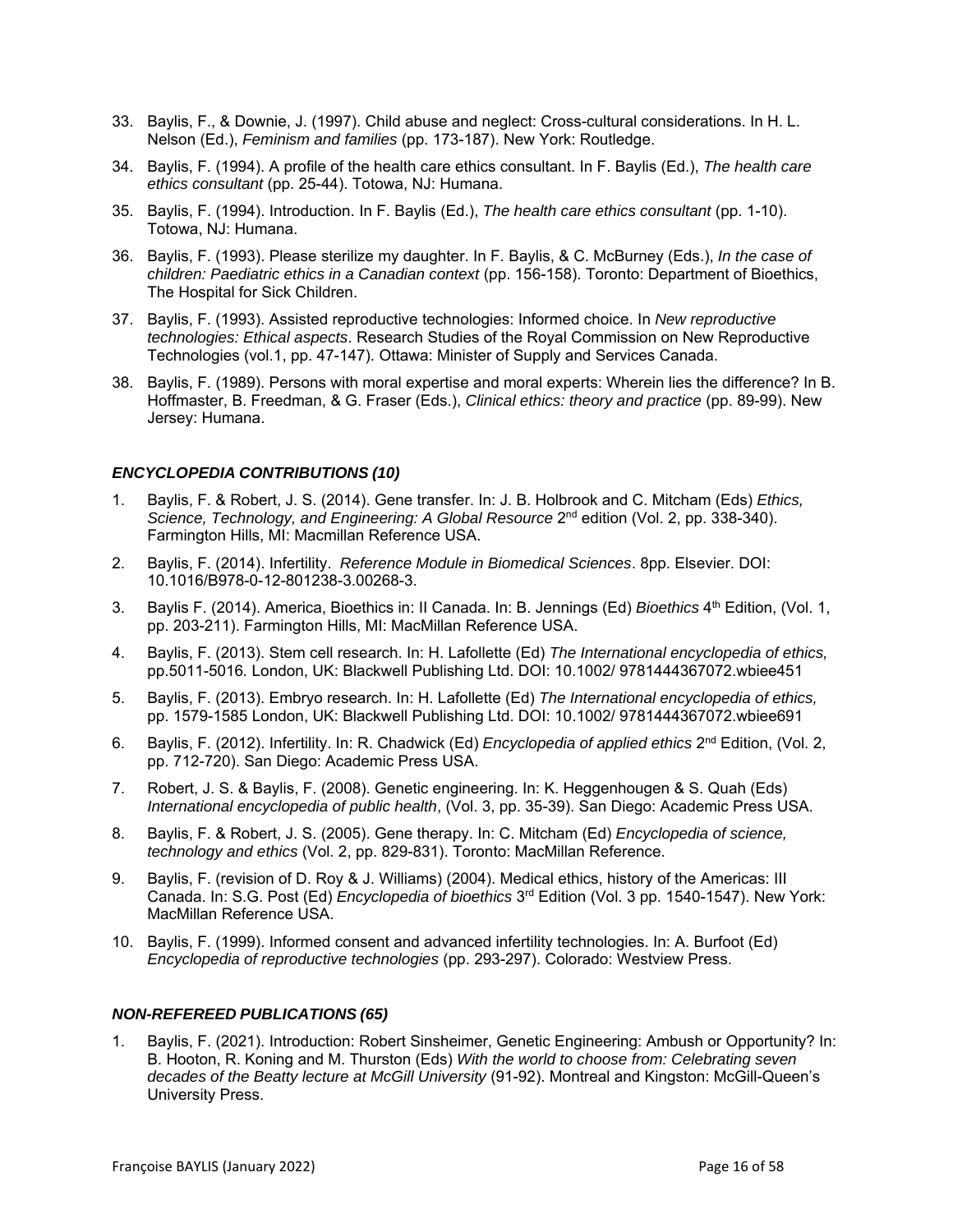- 2. Baylis, F. (2020). Perspective: Reactions to the National Academies/Royal Society Report on *Heritable Human Genome Editing*. *The CRISPR Journal*, 3(5): 338. DOI: 10.1089/crispr.2020.29106.man
- 3. Baylis, F. (2020). Susan Sherwin: Skilled architect, staunch advocate, fast friend. *International Journal of Feminist Approaches to Bioethics*, 13(2), 12-16. DOI: 10.3138/ijfab.13.2.03
- 4. Kofler, N., & Baylis, F. (2020). Ten reasons why immunity passports are a bad idea. *Nature* 581: 379-381. https://www.nature.com/articles/d41586-020-01451-0
- 5. Baylis, F., & Kofler, N. (2020, April 29) COVID-19 immunity testing: A passport to inequity. *Issues in Science and Technology* https://issues.org/covid-19-immunity-testing-passports/
- 6. Baylis, F. (2020, February 5). Altered Inheritance *Rorotoko* http://rorotoko.com/interviewee/baylis\_francoise; http://rorotoko.com/interview/20200205\_baylis\_francoise\_on\_book\_altered\_inheritance\_crispr\_ethic s human
- 7. Baylis, F. (2019). Human genome editing: Our future belongs to all of us. *Issues in Science and Technology* 35(3), 42-44. https://issues.org/our-future-belongs-to-all-of-us/
- 8. Lander, E., Baylis, F., Zhang, F. et al. (2019). Adopt a moratorium on heritable genome editing. *Nature* 567, 165-168. DOI: 10.1038/d41586-019-00726-5 https://www.nature.com/articles/d41586- 019-00726-5
- 9. Baylis, F. (2019). Questioning the proposed translational pathway for germline genome editing. *Nature Human* Behaviour. 3, 200. DOI: 10.1038/s41562-019-0544-3. https://rdcu.be/bmc7S
- 10. Baylis, F. (2017). Human germline genome editing and broad societal consensus. *Nature Human Behaviour* 1, 0103. DOI: 10.1038/s41562-017-0103. http://rdcu.be/wpDR
- 11. Baylis, F. (2016). 'Broad societal consensus' on human germline editing. *Harvard Health Policy Review* 15(2), 19-23.
- 12. Baylis, F. (2016). Mitochondrial replacement techniques: ethical, social and policy considerations. Royal Society of Canada *Reports from Abroad.*
- 13. Baylis, F. & Rossant, J. (2016). This CRISPR moment: Editing human DNA the way we edit text are we ready? *Walrus Magazine.* April, pp*.* 15-17 http://thewalrus.ca/this-crispr-moment/
- 14. Baylis, F. (2015). Ethics and Assisted Reproduction Technologies in Canada: 2004-2014 *Creating Families* 10(1), 54-56.
- 15. Baylis, F., & Downie, J. (2014). Introduction. *International Journal of Feminist Approaches to Bioethics* 7(2), 1-9.
- 16. Baylis, F. (2014, Spring). Helping others learn from our mistakes *VoxMeDAL*: 53.
- 17. Baylis, F. (2013). The ethics of creating children with three genetic parents. *R*e*productive BioMedicine Online 26*, 531-534. doi: http://dx.doi.org/10.1016/j.rbmo.2013.03.006
- 18. Baylis, F. (2012). The demise of Assisted Human Reproduction Canada [Guest Editorial] *Journal of Obstetrics and Gynaecology Canada 34(6),* 511-513.
- 19. Baylis, F. (2012). La fin de procréation assistée Canada [Editorial sollicité] *Journal of Obstetrics and Gynaecology Canada 33(6),* 514-516.
- 20. Bretzner, F., Gilbert, F., Baylis, F. & Brownstone, R. (2011). Subject selection for first first-in-human hESC-derived GNROPC1 research: A Response to Wirth et al. 2011. *Cell Stem Cell.* Available at http://www.cell.com/cell-stem-cell/comments/S1934-5909%2811%2900173-1
- 21. Baylis, F., & Downie, J. (2011). Confusion worse confounded. *British Medical Journal* [Rapid Response: Withdrawal of clinical trials policy by Canadian research institute is a "lost opportunity for increased transparency" by Ann Silversides. *British Medical Journal* 2011;342:d2570]. Available at; http://www.bmj.com/content/342/bmj.d2570/reply (see responses)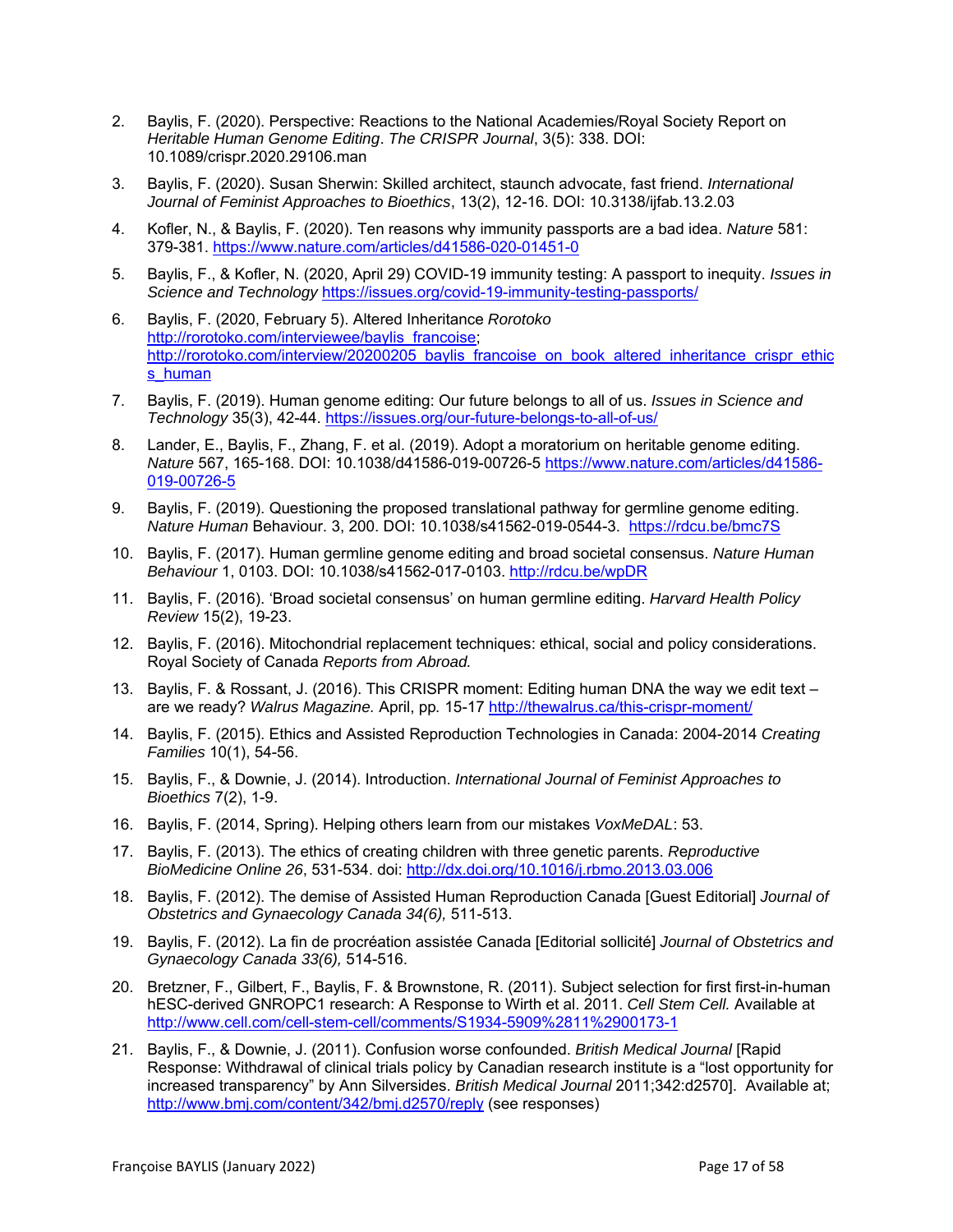- 22. Kaposy, C., & Baylis, F. (2011). The Common Rule, pregnant women, and research: No need to "rescue" that which should be revised. *American Journal of Bioethics 11(5),* 60-62.
- 23. Baylis, F. (2011). Supreme Court of Canada decision on the Assisted Human Reproduction Act creates urgent need for action [Guest Editorial]. *Journal of Obstetrics and Gynaecology Canada 33(4),* 317-319.
- 24. Baylis, F. (2011). Des mesures urgentes s'imposent à la suite de la décision de la Cour suprême du Canada quant à la Loi sur la procréation assistée [Editorial sollicité] *Journal of Obstetrics and Gynaecology Canada* 33(4), 320-322.
- 25. Baylis, F. (2010). Pregnant women deserve better. *Nature 465*, 689-690.
- 26. Baylis, F. (2009). Wir sind Schöpfer unserer selbst: wir sind stets genau das, was wir au suns selbst machen. [We are always exactly what we make ourselves] *Das Magazin Nr. 8* (pp. 8 and 14). Also, Wir sind Schöpfer unserer selbst Ethische und soziale Überlegungen zum Enhancement [We are creators of ourselves: Ethical and social considerations for enhancement] pp. 173-178. https://dnb.info/1012069583/04
- 27. Baylis, F., & Downie, J (2009). Drilling down in neuroethics. (Editorial) *Bioethics 23(6),* iii-iv. DOI: 10.1111/j.1467-8519.2009.01730.x
- 28. Baylis, F., & Crozier, G. (2009). Postmenopausal reproduction: In whose interests? *Journal of Obstetrics and Gynaecology Canada*. *31(5),* 457-458.
- 29. Fenton, A. Meynell, L., & Baylis F. (2009). Responsibility and speculation: On possible applications of pediatric fMRI. *American Journal of Bioethics 9(1),* W1-2. DOI: 10.1080/15265160802674424
- 30. Baylis, F. (2008). Choosing a path: Setting a course for the journey. *American Journal of Bioethics 8(12),* W4-6. DOI: 10.1080/15265160802659367
- 31. Baylis, F. (2008). Commentary in response to: 'By what authority? Conflicts of interest in professional ethics. *Journal of Ethics and Mental Health 3(2)* http://www.jemh.ca/issues/v3n2/documents/JEMH\_v3n02\_1B\_commentary\_in\_Response\_By\_What \_Authority.pdf
- 32. Baylis, F., & Robert, J.S. (2007). Part-human chimeras: Worrying the facts, probing the ethics. *American Journal of Bioethics 7(5),* 41-45. DOI: 10.1080/15265160701290397
- 33. Baylis, F. (2007). Needed: A Modest Proposal. [Letter to the Editor] *Hastings Center Report*, *37(6)*, 8-9.
- 34. Reid, L., Johnston, J., & Baylis, F. (2006). Editorial from the Special Issue Editors. *Journal of Bioethical Inquiry*, *3(1/2):* 11-13. DOI: 10.1007/s11673-006-9008-3
- 35. Baylis, F., & Robert, J.S. (2006). Primer on ethics and crossing species boundaries. *American Institute of Biological Sciences* http://www.actionbioscience.org/biotech/baylis\_robert.html.
- 36. Baylis, F. (2005). Embryological viability. *American Journal of Bioethics, 5,* 17-18. DOI: 10.1080/15265160500318753
- 37. Baylis, F. (2005). Bioethics. In The Social Sciences and Humanities in Health Research: A Canadian Snapshot of Fields of Study and Innovative Approaches to Understanding and Addressing Health Issues (pp. 25-26). Ottawa: Canadian Institutes of Health Research.
- 38. Reid, L., & Baylis, F. (2005). Brains, genes, and the making of the self. *American Journal of Bioethics, 5,* 21-23. DOI: 10.1080/15265160590960401 **Reprinted in:** (2007) W. Glannon (Ed.) *Defining Right and Wrong in Brain Science: Essential Readings in Neuroethics* (pp.163-167). Dana Press.
- 39. Baylis, F. (2005). The impossible dream. *University Affairs,* (August-September), 14-16; L'impossible rêve. *University Affairs,* (August-September), 17-19.
- 40. Baylis, F., & Downie, J. (2005). An embryonic debate. *Literary Review of Canada, 13*(2)*,* 11-13.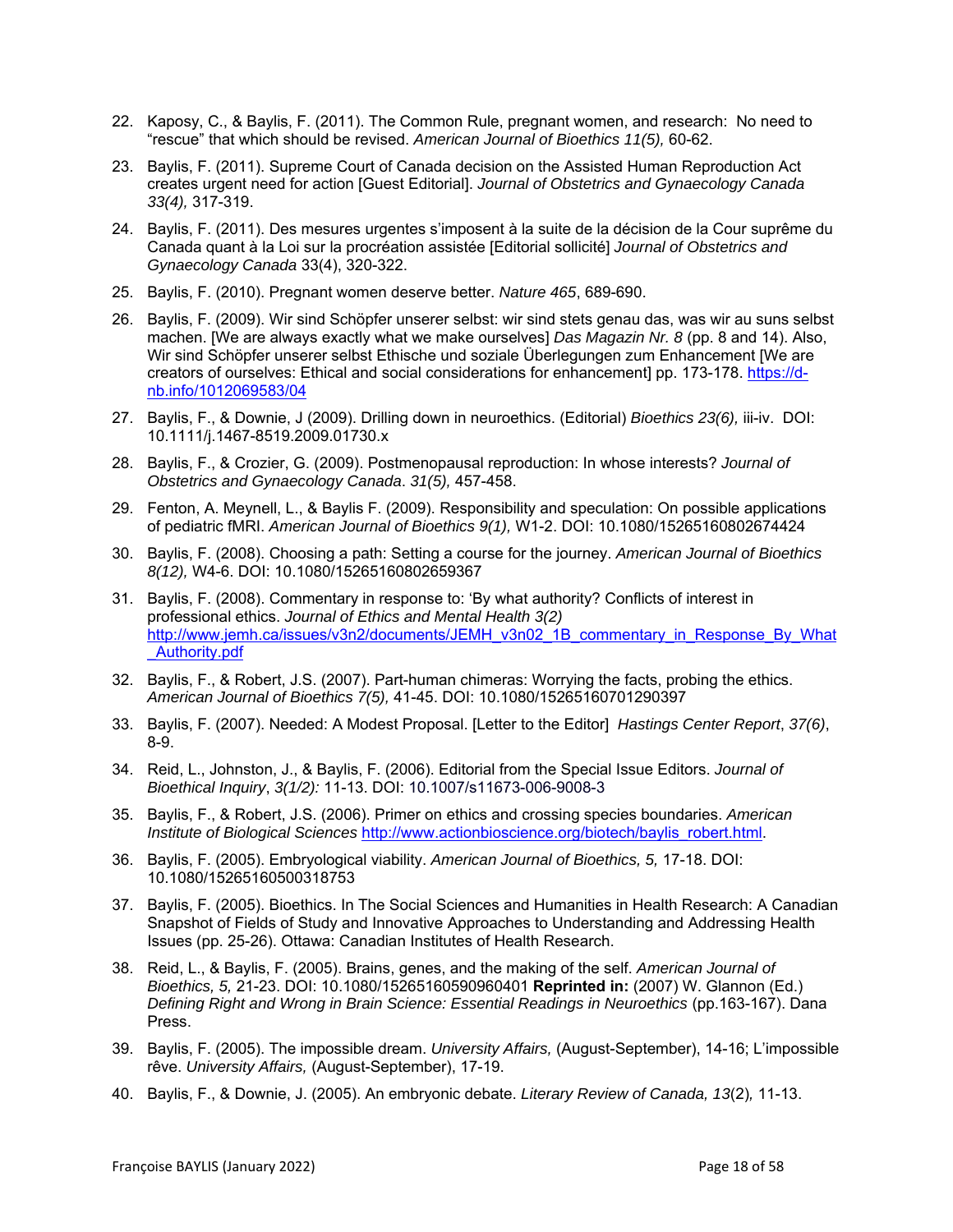- 41. Baylis, F. (2004). A face is not just like a hand: *Pace* Barker. *American Journal of Bioethics, 4,* 30- 32. DOI: 10.1080/15265160490496804
- 42. Baylis, F. (2004). Canada bans human cloning. *Hastings Center Report, 34,* 5.
- 43. Ram N & Baylis, F. (2004). Embryons humains cryoconservés et recherche sur les cellules souches au Canada. L'Observatoire de la génétique. http://www.ircm.qc.ca/bioethique/obsgenetique/zoom/zoom\_04/Z\_no16\_04/z\_no16\_04\_01.html
- 44. Baylis, F., & Downie, J. (2003). The limits of altruism and arbitrary age limits. *American Journal of Bioethics, 3,* 19-21. DOI: 10.1162/152651603322614454
- 45. Robert, J. S., & Baylis, F. (2003). A response to commentators on "Crossing species boundaries". *American Journal of Bioethics, 3(3),* W-66. DOI: 10.1162/15265160360706417
- 46. Baylis, F. (2003). What is wrong with cloning humans? *Journal of Health Services Research & Policy, 8,* 192.
- 47. Baylis, F. (2002). Betwixt and between human stem cell guidelines and legislation. *Health Law Review, 11,* 44-50.
- 48. Baylis, F. (2002). Canada announces restrictions on publicly funded stem cell research. *Hastings Center Report, 32,* 6-7. **Excerpt pre-printed in:** (2002). 'Correction'. *Stem Cell Research News, 4*(2), 8.
- 49. Baylis, F. (2002). Invited feature. Human embryonic stem cell research. *Canadian Chemical News, 54,* 30-31.
- 50. Baylis, F. (2001). Brickbats and bouquets for the draft legislation on assisted human reproduction. *Health Law Review, 10,* 3-7.
- 51. Laidlaw, T., Baylis, F., Downie, J., MacLeod, H., & Ludman, M. D. (2001). The inclusion of ethics, law and communication issues in genetics education: A survey of Canadian medical schools [Special insert]. *Canadian College of Medical Genetics Newsletter*.
- 52. Baylis, F. (2001). Canadian regulation of assisted reproductive technologies? *Hastings Center Report, 31,* 8.
- 53. Baylis, F. (2000). The Canadian Biotechnology Advisory Committee. *Hastings Center Report, 30,* 52.
- 54. Baylis, F. (1999). Mandating research with children. *IRB: A Review of Human Subjects Research, 21,* 10-11.
- 55. Kenny N, & Baylis, F. (1998). Critical reflection and competent care: The ethics of practice [Invited editorial]. *Echo Newsletter, The Medical Council of Canada, 9*(2) (4pp). (50% contribution)
- 56. Baylis, F., & Weijer, C. (1997). Remembering Benjamin Freedman (1951-1997) [Invited editorial]. *Hastings Center Report, 27,* 48.
- 57. Baylis, F. (1997). Bioethics scholar remembered [Invited obituary]. *Canadian Medical Association Journal, 156,* 1679. **Reprinted in:** (2000). B. Freedman, [F. Baylis (Ed.], *The Roles and Responsibilities of the Ethics Consultant: A Retrospective Analysis of Cases* (p.153). Hagerstown, Md: University Publishing Group.
- 58. Baylis, F. (1993). When a child objects to medical treatment: The case of Philip [Feature article]. *Ethics in Medical Practice, 3,* 1-3, 5. **Translated**: L'opposition d'un enfant à un traitement médical. Le cas de Philippe. *Ethics in Medical Practice, 3,* 1-3, 5.
- 59. Baylis, F. (1992). Bill 109, an Act of respecting consent to treatment. *Calyx: Ethical Issues in Paediatrics, 2,* 1-2.
- 60. Baylis, F., & Downie, J. (1990). The nature of medical ethics. *Westminster Affairs, 4,* 11-12.
- 61. Baylis, F., & Downie, J. (1990). The new Canadian law on abortion. *Westminster Affairs, 4,* 10.
- 62. Baylis, F. (1989). Abortion: Recent Canadian history. *Westminster Affairs, 2,* 1-2.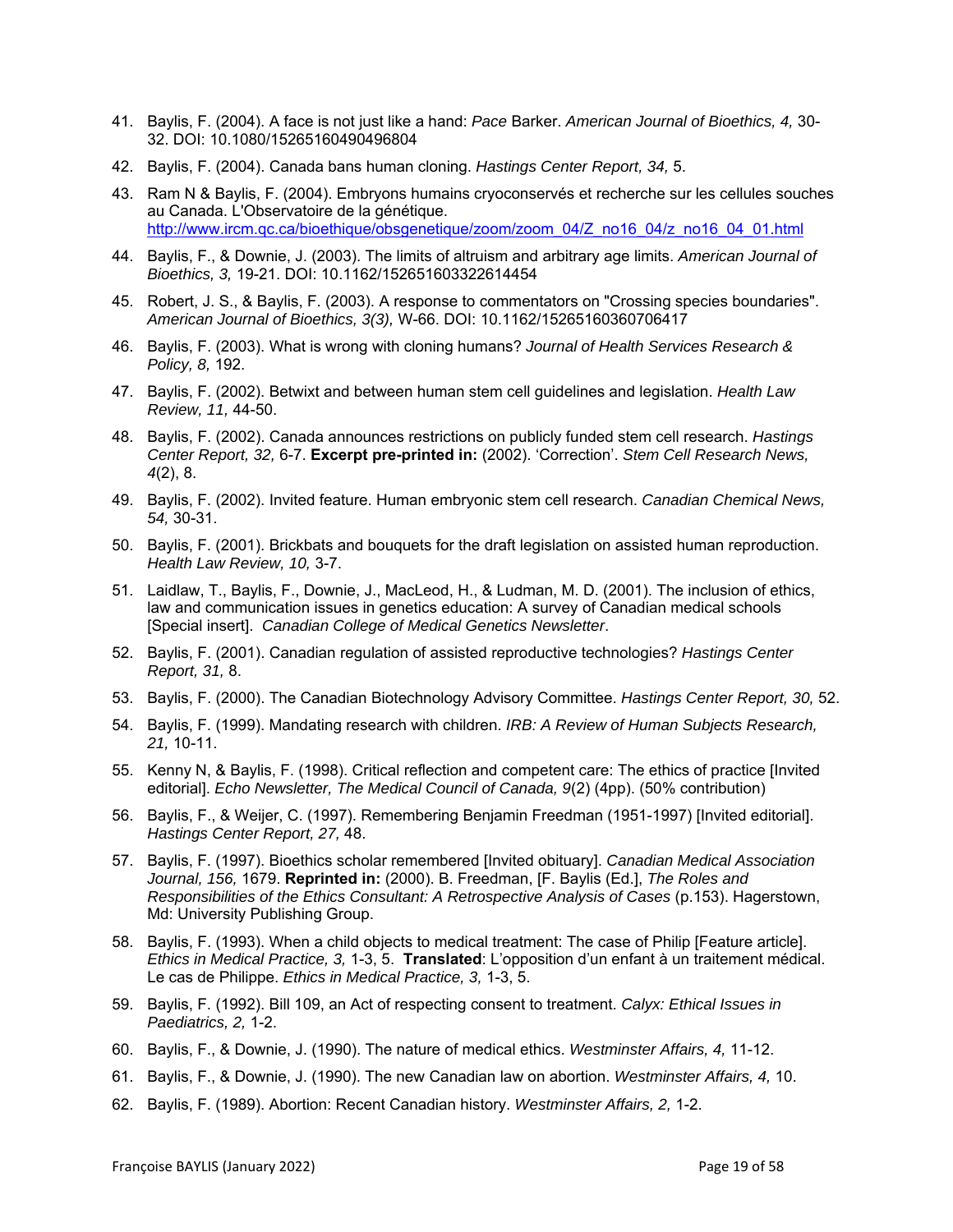- 63. Baylis, F. (1988). RU-486 update. *Westminster Affairs, 2*(1)*,* 5.
- 64. Baylis, F. (1988). R. v. Morgentaler, S.C.C., Jan.28, 1988 [Unreported]. *Westminster Affairs, 1,* 5-6.
- 65. Baylis, F. (1988). What is RU-486? *Westminster Affairs, 1,* 4.

### *CORRESPONDENCE/ LETTERS TO THE EDITOR (25)*

- 1. Johnston, J., Baylis, F., & Greely, H. (2021). ISSCR: grave omission of age limit for embryo research. *Nature* 594, 495. https://www.nature.com/articles/d41586-021-01697-2
- 2. Baylis, F. (2021). ISSCR guidelines fudge heritable human-genome editing. *Nature* 594, 333. https://www.nature.com/articles/d41586-021-01618-3
- 3. Baylis, F., & Kofler, N. (2021). Vaccination certificates could entrench inequality. *Nature* 591, 529. https://www.nature.com/articles/d41586-021-00757-x
- 4. Baylis, F., & Kofler, N. (2021). A public health ethic should inform policies on COVID-19 immunity passports. *The Lancet Infectious Disease* 21(4), 456. (Online December 7, 2020 https://doi.org/10.1016/S1473-3099(20)30918-X
- 5. Baylis, F. (2020). To publish or not to publish. *Nature Biotechnology* 38(3), 271. DOI: 10.1038/s41587-020-0435-1 https://www.nature.com/articles/s41587-020-0435-1
- 6. Baylis, F. (2018). Canada's prohibition on payment for surrogacy, eggs and sperm. *Journal of Obstetrics and Gynaecology Canada* DOI: 10.1016/j.jogc.2018.08.005
- 7. Baylis, F., & Ikemoto, L. (2017). The Council of Europe and the Prohibition on Human Germline Genome Editing. *EMBO Reports,* 18(12), 2084-2085. DOI 10.15252/embr.201745343
- 8. Baylis, F. (2017). Cell research and consent. *The New York Times*. Online and in print (April 28, 2017). https://www.nytimes.com/2017/04/28/opinion/cell-research-and-consent.html?\_r=1
- 9. Petropanagos, A., Cattapan, A., Baylis, F., & Leader A. (2016). Re: Potentially Misleading Representation of Live Birth Rate. *Canadian Medical Association Journal* http://www.cmaj.ca/content/187/9/666/tab-e-letters#re-potentially-misleading-representation-of-livebirth-rate
- 10. Baylis, F., & Herder, M. (2015). Who will implement WHO's statement on public disclosure of trial results? *Lancet* 385, 2353-54. http://www.thelancet.com/journals/lancet/article/PIIS0140- 6736(15)61100-X/fulltext
- 11. Snow, D., Cattapan, A. & Baylis, F. (2015). Contesting estimates of cryopreserved embryos in the United States. *Nature Biotechnology* 33(9), 909. http://www.nature.com/nbt/journal/v33/n9/full/nbt.3342.html
- 12. Macklin, R., Shepherd, L., Dreger, A., & 42 others (including Baylis, F.) (2013). The OHRP and SUPPORT – Another View. [Letter to the Editor] *NEJM* June 26, DOI: 10.1056/NEJMc1308015. http://www.nejm.org/doi/full/10.1056/NEJMc1308015.
- 13. Baylis, F. (2012). Enforcing the *Assisted Human Reproduction Act. Journal of Obstetrics and Gynaecology Canada* 34(5), 415.
- 14. Baylis, F. & Kaposy, C. (2011). Ideal ethical standards for contraceptive use in research. *IRB: Ethics & Human Research*, 33(2), 19-20.
- 15. Baylis, F., & Ram, N. (2006). Eligibility of cryopreserved human embryos for stem cell research in Canada the importance of empirical research in bioethics: The case of human embryo stem cell research: in response. *Journal of Obstetrics and Gynaecology Canada, 28,* 15-16.
- 16. Baylis, F. (1998). Presumed consent? Let's not be presumptuous! *Canadian Medical Association Journal, 159,* 135.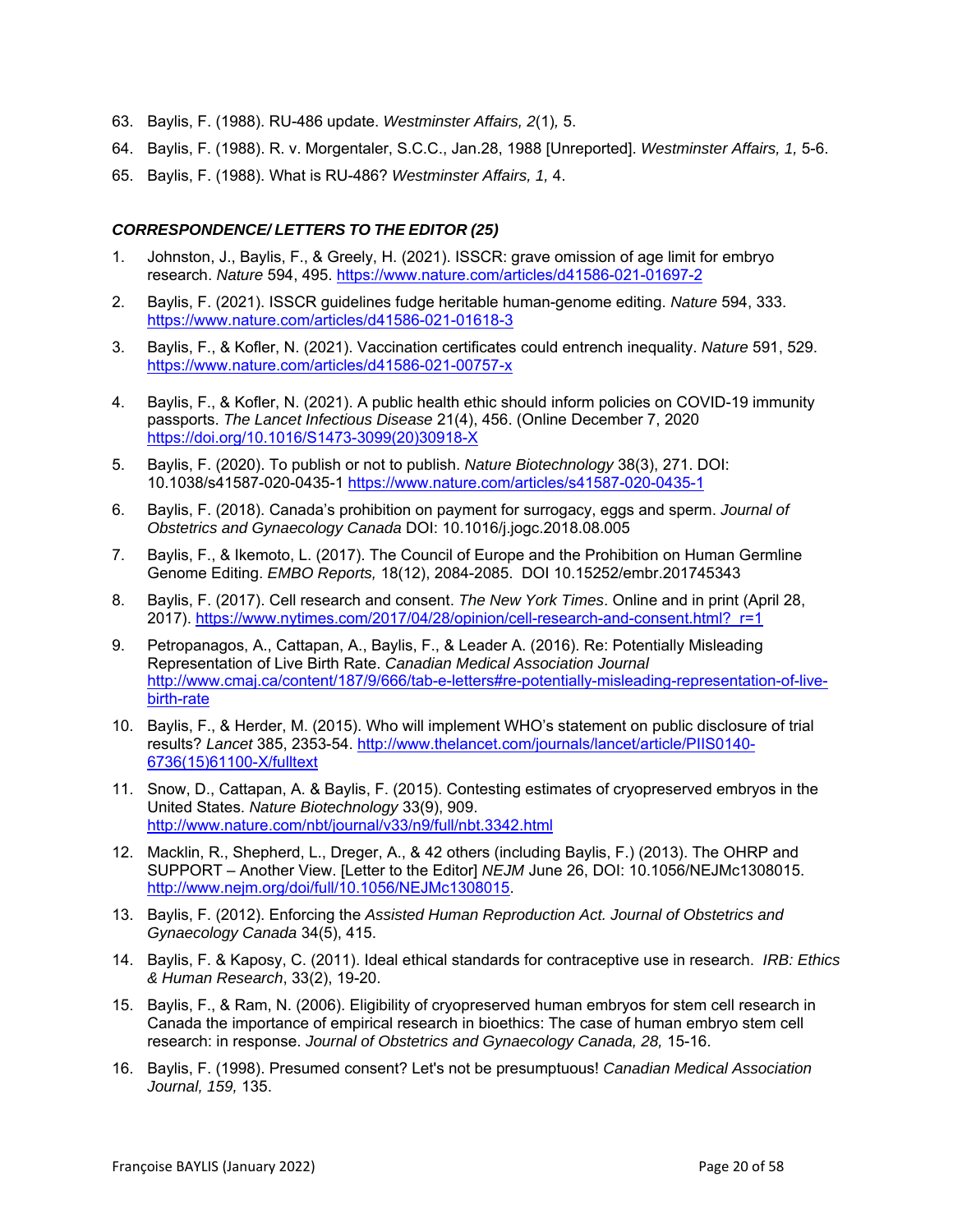- 17. Baylis, F., & Nelson, H.L. (1997). Access to health care for women. *New England Journal of Medicine, 336,* 1841.
- 18. Nisker, J. A., & Baylis, F. (1994). The best of us. *Fertility and Sterility, 62,* 893-894. (50% contribution)
- 19. Baylis, F., & Downie, J. (1994). Sentence Education in ethics Reply. *Canadian Medical Association Journal, 151,* 416-417.
- 20. Baylis, F., Downie, J., & Litt, M. (1994). Sentence Education in ethics. *Canadian Medical Association Journal, 150,* 1195.
- 21. Baylis, F., & Downie, J. (1993). Sentence Education in ethics Reply. *Canadian Medical Association Journal, 149,* 1772.
- 22. Baylis, F., & Downie, J. (1993). Sentence: Education in ethics. *Canadian Medical Association Journal, 149,* 532, 536.
- 23. Baylis, F. (1993). Screening for genetic-disease Reply. *Canadian Medical Association Journal, 149,* 393.
- 24. Baylis, F., Downie, J., & Sherwin, S. (1990). Medical ethics and women. *Canadian Medical Association Journal, 143,* 250-251.
- 25. Baylis, F. (1990). Resuscitation of the terminally ill: A response to Buckman and Senn Replies. *Canadian Medical Association Journal, 142,* 530-536.

#### *BLOGS (71)*

- 1. Baylis, F. (2022, February 3) Premier Legault comes to his senses. *Healthy Debate* https://healthydebate.ca/2022/02/topic/legault-comes-to-his-senses/
- 2. Baylis, F. (2021, October 11) Heritable human genome editing: Who decides? Science or society? *JME Blog* https://blogs.bmj.com/medical-ethics/2021/10/11/heritable-human-genome-editing-whodecides-science-or-society/
- 3. De Vries, J., & Baylis, F. (2021, July 12) Equity and access need to be at the forefront of innovation in human genome editing. *The Conversation* https://theconversation.com/equity-and-access-needto-be-at-the-forefront-of-innovation-in-human-genome-editing-161794
- 4. Soni, S., & Baylis F. (2021, June 7) Human embryo research beyond 14 days? International perspectives. *Bioethics Forum* https://www.thehastingscenter.org/human-embryo-research-beyond-14-days-international-perspectives/
- 5. Baylis, F. (2021, May 27) Stem cell research community drops 14-day limit on human embryo research. *The Conversation* https://theconversation.com/stem-cell-research-community-drops-14 day-limit-on-human-embryo-research-161616
- 6. Kofler, N., & Baylis, F. (2021, May 13) Nope. A Covid-19 Travel Pass isn't Just like the Yellow Card. *Bioethics Forum* https://www.thehastingscenter.org/nope-a-covid-19-travel-pass-isnt-just-like-theyellow-card/
- 7. Baylis, F., & Kofler, N. (2021, May 7, 2021) What Canada needs to consider in its plan for vaccination certificates. *Policy Options* https://policyoptions.irpp.org/magazines/may-2021/whatcanada-needs-to-consider-in-its-plan-for-vaccination-certificates/
- 8. Baylis, F., & Getz, L. (2021, April 27) Challenge studies for COVID-19: Now is still not the time *JME Blog* https://blogs.bmj.com/medical-ethics/2021/04/27/challenge-studies-for-covid-19-now-is-still-notthe-time/
- 9. Getz, L., & Baylis, F. (2021, April 6) Challenge studies for COVID-19: Now is not the time *JME Blog*  https://blogs.bmj.com/medical-ethics/2021/04/06/challenge-studies-for-covid-19-now-is-not-the-time/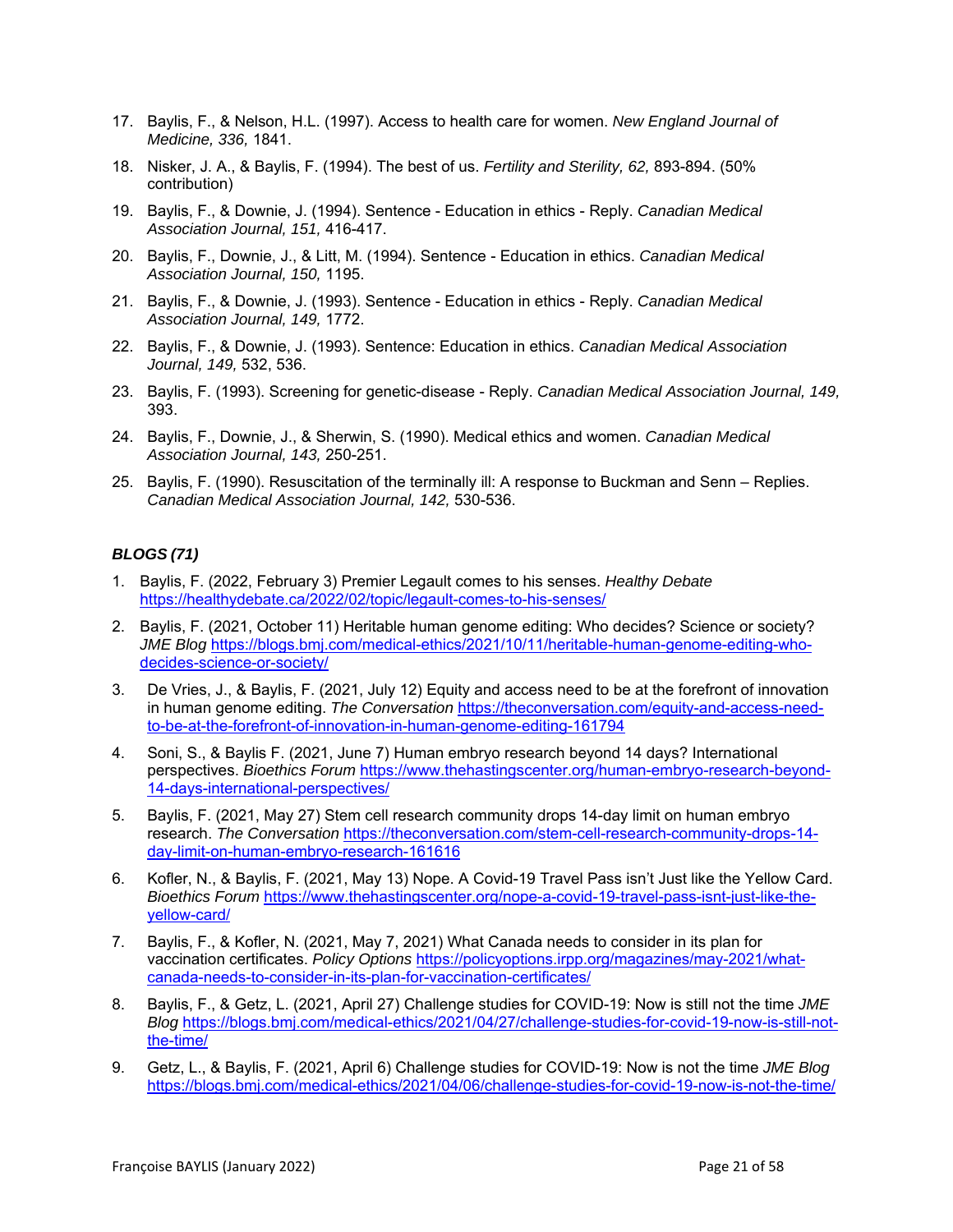- 10. Kofler, N., & Baylis, F. (2021, March 10) Covid-19 vaccination certificates: Prospects and problems. *Bioethics Forum* https://www.thehastingscenter.org/covid-19-vaccination-certificates-prospects-andproblems/
- 11. Baylis, F. (2021, January 8) COVID-19 Vaccine certification: A contentious proposal. *Impact Ethics*  https://impactethics.ca/2021/01/08/covid-19-vaccine-certification-a-contentious-proposal/
- 12. Getz, L. & Baylis, F. (2020, November 19) Canada should reject the idea of deliberately infecting vaccine volunteers. *Policy Options* https://policyoptions.irpp.org/magazines/november-2020/canadashould-reject-the-idea-of-deliberately-infecting-vaccine-volunteers/
- 13. Ballantyne, A., & Baylis F. (2020, October 14) Excluding pregnant women from COVID-19 vaccine trials puts their health at risk *The Conversation* https://theconversation.com/excluding-pregnantwomen-from-covid-19-vaccine-trials-puts-their-health-at-risk-147414
- 14. Baylis, F., & Getz, L. (2020, October 7) Rush to risky challenge trials is unethical *Healthy Debate*  https://healthydebate.ca/opinions/risky-challenge-trials-unethical
- 15. Kofler, N., & Baylis F. (2020, July 1) Immunity passports reopening the economy and repackaging racism *Journal of Medical Ethics Blog* https://blogs.bmj.com/medical-ethics/2020/07/01/immunitypassports-reopening-the-economy-and-repackaging-racism/
- 16. Baylis, F., & Kofler, N. (2020, June 3) Immunity passports highlight inequities among races and classes. *Healthy Debate* https://healthydebate.ca/opinions/immunity-passports-inequities
- 17. Kofler, N., & Baylis, F. (2020, June 1) Reopening Canada while protecting public health. *Impact Ethics* https://impactethics.ca/2020/06/01/reopening-canada-while-protecting-public-health/
- 18. Paynter, M., & Baylis, F. (2020, May 29) What counts as adequate access to abortion care in a pandemic? A perspective from Canada*. IJFAB Blog* http://www.ijfab.org/blog/2020/05/what-countsas-adequate-access-to-abortion-care-in-a-pandemic-a-perspective-from-canada/
- 19. Baylis, F. (2020, April 14) U.S. and Canada: Being good neighbors in the pandemic. *Bioethics Forum* https://www.thehastingscenter.org/u-s-and-canada-being-good-neighbors-in-the-pandemic/
- 20. Paynter, M., & Baylis, F. (2020, April 14) COVID-19 reaffirms that abortion is an essential service. *Healthy Debate* https://healthydebate.ca/opinions/covid-abortion-essential-service
- 21. Baylis, F. (2020, March 24) Coronavirus: The watchword is solidarity, not autonomy. *Impact Ethics* https://impactethics.ca/2020/03/24/coronavirus-the-watchword-is-solidarity-not-autonomy/
- 22. Baylis, F. (2020, March 16) Coronavirus: When Canadian compassion requires social distancing. *The Conversation* https://theconversation.com/coronavirus-when-canadian-compassion-requiressocial-distancing-133712
- 23. Baylis, F. (2020, March 10) Coronavirus in Vietnam: Observations from a Canadian. *Impact Ethics*  https://impactethics.ca/2020/03/10/coronavirus-in-vietnam-observations-from-a-canadian/
- 24. Baylis, F. (2020, Jan 5) Prison sentence for creator of first CRISPR babies reignites ethical debate. *The Conversation* https://theconversation.com/prison-sentence-for-creator-of-first-crispr-babiesreignites-ethical-debate-129268
- 25. Baylis, F. (2019, Dec 10) A Year after the first CRISPR babies, stricter regulations are now in place. *The Conversation* https://theconversation.com/a-year-after-the-first-crispr-babies-stricter-regulationsare-now-in-place-128003 **Reprinted in French** (2019, Dec 19) Un an après les premiers bébés CRISPR, des norms plus strictes sont en place pour éviter les dérives https://theconversation.com/un-an-apres-les-premiers-bebes-crispr-des-normes-plus-strictes-sonten-place-pour-eviter-les-derives-128767
- 26. Kofler,N., Baylis F., Dellaire G., & Getz, L. (2019, October 1) Genetically modifying mosquitoes to control the spread of disease carries unknown risks. *The Conversation* https://theconversation.com/genetically-modifying-mosquitoes-to-control-the-spread-of-diseasecarries-unknown-risks-123862 **Reprinted**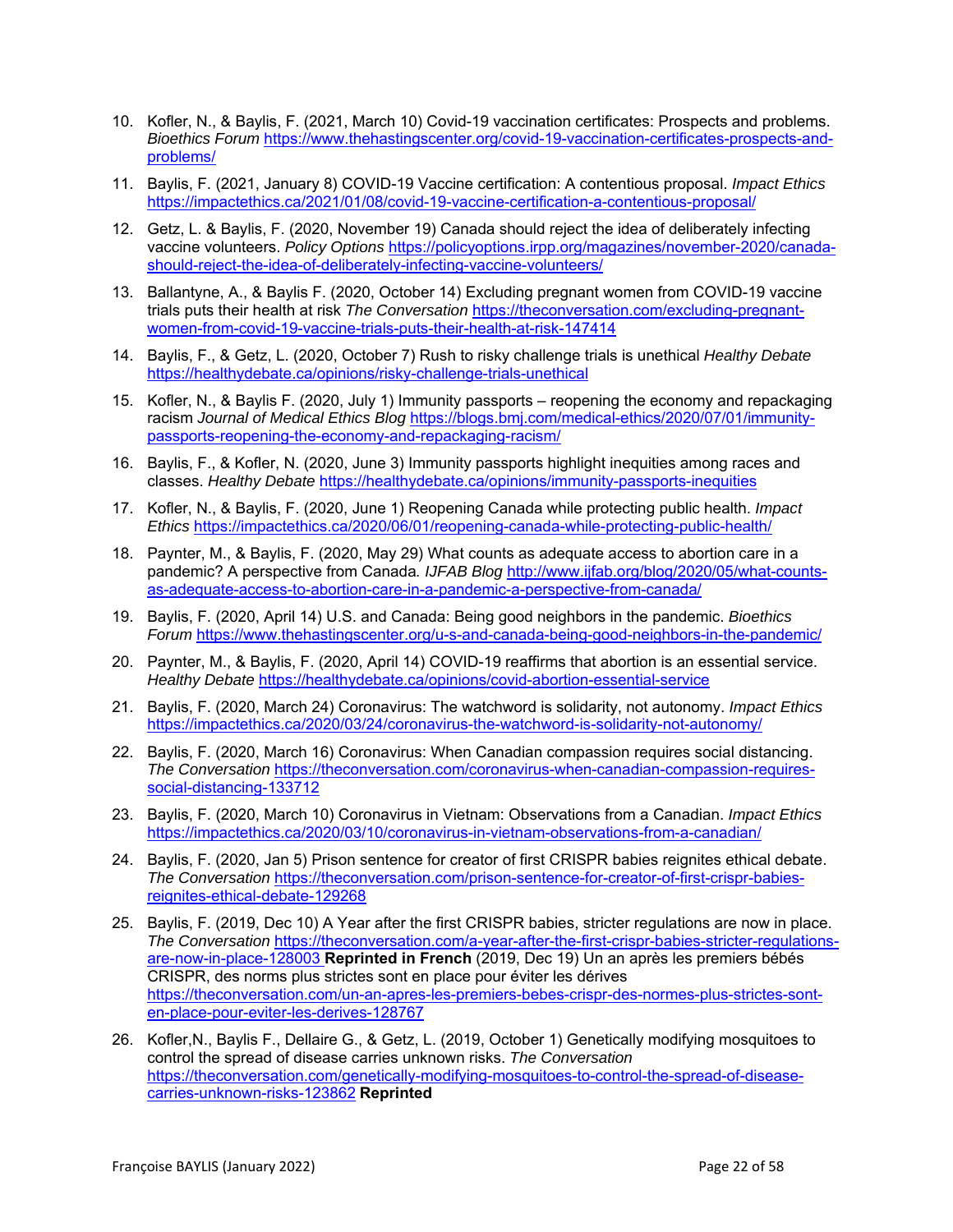- 27. Baylis, F. (2019, September 18) The CRISPR dream. *Impact Ethics*  https://impactethics.ca/2019/09/18/the-crispr-dream/
- 28. Baylis, F. (2019, April 3) Why avoid the "M-Word" in human genome editing? *Bioethics Forum* https://www.thehastingscenter.org/why-avoid-the-m-word-in-human-genome-editing/
- 29. Baylis, F. & Darnovsky, M. (2019, January 17) Scientists disagree about the ethics and governance of human germline editing *Bioethics Forum* https://www.thehastingscenter.org/scientists-disagreeethics-governance-human-germline-genome-editing/
- 30. Getz, L., Dellaire G., & Baylis, F. (2018, December 10) Jiankui He: A Sorry tale of high-stakes science. *Bioethics Forum* https://www.thehastingscenter.org/jiankui-sorry-tale-high-stakes-science/
- 31. Baylis, F., Dellaire G., & Getz, L. (2018, November 27) Why we are not ready for genetically designed babies. *The Conversation* http://theconversation.com/why-we-are-not-ready-forgenetically-designed-babies-107756 **Reprinted**
- 32. Baylis, F. (2018, November 26) First CRISPR babies: Where are our ethics? *Impact Ethics* https://impactethics.ca/2018/11/26/first-crispr-babies-where-are-our-ethics/
- 33. Baylis, F. (2018, October 29) Reimbursing surrogates and donors. *Impact Ethics*. https://impactethics.ca/2018/10/29/reimbursing-surrogates-donors/
- 34. Baylis, F., & Cattapan, A. (2018, April 2) Paying surrogates, sperm and egg donors goes against Canadian values. *The Conversation.* https://theconversation.com/paying-surrogates-sperm-and-eggdonors-goes-against-canadian-values-94197 **Reprinted**
- 35. Baylis, F. (2018, April 2) Let's ask a different question about surrogacy. *Impact Ethics.*  https://impactethics.ca/2018/04/02/lets-ask-a-different-question-about-surrogacy/
- 36. Baylis, F. (2017, October 24) Gene editing technology: Where should we draw the line? *Healthy Debate* http://healthydebate.ca/opinions/gene-editing-technology **Reprinted in** *Impact Ethics* and the *Center for Genetics and Society.*
- 37. Baylis, F., & Cattapan, A. (2017, October 2) Canada's prohibition on altering the human genome. *Impact Ethics*. https://impactethics.ca/2017/10/02/canadas-prohibition-on-altering-the-humangenome/
- 38. Baylis, F. (2017, October 1) Genome editing of human embryos broadens ethics discussion. *The Conversation*. https://theconversation.com/genome-editing-of-human-embryos-broadens-ethicsdiscussions-84888 **Reprinted**
- 39. Cattapan, A., & Baylis F. (2017, September 27) Egg donors and surrogates need high-quality care. *The Conversation*. https://theconversation.com/egg-donors-and-surrogates-need-high-quality-care-84664 **Reprinted**
- 40. Baylis, F. (2017, August 1) Human genome editing: We should all have a say. *The Conversation*. https://theconversation.com/human-genome-editing-we-should-all-have-a-say-81797 **Reprinted**
- 41. Baylis, F. (2017, May 19) The ethics of in vitro gametogenesis. *Impact Ethics*. https://impactethics.ca/2017/05/19/the-ethics-of-in-vitro-gametogenesis/
- 42. Baylis, F. (2017, February 17) Human germline genome editing: An 'impressive' sleight of hand? *Impact Ethics.* https://impactethics.ca/2017/02/17/human-germline-genome-editing-an-impressivesleight-of-hand/
- 43. Caluwaerts, S., & Baylis, F. (2016, November 25) Nubia An Ebola survivor orphaned by vaccine policy. *Impact Ethics*. https://impactethics.ca/2016/11/25/nubia-an-ebola-survivor-orphaned-byvaccine-policy/
- 44. Baylis, F. (2016, September 28) Insurance companies shouldn't access genetic test results. *Healthy Debate.* http://healthydebate.ca/opinions/genetic-tests-discrimination-law-canada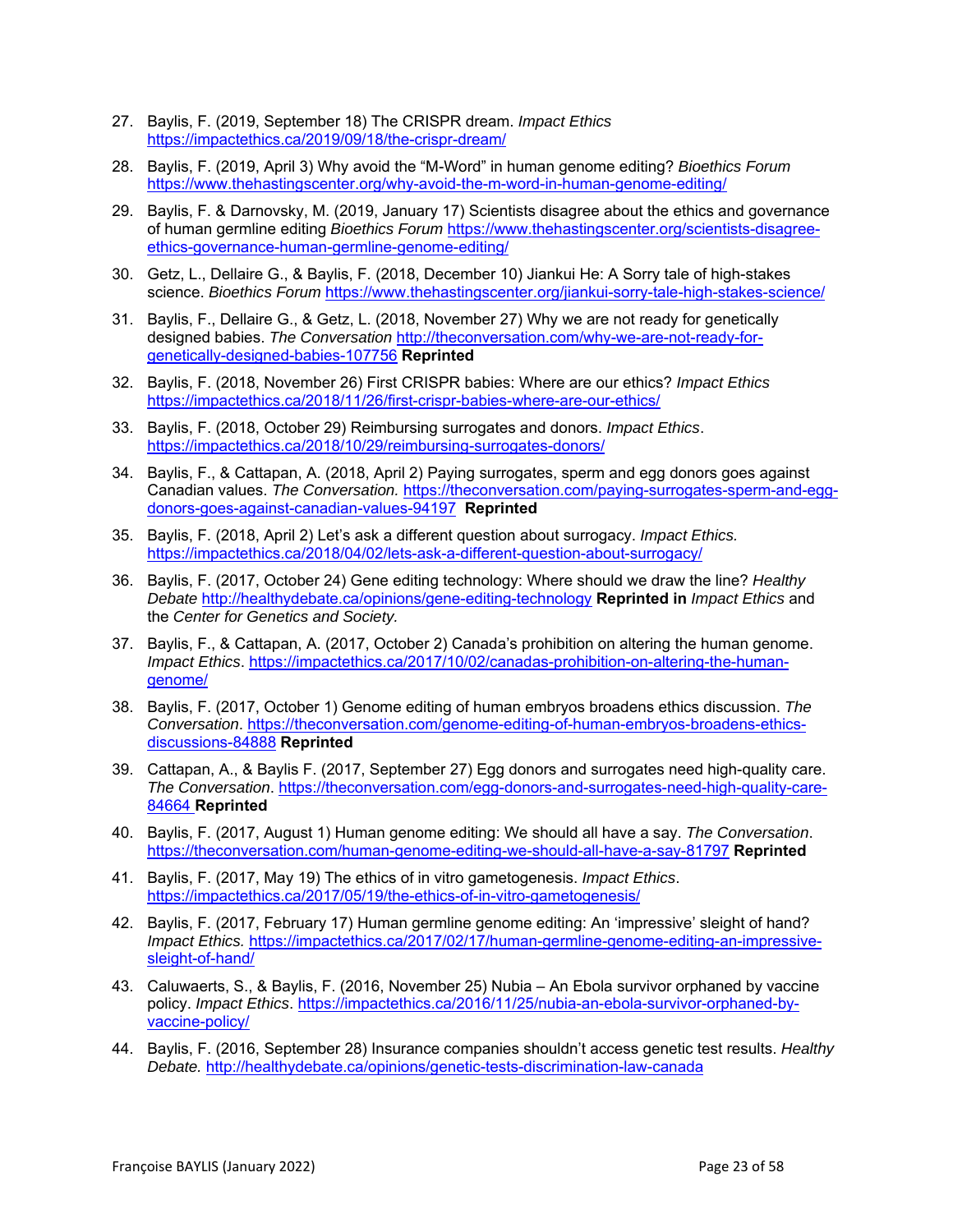- 45. Baylis, F. (2016, September 26) Risky business: Genetic discrimination & insurance. *Impact Ethics* https://impactethics.ca/2016/09/26/risky-business-genetic-discrimination-insurance/
- 46. Baylis, F. (2016, September 1) Human-nonhuman chimera research in Canada. *Impact Ethics* https://impactethics.ca/2016/09/01/human-nonhuman-chimera-research-in-canada/
- 47. Baylis, F. (2016, May 5) Pushing the 14-day limit on human embryo research. *Impact Ethics* https://impactethics.ca/2016/05/05/pushing-the-14-day-limit-on-human-embryo-research/ **Reprinted in French** Recherche sur l'embryon: faut-il aller au-delà des 14 jours?*Le Monde* (2016, May 11)
- 48. Baylis, F. (2016, February 25-March 6) @NEJM Ask the Authors & Experts: Mitochondrial Replacement Techniques--Implications for the Clinical Community. *NEJM Group Open Forum*. https://medstro.com/groups/nejm-group-open-forum/discussions/230
- 49. Baylis, F. (2016, February 12) Human Gene Editing: A Global Discussion. *Impact Ethics* https://impactethics.ca/2016/02/12/global-response-to-human-gene-editing/
- 50. Baylis, F. (2016, February 3) A cautious approach to mitochondrial replacement. *Impact Ethics*  https://impactethics.ca/2016/02/03/a-cautious-approach-to-mitochondrial-replacement/
- 51. Baylis, F. (2016, January 12) Still Alice meets still Gloria. *Impact Ethics* http://impactethics.ca/2016/01/12/still-alice-meets-still-gloria/
- 52. Baylis, F. (2015, February 23) The truth about mitochondrial replacement. *Impact Ethics* http://impactethics.ca/2015/02/23/the-truth-about-mitochondrial-replacement/
- 53. Baylis, F. (2014, December 8) Will Quebec's cut to IVF funding lead to more multiple pregnancies? *Healthy Debate* http://healthydebate.ca/opinions/quebec-continues-regulate-embryos-transferredper-cycle
- 54. Baylis, F. (2014, December 2) Kudos to Quebec IVF docs for reducing the # of multiple pregnancies *Impact Ethics* http://impactethics.ca/2014/12/02/kudos-to-quebec-ivf-docs-for-reducing-the-ofmultiple-pregnancies/
- 55. Baylis, F. (2014, October 16) Left out in the cold: Seven reasons not to freeze your eggs *Impact Ethics* http://impactethics.ca/2014/10/16/left-out-in-the-cold-seven-reasons-not-to-freeze-your-eggs/ **Reposted:** (2014 October 17) *IJFAB The Blog* http://www.ijfab.org/blog/left-out-in-the-cold-sevenreasons-not-to-freeze-your-eggs/; (2014, October 20) *Healthy Debate* http://healthydebate.ca/opinions/left-cold-seven-reasons-freeze-eggs
- 56. Baylis, F., & Downie J. (2014, July 2) Silencing ethics at CIHR *Impact Ethics*  http://impactethics.ca/2014/07/02/silencing-ethics-at-cihr/
- 57. Baylis, F., & Downie J. (2014, February 25) "Mayday, Mayday, Mayday" for ethics at CIHR *Impact Ethics* http://impactethics.ca/2014/02/25/mayday-mayday-mayday-for-ethics-at-cihr/
- 58. Baylis, F., & Downie, J. (2013, December 17) Wishing doesn't make it so *Impact Ethics*  http://impactethics.ca/2013/12/17/wishing-doesnt-make-it-so/
- 59. Baylis, F. (2013, December 2) "Apparently everywhere, but really nowhere" *Impact Ethics*  http://impactethics.ca/2013/12/02/apparently-everywhere-but-really-nowhere/
- 60. Baylis, F. (2013, October 28) The multiple meanings of futility *Impact Ethics* http://impactethics.ca/2013/10/28/the-multiple-meanings-of-futility/
- 61. Herder, M., & Baylis, F. (2013, August 6) Policy laundering and payment for plasma *Impact Ethics*  http://impactethics.ca/2013/08/06/policy-laundering-and-payment-for-plasma/
- 62. Baylis, F. (2013, July 2) Ethical objections to mitochondrial replacement *Impact Ethics*  http://impactethics.ca/2013/07/02/ethical-objections-to-mitochondrial-replacement/
- 63. Baylis, F. (2013, June 26) The ethics of spending millions on high-tech pregnancies: 'Made in Quebec' *Impact Ethics* http://impactethics.ca/2013/06/26/the-ethics-of-spending-millions-on-hightech-pregnancies-made-in-quebec/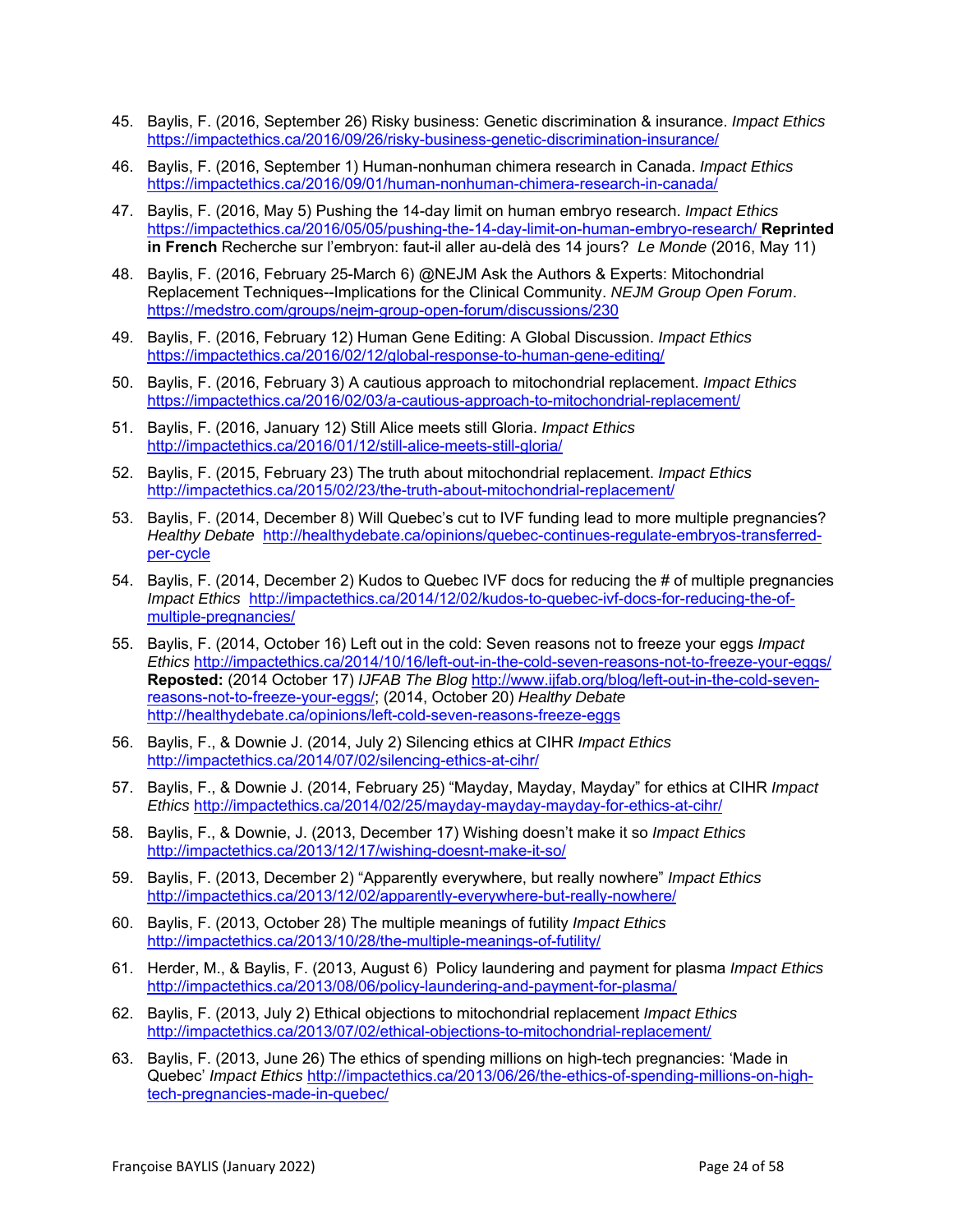- 64. Baylis, F., & Tonkens, R. (2013, April 25) Milking women. *Impact Ethics* http://impactethics.ca/2013/04/25/milking-women/
- 65. Baylis, F. (2013, April 4) Impact ethics: Making a difference. *Impact Ethics* http://impactethics.ca/2013/04/page/2/
- 66. Baylis, F. (2013, April 3) Change my mind: Should there be an age limit for fertility treatments? The Blog, *Huffington Post Canada*, http://www.huffingtonpost.ca/marni-soupcoff/fertility-treatment-agelimit\_b\_3001399.html
- 67. Baylis, F. (2012, May 1) Are Canadian fertility services breaking the law? *Bioethics Forum.*  http://www.thehastingscenter.org/Bioethicsforum/Post.aspx?id=5815&blogid=140
- 68. Baylis, F. (2012, March 20) The hazards of fast science. *Bioethics Forum.*  http://www.thehastingscenter.org/Bioethicsforum/Post.aspx?id=5780&blogid=140
- 69. Baylis, F. (2011, December 2) Geron's discontinued stem cell trial: What about the research participants? *Bioethics Forum*. https://www.thehastingscenter.org/gerons-discontinued-stem-celltrial-what-about-the-research-participants/
- 70. Baylis, F., & Crozier, G. (2009, February 18) Children at all costs? *Bioethics Forum*. https://www.thehastingscenter.org/children-at-all-costs/
- 71. Baylis, F. (2008, March 4) ES Cells and iPS Cells: A distinction with a difference. *Bioethics Forum*. https://www.thehastingscenter.org/es-cells-and-ips-cells-a-distinction-with-a-difference/

### *MEDIA (49)*

- 1. Mohapatra, S., Baylis, F. & Kofler, N. (2021, August 24) Why cities like Boston shouldn't follow New York's lead on vaccination passports. *Boston Globe*  https://www.bostonglobe.com/2021/08/24/opinion/why-cities-like-boston-shouldnt-follow-new-yorkslead-vaccination-passports/?camp=bg:brief:rss:MSN&rss\_id=MSN\_rss\_brief
- 2. Baylis, F. & Getz, L. (2021, March 12) The challenges confronting young adults in the era of COVID-19 vaccines. *Globe and Mail* https://www.theglobeandmail.com/canada/article-the-challengesconfronting-young-adults-in-the-era-of-covid-19/
- 3. Baylis, F. (2021, February 21) Richard Baylis, 93, was courageous in a quiet gentle way. Lives Lived, *Globe & Mail* https://www.theglobeandmail.com/life/article-richard-baylis-93-was-courageousin-a-quiet-gentle-way/
- 4. Baylis, F. (2021, February 16) Who gets the COVID-19 vaccine is about supply and ethics. *Portland Tribune* https://pamplinmedia.com/pt/10-opinion/498082-399471-opinion-who-gets-thecovid-19-vaccine-is-about-supply-and-ethics
- 5. Baylis, F. & Getz, L. (2020, November 17) Why federal government should reject human challenge trials for COVID-19 vaccine. *CBC Opinion* https://www.cbc.ca/news/opinion/opinion-covid-vaccinehuman-challenge-trials-1.5790713
- 6. Hustad, M., (2020, October 17) Public health vs. high-tech emotional rollercoasters: In conversation with Françoise Baylis on the big business of human embryos. *Journal of Beautiful Business* (interview with Megan Hustad) https://journalofbeautifulbusiness.com/public-health-vs-high-techemotional-rollercoasters-ae64e24ed217
- 7. Baylis, F. (2020, June 3) La pandémie de Covid-19 nous offre un miroir grossissant de nos inégalités*. Le Monde* (Propos recueillis par Nathaniel Herzberg) https://www.lemonde.fr/sciences/article/2020/06/02/francoise-baylis-la-pandemie-de-covid-19-nousoffre-un-miroir-grossissant-de-nos-inegalites\_6041549\_1650684.html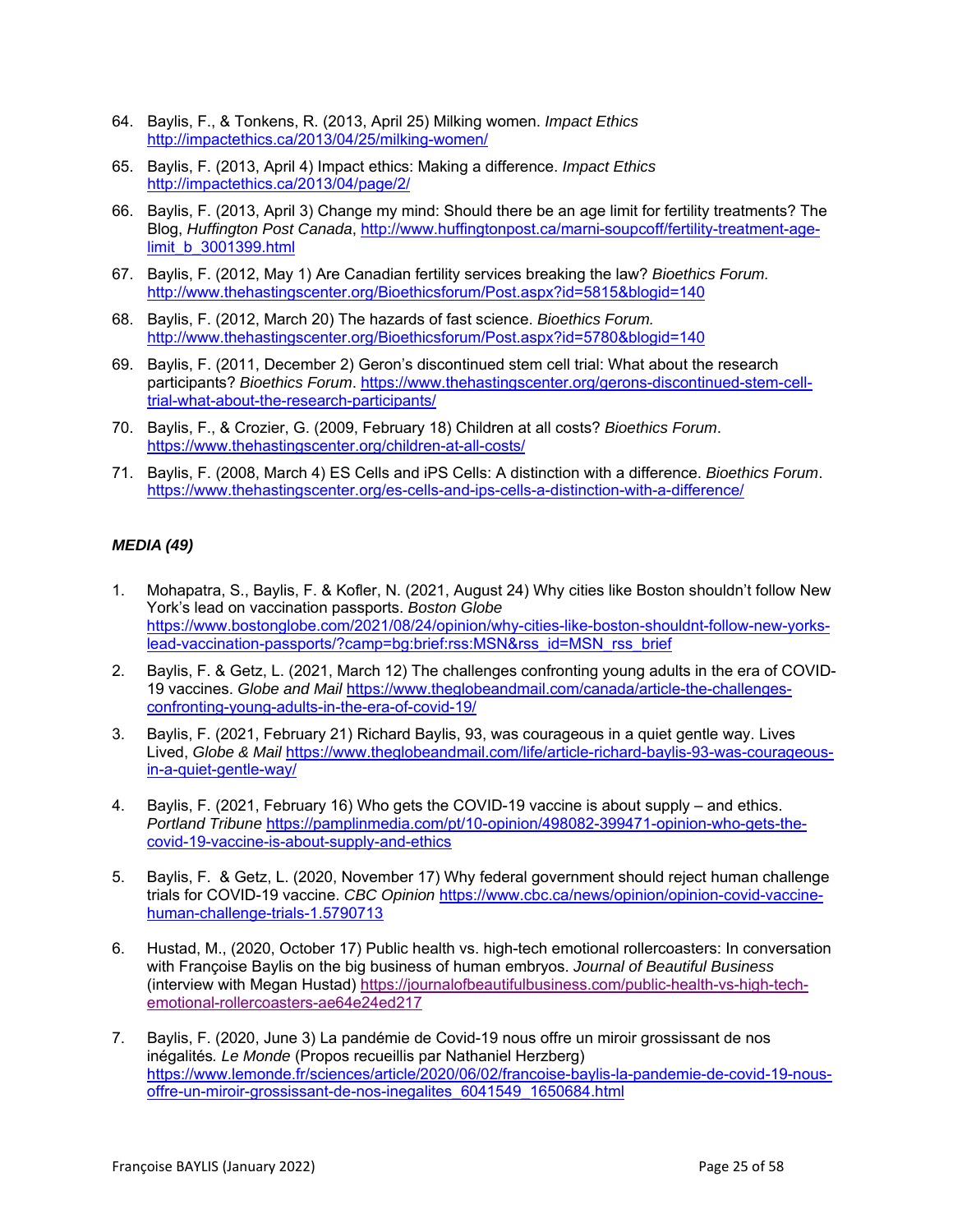- 8. Baylis, F. & Kofler, N. (2020, May 7) Why Canadians should fight tooth and nail against proof-ofimmunity passports. *CBC Opinion* https://www.cbc.ca/news/opinion/opinion-pandemic-coronavirusimmunity-passport-1.5551528
- 9. Baylis, F. (2020, May 1) Canada needs one not many clinical triage protocols for the COVID-19 pandemic. *Halifax Examiner* https://www.halifaxexaminer.ca/featured/canada-needs-one-not-manyclinical-triage-protocols-for-the-covid-19-pandemic/ **Reprinted in:** (2020, May 4) *Impact Ethics*  https://impactethics.ca/2020/05/04/canada-needs-one-not-many-clinical-triage-protocols/
- 10. Baylis, F. (2020, Jan 5) Scientific ethics and gene edited babies. *The Boston Globe* https://www.bostonglobe.com/2020/01/05/opinion/scientific-ethics-gene-edited-babies/
- 11. Baylis, F. (2019, September 23) Before heritable genome editing, we need slow science and dialogue 'within and across nations.' *STAT News* https://www.statnews.com/2019/09/23/genomeediting-slow-science-dialogue/
- 12. Baylis, F. (2018, June 3) Paying for egg donations enters dicey territory. *Ottawa Citizen* http://ottawacitizen.com/opinion/columnists/baylis-paying-for-egg-donations-enters-dicey-territory **Reprinted in** *Impact Ethics*
- 13. Baylis, F. (2018, May 28) Why paying for sperm won't solve our problems. *Ottawa Citizen*  http://ottawacitizen.com/opinion/columnists/baylis-why-paying-for-sperm-wont-solve-our-problems
- 14. Cattapan, A., & Baylis, F. (2018, May 1) Argument of paying for surrogacy, sperm and eggs based on misinformation. *The Toronto Star* https://www.thestar.com/opinion/contributors/2018/05/01/noproposed-changes-to-the-law-are-based-on-misinformation.html
- 15. Baylis, F. (2016, May 4) Ethics panel: Scientists break record for lab-grown human embryos, raising questions over research rules. *GENeS Genetic Expert News Service*  http://geneticexperts.org/scientists-break-record-for-lab-grown-human-embryos-raising-questionsover-research-rules
- 16. Cattapan, A., & Baylis, F. (2016, April 9) The trouble with paying for sperm. *The Toronto Star* http://www.thestar.com/opinion/commentary/2016/04/09/the-trouble-with-paying-for-sperm.html (http://bit.ly/1oRdbU8)
- 17. Cattapan, A., & Baylis, F. (2016, March 12). Don't commercialize women's bodies. [Letter to the Editor] *The Montreal Gazette* http://www.pressreader.com/canada/montrealgazette/20160312/281754153426235
- 18. Baylis, F. (2016, February 3) Ethics panel: US should allow embryos with mitochondrial DNA from a third person. *GENeS Genetic Expert News Service* http://geneticexperts.org/ethics-panel-us-shouldallow-embryos-with-mitochondrial-dna-from-a-third-person/
- 19. Baylis, F. (2013, April 5) Oocyte Donation Aged Parents. *The Mark News*
- 20. Jones, D., Baylis, F., McCormick, R., Kollek, R. & Lopéz-Moratalla, N. (2013, March 20). [Letter to the Editor] Alarm over genetic control of embryos. *The Times (London, UK).*
- 21. Baylis, F. (2013, February 27) Who's Paying for IVF? *The Mark News*
- 22. Baylis, F., & Tonkens, R. (2013, January 25) Wombs *and* breasts for rent: What next? *The Mark News*
- 23. Baylis, F. (2012, July 13) Say No to public funding of IVF *O.Canada.com*  http://o.canada.com/2012/07/13/say-no-to-public-ivf-funding/
- 24. Baylis, F. (2012, April 5) A mixed bag budget. *The Mark News*.
- 25. Baylis, F. (2012, March 20) Knowledge: The best return on investment. *The Mark News*.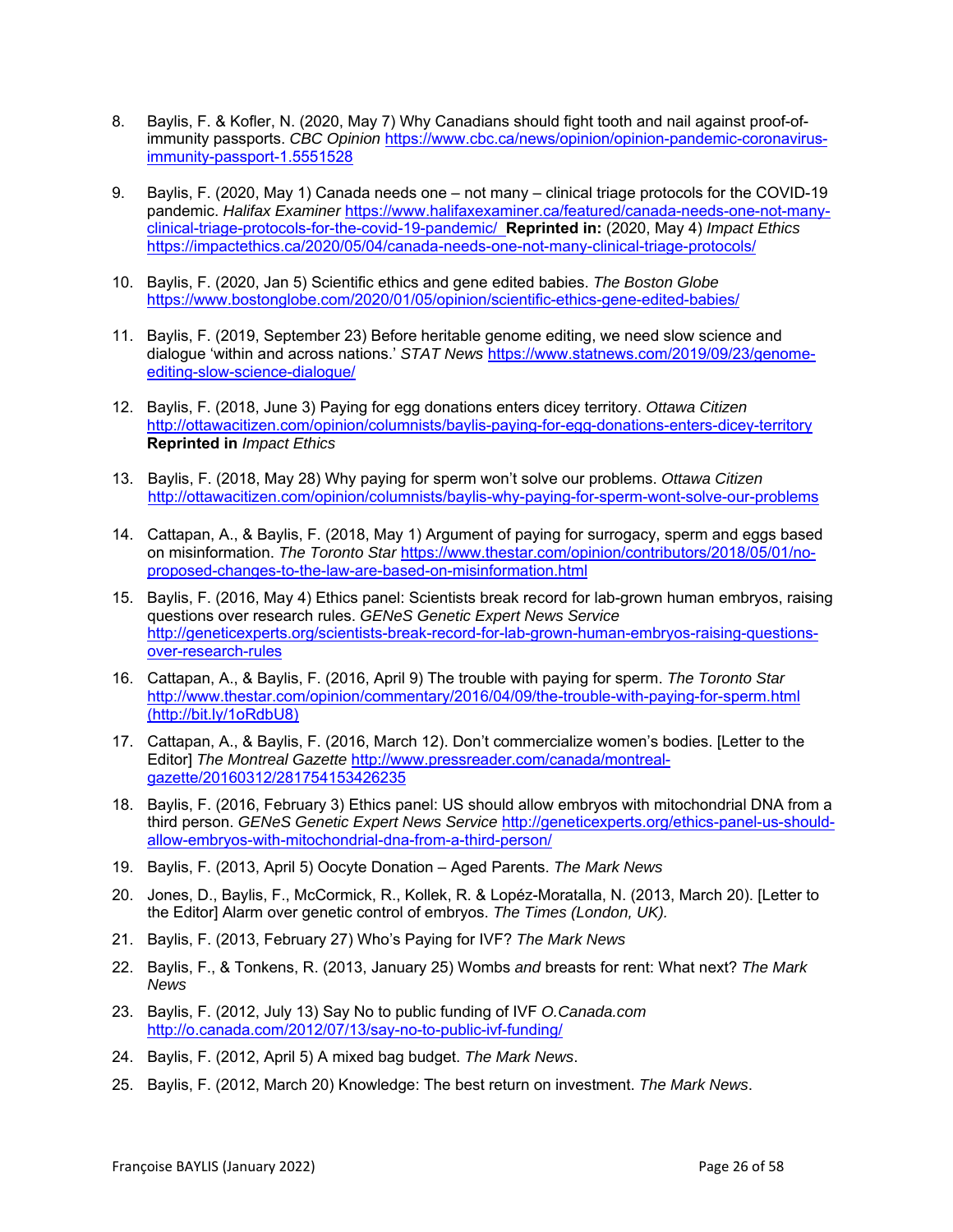- 26. Baylis, F. (2012, March 07) Comment on "If Canada's game is hockey, its science is stem cells." *Globe and Mail*.
- 27. Baylis, F. (2011, November 25) Where research ethics meets profit margins. *The Mark News.*
- 28. Baylis, F. (2011, September 23) Win a baby, lose your morals. *The Mark News.*
- 29. Baylis, F. (2011, May 28) A victory for the right to know. *The Mark News.* **Reprinted in:** Health Law Matters (complement to Canadian Health Facilities Law Guide), June 2011, No. 232, 1-2.
- 30. Baylis, F. (2010, October 26) DEBATE: Is genetic engineering a threat to humanity? *The Mark News.*
- 31. Baylis, F. (2010, October 6) The forgotten rights of donor offspring. *The Mark News*.
- 32. Baylis, F. (2010, January 15) An unnecessary risk. *The Mark News.*
- 33. Baylis, F. (2009, December 3) An intractable conflict of interest. *The Mark News*. **Reprinted in**: Open Medicine Available: http://www.longwoods.com/content/21200
- 34. Baylis, F. (2009, November 13) (with Noni MacDonald). The facts about H1N1. *The Mark News*.
- 35. Baylis, F. (2009, October 22). (with Noni MacDonald). Should you take the H1N1 vaccine? *The Mark News*
- 36. Baylis, F. (2009, August 12). Aid by vaccine. *The Mark News*.
- 37. Baylis, F. (2009, August 6). How much vaccine to order and who gets it? *Globe and Mail*. http://www.theglobeandmail.com/news/opinions/how-much-vaccine-to-order-and-who-getsit/article1242268/
- 38. Baylis, F. (2009, July 3). Making babies one at a time. *The Mark News*.
- 39. Baylis, F. (2009, May 5) Why girls shouldn't be guinea pigs. *The Mark News*.
- 40. Baylis, F. (2009, May 4). Baby-making technologies: Fertile field for federal or provincial oversight? *Globe and Mail*.
- 41. Baylis, F., McLeod, C., Nisker, J., & Sherwin, S. (2007, January 16). Nothing extreme about protecting fresh embryos. *Globe and Mail,* p. A15.
- 42. Robert, J.S., & Baylis, F. (2005, July 4). When it comes to funding research, value should count. *Globe and Mail,* p. A13.
- 43. Baylis, F., & Downie, J. (2003, February 3). Cloning for stem cell research unnecessary and dangerous. *The Hill Times,* p. 16. **Reprinted in:** (2003, February). *CellLines, 2,* 3-4; (2003, March); **and** *The Bulletin, The Genetics Society of Canada, 34*(1), 21-23.
- 44. Baylis, F., & Downie, J. (2002, July 3). Ban cloning. Do you copy? *Globe and Mail,* p. A13.
- 45. Baylis, F. (2002, May 6). Parliament's call for moratorium on stem cell research perplexing. *The Hill Times,* p. 30.
- 46. Baylis, F. (2002, March 2). Our ethics are embryonic. *Globe and Mail,* p. A17.
- 47. Baylis, F., & Kyle, T. (1989, December 19). Weighing the consequences of breaching confidentiality. *The Medical Post,* p. 8.
- 48. Baylis, F., & Downie, J. (1989, November 25). Ensuring freedom to say no. *London Free Press,* p. A13.
- 49. Baylis, F., & Downie, J. (1989, November 23). Avoid undue pressure to donate organs. *The Gazette,* p. B4.

#### *BOOK/ARTICLE REVIEWS (11)*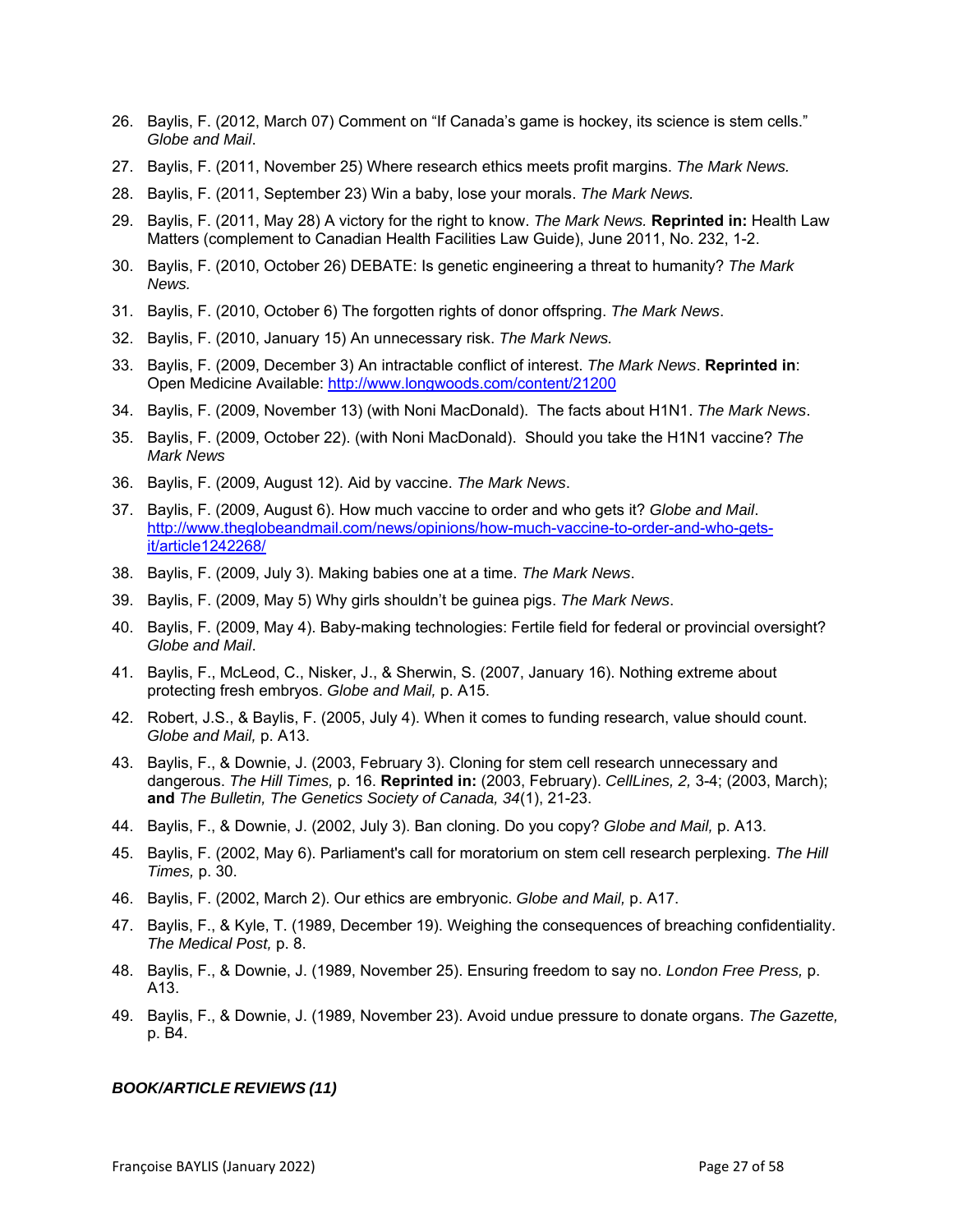- 1. Baylis, F. (1999). Effect of exposure to 15% oxygen on breathing patterns and oxygen saturation in infants: Interventional study. In A. A. Fanaroff, M. J. Maisels, & D. K. Stevenson (Eds.), *Year Book of Neonatal and Perinatal Medicine* (pp. 242-244). Chicago: Mosby.
- 2. Baylis, F. (1999). Decision-making in the critically ill neonate: Cultural background v. individual life experience. In A. A. Fanaroff, M. J. Maisels, & D. K. Stevenson (Eds.), *Year Book of Neonatal and Perinatal Medicine* (pp. 353-355). Chicago: Mosby.
- 3. Baylis, F. (1999). Analysis of clinical bioethics teaching in pediatric surgery residency. In A. A. Fanaroff & M. J. S. D. K. Maisels (Eds.), *Year Book of Neonatal and Perinatal Medicine* (pp. 355- 356). Chicago: Mosby.
- 4. Baylis, F., & Bolton, M. (1998, December 20). [Review of book What Remains to Be Discovered: Mapping the Secrets of the Universe, the Origins of Life and the Future of the Human Race]. CBC, Quirks and Quarks.
- 5. Baylis, F. (1998). Resource allocation in neonatal and medical ICUs: Epidemiology and rationing at the extremes of life. In A. A. Fanaroff, M. J. Maisels, & D. K. Stevenson (Eds.), *Year Book of Neonatal and Perinatal Medicine* (pp. 395-398). Chicago: Mosby.
- 6. Baylis, F. (1998). Is venepuncture in neonatal research ethical? In A. A. Fanaroff, M. J. Maisels, & D. K. Stevenson (Eds.), *Year Book of Neonatal and Perinatal Medicine* (pp. 402-404). Chicago: Mosby.
- 7. Baylis, F. (1998). Determinants of parental authorization for involvement of newborn infants in clinical trials. In A. A. Fanaroff, M. J. Maisels, & D. K. Stevenson (Eds.), *Year Book of Neonatal and Perinatal Medicine* (pp. 404-406). Chicago: Mosby.
- 8. Baylis, F. (1997). Resolving the clinical and ethical dilemma involved in fetal-maternal conflicts. In A. A. Fanaroff, M. J. Maisels, & D. K. Stevenson (Eds.), *Year Book of Neonatal and Perinatal Medicine* (pp. 442-443). Chicago: Mosby.
- 9. Baylis, F. (1997). Common ethical dilemmas encountered in the management of HIV-infected women and newborns. In A. A. Fanaroff, M. J. Maisels, & D. K. Stevenson (Eds.), *Year Book of Neonatal and Perinatal Medicine* (pp. 443-445). Chicago: Mosby.
- 10. Baylis, F. (1995). An egalitarian ethic: Balancing rights and responsibilities [Review of the book *Women and Children in Health Care: An Unequal Majority*]. *Medical Humanities Review, 9,* 48-51.
- 11. Baylis, F. (1993). Should children have the same rights as adults? [Review of the book *In Their Best Interest: The Case Against Equal Rights for Children*]. *Medical Humanities Review, 7,* 68-72.

#### PRESENTATIONS

#### *PODCASTS (15)*

- 1. Bioethics on Health and Novel Human Genetic Technologies A Detailed Conversation with Françoise Baylis *Finding Genius Podcast.* June 27, 2021 https://www.findinggeniuspodcast.com/podcasts/bioethics-on-health-and-novel-human-genetictechnologies-a-detailed-conversation-with-francoise-baylis/
- 2. Should we adopt vaccine certification programs? *Open to Debate with David Moscrop Canada 2020.*  April 27, 2021 https://podcasts.apple.com/ca/podcast/open-to-debate-with-davidmoscrop/id1441042667
- 3. COVID-19 Vaccine Passports *UnpublishedTV with Ed Hand*. March 22, 2021 https://youtu.be/\_GV\_GbodU40
- 4. COVID-19 Vaccine Passports *Unpublished Café with Ed Hand*. March 12, 2021 https://youtu.be/QJU8pl7hOko
- 5. The Ethics of COVID with Françoise Baylis*. Episodes in Business Ethics by Cedric Dawkins* January 29, 2021 https://anchor.fm/cedric-dawkins/episodes/The-Ethics-of-Covid-with-Francoise-Baylis-epjnnl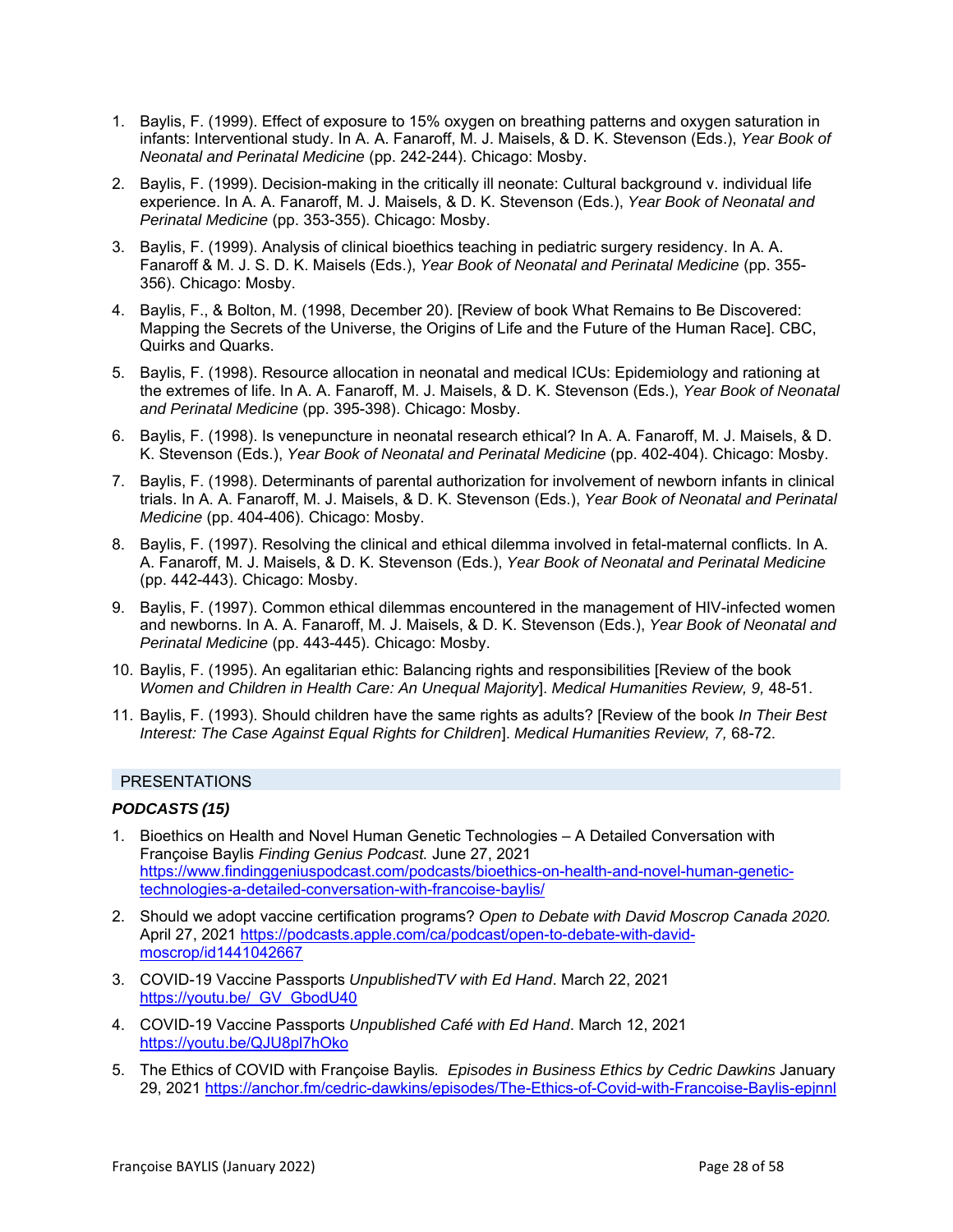- 6. Proposed Digital Vaccination 'passport' Raises Scientific and Ethical Concerns. *Redeye Collective* January 24, 2021 https://archive.org/details/proposed-digital-vaccination-passport-raises-scientificand-ethical-concerns
- 7. Why We Should Fight Against Proof-of-Immunity Cards for Covid-19. *Redeye Collective* May 20, 2020 https://www.spreaker.com/user/redeye/why-we-should-fight-against-proof-of-imm
- 8. #178 Germline Ethics *The Week in Health Law*. March 16, 2020 https://www.podbean.com/media/share/pb-29yir-d3e73a?
- 9. #9 How Gene Editing Could Save Your Life Or Blow Up Evolution *Sciencetown.* February 26, 2020 https://soundcloud.com/sciencetown/9-personalized-medicine
- 10. #WEP2020 Interview with Françoise Baylis, *Host Nicholas Demille* January 14, 2020 https://www.youtube.com/watch?v=15rIrK0dCsQ
- 11. Gene Editing, Slow Science and Public Engagement. *Carnegie Council for Ethics in International Affairs.* December 18, 2019 https://www.carnegiecouncil.org/studio/multimedia/20191218-geneediting-slow-science-francoise-baylis
- 12. The Human Genome Belongs to You. *Genome Alberta*. September 27, 2019 http://www.genomealberta.ca/files/podcasts/genomics/mp3s/Baylis\_final\_edit.mp3
- 13. #11 What is CRISPR? Françoise Baylis talks futurism, gene-edited babies, and bioethics. *Empowered Health*. June 3, 2019 https://empoweredhealthshow.com/crisper-bioethics-francoisebaylis/
- 14. #105 Françoise Baylis: The Ethics of CRISPR-cas9 Gene Editing Technology. *The Dissenter.* November 29, 2018 https://www.youtube.com/watch?v=qSdPb-vvbpE
- 15. #104 Françoise Baylis Impact Ethics. *Simulation*. May 19, 2018 https://www.youtube.com/watch?v=pOb5YeOU93A

### *VIDEOS (5)*

- 1. The Body Economy: Organs in the Marketplace (19 November, 2019) https://www.youtube.com/watch?v=-x5FcBjO2M0
- 2. The Body Economy: Breast Milk in the Marketplace (18 July, 2019) https://www.youtube.com/watch?v=c2mJyUTrUjI
- 3. The Body Economy: Blood products in the Marketplace (16 March 2019) https://www.youtube.com/watch?v=X2xf\_tS1Ro4
- 4. The Body Economy: Surrogacy in the Marketplace (30 October, 2018) https://www.youtube.com/watch?v=NCpwC2CgMxQ
- 5. The Body Economy: Human Eggs in the Marketplace (25 May 2018) https://www.youtube.com/watch?v=tcnK-cGVMkc

### *REFEREED PRESENTATIONS (INTERNATIONAL) (50)*

- 1. Governance and Oversight of Human Genome Editing. SciFoo, 13 May 2021.
- 2. Examining 'immunity passports' from am ethics perspective ten reasons why they are a bad idea.16<sup>th</sup> World Congress on Public Health "Public Health for the Future of Humanity: Analysis, Advocacy, and Action, 15 October 2020 (with Natalie Kofler).
- 3. Reasons not to Invest Time Talent and Treasure in Human Nuclear Genome Transfer (So-called Mitochondrial Replacement) 14th World Congress of Bioethics, Bangalore, India, 6 December 2018.
- 4. Personalised Medicine: An Emergent Threat to Public Health. 13<sup>th</sup> International Conference on Feminist Approaches to Bioethics, Bangalore, India, 4 December 2018.
- 5. Identity, Alzheimer's and End-of-life Care. XXXVth International Congress on Law and Mental Health, Faculty of Law Charles University, Prague, 13 July 2017.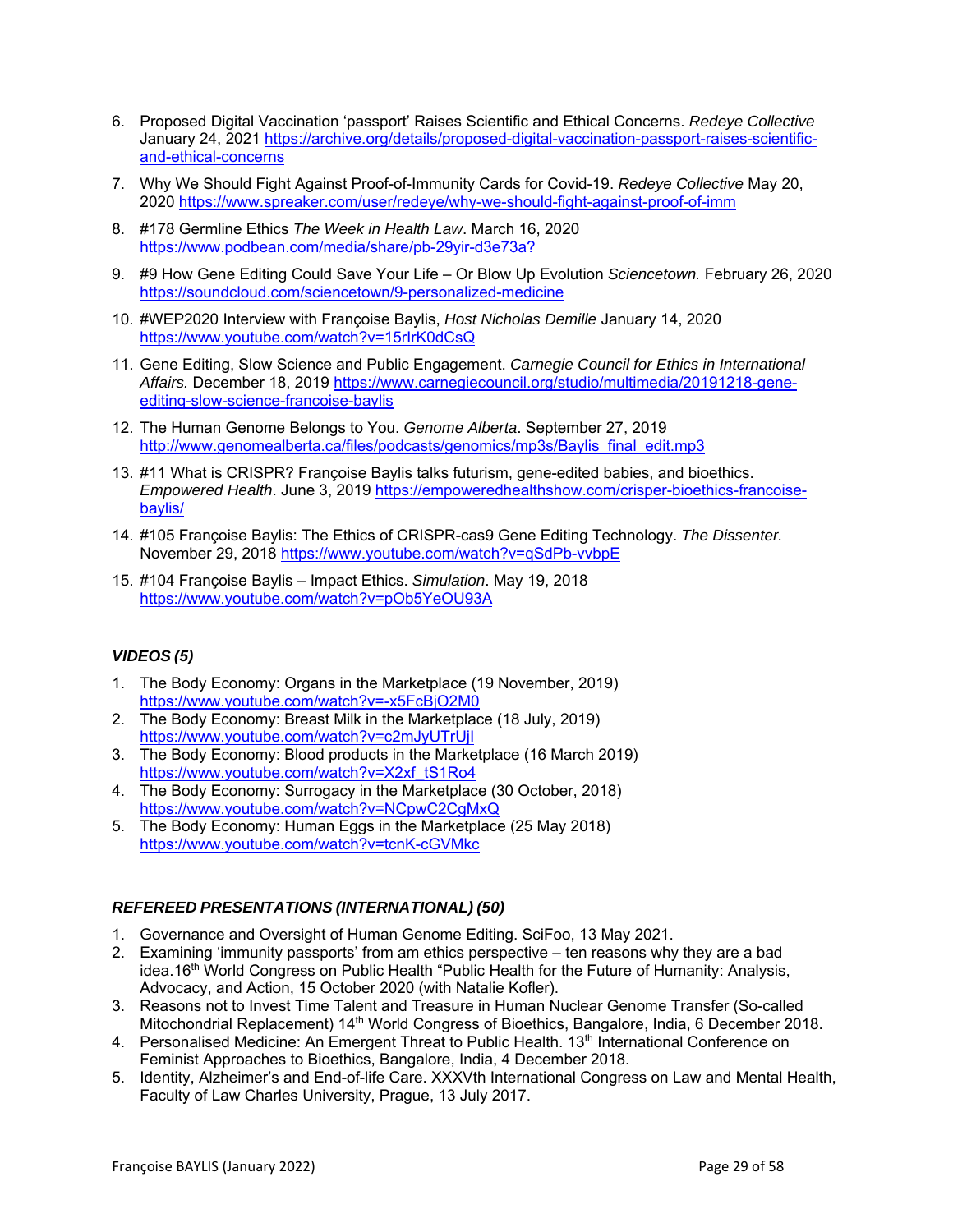- 6. What should we do About Human Gene Editing? Making Science Policy with People who Don't Trust Science. AAAS Annual Meeting. Boston, Massachusetts, 19 February 2017.
- 7. "She is who she is" Alzheimer's and Identity.11<sup>th</sup> Congress on Feminist Approaches to Bioethics, Edinburgh, Scotland, 13 June 2016.
- 8. Pregnant Women and Health Research: Challenges and Solutions. 11<sup>th</sup> Congress on Feminist Approaches to Bioethics, Edinburgh, Scotland, 13 June 2016 (with A. Ballantyne and C. Ells).
- 9. Research Involving Pregnant Women. American Society for Bioethics and Humanities, Annual Meeting, Washington DC., U.S.A. 18 October 2012.
- 10. Ethically Sound Research Involving Pregnant Women. *Panel:* Fair Inclusion of Pregnant Women in Research. 11<sup>th</sup> International Congress of Bioethics, Rotterdam, Netherlands, 27 June 2012 (with A. Ballantyne, R. Macklin and R. Faden).
- 11. Do Donors and Non-Donors Have Different Moral Values? *Panel:* Ethical Challenges in the Uses of Human Reproductive Tissue in Scientific Research Procurement and Protection? 11<sup>th</sup> International Congress of Bioethics, Rotterdam, Netherlands, 27 June 2012 (with E. Haimes, S. De Lacey and C. Walby).
- 12. Ethically Sound Research Involving Pregnant Women. *Panel:* A Just Research Agenda for Pregnant Women Supporting Appropriate Health Care Now and in the Future. 9th International Conference on Feminist Approaches to Bioethics, Rotterdam, Netherlands, 26 June 2012 (with A. Ballantyne and R. Macklin).
- 13. Personal Identity: The Promise and Threat of Deep Brain Stimulation. Australasian Association of Bioethics and Health Law, Brisbane, Australia, 8 July 2011.
- 14. A Relational Account of Personal Identity. Australasian Association of Philosophy, Dunedin, New Zealand, 4 July 2011.
- 15. The Impact of Relational Identity for the Ethical Evaluation of Brain-Machine Interfaces. *Panel*: Bonding Brain to Machines: Ethical Issues of Brain-Machine Interfaces. 10<sup>th</sup> International Congress of Bioethics, Singapore, 28 July 2010 (with J. Clausen, G. Wolbring, B. Gordjin)
- 16. Patients Beyond Borders: Shopping for Fertility Treatment. *Panel*: You've Come a Long Way, Baby: Ethical Considerations in Cross-Border Reproductive Travel. 8<sup>th</sup> International Conference on Feminist Approaches to Bioethics, Singapore, 26 July 2010 (with G. Crozier, D. Martin).
- 17. Ethics and Neuroscience Research in Developing Countries. 38<sup>th</sup> Annual Meeting of the Society for Neuroscience. Social Issues Roundtable: Global Neuroscience – Neuroethics and the Burden of Nervous System Disorders, Washington, DC, November 2008.
- 18. Slippery Slopes and Cytoplasmic Hybrid Embryo Research. 10<sup>th</sup> Annual Meeting of the American Society for Bioethics and Humanities, Cleveland, OH, October 2008.
- 19. Plenty Cheap: Animal Eggs for Human Embryonic Stem Cell Research. 9th International Congress of Bioethics, Rijeka, Croatia, September 2008.
- 20. Feminist Relational Theory: An Essential Component of Pandemic Planning.  $7<sup>th</sup>$  International Conference on Feminist Approaches to Bioethics and 9<sup>th</sup> International Congress of Bioethics, Rijeka, Croatia, September 2008 (with N. Kenny and S. Sherwin).
- 21. Using Nonhuman Animal Oocytes to Improve Assisted Human Reproduction: A Woman's Choice? 7<sup>th</sup> International Conference on Feminist Approaches to Bioethics, Rijeka, Croatia, September 2008.
- 22. Defining Values for Bioethics and Bioethicists: Continuing the Dialogue. Panel. 9th Annual Meeting of the American Society for Bioethics and Humanities, Washington DC, October 2007 (with L. Eckenwiler, V. Ashby Sharpe, L. Turner, and F. Cohn).
- 23. Neuroenhancement: Psychopharmacology and Beyond. Panel. 9<sup>th</sup> Annual Meeting of the American Society for Bioethics and Humanities, Washington, D.C., October 2007 (with W. Glannon, E. Racine and R. Bondar).
- 24. Should Women Be Paid to Provide Eggs for Stem Cell Research? Feminist Ethics and Social Theory (FEAST) Conference, Clearwater Beach, Florida USA, September 2007 (with C. McLeod).
- 25. Chimera Research for Degenerative Brain Disorders. 8<sup>th</sup> Annual Meeting of the American Society for Bioethics and Humanities, Denver, Colorado, October 2006.
- 26. Fresh or Frozen Embryos: Which is best for Embryo Donors? 6<sup>th</sup> International Conference on Feminist Approaches to Bioethics, Beijing, China, August 2006 (with C. McLeod).
- 27. Ethics, Embryos and the Art of Finesse. AAAS, (Panel on Stem Cells and Society: Assessing a Grand Challenge) St Louis, Missouri, February 2006.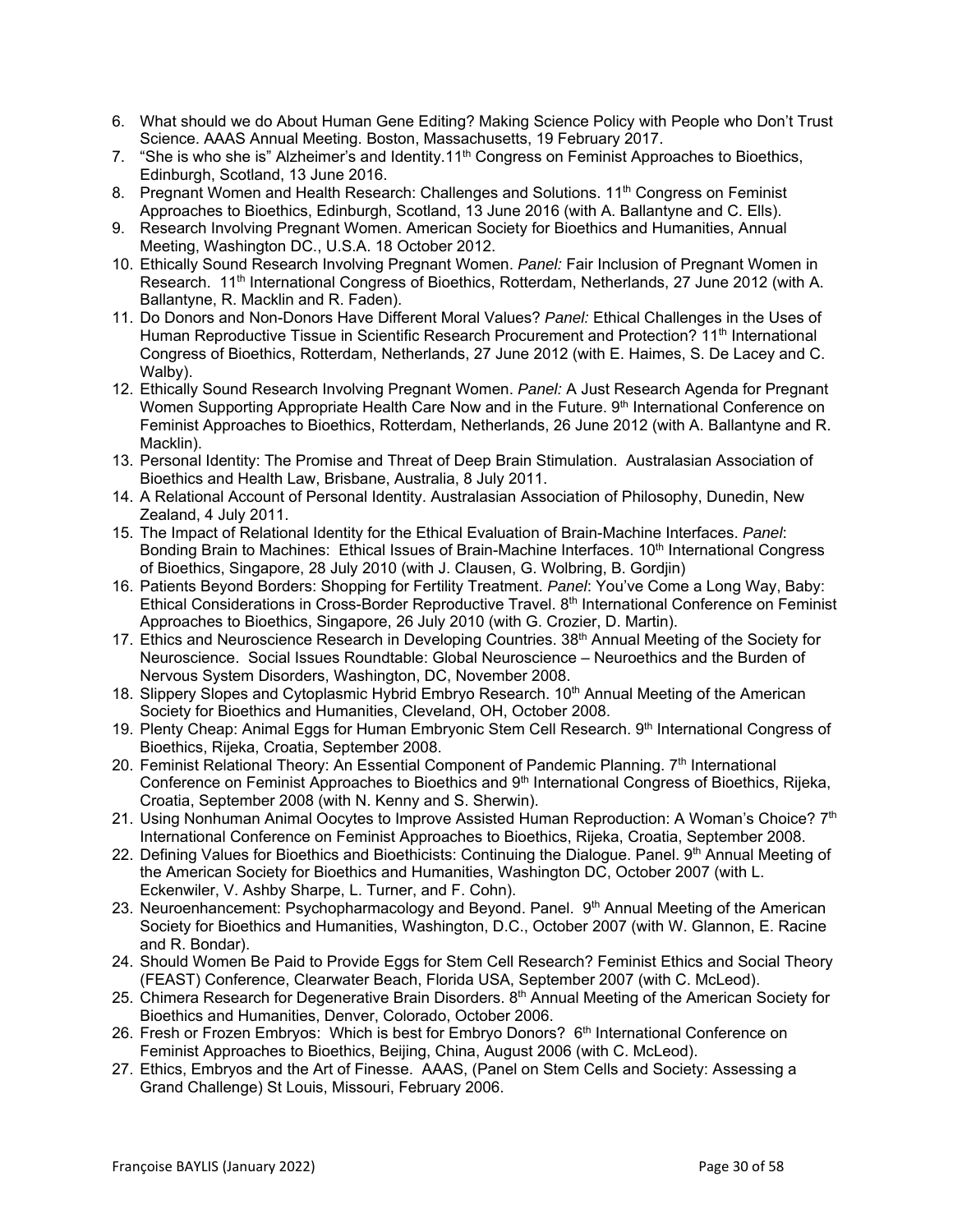- 28. Guidelines for Embryonic Stem Cell Research in CF: Two Countries, Two Similar Views. 28th European CF Conference, Crete, Greece, June 2005 (with N. Ram, M. Mélancon, & M. De Braekeleer).
- 29. Stem Cells and Big Picture Bioethics: Comparing Policy Making in Liberal Democracies. 7<sup>th</sup> World Congress of Bioethics, Sydney, Australia, November 2004 (with S. Dodds, R. Ankeny, & J. Downie).
- 30. Can Embryos Really be Commodified? International Network on Feminist Approaches to Bioethics, Sydney, Australia, November 2004 (with C. McLeod).
- 31. Regulating Genetic and Reproductive Technologies: Canadian and American Perspectives. Joint Meeting American Society for Bioethics and Humanities and Canadian Bioethics Society, Montréal, Québec, October 2003 (panel with T. Caulfield and L. Knowles).
- 32. Confusion about Crossing Species Boundaries: Scientific, Ethical and Social Aspects of Chimaera Making in Stem Cell Biology. Transvision 2003, Yale University, New Haven, Connecticut, June 2003 (with J. S. Robert).
- 33. Identity and the Human Genome Project: The Species Problem. 6<sup>th</sup> World Congress of Bioethics, Brasilia, Brazil, November 2002 (with J. S. Robert).
- 34. Ethics Consultation: Policies and Politics. International Association of Bioethics Network on Feminist Approaches to Bioethics, 4<sup>th</sup> International Conference on Feminist Approaches to Bioethics, Brasilia, Brazil, October 2002 (with S. Sherwin).
- 35. The Public Face of Bioethics; Watchdog or Show Dog? 4th Annual Meeting of the American Society for Bioethics and Humanities, Fifth Annual Meeting, Baltimore, USA, October 2002.
- 36. Genetic Enhancement Technologies: Imminent, Inevitable, or Inescapable? Society for Social Studies of Science. Cambridge MA, November 2001 (with J. S. Robert).
- 37. Stability, Rupture and the Human Genome. 3<sup>rd</sup> Annual Meeting of the American Society for Bioethics and Humanities, 4<sup>th</sup> Annual Meeting, Nashville, USA, October 2001 (with J. S. Robert).
- 38. Stability, Rupture and the Human Genome. International Bioethics Retreat, 4<sup>th</sup> Annual Meeting, Paris, France, May 2001 (with J. S. Robert).
- 39. Human Enhancement Technologies.  $5<sup>th</sup>$  World Congress of Bioethics, London, U.K. September 2000.
- 40. Human Cloning: Three Mistakes and a Solution. International Bioethics Retreat, Second Annual Meeting, Florence, Italy, October 1999.
- 41. Defining the Boundaries of "Respect". Bioethics Summer Retreat, Eleventh Annual Meeting, Hot Springs, Virginia, June 1999 (with C. Weijer).
- 42. Pregnant Women and Substance Abuse: A Recent Supreme Court of Canada Decision. International Association of Bioethics, Fourth World Congress, Tokyo, Japan, November 1998.
- 43. Women and Health Research: New Canadian Research Guidelines. International Association of Bioethics Network on Feminist Approaches to Bioethics, 2<sup>nd</sup> International Conference on Feminist Approaches to Bioethics, Tsukuba, Japan, November 1998 (with J. Downie).
- 44. Taking Ourselves to Task: A Session in Tribute to Benjamin Freedman. Joint Meeting of the American Association of Bioethics, Society for Bioethics Consultation, Society for Health and Human Values, Annual Meeting, Baltimore, Maryland, November 1997.
- 45. Reflections on Autonomy, Agency, and Resistance. International Association of Bioethics Network on Feminist Approaches to Bioethics, First International Conference on Feminist Approaches to Bioethics, San Francisco, California, November 1996.
- 46. Development of a Postgraduate Medical Ethics Curriculum: A Canadian Model for Pediatrics -- Pedagogic Methods and Tools. Third World Congress, International Association of Bioethics, San Francisco, California, November 1996.
- 47. Consultation and Cross-cultural Conflict: A Choice for K'aila. Society for Bioethics Consultation, Annual Meeting, Cleveland, Ohio, September 1995.
- 48. The 'Good' Physician: Pediatric Ethics Education. Society for Health and Human Values, Spring Annual Meeting, Chicago, Illinois, April 1995 (with N. Kenny).
- 49. Children and Consent to Treatment. Society for Health and Human Values, Spring Annual Meeting, Galveston, Texas, May 1993.
- 50. Ethics Consultation by Committee, by Consultant, by ... Society for Bioethics Consultation, Annual Meeting, Toronto, Ontario, September 1991.

# *INVITED PRESENTATIONS (INTERNATIONAL) (113)*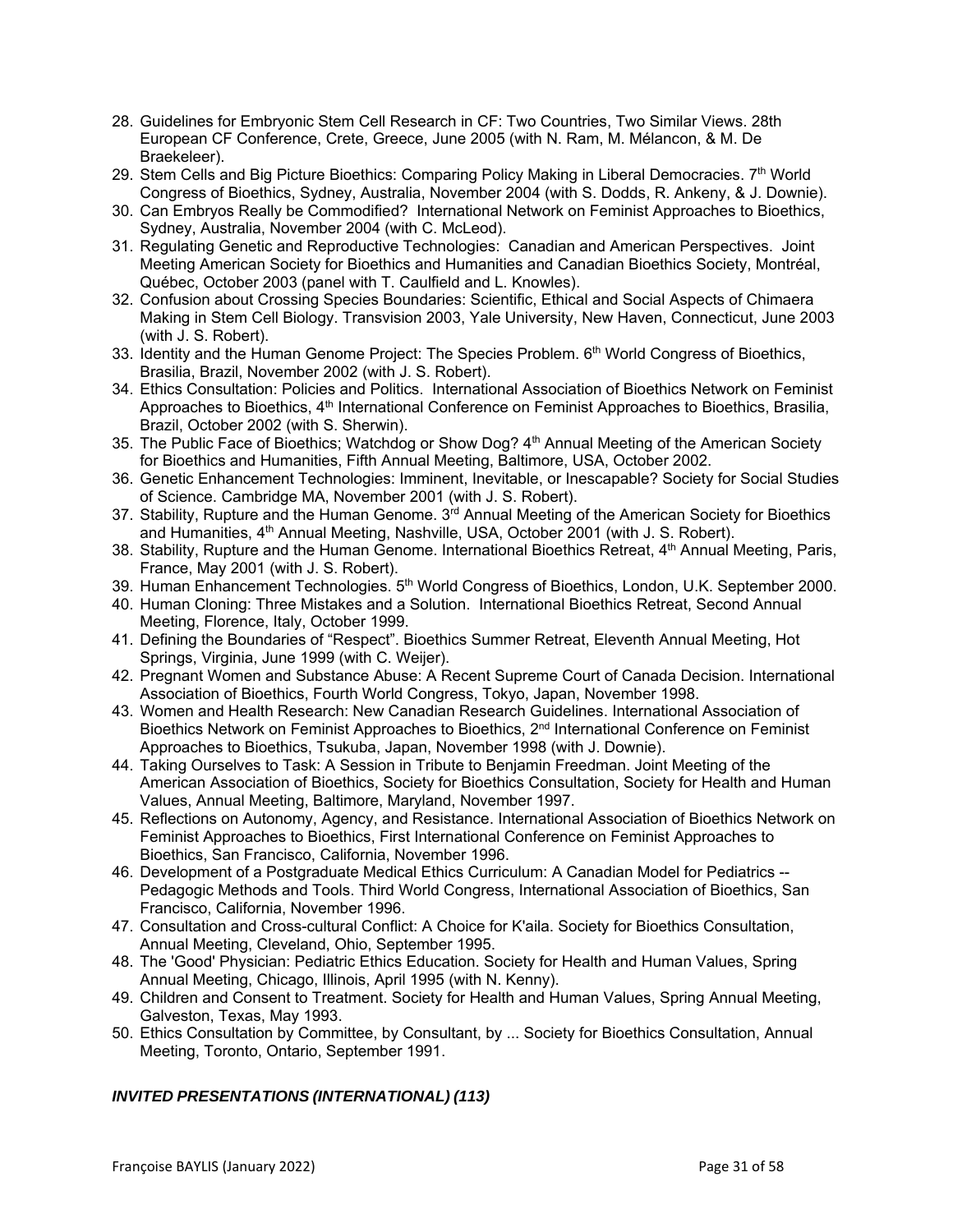- 1. Roundtable on Ethics of Ethics of Genome Editing: Equal Access and Governance, UNESCO, Paris, 20January 2022 (panel).
- 2. WHO's report on genediting values and principles for the future, Smers Ethics Day 2021: Gene editing - future opportunities and ethical implications, The Swedish National Council on Medical Ethics, Sweden, 2 December 2021.
- 3. Ethical Development of Human Augmentation. Future Tech Forum, London, England, 29 November 2021 (panel).
- 4. WHO Expert Advisory Committee on Developing Global Standards for Governance and Oversight of Human Genome Editing, PAHO Regional Meeting, 17 September 2021 (with Jamie Metzl).
- 5. Panel Discussion: Données probantes sur le conseil scientifique : Quelques observations empiriques. International Network for Government Science Advice (INGSA), Montréal, 2 September 2021.
- 6. Altered Inheritance: CRISPR and the Ethics of Human Genome Editing. Saudi Research Science Institute (SRSI) 2021 at King Abdullah University of Science and Technology (KAUST), Saudi Arabia, 3 July 2021.
- 7. Panel Discussion: Altering the Human Genome. CRISPR 2021, Paris, 1 June 2021 (with Kevin Davies, Walter Isaacson, and Carl Zimmer).
- 8. Heritable Human Genome Editing: Science, Ethics and the Art of Policymaking. CRISPR 2021, 1 June 2021. https://youtu.be/0kp-jb\_gvT0
- 9. Vaccine Diplomacy During the COVID-19 Pandemic. WHO Epidemic Ethics webinar, 12 April 2021. https://www.youtube.com/watch?v=4fyW55B33ks
- 10. Designer Babies: Prospects and Problems. City Club of Eugene, 26 February 2021. https://www.klcc.org/post/city-club-eugene-designer-babies-prospects-and-problems
- 11. Reproduction and Genetic Technologies Panel Discussion. Wayne Morse Chair for Law and Politics, 25 February 2021.
- 12. Building on the Code: How Genetic Technologies Benefit Biomedical Research and Human Health. The Knight Campus. Moderator for panel discussion, 22 February 2021. https://accelerate.uoregon.edu/code#video
- 13. The Promise and Peril of Emerging Genetic Technologies. City Club of Portland, 18 February 2021. https://youtu.be/RAiHvsHJCGY
- 14. Can Science Make Sense of Life? with Sheila Jasanoff. Wayne Morse Chair for Law and Politics, 17 February 2021. https://m.facebook.com/waynemorsecenter/videos/421905082206278/
- 15. The History and Future of Scientific Racism and Eugenics Panel Discussion. Wayne Morse Chair for Law and Politics, 16 February 2021.
- 16. Priority Groups for COVID-19 Vaccination: Ethics, Policy and Practice in Select Jurisdictions. Brocher MeetUps, 11 February 2021. https://www.youtube.com/watch?v=T1r2oA33Xc0&t=2s
- 17. Designer Babies: All You Ever Wanted to Know (and More). Wayne Morse Chair for Law and Politics, 10 February 2021. https://www.youtube.com/watch?v=QE3gVH0hNtI
- 18. UO Today with Françoise Baylis, 8 February 2021. https://www.youtube.com/watch?v=nkY5JhrkZoU&t=10s
- 19. Confronting Legacies of Health Disparities. Thought on Tap, 8 October 2020. http://www.thoughtontap.com/october-2020/
- 20. Immunity Certification. ICO/Ada Lovelace Institute, 25 September 2020.
- 21. Human Germline and Heritable Genome Editing. Genome Editing and Human Dignity: Comparative Perspectives. Global Observatory, 10 September 2020.
- 22. Gene-Editing Reality Check. NOVA PBS, 9 September 2020. https://www.pbs.org/video/gene-editingreality-check-xnjtfy/
- 23. The Societal Impacts of Introducing a Public Health Identity System: Legal, Social and Ethical Issues. Ada Lovelace Institute, 8 July 2020. https://www.adalovelaceinstitute.org/the-societal-impacts-ofintroducing-a-public-health-identity-system-legal-social-and-ethical-issues/
- 24. Immunity Passports: Pandemic Privilege or Biological Discrimination? Wayne Morse Center's Public Affairs Speaker Series, 25 June 2020 (with Natalie Kofler). https://www.youtube.com/watch?v=\_nEgmFEhyvw
- 25. Patient Data and Confidentiality: Can This Really Exist in the Current Climate? CogX 2020, 8 June 2020 https://www.youtube.com/watch?v=YgKsgAV2Nag&feature=youtu.be
- 26. Reopening the Nation: Should we Turn to Immunity Testing? The Hastings Center, 28 May 2020 https://www.thehastingscenter.org/re-opening-the-nation-should-we-turn-to-immunity-testing/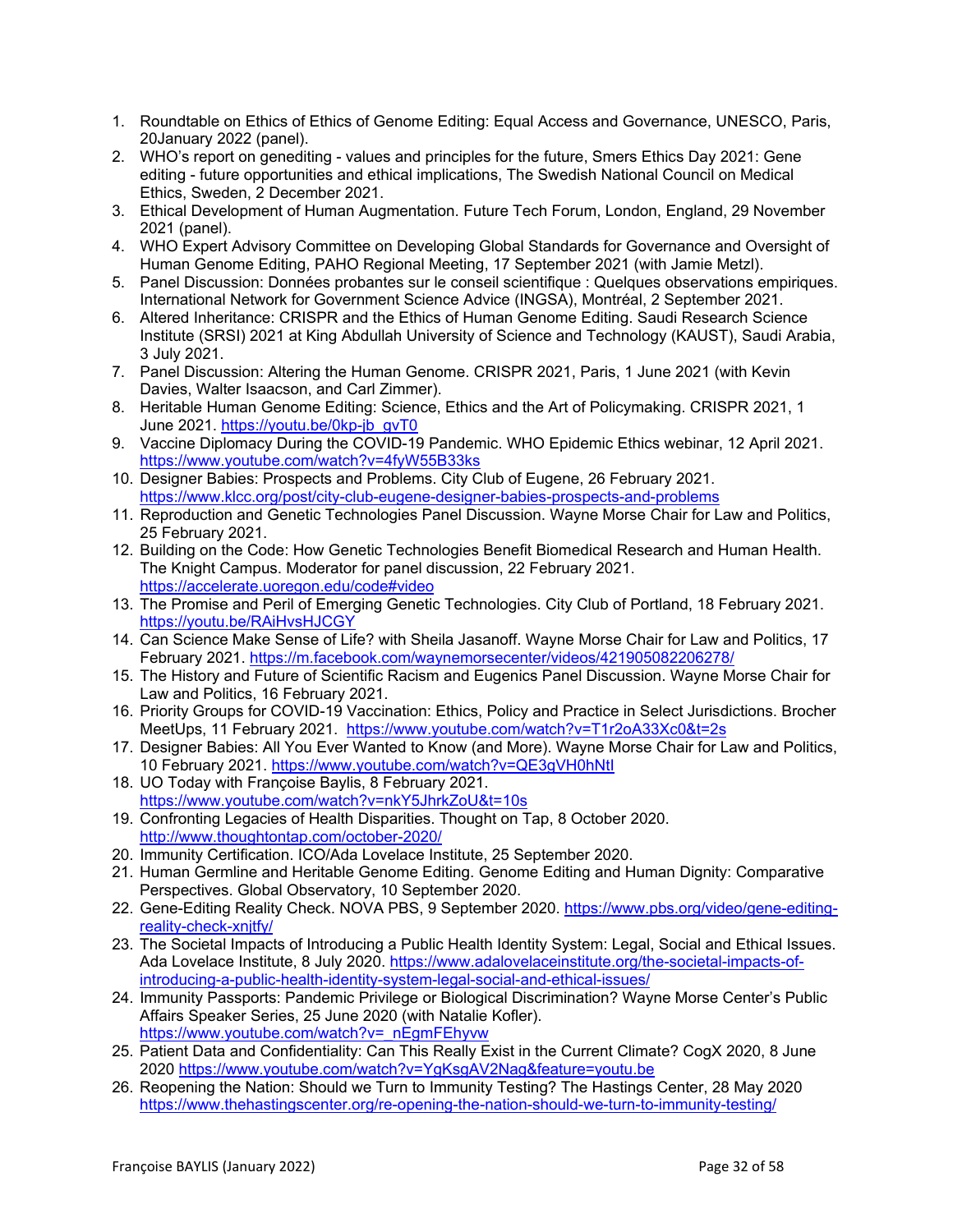- 27. Heritable Human Genome Editing: Ethics, Governance and Policy. The Institute of Infectious Disease & Molecular Medicine, University of Cape Town, South Africa, 21 February 2020.
- 28. Altered Inheritance: CRISPR and the Ethics of Human Genome Editing. Hall Center for Law and Health: McDonald-Merrill-Ketcham Award Lecture. Indianapolis, Indiana, 14 February 2020.
- 29. Altered Inheritance: CRISPR and the Ethics of Human Genome Editing. Keystone Symposia Workshop: Ethics of Genome Editing, Banff, Alberta, 9 February 2020.
- 30. Heritable Genome Editing: People, Power and Place. The Conversation, Center for Biology and Society, Arizona State University, Phoenix, Arizona, 5 February 2020.
- 31. Heritable Human Genome Editing--Scientists and Science Policy. KAUST Winter Enrichment Program. Saudi Arabia, 15 January 2020.
- 32. Heritable Human Genome Editing--Scientists and Science Policy (EMBO Science Policy Lecture). Facing the Future: Challenges and Perspectives of Life Sciences in the 21st century. 21st EMBL PhD Symposium. EMBL Heidelberg, Germany 28-30 November 2019.
- 33. Heritable Human Genome Editing: And What about the Women? Policy, Ethics and Life Sciences 20<sup>th</sup> Anniversary Celebration, Newcastle, United Kingdom, 21 November 2019.
- 34. 'Broad Societal Consensus': Public Education, Engagement and Empowerment. American Society of Gene and Cell Therapy (ASGCT). Washington DC, USA 6 November 2019.
- 35. Is Human Germline Editing Ethical? American Society for Reproductive Medicine (ASRM). Philadelphia, USA. 15 October 2019. https://vimeo.com/asrm/review/366515313/74eda0f43c
- 36. Human Genome Editing: Roles and Responsibilities of Fertility Clinics. American Society for Reproductive Medicine (ASRM). Philadelphia, USA. 15 October 2019.
- 37. Altered Inheritance. Idea: What Will the World Look Like in 2050? Chicago Ideas. Chicago, USA, 14 October 2019. https://www.chicagoideas.com/videos/the-new-ethics-of-biogenetics-according-tofrancoise-baylis
- 38. Made in China: Lulu and Nana. Brocher Alumni meeting. Brocher Foundation, Geneva 25-27 June 2019.
- 39. Panel discussion: Editing us—Merging Humans and Technology. Morals & Machines. Frauenkirche Cathedral, Dresden, 19 June 2019.
- 40. Human Germline Genome Editing: The Public and the Pundits. European Society for Human Genetics (ESHG) Conference. Svenska Massan Gothenburg, 17 June 2019.
- 41. Inexorable Moral Confusion, Revisited. Rethinking Moral Status [with Jason Scott Robert] Oxford University, Oxford, 13 June 2019.
- 42. The Ethics and Governance of Heritable Human Genome Editing. Frontiers in Reproduction. MBL, Woods Hole, USA 24 May 2019.
- 43. Ethics of Gene Editing: Now and the Future: A response to Julian Savulescu. Medicine, Technology and Ethics. Cave Hill Philosophy Symposium (ChiPS). University of the West Indies, Barbados, 24 April 2019.
- 44. Made in China: CRISPR Babies: Lulu and Nana. Public Policy on Science and Technology Focusing on Life and Environment. Kobe University, Japan, 25 March 2019.
- 45. Public Engagement with Science and Technology Assessment. Engineering Future Generations? The New Debate about Societal Governance, Public Engagement, and Human Gene Editing for Reproduction. Brocher Foundation Workshop. Geneva, Switzerland, 15 January 2019.
- 46. Genome Editing: State of the Art. Merry CRISPR. Finnish Bioart Society, Helsinki, Finland, 13 December 2018.
- 47. A Woman's-Eye View. 14<sup>th</sup> World Congress of Bioethics, Bangalore, India, 6 December 2018
- 48. Breaking the Wall to Building Brains (Interlocutor with Paola Arlotta). Falling Walls Conference. Berlin, Germany, 9 November 2018.
- 49. Ethical Challenges of Human Germline Genome Editing. American Urological Association. Basic Sciences Symposium Part 2. San Francisco, USA, 21 May 2018.
- 50. The Genome Engineering Revolution: CRISPR and SHEEFs. Synthetic Biology: Blurring Boundaries to Create New Realities. Me Convention. Frankfurt, Germany, 16 September 2017. https://www.youtube.com/watch?v=-X84790vZ4U&feature=youtu.be
- 51. Communication of Knowledge in Healthcare: Between Interests and Needs. Alpbach Health Symposium. Alpbach, Austria, 21 August 2017.
- 52. Clinical Research Involving Women (Including Pregnant Women). 2017 Matariki Research Ethics Workshop. Herstmonceux Castle, England, 15 August 2017.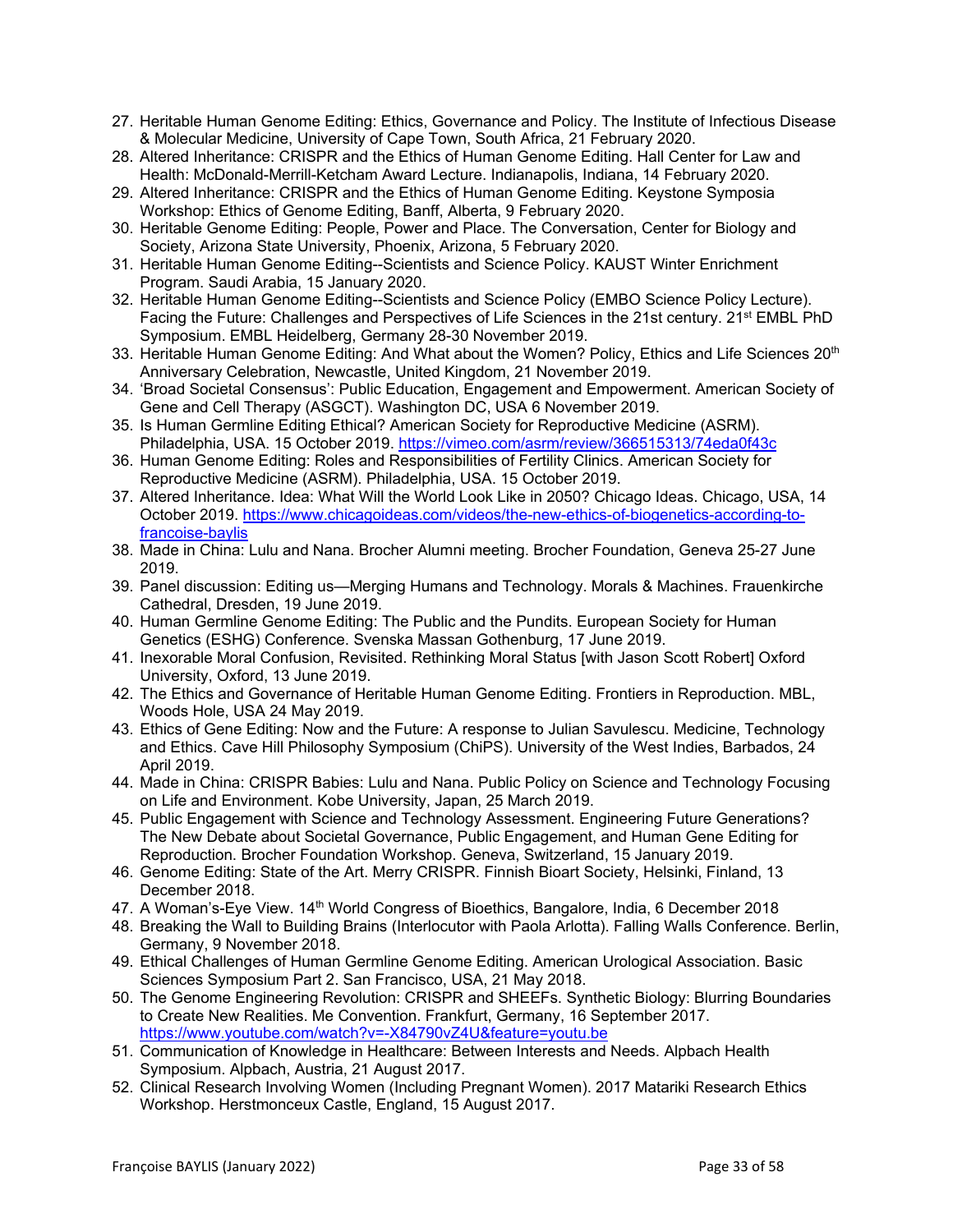- 53. Public Perceptions of Science and Factors that May Erode Trust. Ethics of CRISPR technology. Berkeley, USA, 19 June 2017 [follow-up to previous meeting January 26-29 2017].
- 54. Human Gene Editing: The Dawn, the Zenith and the Dusk. EuroMedLab. Athens, Greece, 13 June 2017.
- 55. Debate: The Ethics of Gene Editing. EuroMedLab. Athens, Greece, 13 June 2017.
- 56. Ethics and Embryo Research; Braving the Human Genome: Who Decides about What? Frontiers in Reproduction. MBL, Woods Hole, USA 23 May 2017.
- 57. Braving the Human Genome: Who Decides about What? A Century of Engineering Life: Cells and Organisms. MBL-ASU History of Biology, Woods Hole, USA 23 May 2017.
- 58. The Governance of Human Germline Gene Editing: Who Decides About What? Editorial Aspirations: Human Integrity and the Frontiers of Biology, Harvard University, Boston, USA, 27 April 2017.
- 59. Identity: Memory, Belonging, Recognition. San Diego State University, San Diego, USA, 25 January 2017.
- 60. Breaking the Wall between Gene Science and Ethics: How Philosophy Can Provide Frameworks for a Global Biotech Revolution. Falling Walls Conference. Berlin, Germany, 9 November 2016. http://falling-walls.com/videos/Françoise-Baylis-10662; https://vimeo.com/193507280 and https://ptbr.facebook.com/fallingwalls/videos/10154607544158213/
- 61. Do-it-Together Ethics. Public Participation in Bio-Innovation. Museum für Naturkunde. Berlin, Germany, 7 November 2016.
- 62. States of Mind & Relational Identity. 2016 NTC Kavli Futures Symposium "Ethical Foundations of Novel Neurotechnologies: Identity, Agency and Normality." Columbia University, New York, USA. 10 September 2016.
- 63. Ethics and Embryo Research; Ethics and Gene Editing. Frontiers in Reproduction. Woods Hole, USA, 27 May 2016.
- 64. "I Am Who I Am"; "She Is Who She Is": When Illness and Technology Disrupt the Narrative Flow. Stimulating the Self: Neural Technologies, Identity and Agency. University of Washington, Seattle, USA, 22 April 2016.
- 65. The Ethical Dimensions of New Human Gene Editing Technology. AAAS Annual Meeting. Washington D.C. USA, 12 February 2016.
- 66. Gamete Donation. Inter-country Medically Assisted Reproduction: Conceiving a Human Rights Ethic of Care. Brocher Foundation Workshop. Geneva, Switzerland, 18-21 January 2016.
- 67. Interrogating Equity. International Summit on Human Gene Editing. Washington, DC, USA, 3 December 2015.
- 68. /ˈɡadˌflī/. Whistleblowers and the Exposure of Clinical Research Misconduct. Brocher Foundation Workshop. Geneva, Switzerland, 18 November 2015.
- 69. Impact Ethics: Making A Difference. Global Health Ethics, Department of Knowledge, Ethics and Research. WHO. Geneva, Switzerland, 26 October 2015.
- 70. Is There a Compelling Need for Mitochondrial Replacement? Invitational symposium Me Medicine vs. We Medicine: Personalised Medicine, Individual Choice and the Common Good. Amsterdam, The Netherlands, 9-10 September 2015.
- 71. Smart Women Freeze: So Say … Brocher Summer Academy on Ethical, Legal and Social Issues (ELSI) in Assisted Reproductive Technologies (ART). Geneva, Switzerland. 1-5 June 2015.
- 72. Ethics Primer and Embryo Research. Frontiers in Reproduction. Woods Hole, USA. 29 May 2015.
- 73. Baby-Making: The Harms of Contractual Pregnancy. Ken Mason Lecture. University of Edinburgh. Edinburgh, Scotland, 12 March 2015. https://www.youtube.com/watch?v=tIkQHWEQTrk
- 74. International Forum on Intercountry Adoption & Global Surrogacy. Commentator for one of the sessions on Global Surrogacy Practices. The Hague, Netherlands, 11-13 August 2014.
- 75. Are There Heroes in Bioethics? Courage and Compassion in Healthcare. Arizona Bioethics Network 4th Annual Conference. Scottsdale, Arizona, USA, 11 April 2014.
- 76. Impact Ethics. MA AEP, Arizona State University, Tempe, Arizona, USA, 9 April 2014.
- 77. Against Mitochondrial Replacement. American Philosophical Association Central Division, One Hundred Eleventh Annual Meeting, Committee on Philosophy and Medicine: Ethics in Reproductive Technology, Chicago, USA, 1 March 2014.
- 78. Deep Brain Stimulation, Personal Identity, Neuroenhancement. 2013 Neuroethics International Conference 'Neuroethics in Context: East Meets West'. Seoul, Korea, 11 January 2013.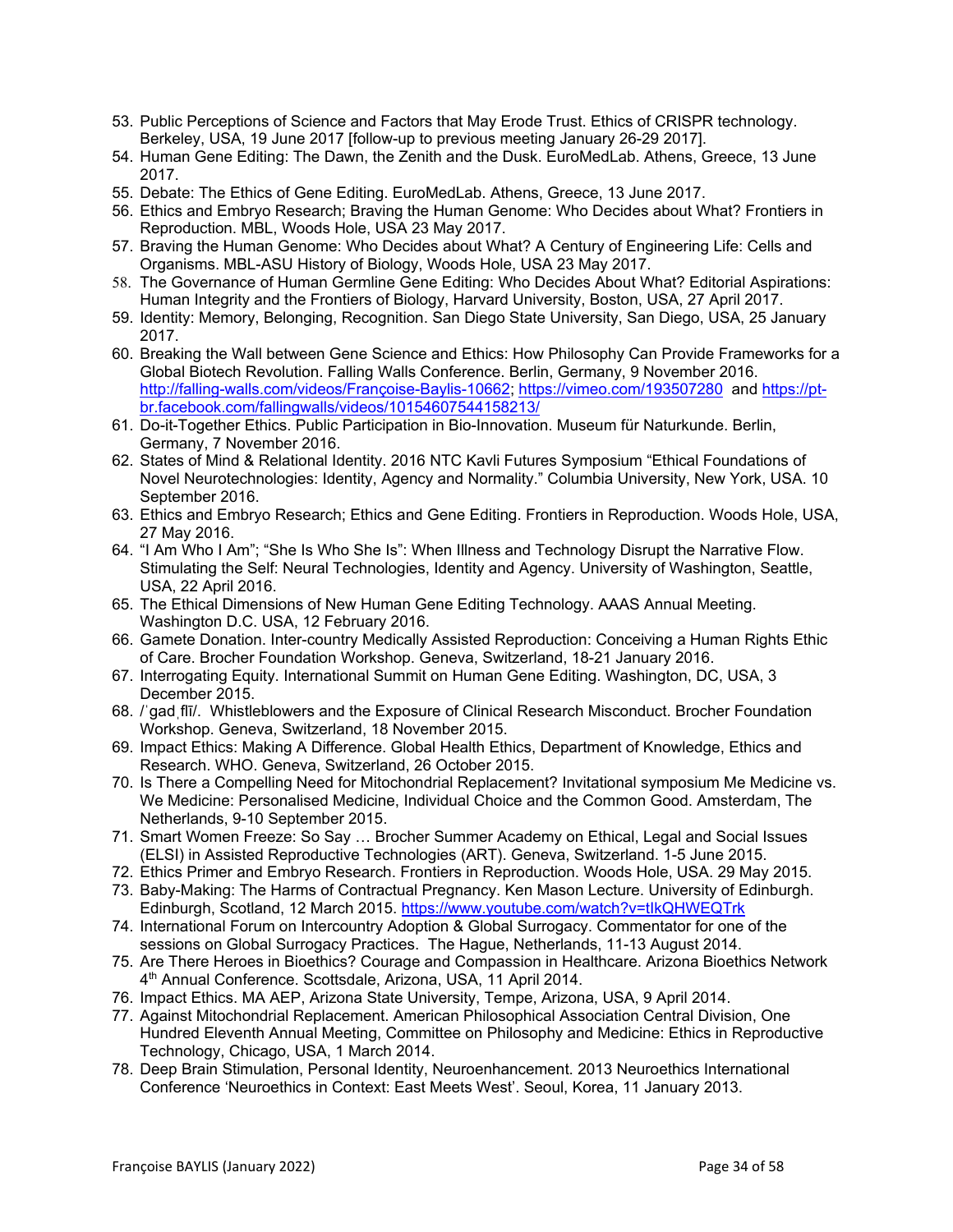- 79. The Whys and Ways of Encouraging More Studies Related to Vaccination in Pregnancy. Maternal Immunization: Challenges and Opportunities. Fondation Merieux, Veyrier-du-Lac, France, 26 September 2012.
- 80. Embryonic Ethics. Genetics Otago Symposium. Dunedin, New Zealand, 5 December 2011.
- 81. Is DBS for Parkinson's Disease a Threat to Personal Identity? Centre for Law and Policy in Emerging Technologies. Dunedin, New Zealand, 21 November 2011.
- 82. Conscience, Due Diligence, Undue Deference. The Spark of Conscience Inflames Debate: Conflicts of Conscience in Health Care. Santa Clara University, San Jose, USA, 3 November 2011.
- 83. The Science, Ethics and Politics of hESC research. National Workshop on regulations and bioethics of stem cell applications. Organized jointly by the Jordan National Committee for Ethics of Science and Technology (JNCEST), the University of Jordan and UNESCO Cairo Office. Amman, Jordan, 5-6 October 2011.
- 84. Ethics and AHR in Canada: State of Play. Ethics Committee on Assisted Reproductive Technology (ECART), Wellington, New Zealand, 29 September 2011.
- 85. "I Am Who I Am": On the Perceived Threats to Personal Identity from Deep Brain Stimulation. Department of Philosophy. Canterbury University, Christchurch, New Zealand, 6 September 2011.
- 86. The Perceived Threat to Personal Identity from Deep Brain Stimulation. Bioethics Centre, University of Otago, Dunedin, New Zealand, 8 August 2011.
- 87. Pregnant Women and Research: Trials and Tribulations. Bioethics Centre, University of Otago, Dunedin, New Zealand, 28 March 2011.
- 88. First "First-in-Human Trials" With Neural Stem Cells. Bioethics and Experimental Neuroscience. London, U.K., 7 May 2010.
- 89. Deep Brain Stimulation and Relational Identity. LABTEC, Kings' College London, U.K. 5 May 2010.
- 90. Policy Challenges Ahead. Beyond Pattison: Challenges to Stem Cell Translation and Policy. London, U.K., 7-8 May 2009.
- 91. Neurotechnological Enhancement. Pimp Your Brain! Theater Freiburg, Freiburg, Germany, 16-19 April 2009.
- 92. Slippery Slopes and Cytoplasmic Hybrid Embryo Research, PEALS Symposium, Durham Castle, United Kingdom, April 2008.
- 93. Plenty cheap: Animal Eggs for hESC Research. From Standards to Concerted Programs of Collective Action: The Standardization Process of Medical Practices. European Science Foundation Exploratory Workshop. René Descartes University Paris V, Paris, France, 5-7 December 2007.
- 94. Creating Humanesque Embryos. International Conference on the "Healthy" Embryo. University of Western Ontario, London, Ontario, November 2007.
- 95. On the Path to Regenerative Medicine: Stem Cell Research and Crossing Species Boundaries. Facts at the Frontier: Crossing Boundaries between Natural and Social, Animal and Human. London School of Economics. London, UK, April 2007.
- 96. Dancing with the Porcupine: Conflict of Interest in Research Involving Humans, Responsible Conduct of Research Luncheon, Arizona State University, Phoenix, Arizona, February 2007.
- 97. Promises and Perils of Embryonic Stem Cell Research: Advancing the Ethics. Lincoln Center for Applied Ethics, Arizona State University, Phoenix, Arizona, February 2007.
- 98. Feminist Consultation. 6th International Congress on Feminist Approaches to Bioethics, Beijing China, August 2006 (with S. Dodds).
- 99. Ethics, Embryos and the Art of Finesse. International Society for Stem Cell Research, Toronto, Ontario, July 2006.
- 100. Chimera Research and Stem Cell Therapies for Human Neurodegenerative Disorders, Fletcher Allen Medical Center, University of Vermont Medical School and College of Nursing and Health Science. Neuroscience Center of Biomedical Research Excellence (COBRE), telemedicine, May 2006.
- 101. Global Norms in Bioethics: A Response to Harris. A Symposium on Global Bioethics, Dartmouth College, Hanover, NH, October 2005.
- 102. Do Bioethicists Have Professional Obligations? American Society for Bioethics and Humanities, Spring Meeting: The Ethics of Bioethics Albany, NY, April 2005.
- 103. Human Embryonic Stem Cell Research: Policy and Politics, The Social and Cultural Implications of New Biomedical Technologies, University of Missouri-Columbia, Missouri, March 2005.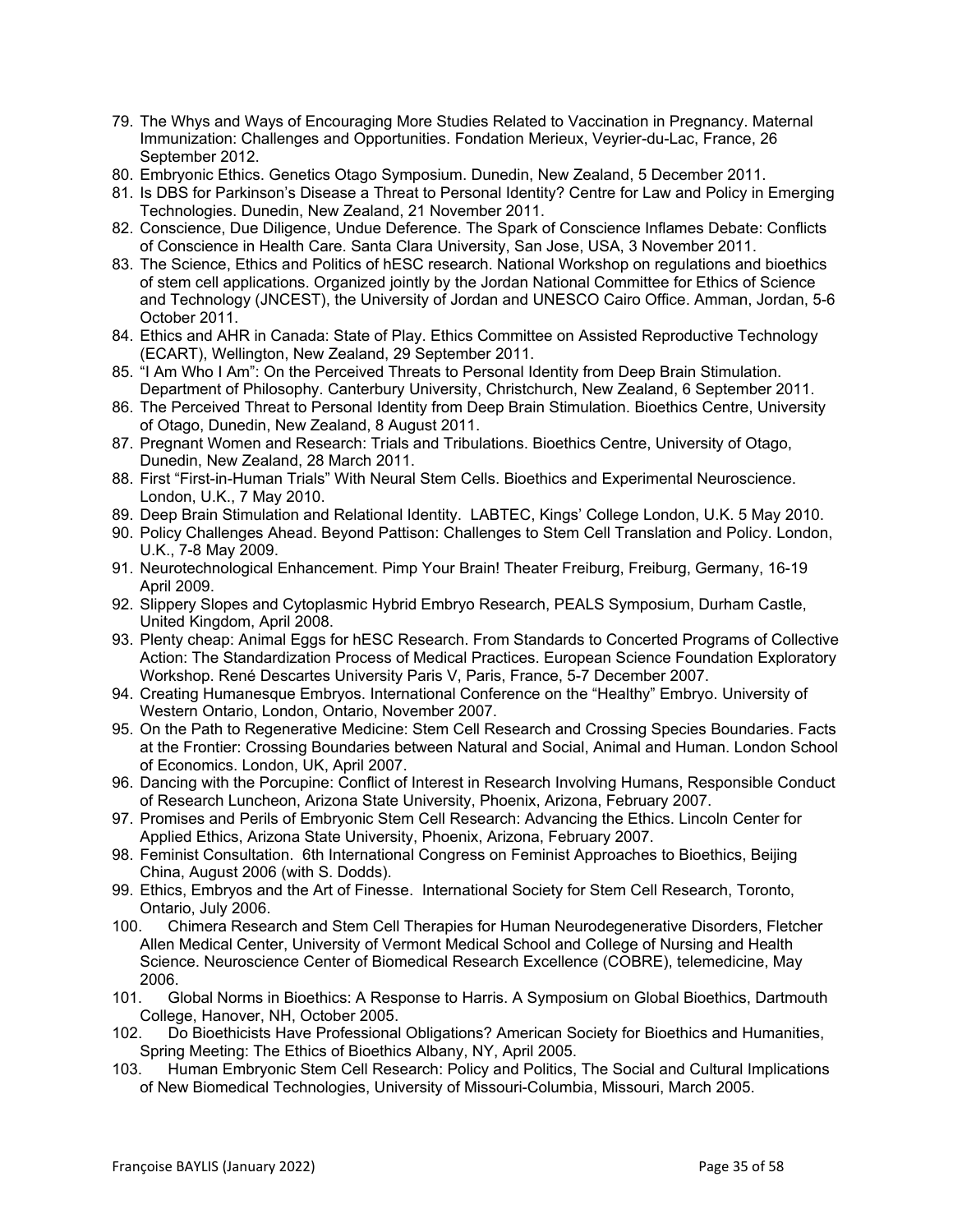- 104. Bioethics & You: Where Are We Going With Gene Technology, Stem Cells And Cloning? Public Forum. Sydney, Australia, November 2004.
- 105. Embryonic Stem Cell Research and Policy-Making in the Public Interest, University of Otago, Dunedin, New Zealand, November 2004.
- 106. Embryonic Stem Cell Research and Policy-Making: In the Public Interest. Gordon Research Conference on Science and Technology Policy: Who Wins, Who Loses, and Who Cares? Big Sky Resort, Montana, August 2004.
- 107. The Ethics of Giving and Selling Eggs and Embryos for Therapy or Research. 17th International Conference for Nurses and Support Personnel in Reproductive Medicine, San Diego, May 2004.
- 108. Human Stem Cell Research: Our Ethics are Embryonic. University of Missouri-Kansas City, Kansas, Missouri, March 2003.
- 109. IRBs: Protecting Subjects from Harm in Research. National Ethics Conference on National Bioethics Advisory Commission Report: 'Research Involving Persons with Mental Disorders That May Affect Decisionmaking Capacity' Baltimore, Maryland, November 1998.
- 110. Making Ethical Decisions within a Cultural Context. The Ohio State University, Medical Humanities Program, Columbus, Ohio, February 1996.
- 111. How the Health Care System Shapes the Ethical Issues. Michigan Ethics Resource Network, Kalamazoo, Michigan, May 1993.
- 112. The Future of Bioethics Consultation. Society for Bioethics Consultation, Chicago, Illinois, September 1992.
- 113. Ethical Implications of Limited Resources in Healthcare. Wisconsin Ethics Committee Network, Summer Meeting, King, Wisconsin, June 1990.

### *REFEREED PRESENTATIONS (NATIONAL) (28)*

- 1. The Roles and Responsibilities of Scholars in Creating Public Debate: Challenging Intuitive Ethical Considerations. Philosophy in and for Society: Developing Best Practices for Engagement. The Canadian Philosophical Association/ L'Association canadienne de philosophie. Université du Québec à Montréal, Montreal, Quebec. 5 June 2018.
- 2. Vulnerability and Identity. 28th Annual Meeting of the Canadian Bioethics Society. Montreal, Quebec, 26 May 2017.
- 3. Patients' Decision-making Regarding Disposition of their Surplus Frozen Embryos. Canadian Fertility and Andrology Society. Québec City, Quebec, (with Janet Takefman, Marie-Claude Léveillé, Arthur Leader and Vanessa Gruben), 13, September 2014.
- 4. Family Making: Contemporary Ethical Challenges (Book Panel Joint Session of ACPA—CSWIP) Congress 2014. Brock University. Ste Catherine, Ontario, (with Carolyn McLeod, Amy Mullin, Alice MacLachlan, Sarah Hannan, and Vida Panitch), 28, May 2014.
- 5. 'What is Conscience?' and 'Why Should the State Value Conscience-based Action?' Annual Meeting of the Atlantic Region Philosopher's Association, Halifax, Nova Scotia, 5, October 2013.
- 6. Eggs and Embryos for Research. 23rd Annual Meeting of the Canadian Bioethics Society. Montreal, Quebec, 31 May 2012.
- 7. Personal Identity: The Promise and Threat of Deep Brain Stimulation. Brain Matters2. Montreal, Quebec, 26 May 2011.
- 8. A Relational Ethic for Public Health. Canadian Pandemic Preparedness Meeting: Outcomes, Impacts and Lessons Learned, Montreal, Quebec, 12-13 November 2010.
- 9. Public Health Renewal: The Need for a New Ethic. Canadian Public Health Association Annual Meeting. Halifax, Nova Scotia. June 2008 (with N.P. Kenny, S. Sherwin).
- 10. Neuroenhancement for Sustainable Well-Being. Workshop. 19<sup>th</sup> Annual Meeting of the Canadian Bioethics Society. Toronto, Ontario, May 2007 (with W. Glannon, E. Racine & J. S. Robert).
- 11. The Ethics of Asking Patients to Donate Fresh Embryos to Stem Cell Research. Panel on Reproductive Autonomy. Canadian Philosophical Association Annual Meeting 2006, York University, Toronto, Ontario, May 2006 (with C. McLeod).
- 12. La recherche sur les chimères et les traitements aux cellules souches pour les maladies neurodégénératives humaines. La neuroéthique. Une science du XXIe sciècle. Le savoir: trame de la modernité 74e Congrès de l'ACFAS. McGill, Montréal, Québec, May 2006.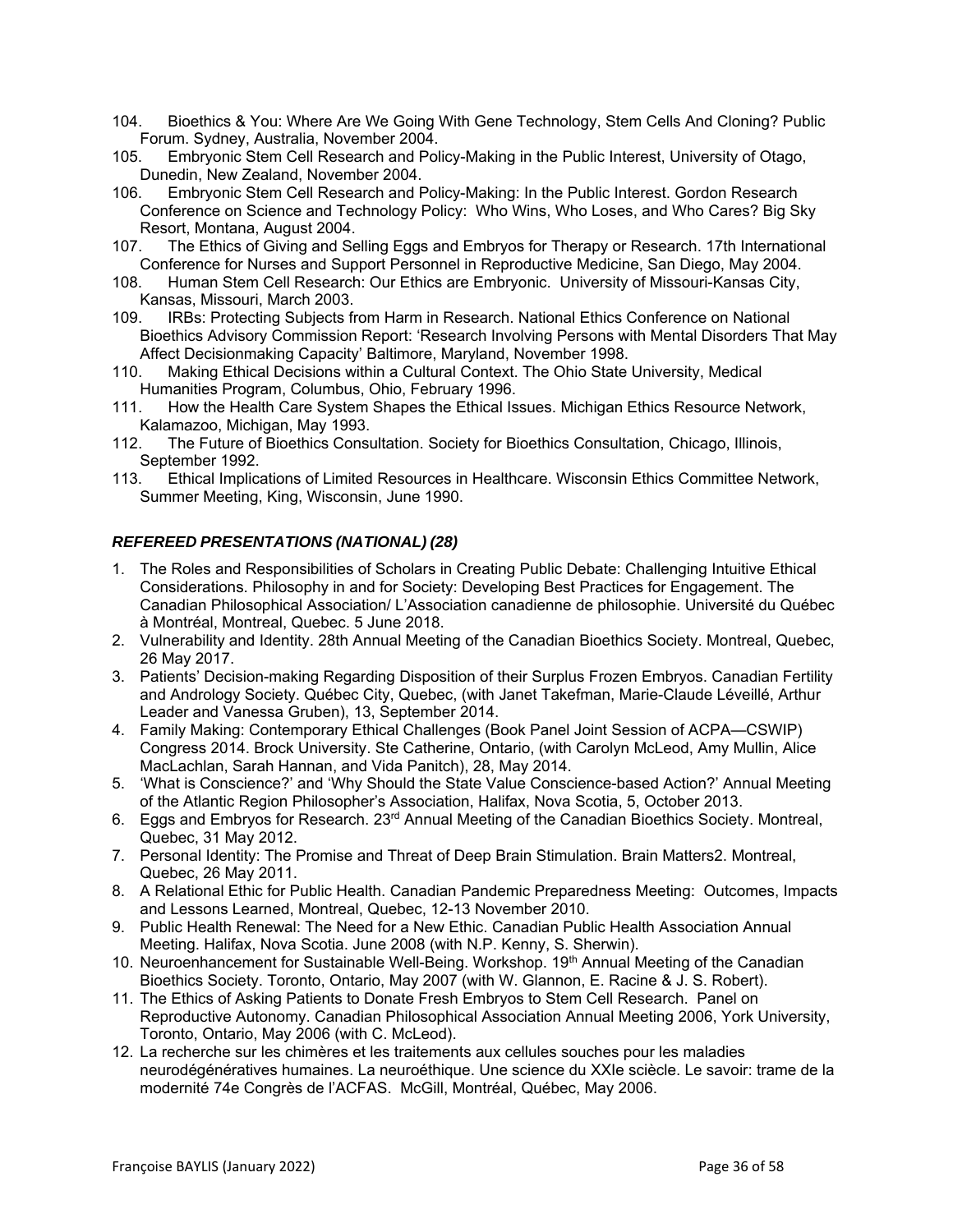- 13. All the Way to the Bank: Ethical Policy Options for Stem Cell Resources. 17<sup>th</sup> Annual Meeting of the Canadian Bioethics Society, Halifax, Nova Scotia, October 2005 (with M. Giacomini and J. S. Robert).
- 14. Narrative Evaluation of Ethical Dilemmas in the Clinical Clerkship: Fourth Year Bioethics Assignment. CAME/ACMC, Halifax, Nova Scotia, April 2004 (with J. Nisker).
- 15. Human Embryonic Stem Cell Research: Comments on the NBAC Report. 13<sup>th</sup> Annual Meeting of the Canadian Bioethics Society, Québec City, Québec, October 2000.
- 16. Respect for Children: Meaningful Involvement in Biomedical and Health Research. 11<sup>th</sup> Annual meeting of the Canadian Bioethics Society, Toronto, Ontario, October 1998 (with N. Kenny).
- 17. Women and Health Research: New Canadian Research Guidelines. 11<sup>th</sup> Annual Meeting of the Canadian Bioethics Society, Toronto, Ontario, October 1998 (with J. Downie & S. Sherwin).
- 18. Ethics and the Peer Review Process: The "Suppression" of Controversial, Innovative Scholarship in Bioethics.10<sup>th</sup> Annual Meeting of the Canadian Bioethics Society, Halifax, Nova Scotia, October 1997 (with C. Weijer & K. Morgan).
- 19. Power-with, Not Power-over: Families, Ethics Consultants and Decision-making in Clinical Ethics Consultation. 9<sup>th</sup> Annual Meeting of the Canadian Bioethics Society, Montréal, Québec, October 1996.
- 20. A Feminist Analysis of Women and Research. 8<sup>th</sup> Annual meeting of the Canadian Bioethics Society, Vancouver, B. C., November 1995 (with J. Downie).
- 21. Child Abuse through the Lenses of Gender and Culture. 7<sup>th</sup> Annual Meeting of the Canadian Bioethics Society, Ottawa, Ontario, November 1994 (with J. Downie).
- 22. Primum Non Nocere: Patients, Professionals and Policies in Canadian Paediatric Institutions. Canadian Bioethics Society, Annual Meeting, Montréal, Québec, November 1993.
- 23. The Profile of the Health Care Ethics Consultant. 5<sup>th</sup> Annual Meeting of the Canadian Bioethics Society, Toronto, Ontario, October 1992.
- 24. Research: A Way of Caring for Children. 4<sup>th</sup> Annual Meeting of the Canadian Bioethics Society. Annual Meeting, Hamilton, Ontario, November 1991 (with J. Downie).
- 25. Protective Privilege and Public Peril. Moral Philosophy in the Public Domain, Vancouver, British Columbia, June 1990.
- 26. Death and Dying in Children's Literature. King's College, Death and Bereavement: Creative Strategies, London, Ontario, May 1990 (with J. Downie).
- 27. The Ethics of Research on Spare 'IVF' Human Embryos. 2<sup>nd</sup> Annual meeting of the Canadian Bioethics Society, Calgary, Alberta, November 1989.
- 28. Teaching Ethics to Medical Students in the Classroom Setting. 1<sup>st</sup> Annual Meeting of the Canadian Bioethics Society, Toronto, Ontario, November 1988.

### *INVITED PRESENTATIONS (NATIONAL) (63)*

- 1. The COVID19 pandemic: "We Are Not All in the Same Boat". Security and Justice: Lessons from a Global Pandemic. Fourth Annual Public Issues and Public Reason Conference, 21 October 2020.
- 2. The Ethics of Gene Editing. Biodigital Convergence Webinar Series, Policy Horizons Canada, 17 September 2020.
- 3. Heritable Human Genome Editing: Ethics & Governance. Women in Science and Engineering, WISE National Conference 2020. Toronto, Ontario, 26 January 2020. https://www.youtube.com/watch?v=aA7IEjyu6xE
- 4. The Roles and Responsibilities of Scholars in Creating Public Debate: Challenging Intuitive Ethical Considerations. Congress 2018: Big Thinking Lecture Series. Regina, Saskatchewan. 31 May 2018.
- 5. Why Feminist Philosophy Matters to the Health of Canadians. SueFest. Halifax, Nova Scotia, 26 May 2018.
- 6. Rethinking the Principles. Judicial Ethics Seminar: Ethics in the Age of Disruption. Quebec City, Quebec, 16 May 2018.
- 7. Where to From Here? A Canadian Strategy for AHR. Path Forward for the Assisted Human Reproduction Act, Best Brains Exchange, Ottawa, 13 March 2018.
- 8. Activism and the Hallowed Halls of Academia. Feminism, Philosophy, and Engaging the Public: Theory, Policy and Practice. Canadian Society for Women in Philosophy, London, Ontario. 27 October 2017.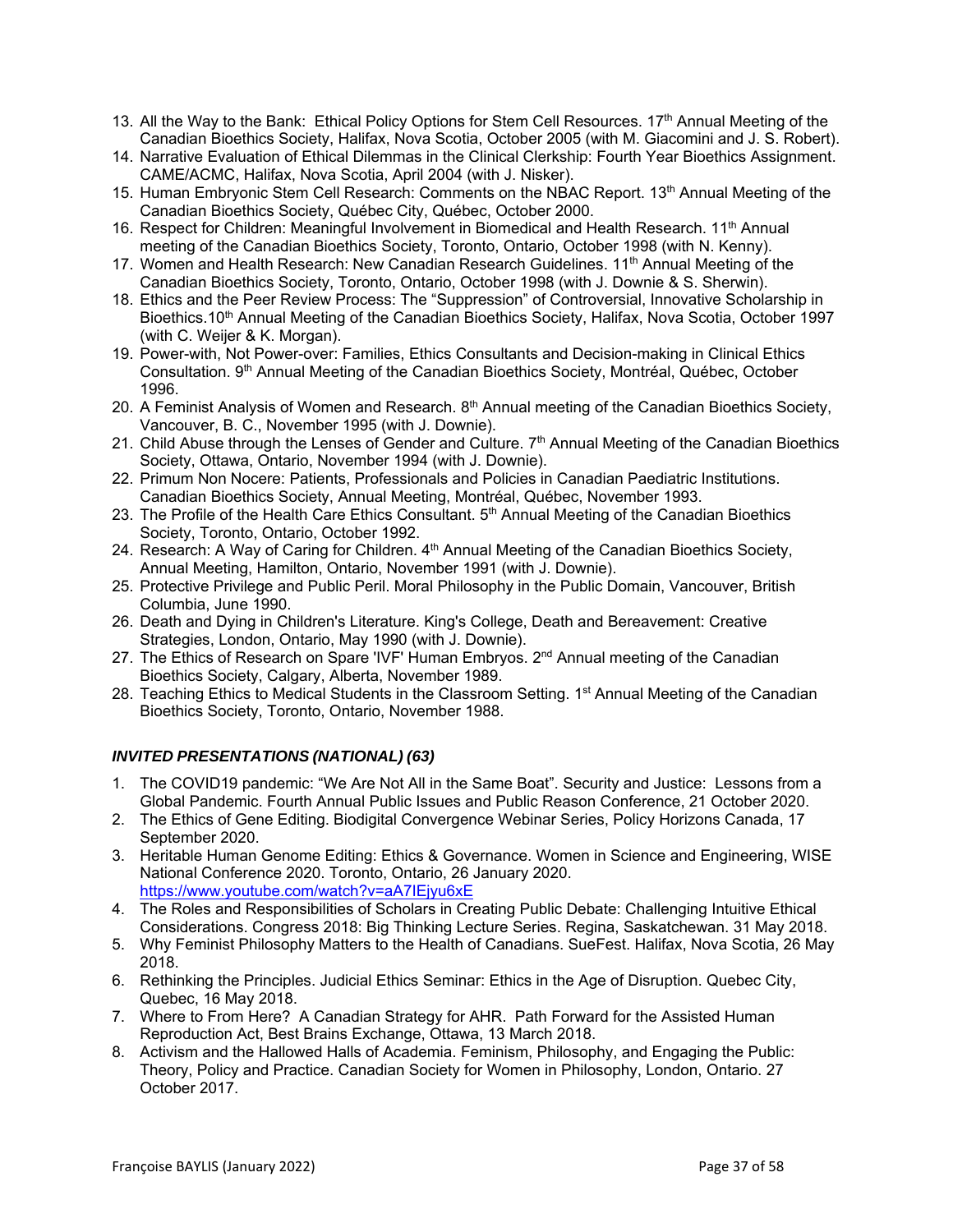- 9. To Speak Out, to Stand Up and to Always do so With Integrity. Lifetime Achievement Award. 28<sup>th</sup> Annual Meeting of the Canadian Bioethics Society. Montreal Quebec. 24 May 2017.
- 10. Canada Gets a Failing Grade on Inclusion of Pregnant Women in Clinical Research. CAREB-ACCER 2017 National Conference and Annual General Meeting. Halifax, Nova Scotia, 29 April 2017.
- 11. Human Gene Editing: Insights from Slow Science. Gairdner Symposium: Gene Editing: from Bacterial Immunity to Global Impact. Toronto, Ontario. 28 October 2016. https://www.youtube.com/watch?v=zuKaFmASXoI; https://www.youtube.com/watch?v=hC4vrcch1H8
- 12. Women, Wisdom, and Wonder: The 3Ws of CRISPR Science and Ethics. Speaking Her Mind: Canadian Women and Public Presence. Calgary, Alberta. 21 October 2016.
- 13. Conversations with my Mother. The Walrus Talks: The Art of Conversation. Calgary, Alberta. 20 October 2016. https://www.youtube.com/watch?v=4W3lPUXIi-0
- 14. The Meaning of Ethics. Judicial Ethics Seminar. Vancouver, B.C. 11 May 2016.
- 15. My Academic Mission: To Make the Powerful Care. Spring CAUT Council Meeting. Ottawa, Ontario, 30 April 2016.
- 16. "I'm Still a Person" 13th Annual Geriatric Services Conference, *Shaping the Future.* Tapestry Foundation. Vancouver, B.C., 29 April 2016. https://youtu.be/NYasXd6-9eI (Short summary) https://www.youtube.com/watch?v=cCk7n9Q5foY (part 1 of 2) https://www.youtube.com/watch?v=2tUH2CbKy\_0 (part 2 of 2)
- 17. AHR in Canada: The Times They Are a Changin'. Donor Conception: Lessons for clinicians, families, policy makers and researchers. Montréal, Québec, 20 June 2013.
- 18. hESC Research for Spinal Cord Injury: Good Ethics = Good Science. The Spinal Cord: Functional Restoration and Repair. 2013 Canadian Spinal Cord Conference. Halifax. Nova Scotia, 23 April 2013.
- 19. Recommended but Unfunded Vaccines: An Ethics Perspective. Workshop on Recommended but Unfunded Vaccines: What Can Be Done to Improve Their Use? Ottawa, Ontario, 2 November 2012.
- 20. Contemporary Ethical Challenges in Neuromodulation Cases. 6<sup>th</sup> Annual Meeting of the Canadian Neuromodulation Society. The Briars, Ontario, 15 June 2012.
- 21. Ethical Oversight of AHR in Canada: State of Play. Reference re: Assisted Human Reproduction Act:
- 22. Implications of the Supreme Court's Decision. Health Law Group, Faculty of Law & David Asper Centre for Constitutional Rights. University of Toronto, Toronto, 5 November 2011.
- 23. Ethical Approaches to Immunization. Immunization: A Global Challenge for the 21st Century. 9th Canadian Immunization Conference, Québec, Québec, 6 December 2010.
- 24. Ethical Aspects of Cross-Border Reproductive Care. CFAS 2010 Annual Meeting, Vancouver, B.C., 1 October 2010.
- 25. Ethics and AHR in Canada: Current State. CFAS 2010 Annual Meeting, Vancouver, B.C., 30 September 2010.
- 26. Research Involving Pregnant Women: Trials and Tribulations. CFAS-IHDCYH Symposium for Investigators and Trainees in Reproductive Health Research, Vancouver, B.C., 29 September 2010.
- 27. From H1N1 to Health Equity: Knowledge Exchange, Risk Communications and Decision-making. Public Health in Canada: Shaping the Future Together, Toronto, Ontario, 14 June 2010.
- 28. Deep Brain Stimulation for Neuroenhancement: Ethical and Social Implications. Fourth JEMH Conference on Ethics in Mental Health. Peterborough, Ontario, 14 May 2010.
- 29. A Relational Ethics for Public Health. CIHR IPPH Population Health Ethics Journal Club (audio conference), 8 March 2010.
- 30. Unique Challenges in Providing Care to Adolescents: Ethical Considerations. Society of Obstetricians and Gynecologists 65th Annual Clinical Meeting, Halifax, Nova Scotia, 18 June 2009.
- 31. Proposed Revisions to the Draft  $2^{nd}$  Editions of the TCPS. (Panel member) Just Evidence?  $20^{th}$ Annual Meeting of the Canadian Bioethics Society, Hamilton, Ontario, 12 June 2009.
- 32. Reflections and Directions in Education and Training. Health Policy Ethics: Cultivating a Growing Field in Canada. (Panel member). Pre-conference meeting. 20<sup>th</sup> Annual Meeting of the Canadian Bioethics Society, Hamilton, Ontario, 11 June 2009.
- 33. Gene-Environment Interaction: The Gulf between What We Know and What We Do. Royal Society of Canada Annual Symposium – Social Sciences Facing Modern Genetics Challenges: Changing Boundaries between Gene Expressions, Behaviour and the Social Fabric. Edmonton, Alberta, November 2007.
- 34. Ceasarean 'On Demand' / Ceasarean 'On Request'. Society of Obstetricians and Gynecologists 63<sup>rd</sup> Annual Clinical Meeting, Ottawa, Ontario, June 2007.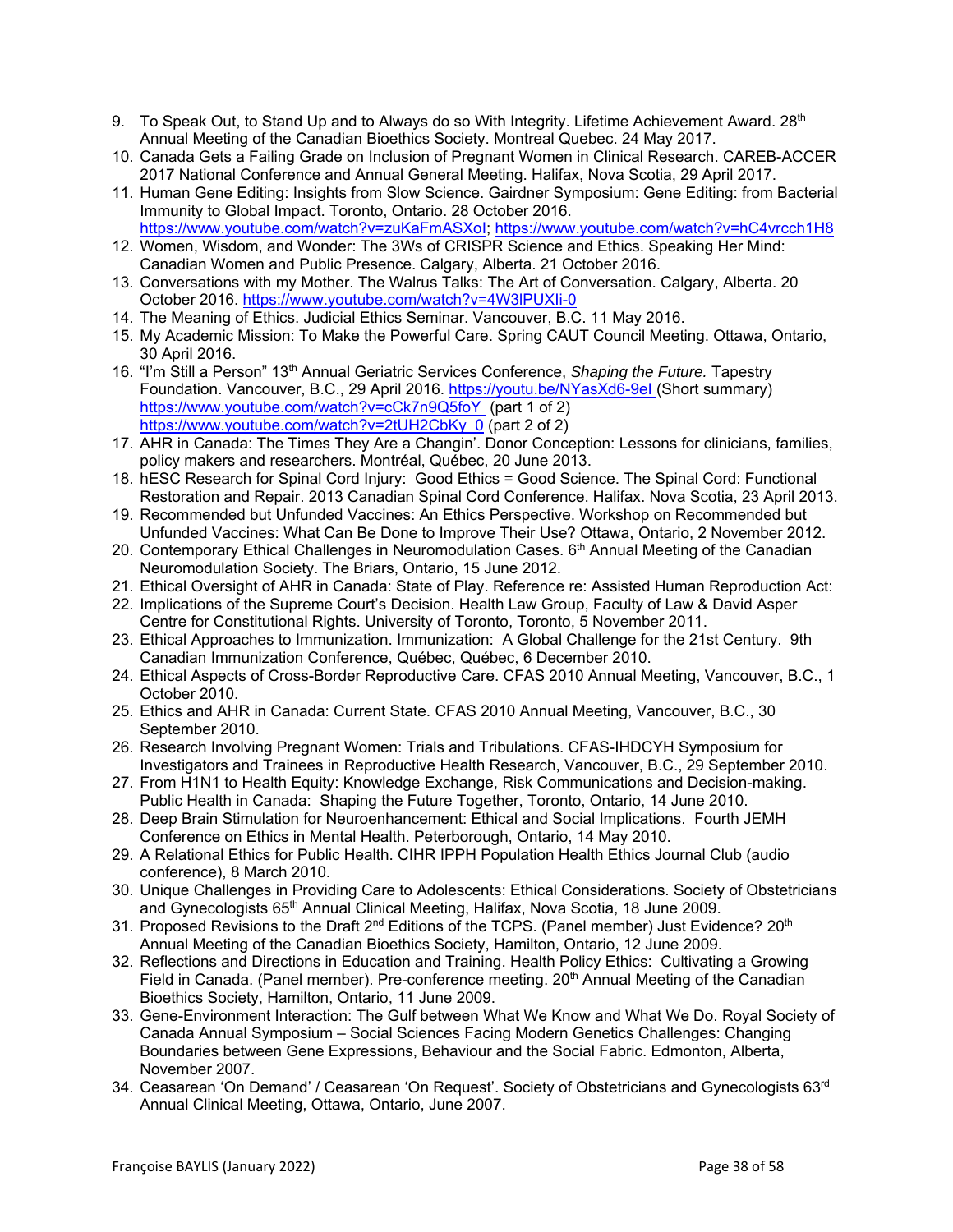- 35. On the Path to Regenerative Medicine: Stem Cell Research and the Ethics of Crossing Species Boundaries. Form and Function in Ocular Disease, Halifax, Nova Scotia, October 2006.
- 36. Neuroethics: What is it and What Comes Next? JEMH Conference on Ethics in Mental Health The Guises of Power: Subtle, Perceived, Insidious, Toronto, Ontario, May 2006. www.jemh.ca
- 37. Ethics, Embryos and Stem Cell Research. Pre-Conference Workshop  $17<sup>th</sup>$  Annual Meeting of the Canadian Bioethics Society, Halifax, Nova Scotia, October 2005.
- 38. Future Directions in Health Research: "Of means and ends" Leaders' Forum for Health Research in Canada, Ottawa, Ontario, September 2004.
- 39. Oocytes, Embryos and Stem Cells as Property or Commodities? 2<sup>nd</sup> Canadian Developmental Biology Symposium, Banff, Alberta, April 2004.
- 40. Human Stem Cell Research and the Politics of Cloning. Stem Cell Network 2<sup>nd</sup> Annual General Meeting, Vancouver, B.C., September 2003.
- 41. Embryonic Stem Cell Research: An Uncertain Future. Stem Cell Network 1<sup>st</sup> Annual General Meeting, Toronto, Ontario, September 2002.
- 42. The Ethics of Deriving Human Stem Cells. Society of Obstetricians and Gynecologists 58th Annual Clinical Meeting, Winnipeg, Manitoba, 25 June 2002.
- 43. Ethical Implications of Gene Therapy. CFBS 45th Annual Meeting, Montreal, Quebec, June 2002.
- 44. The Ethics of Deriving Human Stem Cells. Society of Obstetricians and Gynecologists 12<sup>th</sup> West/Central CME Programme, Banff, Alberta, February 2002.
- 45. Pushing the Edge of the Envelope: Pluripotent Stem Cell Research. Annual Meeting, Canadian College of Medical Geneticists and Canadian Association of Genetic Counsellors, Halifax, Nova Scotia, December 2001.
- 46. A Reflection on the 'Place' of Bioethics. 13<sup>th</sup> Annual Meeting of the Canadian Bioethics Society, Winnipeg, Manitoba, October 2001. www.bioethics.ca/english/am/baylis20001/cbs2001b2.ppt
- 47. What Do You Need to Know? Knowledge, Skills and Abilities. 13<sup>th</sup> Annual Meeting of the Canadian Bioethics Society, Winnipeg, Manitoba, October 2001.
- 48. Ethical Challenges for Research in the New Genetics. After Dinner Address. CIHR Health Services Workshop, Toronto, Ontario, September 2001.
- 49. Ethical Challenges for Research in the New Genetics. Keynote Address. Ethical Challenges for Research in the New Genetics. Winnipeg, Manitoba, June 2001.
- 50. Values: From Paper to Practice. Keynote Address. Quest for Quality in Acute Care. Health Canada. Halifax, Nova Scotia, June 2001.
- 51. Ethics and Reproduction: There is Cloning, and Then There is Cloning! CESAF Women's Health and Diversity Centre of Excellence for Women's Health, National Conference, Montréal, Québec, April 2001.
- 52. The Inevitability of Genetic Enhancement Technologies. The Canadian Charter of Rights and Freedoms: Twenty Years Later Canadian Bar Association, National Conference, Ottawa, Ontario, April 2001.
- 53. Health Care Ethics Consultation: A Comparison of Canadian and American Standards. Preconference Workshop on Healthcare Ethics Committees: Meeting our Communities' Diverse Needs. 10th Annual Meeting of the Canadian Bioethics Society, Toronto, Ontario, October 1998.
- 54. Ethics Consultation Resources: Where to Go For Help! Ethics in the Boardroom and the Administrative Office, Canadian College of Health Service Executives and Catholic Health Association of Canada, Toronto, Ontario, December 1997.
- 55. Functions of Ethics Committees -- Pre-conference Workshop on Ethics Committees: Developments and Challenges. 9<sup>th</sup> Annual Meeting of the Canadian Bioethics Society, Halifax, Nova Scotia, October 1997.
- 56. Inclusion/Exclusion of Vulnerable Persons in Research. Royal College of Physicians and Surgeons of Canada, Halifax, Nova Scotia, September 1996.
- 57. Ethicist's Perspective on Research Involving Children. National Council on Bioethics in Human Research, Ethics of Research Involving Children, Ottawa, Ontario, December 1992.
- 58. Les testaments biologiques. The Canadian Bar Association, Annual Meeting, Halifax, Nova Scotia, August 1992.
- 59. Une enquête canadienne faite sur la professionnalisation du bioéthicien. Session international d'été, Québec City, Québec, August 1992.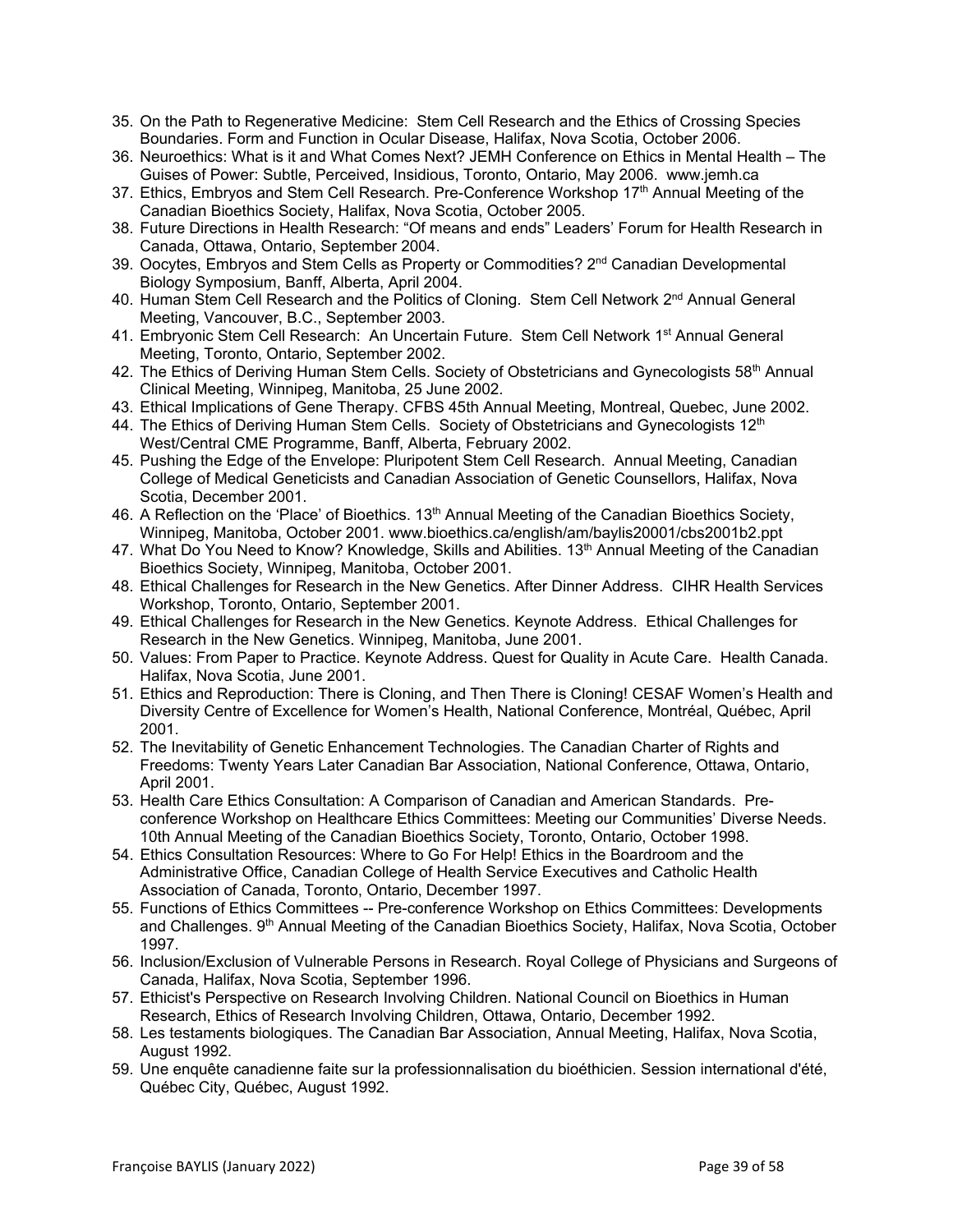- 60. The Integration of Biomedical Ethics into the Undergraduate and Postgraduate Curriculum. Association of Professors of Obstetrics and Gynaecology, Annual Meeting, Toronto, Ontario, December 1991.
- 61. Infertility and Informed Choice. Canadian Fertility and Andrology Society, Annual Meeting, Québec City, Québec, September 1991.
- 62. Health Care Ethics Consultation: The Practice. Canadian Society for the Study of Practical Ethics, Kingston, Ontario, May 1991.
- 63. The New Reproductive Technologies: Choice and Consent. Society of Obstetricians and Gynaecologists of Canada, Annual Meeting, Halifax, Nova Scotia, June 1990.

# *INVITED PRESENTATIONS (OTHER) (145)*

- 1. Gloria Baylis: Canadian Freedom Fighter, Humanitarian & Phenomenal Black Businesswoman, Halifax Public Libraries, 10 March 2022. https://halifax.bibliocommons.com/events/61f2fcf1cf8498410069c67f
- 2. Taxing the Unvaccinated (panelist), The MacEachen Institute for Public Policy and Governance, 28 January 2022. https://www.saltwire.com/atlantic-canada/news/halifax-panellists-debate-ethicspracticality-of-taxing-unvaccinated-100686509/
- 3. CRISPR Cas9 and the Theo-Ethics of Gene Editing: A Panel Guided Ethical and Theological Dialogue, Canadian Council of Churches, 3 November 2021. https://youtu.be/OngVeQGTnZQ
- 4. Proof of Vaccine/Vaccination Passport Town Hall (panelist) Health Association of African Canadians, 17 September 2021. https://www.youtube.com/watch?v=F5k-nVmT-8U
- 5. Altered Inheritance: The Art and Ethics of Designing Babies, Dr. Arthur Dodek Lectureship in Medical Ethics and Professionalism, 9 September 2021; Ethics Committee presentation, Vancouver, 10 September 2021.
- 6. COVID-19 Roundtable (moderator) Halifax Public Libraries, 15 June 2021. https://www.facebook.com/watch/live/?ref=watch\_permalink&v=170974481708915
- 7. Women in Leadership: Visioning our Future, Irving Oil, 8 March 2021.
- 8. The Ethics of Gene Editing. Synthetic Biology Applications, graduate training program at Concordia University (NSERC-CREATE program), 11 January 2021.
- 9. Altered Inheritance: CRISPR and the Ethics of Human Genome Editing. Rogers Insurance, Calgary, Alberta, 12 February 2020.
- 10. Altered Inheritance: CRISPR and the Ethics of Human Genome Editing. Montreal, Quebec, McGill University, 23 January 2020.
- 11. Human Germline Genome Editing: Scientists, Science Policy and Politics. Centre for Genomics Enhanced Medicine. Dalhousie University, Halifax, Nova Scotia, 9 October 2019.
- 12. Governance and Oversight of Heritable Human Genome Editing. Department of Pediatrics, Division of Medical Genetics, Dalhousie University, Halifax, Nova Scotia, 11 September 2019.
- 13. Data Mining the Deceased, Halifax Central Library, Halifax, Nova Scotia, 3 February 2019.
- 14. Be it Resolved: The Prohibition on Payment for Surrogacy and Gametes in Canada Should be Repealed. Regulating Creation and The Assisted Human Reproduction Act, University of Toronto, Faculty of Law and Institute of Health Policy, Management and Evaluation, Toronto, Ontario, 22 November 2018.
- 15. Ancestry Tracing: Can Genetics Tell You Who You Are? Café Scientifique. The Nook Espresso Bar & Lounge, Halifax, Nova Scotia, 29 October 2018.
- 16. The Ethics of Bio-Data & Genetic Genealogy. Archives of Ontario, Toronto, Ontario, 21 September 2018. https://www.youtube.com/watch?v=aneNIHREKnY
- 17. Impact Ethics. Tzavta Cultural Salon and Dinner. Calgary, Alberta, 29 May 2018.
- 18. Editing the Human Genome: The Ethics of Moulding our Future. Panel discussion. Rotman Institute, London, Ontario, 14 March 2018. https://www.youtube.com/watch?v=V9ucpTmfrbQ
- 19. The Ethics of Human Gene Editing: Where Should We Draw the Line? Ethics in the 21<sup>st</sup> Century: Body, Mind, Spirit: An Interdisciplinary Conference. Memorial University, St. John's, Newfoundland, 29 November 2017.
- 20. Activism and the Hallowed Halls of Academia. Department of Philosophy, Dalhousie University, Halifax, Nova Scotia, 17 November 2017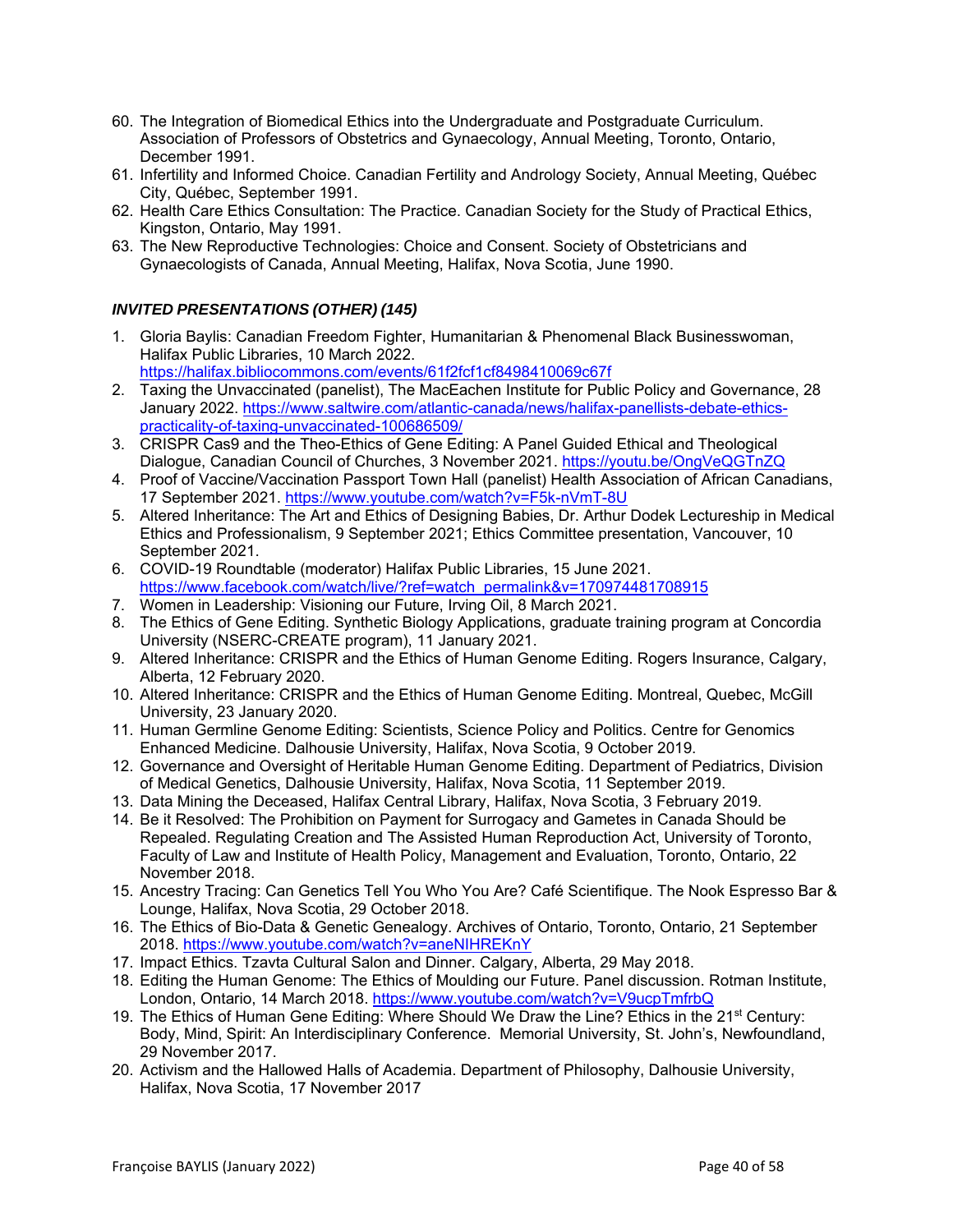- 21. Braving the Human Genome: Who Decides About What? The Genome Engineering Revolution: CRISPR and SynBio, Genome BC Genomics Forum, Vancouver, BC, 25 May 2017.
- 22. CRISPR Panel Discussion with Dr. Feng Zhang. Dalhousie University, Nova Scotia, 30 March 2017.
- 23. Conversations with my Mother: Alzheimer's Disease and Personal Identity. St-Boniface Hospital, Winnipeg, Manitoba, 10 March 2017.
- 24. Human Germline Genome Editing: The Ethics of Engineering our Cells, Ourselves. University of Manitoba, Winnipeg, Manitoba, 9 March 2017.
- 25. Conversations with my Mother. Alzheimer's Awareness Month. Halifax, Nova Scotia, 23 January 2017.
- 26. Empathy. Empathy: A Blessing or a Curse? An Evenspeak Series. University of King's College Chapel, Halifax, Nova Scotia, 18 January 2017.
- 27. Human Gene Editing: Insights from Slow Science. Symposium on the Science of Gene Editing and Its Social, Cultural, Economic and Ethical Implications. RSC-Atlantic. Halifax, Nova Scotia, 28 November 2016.
- 28. Understanding Policy Options to Reduce Risk and Mitigate Harms Associated with Expanding Government Provided Online Gambling in Nova Scotia. CIHR Best Brains Exchange. Halifax, Nova Scotia, 30 May 2016.
- 29. Pay-for-Plasma. Panel discussion with the Council of Canadians Atlantic Office. Halifax Central Library, Halifax, Nova Scotia, 25 April 2016.
- 30. Legal Schmegal: What's a Little Cash between Friends? Assisted Reproduction: Navigating the Criminalization of Commercial Surrogacy and Reacting to Unexpected Situations. McGill University, Montreal, Quebec, 6 February 2016.
- 31. A Relational View of Conscience and Physician Conscientious Action. Humanities Research Group. 2014-2015 Distinguished Speaker Series. Windsor University. Windsor, Ontario, 6 March 2015.
- 32. Ladies, Don't Freeze Your Eggs!! Humanities Research Group. 2014-2015 Distinguished Speaker Series. Windsor University. Windsor, Ontario, 5 March 2015.
- 33. Ladies, Don't Freeze Your Eggs!! Philosophy in Practice. 2015 Ryerson Graduate Philosophy Conference. Toronto, Ontario, 27 February 2015.
- 34. Sexualized Violence on Our Campuses Panel discussion for Canadian Centre for Ethics in Public Affairs, 8 January, 2015.
- 35. Mon bébé sur Mesure? Choisir nos Enfants Grâce aux Tests Génétiques. Café Scientifique. Panel member. Montreal, Quebec, 21 May 2014.
- 36. Controverses Actuelles En Éthique De La Procreation. Les Séminaires de l'IRSPUM. Montreal, Quebec, 21 May 2014.
- 37. Should Your Tax Dollars Pay for IVF? Café Scientifique. Panel member. Halifax, Nova Scotia, 13 May 2014.
- 38. Withdrawing Life Sustaining Care. Café Scientifique. Panel member. Halifax, Nova Scotia, 24 March 2014.
- 39. Ethics & Deep Brain Stimulation. S.C.A.N.S, Halifax, Nova Scotia, 15 October 2013.
- 40. Pregnant Women and Health Research: An Ethical Imperative. Queen's University, Kingston, Ontario, 7 May 2013.
- 41. Immunology: Arthritis, Transplants and Vaccines. Café Scientifique. Panel member. Halifax, Nova Scotia, 29 April, 2013.
- 42. Legal Schmegal: Who Cares What the AHR Law Says? ARTs and Canadian Public Policy Today: A Feminist Conversation, Toronto, Ontario, 26 April 2013.
- 43. Ethics & Deep Brain Stimulation. Athenaeum Society, Ocean Swells Community Centre, Nova Scotia, 21 April 2013.
- 44. Missed Trials: Research Involving Pregnant Women. People's Health Matters, Memorial University, St. John's, Newfoundland, 8 March 2013.
- 45. Social Responsibility of Gaming. CIHR Best Brains Exchange. Halifax, Nova Scotia, 24 October, 2012.
- 46. Ethically Sound Research Involving Pregnant Women. Bioethics in the City, Halifax, Nova Scotia, 30 August 2012.
- 47. Research Involving Pregnant Women: An Ethical Imperative. McGill University Health Centre, Montréal, Québec, 4 May 2012.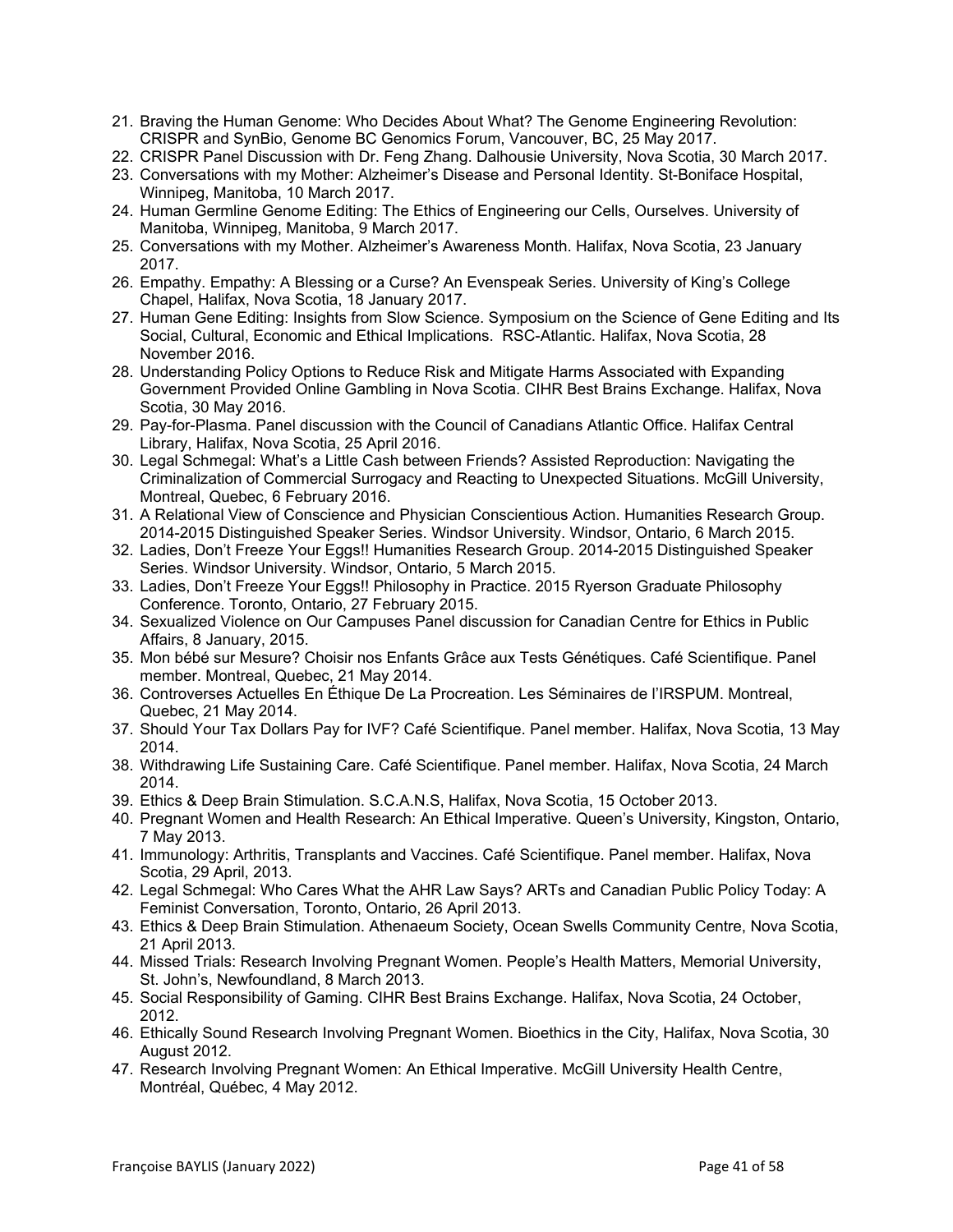- 48. Research Ethics: The Obligation to Include Pregnant Women in Research. Science in the City, Bourns Lecture in Bioethics, McMaster University, Hamilton, Ontario, 14 February 2012. https://www.youtube.com/watch?v=XTSRzf60Hlc
- 49. AHR Governance. New Approaches to Assisted Human Reproduction in Canada after the Supreme Court of Canada reference: A Research Roundtable. University of Manitoba Centre for Human Rights Research/Canadian Journal of Women and the Law and the University of Manitoba Legal Research Institute, Winnipeg, 2-4 February 2012.
- 50. First 'First-in-Human' Trials with Neural Stem Cell. Neuroethics mini-symposium, Dalhousie University, Halifax, Nova Scotia, 16 June 2010.
- 51. The Self in situ: A Relational Account of Personal Identity. Department of Philosophy, Dalhousie University, Halifax, Nova Scotia, 5 March 2010.
- 52. Pregnant Women and the H1N1 Vaccine. Health Law Institute Seminar Series, Halifax, Nova Scotia, Dalhousie University, 5 March 2010.
- 53. Just in Time: Health Research? The Implications of Pharmaceutical Industry Influence from the Laboratory to the Marketplace, Halifax, Nova Scotia, 15 February 2010. https://www.youtube.com/watch?v=VrEB-gd8lDs
- 54. The Disappearing Male (film and panel discussion) Joint Institute of Gender and Health and the Institute of Population and Public Health Public Event. Halifax, Nova Scotia, September 16, 2009.
- 55. Sex, Lies and Vaccination: HPV the big facts. 7th Annual Paul Harding Research Awards Day. Earl Plunkett/Wyeth Lecture. London, Ontario, 13 May 2009.
- 56. Ethical issues in the translation of cell therapies from the lab to the human. Spinal Cord Group Meeting, Dalhousie University, Halifax, Nova Scotia, 28 April 2009.
- 57. Sex, Lies and Vaccination: HPV the big facts. Canadian Centre for Vaccinology-Halifax, Annual Meeting and Symposium, Halifax, Nova Scotia, February 2009.
- 58. Plenty Cheap: Animal eggs for stem cell research. Nova Scotia Agricultural College, Truro, Nova Scotia, 11 September 2008.
- 59. Ethics and Human Embryonic Stem Cell Research. École acadienne de Truro, Truro, Nova Scotia, 11 September 2008.
- 60. Stem Cell Research: The Buying and Selling of Human Eggs. Novel Tech Ethics & Discovery Centre, Halifax, Nova Scotia, September 2007.
- 61. Drugging for Success: Students, Smart Drugs & Schools. Novel Tech Ethics & Discovery Centre, Halifax, Nova Scotia, March 2007. (with D. Phillips, D. Weaver & C. Poulin)
- 62. Whose Business is it Anyway? Science and the Corporate World. Trust in Science, Canadian Centre for Ethics in Public Affairs, University of King's College and Dalhousie University, Halifax, Nova Scotia, March 2007. (with F. Doolittle, S. Mithani & A. Edwards) https://www.youtube.com/watch?v=zWGkHGKPAHE
- 63. Chimera Research and Stem Cell Therapies for Human Neurodegenerative Disorders, Department of Philosophy, Dalhousie University, Halifax, Nova Scotia, November 2006. (with A. Fenton)
- 64. Ethical Challenges for Research in the New Genetics, Fundamentals of Research (REB Education), Capital District Health Authority, Halifax Nova Scotia, June 2006.
- 65. Where Are the Moral Heroes? An Ethics of Aspiration: Promoting an Authentic Ethical Climate within Health Organizations. Alberta Ethics Forum, telemedicine, May 2006.
- 66. Chimera Research and Stem Cell Therapies for Human Neurodegenerative Disorders, Clinical Trials Research Group, Biomedical Ethics Unit, Montréal, Québec, April 2006.
- 67. Ethics, Embryonic Stem Cell Research and Cloning. R.I.O.T (Realizing the Importance of Thought). Charles P. Allen High School. Halifax, Nova Scotia, March 2006.
- 68. The Geee! In Genome: Youth Forum. Discovery Centre, Halifax, Nova Scotia, February 2006.
- 69. Ethics in Practice: Responding to a Patient Complaint. 2005 Valley Spring Refresher. Wolfville, Nova Scotia, May 2005.
- 70. Moral Distress: Nurturing Trust. Department of Internal Medicine, University of Winnipeg, Winnipeg, Manitoba, April 2005.
- 71. The Ethics and Politics of Stem Cell Research. 32nd Annual Biology Symposium, York University, Toronto, Ontario, March 2005.
- 72. Stem Cell Research: Of Embryos and Ethics? Maritech 2004. Halifax, Nova Scotia, November 2004.
- 73. Genetics and Policy-Making: In the Public Interest, Apogee, Montréal, Québec, March 2004.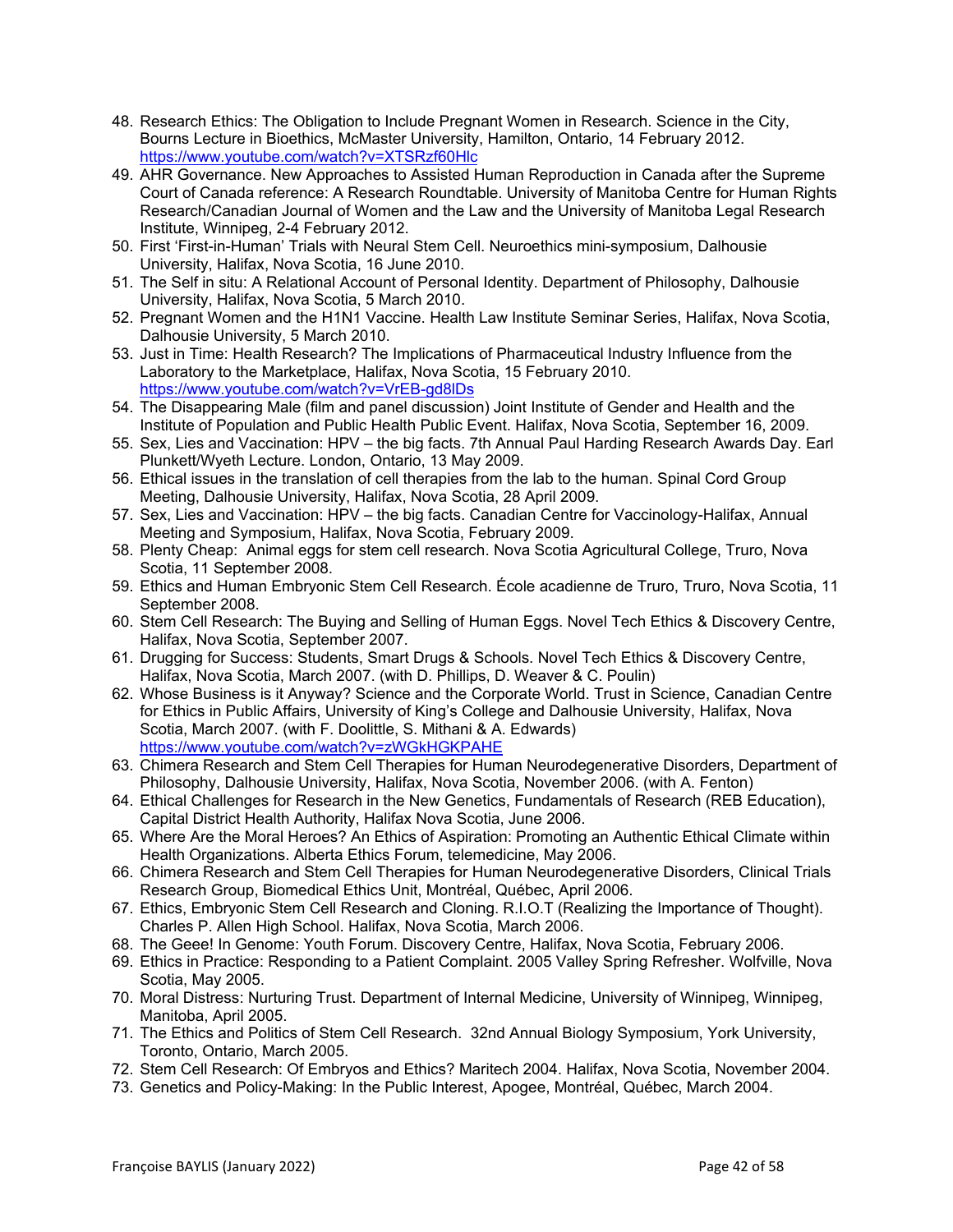- 74. Les cellules souches: Une moralité embryonnaire? Centre de Recherche en Droit Publique CRDP, Montréal, Québec, March 2004.
- 75. Les cellules souches: Une moralité embryonnaire? Centre de Recherche en Ethique de l'Université de Montréal CREUM, Montréal, Québec, February 2004.
- 76. Creating Novel Beings. Brown Bag Research Seminar, York University, Toronto, Ontario, November 2003.
- 77. Our Cells/Ourselves: Ethics and Embryonic Stem Cell Research. Public Lecture. Faculty of Medicine, Dalhousie University, Halifax, Nova Scotia, November 2003.
- 78. Stem Cell Research in Canada: Embryos, Clones and Chimeras, Elizabeth Flagler Memorial Lecture, Sheldon Chumir Foundation for Ethics in Leadership, Calgary, Alberta, June 2003
- 79. Human Stem Cell Research: Embryos, Clones and Chimeras, University Hospital, London, Ontario, May 2003.
- 80. Crossing Species Boundaries. Department of Philosophy, University of Western Ontario, London, Ontario, May 2003.
- 81. The Geee! In Genome. Public Forum. Canadian Museum of Nature, Ottawa, Ontario, May 2003.
- 82. The Ethics of Human Stem Cell Research: Embryos, Clones and Chimeras. UCCB, Sydney, Nova Scotia, April 2003.
- 83. Ethics Consultation: Policies and Politics Health Law Institute Seminar Series, Halifax, Nova Scotia, Dalhousie University, March 2003 (with S. Sherwin).
- 84. Stem Cell Research and Human Cloning: Our Ethics are Embryonic. Kitty Lundy Memorial Lecture, York University, Toronto, Ontario, March 2003.
- 85. Crossing Species Boundaries. Biointerventions, Inter-generational Justice and the Re-invention of the Human. CIAR Workshop, Toronto, Ontario, March, 2003.
- 86. Stem Cell Research: Competing Perspectives. Human Genome Bridge Week, Faculty of Law, University of Toronto, Toronto, Ontario, February 2003.
- 87. Human Embryonic Stem Cell Research Capital District Health Authority REB Retreat, Halifax, Nova Scotia, January 2003.
- 88. Creating Alternative Families: Hindrance or Assistance? A Review of Bill C-13, the Assisted Human Reproduction Act, Nova Scotia Branch of the CBA (Sections on Health Law and Sexual Orientation), Halifax, Nova Scotia, November 2002.
- 89. Human Genome Symposium: Promises and Realities. Science and Society Program and Bethune College, York University, Toronto, Ontario, October 2002.
- 90. The Ethics of Human Embryonic Stem Cell Research. Brown Bag Lunch Series: Medical Humanities Program, Dalhousie University, Halifax, Nova Scotia, December 2001.
- 91. Creating ES Cells Lines: The Ethics of Derivation. Stem Cell Network. Ottawa, Ontario, November 2001.
- 92. Pluripotent Stem Cell Research: The Ethical Issues. Robarts Institute and University Hospital, London, Ontario, November 2001.
- 93. Human Cloning: A Unique Enhancement Technology Brown Bag Lunch Series: Medical Humanities Program, Dalhousie University, Halifax, Nova Scotia, January 2001.
- 94. Genetics: Where Do We Go From Here? Technology and Change: Utopia or Dystopia? Dalhousie University, Halifax, Nova Scotia, November 2000 (with F. Doolittle).
- 95. Ethical or Not? The Use of Human Embryos in Stem Cell Research Health Law Institute Seminar Series, Dalhousie University, Halifax, Nova Scotia, November 2000.
- 96. Human Cloning: Three Mistakes and a Solution. Dr. John P. Maclean Memorial Lecture, Department of Internal Medicine, University of Manitoba, Winnipeg, Manitoba, April 1999.
- 97. Research Involving Human Embryonic Material: Ethical Considerations. McGill Biomedical Ethics Unit. Montréal, Québec, March 1999.
- 98. Informed Consent: Ethical Issues. Cape Breton Healthcare Complex: Workshop Series on Consent, Sydney, Nova Scotia, March 1999.
- 99. What is Ethics? More than Technology. Second Annual Educational Forum for Respiratory Therapists of Nova Scotia, Halifax, Nova Scotia, October 1998.
- 100. Reflections on the Advance Directive Exercise. Issues at the End of Life, Continuing Medical Education and Dalhousie Medical Alumni Association, Halifax, Nova Scotia, September 1998.
- 101. Good Clinical Practices: Balancing ICH and Tri-Council Guidelines. Enhancing the Link in Health Research, Clinical Trials Atlantic Corporation, Halifax, Nova Scotia, June 1998.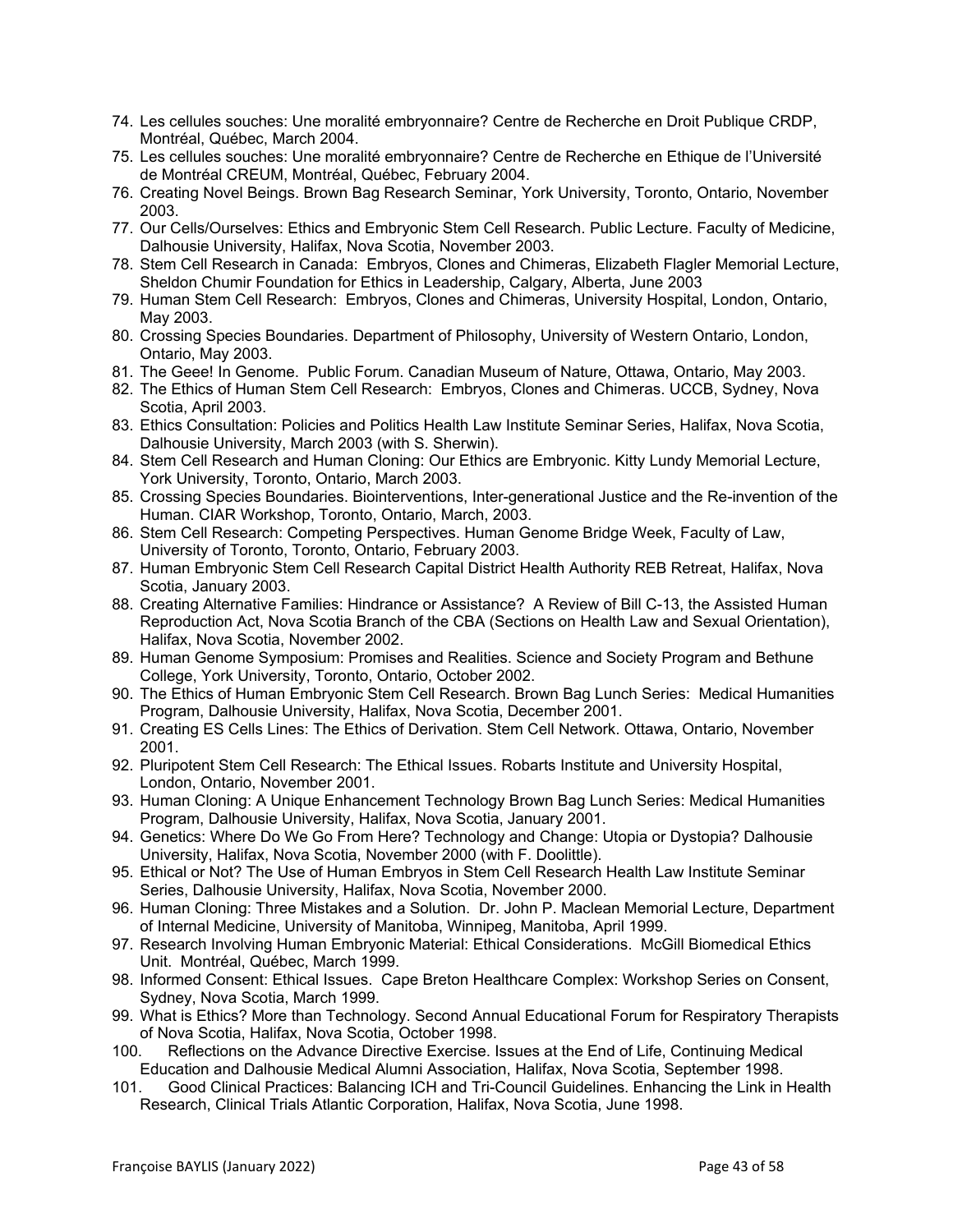- 102. Informed Choice in Mental Health Practice; Confidentiality: Expectations and Limitations. Academic Day 1998, The Nova Scotia Hospital, Halifax, Nova Scotia, April 1998.
- 103. Women and Health Research: From Theory, to Practice, to Policy. Health Law Institute Seminar Series, Dalhousie University, Halifax, Nova Scotia, January 1998.
- 104. Choosing "For", "With" or "By" Children. Day Conference. The Child's Involvement in Health Care Decisions: Voices and Responses, Montréal, Québec, December 1997.
- 105. Heroes in Bioethics. A Symposium to Honour the Memory of Dr. Benjamin Freedman, Montréal, Québec, December 1997.
- 106. Revisiting Informed Choice: Participation in Research. Research Holiday Luncheon for the IWK-Grace Health Centre, Halifax, Nova Scotia, December 1997.
- 107. Informed Choice in Dentistry. Law and Ethics in Dentistry. Halifax, Nova Scotia, October, 1997.
- 108. Tri-Council Guidelines on Research for Human Subjects. Canadian Association of University Research Administration, Atlantic Region, Halifax, Nova Scotia, November 1996.
- 109. Examining Issues: Consent/Refusal; Confidentiality/Duty to Report; Resource Allocation -- An Ethical Issue. Maritime School of Social Work, Ethical Decision Making in the Helping Professions, Halifax, Nova Scotia, October 1996.
- 110. Pediatrics and Cross-Cultural Ethics: Child Abuse and Neglect. Confronting Culture: Ethical Controversies in Health Care, The Montreal Children's Hospital Conference Montréal, Québec, October 1996.
- 111. The Elements of Informed Choice. Memorial University of Newfoundland, Workshop on Research Ethics, St. John's, Nfld, September 1996.
- 112. Critical Moves. College of Physicians and Surgeons of British Columbia and the British Columbia Medical Association, Vancouver, B. C., February 1996.
- 113. Ethics in Clinical Medicine 'Getting Started': When is Treatment Futile? University of Manitoba, Faculty of Medicine, Ethics: Quality of Life and Decision-Making, Winnipeg, Manitoba, April 1994.
- 114. Have You Heard? You Need an Ethics Resource. Ontario Hospital Association, Toronto, Ontario, December 1993.
- 115. Ouch! You're Going to Do What to Me? Paediatric Oncology Group of Ontario, Toronto, Ontario, May 1993.
- 116. New Reproductive Technologies and Informed Choice. Canadian Bar Association -- Ontario chapter, Toronto, Ontario, April 1993.
- 117. The Ethics of Early Pre-Implantation Cell Screening (EPiCS): Policy Implications of New Reproductive Technologies. Department of Health Administration "Brown Bag Lunch" Seminar Series. University of Toronto, Ontario, March 1993.
- 118. The Ethics of EPiCS (Early Pre-Implantation Cell Screening). Department of Zoology, University of Toronto, Ontario, March 1993.
- 119. Assisted Reproduction -- Philosophical and Ethical Issues. Society of Obstetricians and Gynaecologists of Toronto, Toronto, Ontario, February 1993.
- 120. Values and Ethical Principles in Health Care. Canadian Council of Cardiovascular Nurses, Provincial Workshop, Toronto, Ontario, December 1992.
- 121. The Changing Face of the Canadian Family. Toronto East General Hospital, The Changing Face of Perinatal Care, Toronto, Ontario, November 1992.
- 122. The Individual Practitioner and Ethical Social Health Policies. Summer Institute on Gerontology, Hamilton, Ontario, June 1992.
- 123. Aspects éthiques des relations 'intimes' entre thérapeutes et patients. Colloque Ethique et Psyciatrie, Montréal, Québec, April 1992.
- 124. Ethical Issues with Assisted Reproductive Technology. Scarborough Grace Hospital, Sixth Annual Clinical Day, Toronto, Ontario, February 1992.
- 125. Out of Control: Exploring Issues of New Reproductive Technologies. Legal Education and Action Fund (LEAF), Toronto chapter, Toronto, Ontario, January 1992.
- 126. Ethics in a Hospital Setting. Hospital Auxiliaries Association of Ontario, 81st Annual Convention, Toronto, Ontario, November 1991.
- 127. The Ethics of Preimplantation Genetic Screening. Southwestern Ontario Association for Clinical Chemistry, London, Ontario, May 1991.
- 128. Consent to Anaesthesia -- Treatment and Research. University of Toronto, 12th Annual Anaesthesia Resident's Symposium, Toronto, Ontario, May 1991.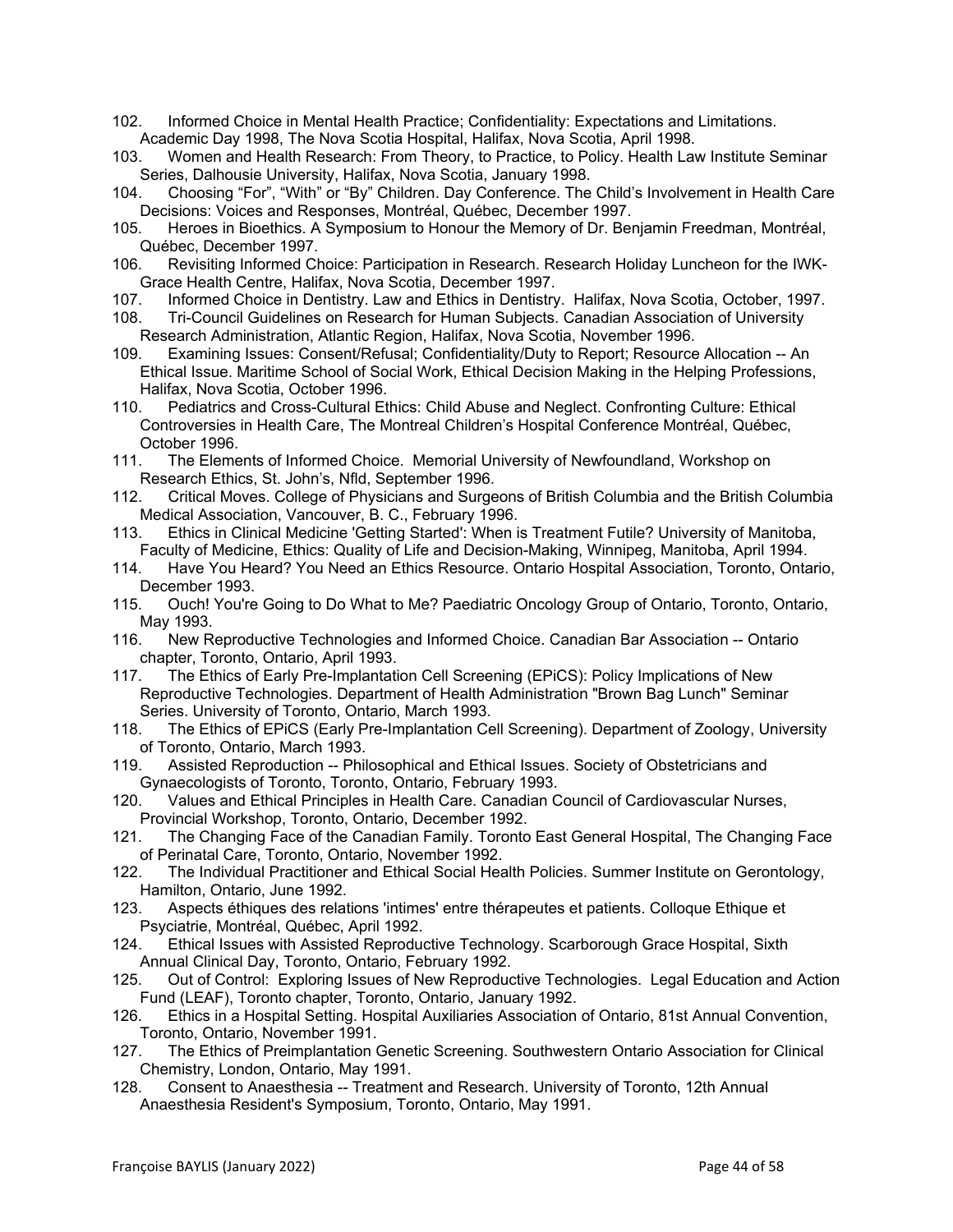- 129. Ethical Pathways through the Infertility Maze. Infertility Awareness Association of Canada Fertility Awareness: Shared Understandings, Ottawa, Ontario, May 1991.
- 130. The Allocation of Resources: An Ethical Perspective. Hotel Dieu Hospital, Ethical Allocation of Health Care Resources, Kingston, Ontario, April 1991.
- 131. Ethicist's Perspective -- How to Help Parents Make the Right Decisions. Paediatric Update, Faculty of Medicine, University of Toronto, Ontario, April 1991.
- 132. New Reproductive Technologies -- Wonderful or Worrisome? Ontario Medical Students' Weekend, Examining the Future, London, Ontario, February 1991.
- 133. The New Reproductive Technologies. Ethical Dilemmas in Reproductive Medicine, Wyeth Clinical Day, University of Toronto, Toronto, Ontario, February 1991.
- 134. Ethical Decision-Making. The Challenge of the 90's in Rehabilitation Ethics, Lyndhurst and Hugh MacMillan Centre, Toronto, Ontario, November 1990.
- 135. Ethical Issues in Home Care. Home Care Program for Metropolitan Toronto, Annual Meeting, Toronto, Ontario, October 1990.
- 136. The Ethics of Freezing Human Embryos. Southern Ontario Infertility Support Group Meeting, Hamilton, Ontario, June 1990.
- 137. Reproductive Ethics. Ontario Medical Secretaries, Annual Convention, North Bay, Ontario, May 1990.
- 138. Equitable Health Care for the Elderly. Health Care Ethics 2001, Westminster Institute for Ethics and Human Values, London, Ontario, May 1990.
- 139. Conflict of Interest in Physiotherapy. Ontario Board of Directors of Physiotherapy Open Forum, Toronto, Ontario, April 1990.
- 140. Suggestions from Britain: A Critical Analysis of The Pond Report. Westminster Institute for Ethics and Human Values, Postgraduate Medical Ethics Education, London, Ontario, March 1990.
- 141. Ethics and the New Reproductive Technologies. McMaster University, Women and Technology, Hamilton, Ontario, March 1990.
- 142. The Revolution in Reproductive Technology and the Questions it Raises. York University, Playing With Life: Scientific and Ethical Challenges for the 90s, Toronto, Ontario, February 1990.
- 143. The Use and Abuse of Case Studies. Westminster Institute for Ethics and Human Values, Undergraduate Medical Ethics Education, London, Ontario, March 1989.
- 144. Embryo Research: Pathways to a 'Brave New World'. University of Western Ontario, Student Centre for Public Issues and Westminster Institute for Ethics and Human Values, Reproductive Ethics in an Age of Technology, London, Ontario, February 1989.
- 145. Commercial Surrogacy. The Heart of the Matter: Harnessing Human Invention, University of Western Ontario, Faculty of Law London, Ontario, September 1988.

### *REFEREED ABSTRACTS/POSTERS (11)*

- 1. Krahn T, Baylis F. Assessing disclosure elements of IVF consent documents: 1991, 2004, 2014. Canadian Fertility and Andrology Meeting, Halifax, Nova Scotia, October 2015.
- 2. McLeod C, Baylis F. The Ethics of Asking IVF Patients to Donate Fresh Embryos to Stem Cell Research. Canadian Fertility and Andrology Meeting, Ottawa, Ontario, November 2006.
- 3. Krahn T, Baylis F. The Ethics of PGD for BRCA1 and 2, and HNPCC Genes. Canadian Fertility and Andrology Meeting, Ottawa, Ontario, November 2006.
- 4. Baylis F, Mélancon M. J. Embryonic Stem Cell Research in Canada: Shifting Tides. Stem Cells: What Future for Therapy? Scientific Aspects and Bioethical Problems; World Federation of Catholic Medical Associations. Augustinianum Institute, Rome, Italy, September 2006.
- 5. Mélancon M. J, Baylis F. Canadian Updated Guidelines for Human Pluripotent Stem Cell Research: Continuity and Discontinuity. Stem Cells: What Future for Therapy? Scientific Aspects and Bioethical Problems; World Federation of Catholic Medical Associations. Augustinianum Institute, Rome, Italy, September 2006.
- 6. Ram, N, Baylis F, Mélancon, M. J, De Braekeleer, M. Guidelines for embryonic stem cell research in CF: two countries, two similar views. 28th European CF Conference, Crete, Greece, June 2005.
- 7. Johnston, J., & Baylis, F. (2003). What happened to gene therapy? Analyzing recent adverse events from an ethical and political standpoint. Molecular Therapy, 7, S342; American Society for Gene Therapy, Washington, D.C., June 2003.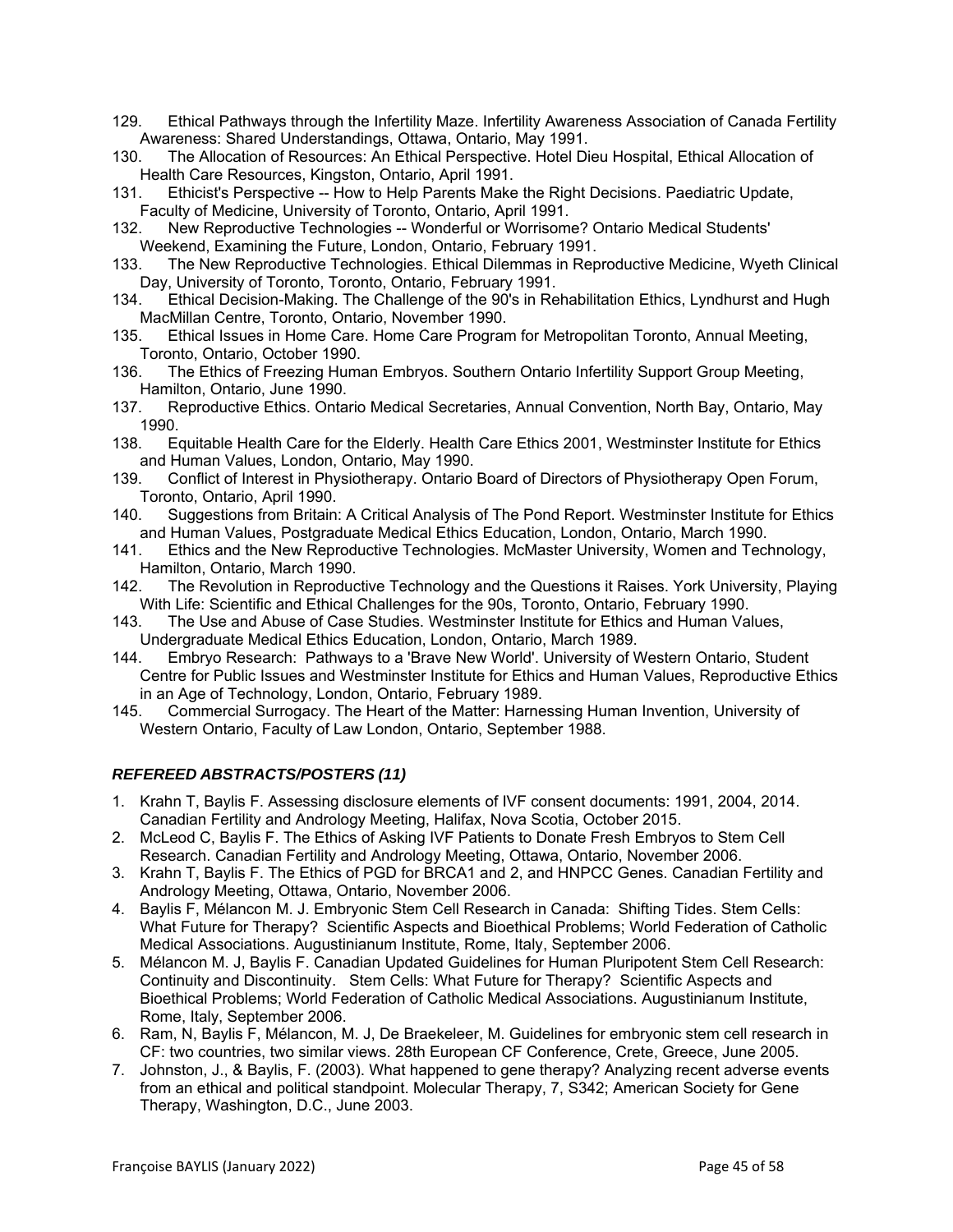- 8. Brunger F, Baylis F. Cross-talk in Chimera Research. Abstracts GE3LS Symposium, Montréal, Québec, February, 2003.
- 9. Brunger F, Baylis F. Cross-talk in Chimera Research. Abstracts Stem Cell Network Annual General Meeting 2002.
- 10. Baylis F. Ethical Implications of Gene Therapy, Program and Proceedings of CFBS 2002; S\*: 106.
- 11. Fernandez CV, Gordon KE, Van den Hof, MC, Taweel S, Baylis F. Attitudes of Pregnant Women to Cord Blood Stem Cell Collection, Testing and Donation. Proceedings of ASCO 2001; 20: 18a. (5% contribution)

### CAREER AWARDS

| Year     | Title                              | <b>Granting Agency</b> | Amount    |
|----------|------------------------------------|------------------------|-----------|
| $2011 -$ | Impact Ethics: Making a Difference | Canada Research Chair  | 1,400,000 |
| 2018     |                                    |                        |           |
| 2004-    | Novel Genetic Technologies and     | Canada Research Chair  | 1,400,000 |
| 2011     | Inter-generational Justice         |                        |           |

### RESEARCH AWARDS

| Year             | <b>Title</b>                                                                                                           | <b>Granting Agency</b>                                                       | Amount                                              | Role                                 |
|------------------|------------------------------------------------------------------------------------------------------------------------|------------------------------------------------------------------------------|-----------------------------------------------------|--------------------------------------|
| 2017-<br>2019    | Implementation of a maternal<br>pertussis immunization program:<br>improving coverage among Inuit<br>women             | Canadian Institutes of<br><b>Health Research</b>                             | 199,993                                             | Co-Applicant<br>(PID.<br>MacDougall) |
| 2017             | Development of Reference<br>Documents to Incorporate<br>Pregnant Women in Vaccine<br><b>Clinical Development Plans</b> | Wellcome: Global<br>Forum on Bioethics in<br>Research Fellowship             | \$7,234 (US)                                        | Collaborator (PI<br>R. Palacios)     |
| 2016             | Human gene editing: At the cutting<br>edge                                                                             | Royal Society of<br>Canada                                                   | \$2,755.80                                          | Principal<br>Applicant               |
| 2016-<br>2021    | Research Ethics in the Americas                                                                                        | <b>NIH Fogarty</b><br><b>International Center</b><br><b>Training Program</b> |                                                     | Faculty<br>PI: F. Luna               |
| 2015             | Alzheimer's and Aging: Finding our<br>way forward together                                                             | Royal Society of<br>Canada                                                   | \$2,975                                             | Co-Principal<br>Applicant            |
| 2015             | Bioethics and the Market in<br>Lemons                                                                                  | <b>Brocher Foundation</b><br>Switzerland                                     | One month<br>accommodat<br>ion, meals<br>and office | Principal<br>Applicant               |
| 2015             | Eggs and embryos for research                                                                                          | Mitacs Globalink                                                             | Salary for<br>summer<br>student                     | Principal<br>Applicant               |
| 2015             | Patient Motivation to Participate in<br>Phase 1 (Ebola and Influenza)<br><b>Vaccination Trials</b>                     | Dalhousie University                                                         | \$16,000                                            | Principal<br>Applicant               |
| 2014             | <b>Growing Knowledge Translation</b><br><b>Components of Dalhousie Health</b><br>& Wellness Research                   | <b>Dalhousie University</b>                                                  | \$37,500                                            | Project Lead                         |
| 2014             | Eggs and embryos for research                                                                                          | Mitacs Globalink                                                             | Salary for<br>summer<br>student                     | Principal<br>Applicant               |
| $2012 -$<br>2013 | Impact Ethics: Making a Difference                                                                                     | Canadian Institutes of<br><b>Health Research</b>                             | \$25,000                                            | Principal<br>Applicant               |
| 2012-<br>2013    | Café Scientifique: The Human Egg<br>Trade                                                                              | Canadian Institutes of<br><b>Health Research</b>                             | \$3,000                                             | Principal<br>Applicant               |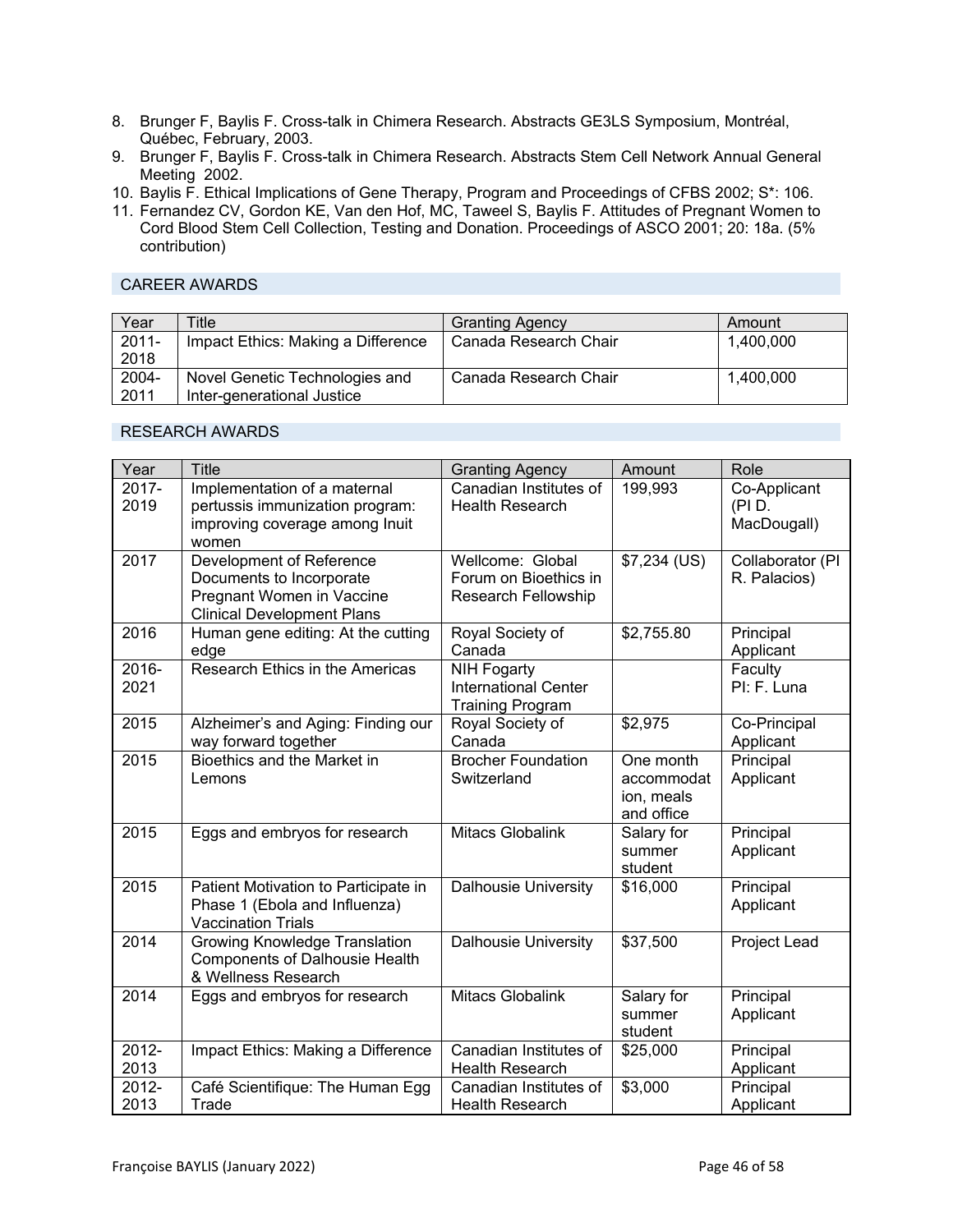| $2011 -$<br>2018 | Impact Ethics: Making a Difference                                                                                                    | <b>Dalhousie University</b><br>(support for CRC)                                                 | \$476,687                                                        | Principal<br>Applicant                          |
|------------------|---------------------------------------------------------------------------------------------------------------------------------------|--------------------------------------------------------------------------------------------------|------------------------------------------------------------------|-------------------------------------------------|
| $2011 -$<br>2014 | A Comparative Study of Assisted<br>Human Reproduction Patients'<br>Views about the Donation of Eggs<br>and Embryos for Scientific and | Canadian Institutes of<br><b>Health Research</b>                                                 | \$345,399                                                        | Principal<br>Applicant                          |
|                  | <b>Clinical Research</b>                                                                                                              |                                                                                                  |                                                                  |                                                 |
| $2011 -$<br>2012 | Family-Making: Contemporary<br><b>Ethical Challenges</b>                                                                              | Canadian Institutes of<br><b>Health Research</b>                                                 | \$20,000                                                         | Principal<br>Applicant                          |
| 2010-<br>2013    | Let Conscience be their Guide?<br>Conscientious Refusals in<br>Reproductive Health Care                                               | Canadian Institutes of<br><b>Health Research</b>                                                 | \$240,297                                                        | Co-Applicant<br>(PI: C. McLeod)                 |
| 2009-<br>2010    | Treating Alzheimer's disease:<br>What to take, and who to trust?                                                                      | Canadian Institutes of<br><b>Health Research</b>                                                 | \$3,000                                                          | Principal<br>investigator                       |
| 2009-<br>2010    | <b>Brain Matters: New Directions in</b><br><b>Neuroethics</b>                                                                         | <b>CIHR</b><br><b>NSHRF</b><br><b>Dalhousie University</b><br><b>IRCM</b><br><b>NRC</b><br>Other | \$25,000<br>\$3,500<br>\$13,500<br>\$2,000<br>\$1,500<br>\$4,000 | Principal<br>Investigator                       |
| 2009-<br>2010    | <b>Brain Matters: New Directions in</b><br>Neuroethics                                                                                | Greenwall<br>Foundation                                                                          | \$5,000 (US)                                                     | Co-Principal<br>Investigator<br>(w J.S. Robert) |
| 2008             | Neuroethics and Identity                                                                                                              | <b>Brocher Foundation</b>                                                                        | 1 month<br>accommodat<br>ion and<br>office                       | Principal<br>investigator                       |
| 2007-<br>2009    | Pandemic Planning and<br>Foundational Questions of Justice,<br>the Common Good and the Public<br>Interest                             | Canadian Institutes of<br><b>Health Research</b>                                                 | \$130,347                                                        | Principal<br>investigator                       |
| 2006-<br>2011    | States of Mind: Emerging Issues in<br>Neuroethics                                                                                     | Canadian Institutes of<br><b>Health Research</b>                                                 | \$1,376,500                                                      | Principal<br>Investigator                       |
| 2005-<br>2009    | Therapeutic Hopes and Ethical<br>Concerns: Clinical Research in the<br>Neurosciences                                                  | Canadian Institutes of<br><b>Health Research</b>                                                 | \$472,348                                                        | Principal<br>Investigator                       |
| 2005             | States of Mind: Emerging Issues in<br>Neuroethics (Lol)                                                                               | Canadian Institutes of<br><b>Health Research</b>                                                 | \$5,000                                                          | Principal<br>Investigator                       |
| 2004-<br>2011    | Novel Genetic Technologies and<br>Inter-generational Justice                                                                          | Dalhousie University<br>(support for CRC)                                                        | \$271,000                                                        | Principal<br>Investigator                       |
| 2004-<br>2008    | <b>Big-Picture Bioethics: Policy-</b><br>making and Liberal Democracy                                                                 | <b>Australian Research</b><br>Council                                                            | \$339,658<br>(AUD)                                               | Co-investigator<br>(PI: S. Dodds)               |
| 2004-<br>2007    | <b>Ethical Frameworks for Health</b><br>Policy: Apprisal, Appraisal and<br>Applications                                               | Canadian Institutes of<br>Health Research                                                        | \$193,898                                                        | Co-investigator<br>(PI: N. Kenny)               |
| 2004             | Development Support,<br>Neuroethics New Emerging Team<br>Grant                                                                        | Nova Scotia Health<br><b>Research Foundation</b>                                                 | \$6,010                                                          | Co-project<br>Leader (with<br>J.S. Robert)      |
| 2004             | <b>Big-Picture Bioethics: Policy-</b><br>making and Liberal Democracy                                                                 | University of<br>Wollongong                                                                      | \$15,000<br>(AUD)                                                | Co-investigator<br>(PI: S. Dodds)               |
| 2003-<br>2008    | Towards Single Embryo Transfer<br>in the Human                                                                                        | Canadian Institutes of<br>Health Research                                                        | \$3,349,040<br>(\$459,000)                                       | Collaborator<br>(PI: T.<br>Kennedy)             |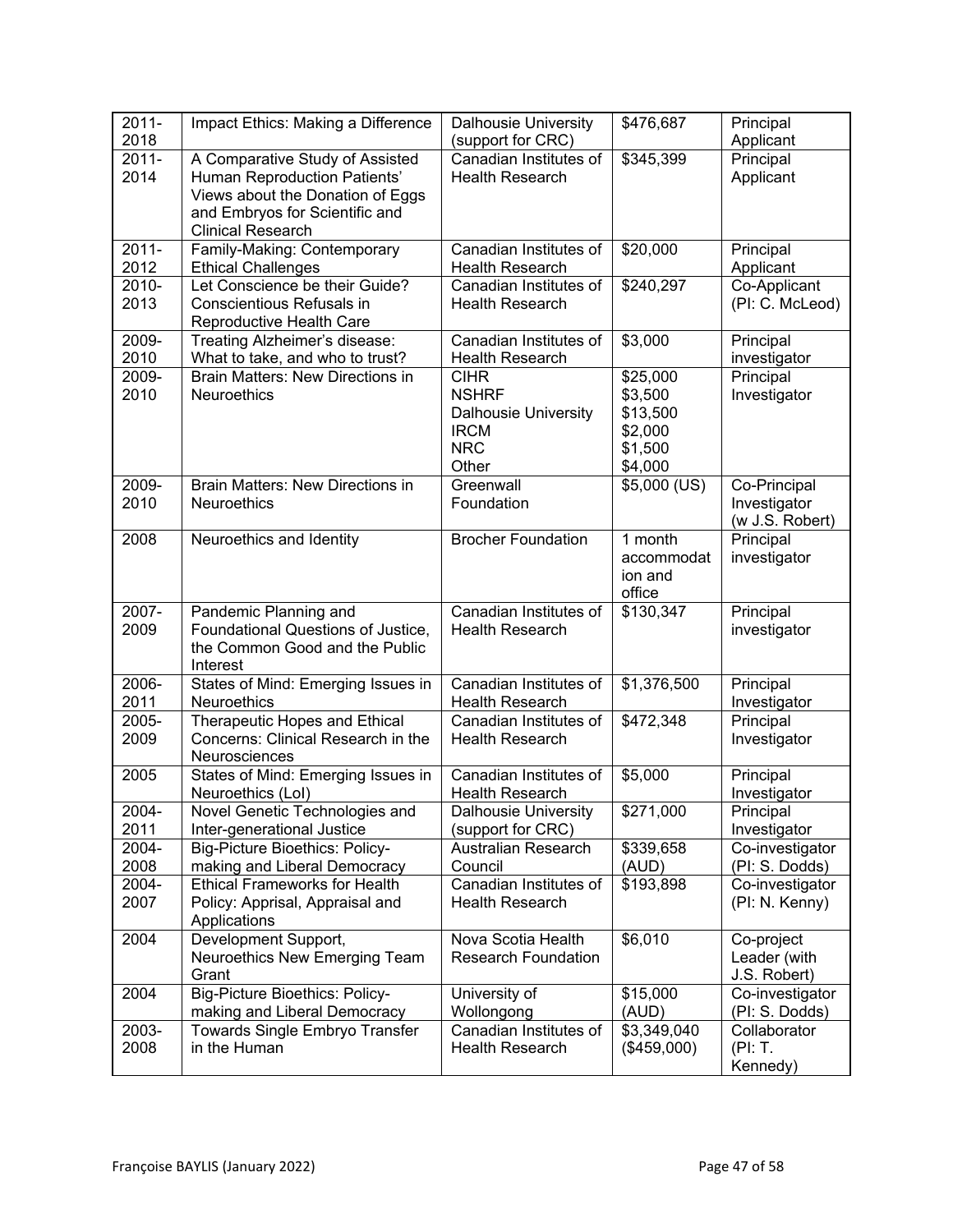| 2003-<br>2004    | Frozen Human Embryos in<br>Research: A Survey of Canadian<br><b>IVF</b> clinics                  | <b>Associated Medical</b><br>Services Inc.                                                                                      | \$18,200                                                         | Principal<br>Investigator                   |
|------------------|--------------------------------------------------------------------------------------------------|---------------------------------------------------------------------------------------------------------------------------------|------------------------------------------------------------------|---------------------------------------------|
| 2001-<br>2007    | Stem Cell Genomics and<br><b>Therapeutics Network</b>                                            | Network of Centres of<br>Excellence (NCE)                                                                                       | \$21,100,000                                                     | Co-investigator<br>(SD: R.<br>Worton)       |
| $2001 -$<br>2003 | -Sources of Material in Human<br><b>Stem Cell Research</b>                                       | -Stem Cell Network                                                                                                              | [\$127,785]                                                      | -Principal<br>Investigator                  |
| 2003-<br>2005    | -The Model Systems Strategic<br><b>Research Network</b>                                          | -Stem Cell Network                                                                                                              | [\$251,232]                                                      | -Co-Project<br>Leader (with<br>J.S. Robert) |
| 2003-<br>2005    | -Our Cells/Ourselves: The Ethics<br>of Embryonic Stem Cell Research                              | -Stem Cell Network                                                                                                              | [\$161,240]                                                      | -Co-Project<br>Leader (with<br>J.S. Robert) |
| $2001 -$<br>2004 | Gene Therapy for Neurological<br><b>Disease</b>                                                  | Canadian Institutes of<br><b>Health Research</b>                                                                                | \$1,300,000<br>(\$96,000)                                        | Co-investigator<br>(PI: G. Karpati)         |
| $2001 -$<br>2002 | Justice for All: Novel Genetic<br>Technologies and Obligations to<br><b>Future Generations</b>   | Canadian Institutes of<br><b>Health Research</b>                                                                                | \$40,970                                                         | Principal<br>Investigator                   |
| 2000-<br>2002    | Ethnicity, Citizenship, Family:<br>Identity After the Human Genome<br>Project                    | NIH, National Human<br>Genome Research<br>Institute                                                                             | \$460,000<br>(US)                                                | Project Advisor<br>(PI: C. Elliot)          |
| 2000-<br>2001    | Our Cells/Ourselves: Human<br>Biotechnology, Ethics and Public                                   | <b>Associated Medical</b><br>Services Inc.                                                                                      | \$15,000                                                         | Principal<br>Investigator                   |
|                  | Policy in the New Millennium                                                                     |                                                                                                                                 |                                                                  |                                             |
| 2000-<br>2001    | Attitudes of Pregnant Women to<br>Cord Blood Stem Cell Collection,<br><b>Testing and Banking</b> | <b>IWK Grace Research</b><br><b>Services</b>                                                                                    | \$14,275                                                         | Co-investigator<br>(PI: C)<br>Fernandez)    |
| 1999-<br>2000    | Human Cloning and<br>Intergenerational Justice                                                   | <b>Dalhousie University</b>                                                                                                     | \$3,692                                                          | Principal<br>Investigator                   |
| 1999             | Bioethics and Health Law in CIHR                                                                 | <b>SSHRC-CHSRF</b>                                                                                                              | \$39,923                                                         | Co-investigator<br>(PI: S. Sherwin)         |
| 1997-<br>2000    | Enhancement Technologies and<br>Human Identity                                                   | <b>SSHRC</b>                                                                                                                    | \$135,000                                                        | Co-investigator<br>(PI: C. Elliott)         |
| 1997-<br>1999    | Enriching the COPS Curriculum<br>Through Integration: Genetics,<br>Communication, Ethics and Law | Dalhousie University,<br>Research and<br>Development Fund of<br>the Division of<br><b>Medical Education</b>                     | \$13,400                                                         | Principal<br>Investigator                   |
| 1997             | Research on Gene Transfer:<br><b>Ethical Considerations</b>                                      | <b>Dalhousie Medical</b><br><b>Research Foundation</b>                                                                          | \$7,116                                                          | Principal<br>Investigator                   |
| 1997-<br>1998    | Assent and Dissent in Research<br>Involving Children                                             | <b>IWK Grace Health</b><br><b>Centre Foundation</b><br><b>HSC Foundation</b><br><b>SSHRC</b><br>AMS<br><b>MRC</b><br><b>NCI</b> | \$10,000<br>\$10,000<br>\$9,812<br>\$5,000<br>\$5,000<br>\$2,000 | Principal<br>Investigator                   |
| 1996-<br>1998    | <b>SBC/SHHV Standards for Clinical</b><br><b>Ethics Education &amp; Consultation</b>             | Greenwall<br>Foundation<br>US bioethics centres<br>and networks                                                                 | \$316,000<br>(US)                                                | Member<br>(PI: S. Younger<br>and B. Arnold) |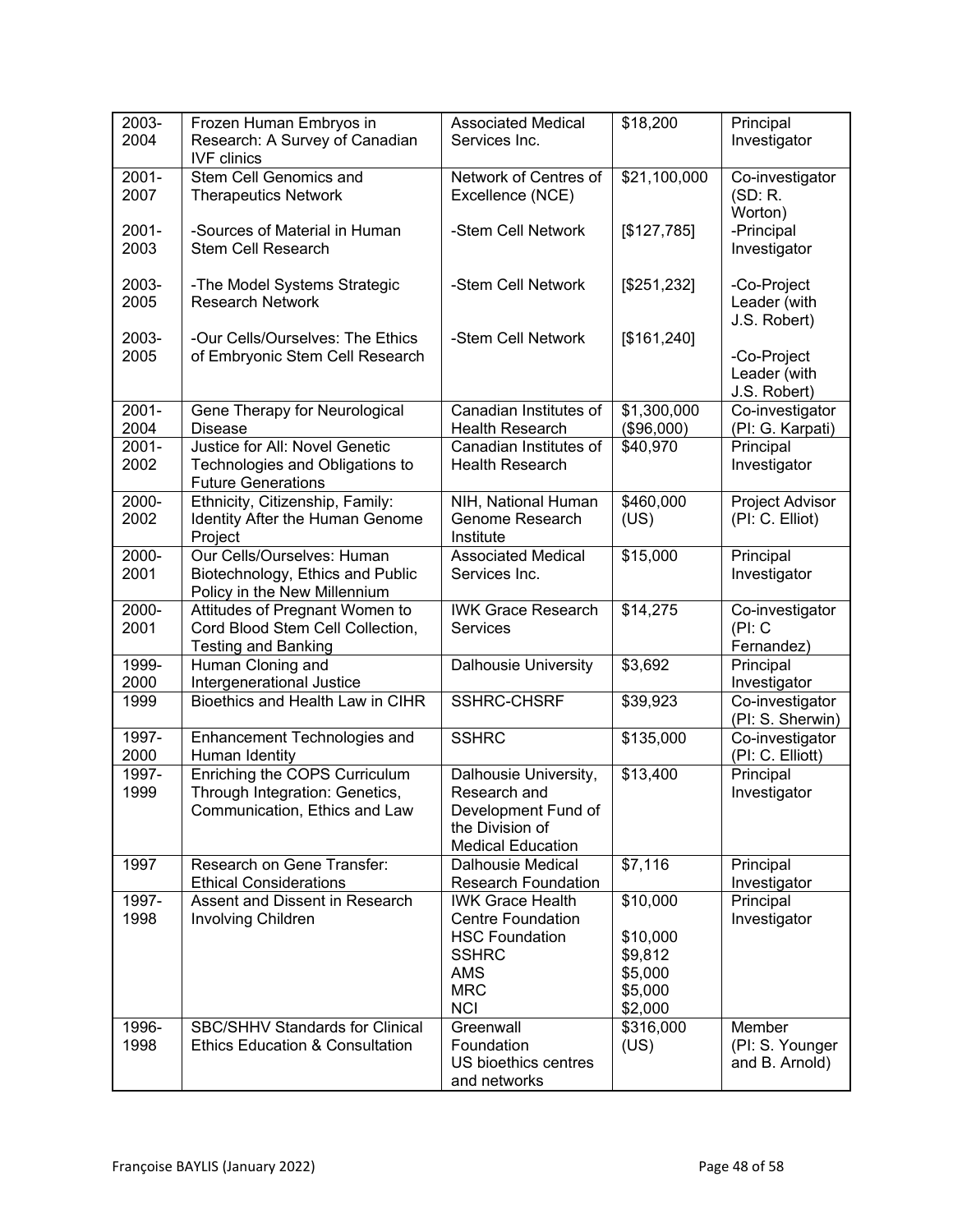| 1994          | A Feminist Analysis of the<br>Concepts of Abuse, Illness and<br><b>Cultural Difference</b>       | University of<br>Tennessee-Knoxville<br><b>Faculty Research</b><br>Award | \$5,000<br>(US)        | Principal<br>Investigator           |
|---------------|--------------------------------------------------------------------------------------------------|--------------------------------------------------------------------------|------------------------|-------------------------------------|
| 1993-<br>1997 | <b>Feminist Health Care Ethics</b>                                                               | <b>SSHRC</b>                                                             | \$120,000              | Co-investigator<br>(PI: S. Sherwin) |
| 1993-<br>1996 | Paediatric Ethics: Theoretical<br>Foundations as Realized in Post-<br>graduate Medical Education | Social Sciences and<br>Humanities Research<br>Council, and AMS           | \$119,750<br>\$100,000 | Co-investigator<br>(PI: A. Lynch)   |
| 1992-<br>1995 | <b>Educating Healthcare Ethics</b><br>Committees                                                 | FIPSE, US<br>Department of<br>Education                                  | \$340,000<br>(US)      | Faculty<br>(PI: S. Spicker)         |
| 1991-<br>1994 | <b>Ethics Consultation in Health Care</b>                                                        | Social Sciences and<br>Humanities Research<br>Council                    | \$70,000               | Principal<br>Investigator           |
| 1987-<br>1990 | <b>Health Care Ethics Project</b>                                                                | AMS; Ivey Fund;<br><b>UWO</b>                                            | \$100,000              | Faculty<br>(PI: A. Lynch)           |

### CIHR TRAINING PROGRAMS

| Year  | <b>Title</b>                              | Amount      | Role            |
|-------|-------------------------------------------|-------------|-----------------|
| 2002- | Ethics of Health Research and             | \$1,717,375 | Co-investigator |
| 2008  | Policy Training Program (CIHR)            |             | (PI: M.         |
|       |                                           |             | McDonald)       |
| 2002- | Ethics of Health Research and             | \$300,000   | Co-investigator |
| 2004  | <b>Policy Training Program</b>            |             | (PI: M.         |
|       | (NSHRF)                                   |             | McDonald)       |
| 2002- | <b>CIHR Strategic Training Initiative</b> | \$2,176,508 | Mentor          |
| 2008  | in Research in Reproductive               |             | (PI: W. Fraser) |
|       | Health Sciences (STIRRHS)                 |             |                 |
| 2002- | CIHR Training Program in Health           | \$1,638,861 | Mentor          |
| 2008  | Law and Policy                            |             | (PI: J. Downie) |

### INFRASTRUCTURE GRANTS

Establishment of an Intellectual Commons for interdisciplinary research in bioethics.

| Year  | <b>Funding Source</b>                             | Amount    | Role         |
|-------|---------------------------------------------------|-----------|--------------|
| 2004- | Canada Foundation for Innovation: Innovation Fund | \$109,700 | Principal    |
| 2008  |                                                   |           | Investigator |
| 2004- | Nova Scotia Research and Innovation Trust         | \$109,700 | Principal    |
| 2008  |                                                   |           | Investigator |
| 2004- | Dalhousie Faculty of Medicine                     | \$49,301  | Principal    |
| 2008  |                                                   |           | Investigator |

Establishment of the Canadian Centre for Vaccinology (Halifax) with laboratories for basic, translational, and multidisciplinary research and facilities for human challenge studies

| Year          | <b>Funding Source</b>                                        | Amount      | Role                                    |
|---------------|--------------------------------------------------------------|-------------|-----------------------------------------|
| 2004-<br>2008 | Canada Foundation for Innovation: Innovation Fund            | \$2,251,893 | Co-investigator<br>(PI: SA              |
|               |                                                              |             | Halperin)                               |
| 2004-<br>2006 | Office of Economic Development, Government of Nova<br>Scotia | \$2,263,309 | Co-investigator<br>(PI: SA<br>Halperin) |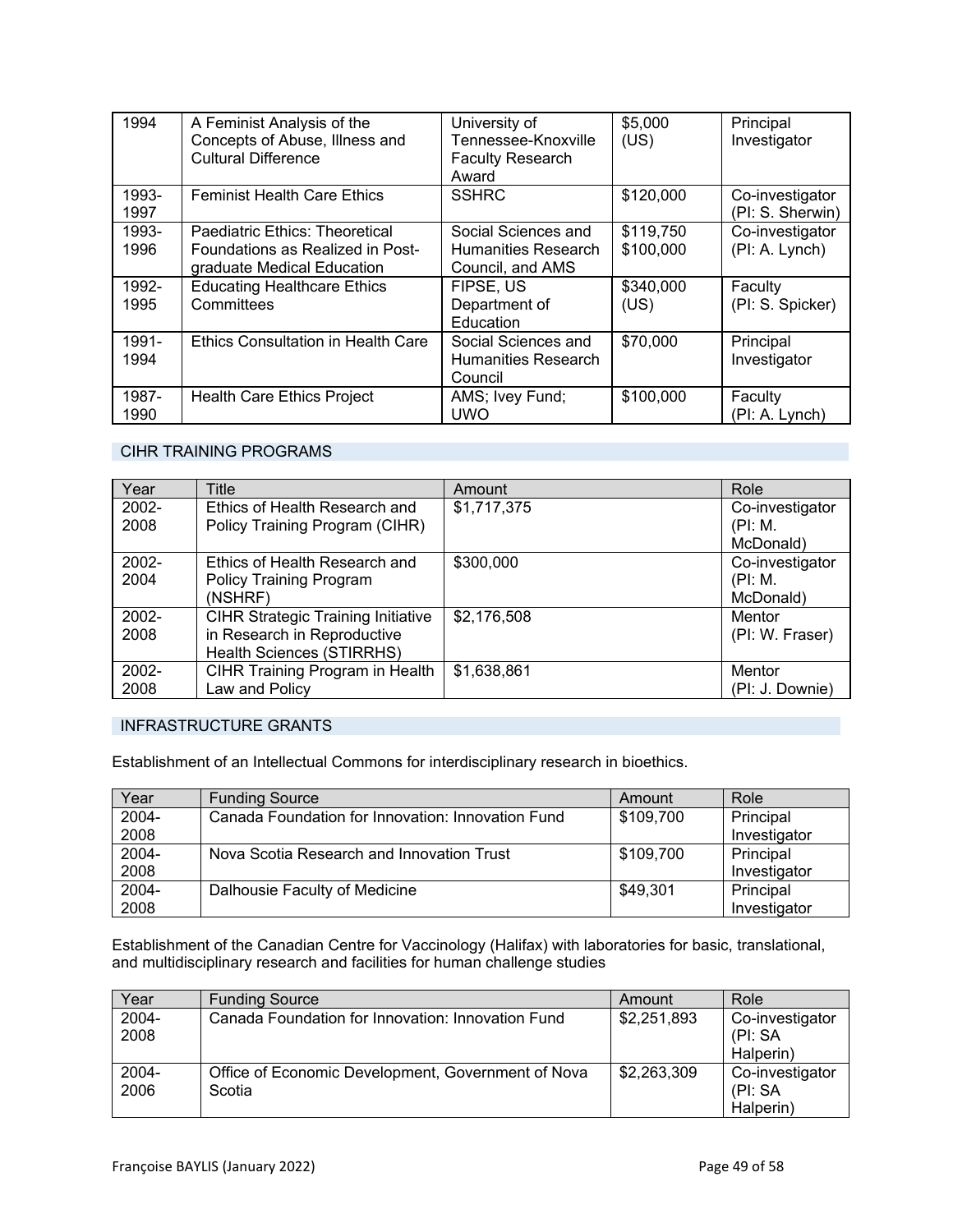| 2004-<br>2008 | <b>IWK Health Centre and other partners</b>                 | \$1,126,340 | Co-investigator<br>(PI: SA)<br>Halperin) |
|---------------|-------------------------------------------------------------|-------------|------------------------------------------|
| 2004-<br>2008 | Canada Foundation for Innovation: Research Hospital<br>Fund | \$2,176,726 | Co-investigator<br>(PI: SA)<br>Halperin) |

#### RESEARCH CONTRACTS

- 1. Baylis, F. Freedom of Expression. Canadian Centre for Ethics in Sport. May 2021-present.
- 2. Baylis, F. UNESCO Avicenna Prize for Ethics in Science. January 2017.
- 3. Baylis, F. Public Health Ethics 101. Ottawa: Policy and Partnership Division, Office of Public Health Practice, September 2010-February 2011.
- 4. Baylis, F. Procréation assistée: Expert ethics report for the Canadian government in reference regarding the Assisted Human Reproduction Act S.C. 2004, c.2. Ottawa: Ministère de la justice: Attorney General of Quebec v. Attorney General of Canada, July 2006-March 2007.
- 5. Baylis, F., & Downie J. Directory of researchers. Ottawa: Industry Canada, Canadian Biotechnology Secretariat, July 2006-March 2007.
- 6. Baylis, F., Ram N, & Reid L. Evaluating UNESCO document "Elaboration of the declaration on universal norms on bioethics: fourth outline of a text" in a Canadian context [Canadian Commission for UNESCO]. Ottawa: Health Canada, December 2004-January 2005.
- 7. Baylis, F. Assisted human reproduction: Pre-implantation genetic diagnosis, cloning, stem cells and human rights. Ottawa: Department of Justice, Human Rights Law Section, February-March 2004.
- 8. Downie, J., Baylis, F., Gibson, E., & Hadskis, M. Rules for human DNA banks: A Canadian and international comparative analysis. Ottawa: Health Canada, October 2003.
- 9. Baylis, F., Ireland, A., Kaufman, D., & Weijer, C. Protecting human research subjects: Case-based learning for Canadian research ethics boards and researchers. Ottawa: National Council on Ethics in Human Research, November 2000.
- 10. Baylis, F. & Ginn, D. Ethical and legal issues relating to post-exposure prophylaxis (PEP) for possible non-occupational exposure to HIV. Ottawa: HIV/AIDS Policy Coordination and Program Division, Health Canada and The NAMES Project/Le project de Noms, September 1998.
- 11. Downie, J. & Baylis, F. Tri-council policy statement on ethical conduct for research involving humans: A review of the requirements with respect to research involving women and other systematically disadvantaged groups. Ottawa: Women's Health Bureau, Health Canada, January 1998.
- 12. Baylis, F. Joint policy statement: Ethical issues in assisted reproduction. Ottawa: Society of Obstetricians and Gynaecologists of Canada and Canadian Fertility and Andrology Society. Journal of SOGC 1999, 21: nos 1-5. http://www.scribd.com/doc/9205495/Joint-Policy-Statement, November 1997.
- 13. Baylis, F. Assisted reproductive technologies: Informed choice. Ottawa: Royal Commission on New Reproductive Technologies. 1991-1992.

### RESEARCH BRIEFS / EXPERT TESTIMONY

- 1. Proposed regulations and the related Guidance Document: Interpretation of the Proposed Regulations under the Assisted Human Reproduction Act (Guidance Document). Written report to Health Canada [Vanessa Gruben, Alan Cattapan, Angela Cameron, Karen Busby, Davinder Singh, Stefanie Carsley, Isabel Côté, Katy Fulfer, Kévin Lavoie, Kathleen Hammond, Angel Petropanagos, and Pamela White] January 10, 2019.
- 2. Discussion Document (Proposed Regulations for the Assisted Human Reproduction Act). Written report to Health Canada [with Alana Cattapan]. September 9, 2017.
- 3. Revisions to 2<sup>nd</sup> Edition of the Tri-Council Policy Statement (2014) Research Involving Human Cells and Cell Lines. Written report Panel on Research Ethics [with Marcus McLeod]. December 19, 2017.
- 4. Revisions to 2nd Edition of the Tri-Council Policy Statement (2014). Written report to Panel on Research Ethics [with Trudo Lemmens and Matthew Herder]. February 7, 2017.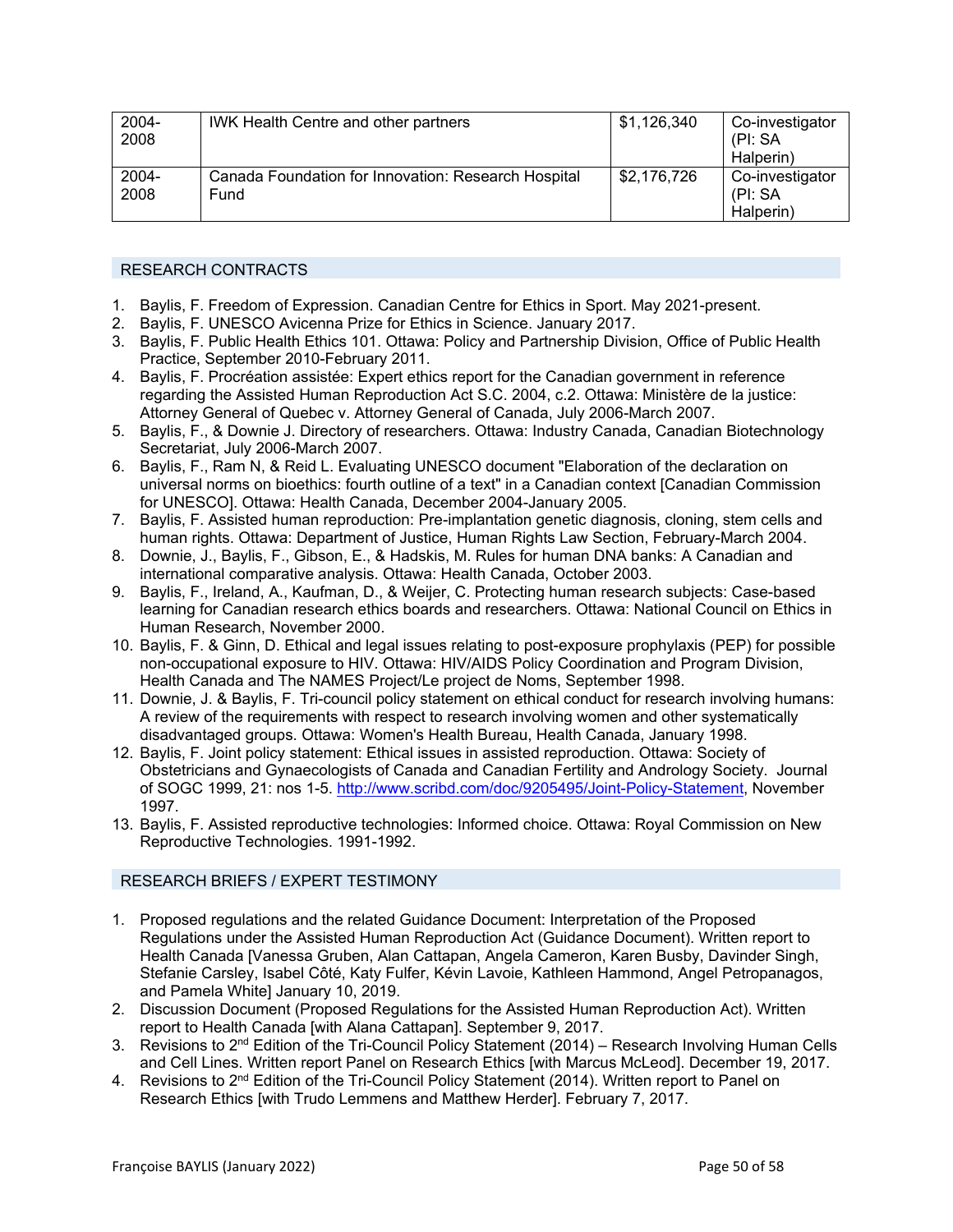- 5. Prepublication of proposed regulations to support the Assisted Human Reproduction Act. Written report to Health Canada [with Jocelyn Downie]. November 27, 2016.
- 6. CIOMS Guideline 19: Pregnant women and lactating women as research participants. Written submission to CIOMS. March 1, 2016.
- 7. Comments on Proposed Amendment (Annex A) to CAN/CSA Z900.2.1-12. Written report to Canadian Standards Association. September 15, 2015.
- 8. CIOMS Guideline 15: Pregnant and lactating women as research participants. Written report to CIOMS [with Robyn MacQuarrie]. May 25, 2015.
- 9. Bill 100, *Universities Accountability and Sustainability Act* to Nova Scotia Legislature Law Amendments Committee. Oral presentation and written report. April 30, 2015.
- 10. Conscientious Objection to College of Physicians and Surgeons of Ontario, regarding proposed changes to policy 5-08 "Physicians and the Ontario Human Rights Code". Written report [with Carolyn McLeod, Jocelyn Downie, Emma Ryman, and Alana Cattapan]. February 20, 2015.
- 11. Conscientious Objection to College of Physicians and Surgeons of Ontario, regarding proposed changes to policies 4-07 "Physician behaviour in the professional environment" and 5-08 "Physicians and the Ontario Human Rights Code" Written report [with Carolyn McLeod, Jocelyn Downie, Alana Cattapan, Georgia Lloyd-Smith and Jacquelyn Shaw]. August 1, 2014.
- 12. Incorporation of CIHR Updated Guidelines for Human Pluripotent Stem Cell Research. 2<sup>nd</sup> Edition Tri-Council Policy Statement (2010). Written report to Panel on Research Ethics. January 15, 2014.
- 13. Revisions to 2<sup>nd</sup> Edition of the Tri-Council Policy Statement (2010). Written report to Panel on Research Ethics. January 15, 2014.
- 14. Round Table Discussion on Payment of Plasma Donors in Canada Summary Report. Written report to Office of Policy and International Collaboration, Biologics and Genetic Therapies Directorate, Health Products and Food Branch, Health Canada [with Jocelyn Downie and Matthew Herder] July 25, 2013.
- 15. Consultation sur les activités de procréation assistée au Québec. Written report to Commissaire du Québec [with Ryan Tonkens] June 12, 2013.
- 16. Post-marketing Trials. Standing Senate Committee on Social Affairs, Science and Technology. Oral Presentation. Ottawa, November 8, 2012
- 17. Recommendation on the Status of Scientific Researchers (adopted by the General Conference of UNESCO at its 18th session on 20 November 1974, 18 C/Resolution 40) Comments prepared for the Canadian Commission for UNESCO. Ottawa, July 10, 2012.
- 18. Clinical Trial Registration. Standing Senate Committee on Social Affairs, Science and Technology. Written report [with Matthew Herder and Trudo Lemmens]. June 11, 2012.
- 19. Study on prescription pharmaceuticals in Canada: Clinical trials. Standing Senate Committee on Social Affairs, Science and Technology. Oral Presentation. Ottawa, May 10, 2012.
- 20. Draft Health Canada "*Guidance Document on the Inclusion of Women in Clinical Trials*". Written report [with Susan Sherwin] March 5, 2012.
- 21. Administrative Review of Assisted Human Reproduction Canada. Standing Committee on Health. Oral Presentation. Ottawa, November 16, 2010.
- 22. Study on Canada's Pandemic Preparedness. Standing Senate Committee on Social Affairs, Science and Technology. Oral Presentation. Ottawa, October 27, 2010.
- 23. Revised Draft 2<sup>nd</sup> Edition Tri-Council Policy Statement. Several written reports on proposed revisions. Panel on Research Ethics. January 15, 2010; February 15, 2010; February 25, 2010.
- 24. Draft 2nd Edition Tri-Council Policy Statement. Several written reports on proposed revisions. Panel on Research Ethics. March 6, 2009; March 31, 2009
- 25. Report of the Working Group of IBC on Human Cloning and International Governance SHS/EST/CIB-15/08/CONF.502/2. Written report for the Canadian Commission for UNESCO, Sectoral Commission, Natural, Social and Human Sciences [with Robin Pierce] 15 October 2008.
- 26. Assisted Human Reproduction (Section 8 Consent) Regulations. Government of Canada, Senate Committee on Social Affairs, Science and Technology. Oral Presentation. Ottawa, January 31, 2007.
- 27. Assisted Human Reproduction (Section 8 Consent) Regulations. Government of Canada, Standing Committee on Health. Oral Presentation. Ottawa, December 12, 2006.
- 28. Yeung et al. v. Capital District Health Authority et al. Supreme Court of Nova Scotia. Affidavit and Oral Expert Testimony. Halifax, November 16, 2006.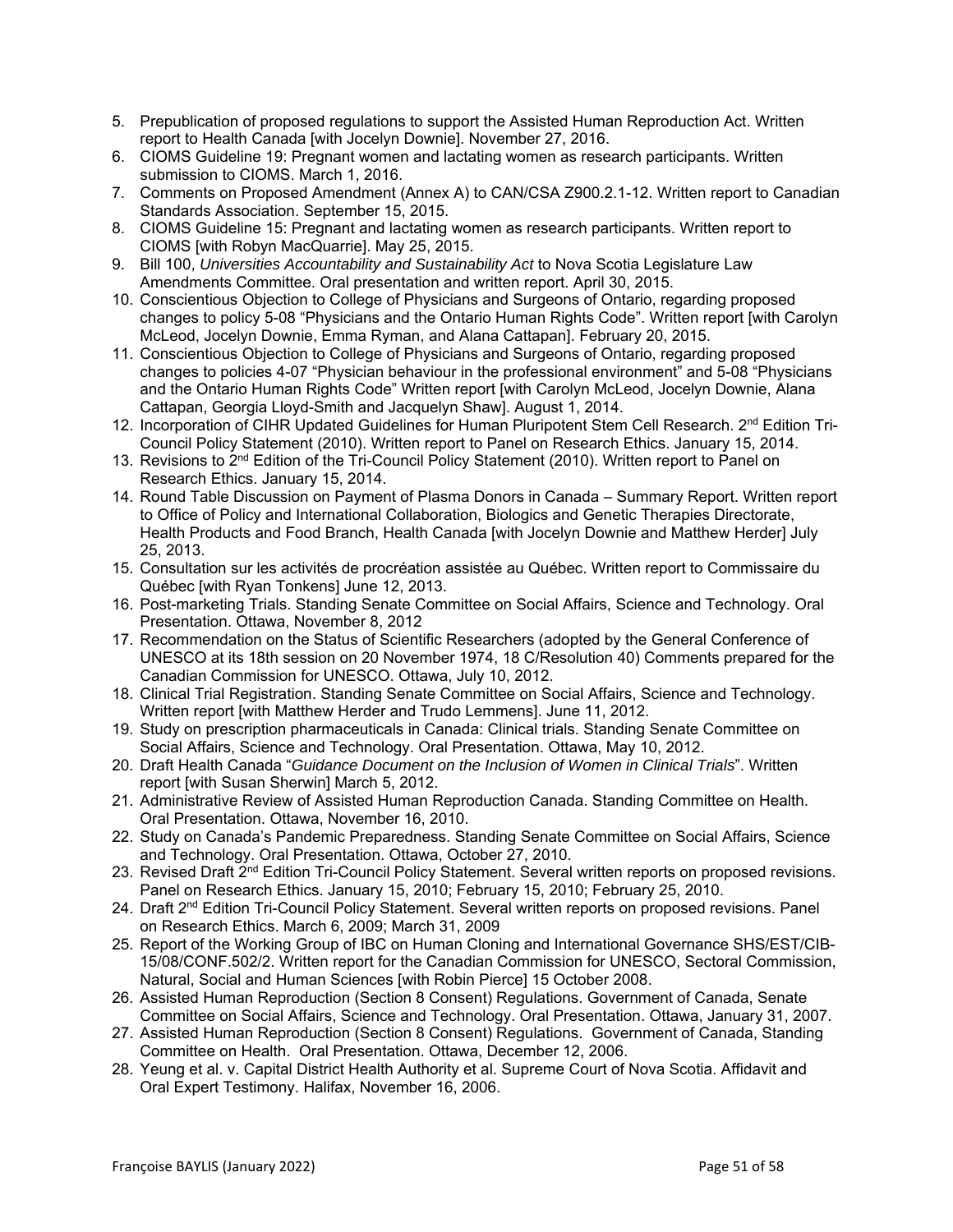- 29. The Regulation of Assisted Human Reproductive Technologies and Related Research: A Public Health, Safety and Morality Argument. Written Expert Testimony for the federal government of Canada in the matter of Attorney General of Quebec v. Attorney General of Canada. Province of Quebec Court of Appeal. No. 500-09-015177-041 C.A. August 2006.
- 30. Response to Proposed Text for the Assisted Human Reproduction (Section 8) Regulations. Written report to Health Canada [with Jocelyn Downie, Elaine Gibson, Matthew Herder and Lynette Reid], November 27, 2005.
- 31. Evaluating UNESCO Document "Elaboration of the Declaration on Universal Norms on Bioethics: Fourth Outline of a Text" in a Canadian context, Canadian Commission for UNESCO. Oral Presentation. Ottawa, February 7, 2005.
- 32. Bill C-6 An Act respecting assisted human reproduction and related research. Government of Canada, Senate Committee on Social Affairs, Science and Technology. Oral Presentation. Ottawa, February 26, 2004.
- 33. Bill C-13 and Stem Cell Research: Embryos, Clones and Chimaeras. Friendship Group of Parliamentarians for UNESCO. Oral Presentation. Ottawa, February 5, 2003.
- 34. Bill C-13 An Act respecting assisted human reproduction. Government of Canada, Standing Committee on Health. Oral Presentation. Ottawa, November 19, 2002.
- 35. Pluripotent Stem Cell Research: The Ethical Issues. "Breakfast on the Hill" for parliamentarians and senators sponsored by the Humanities and Social Sciences Federation. Oral Presentation. Ottawa, October 18, 2001.
- 36. Assisted Human Reproduction. Government of Canada, Standing Committee on Health. Oral Presentation. Ottawa, May 31, 2001.
- 37. Sawatzky v. Riverview Health Centre. Expert witness: Two written reports submitted. "Deciding for Others" and "The Futility Debate." March 17, 1999.
- 38. Research Involving Human Embryonic Material: Ethical Considerations. National Bioethics Advisory Commission (NBAC). Oral Presentation. Washington, D.C., January 19, 1999.
- 39. Tri-Council Working Group. Code of Ethical Conduct for Research Involving Humans. Oral and Written Presentations. Toronto, February 26, 1997.

### ACADEMIC SERVICE

### *UNIVERSITY COMMITTEES*

- Senate Honorary Degrees Committee, Dalhousie University, 2016-19
- Lord Dalhousie Scholarly Panel on Slavery and Race, 2016-19 https://www.dal.ca/dept/ldp/findings.html
- Committee on Aboriginal and Black/African Canadian Student Access and Retention, 2014-15
- Senate, Dalhousie University, 2013-19
- CRC Renewal Committee, Rene Lyons, 2010
- Research Ethics Appeal Board, Dalhousie University, 2009-21
- Search Committee, Bioethics Department, Dalhousie University, 2008-2009
- TJ Murray Visiting Scholar in Humanities Committee, Dalhousie University, 2003-06 (Chair, 2005-06)
- Appointments Committee for Research Associate, Health Law Institute, Dalhousie University, 2003
- PhD Nursing Program Review Committee, Dalhousie University, 2002-03
- Tier II Canada Research Chair in Bioethics Search Committee, Dalhousie University, (Chair) 2000-01
- Research Review Coordinating Committee, Dalhousie University, 1998-99
- Review and Search Committee for Associate Dean, Medical Research Services, Dalhousie University, 1997-98
- Head's Advisory Committee, Dept. of Philosophy, University of Tennessee, 1994-96
- Faculty Search Committee, Department of Philosophy, University of Tennessee, 1994-95
- Centre for Applied and Professional Ethics, University of Tennessee Knoxville, 1993-96

### *HOSPITAL COMMITTEES*

- Research Ethics Board, IWK Health Centre, 2004-06
- Research Ethics Board, Queen Elizabeth II Health Sciences Centre, 2000-01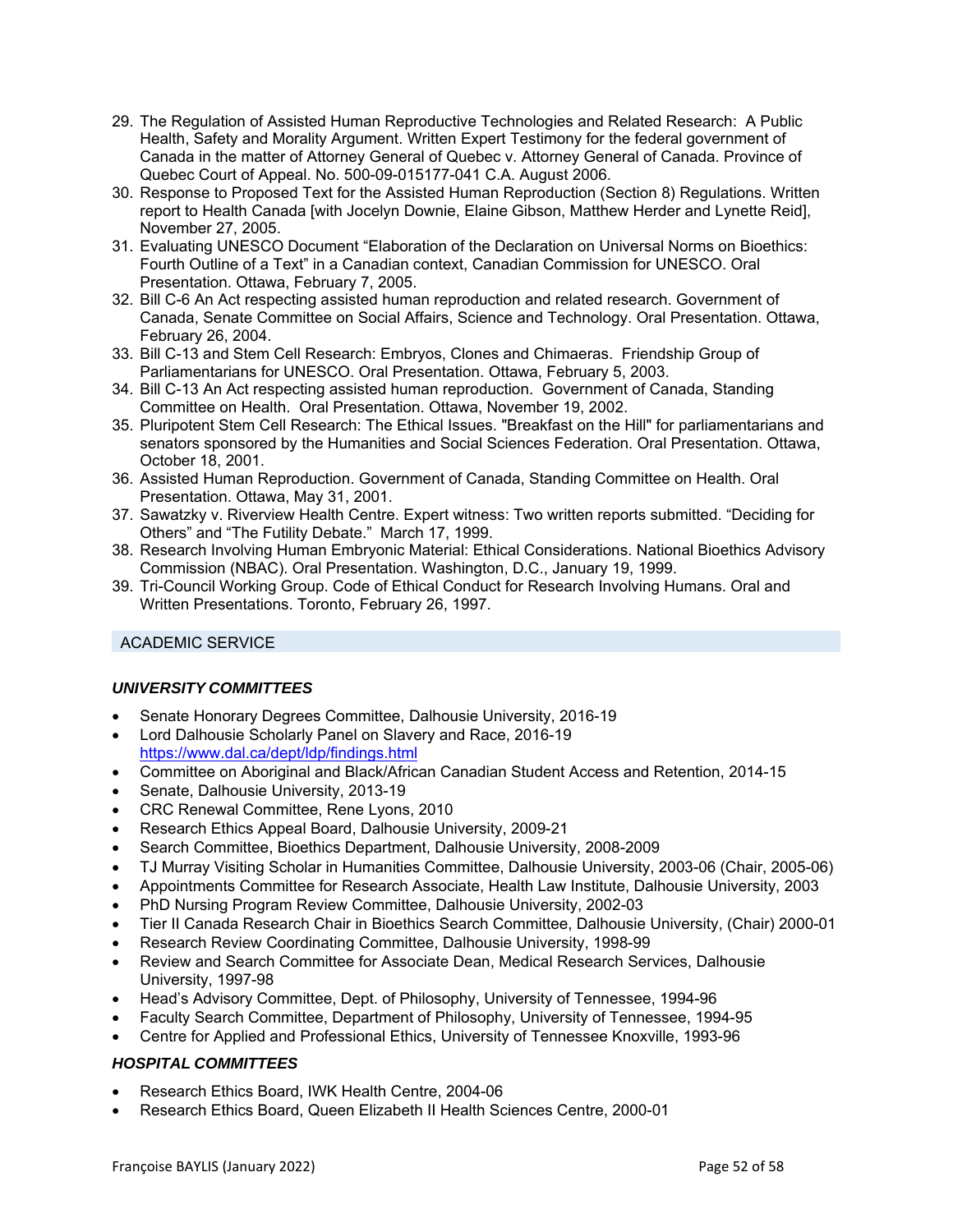- Assisted Reproduction Advisory Committee, Department of Obstetrics and Gynaecology, IWK Health Centre, 1999-2001
- Committee on HIV Screening and Coding, IWK Health Centre, 1999-2001
- Maritime Hereditary Cancer Program, IWK-Grace Health Centre, 1998
- Bioethics Committee, Dept. of Obstetrics and Gynaecology, Toronto Hospital, 1992-93
- Embryo Freezing Committee, Dept. of Obstetrics and Gynaecology, University Hospital, 1992
- Ethics Committee, Hospital for Sick Children, 1991-93
- Education Subcommittee of the Ethics Committee, Hospital for Sick Children, 1991-93
- Research Ethics Board, Hospital for Sick Children, 1991-93

### *SCHOLARLY REVIEW ACTIVITIES*

#### *Program Review*

- Appraisal Consultant, PhD Program in Human Studies at Laurentian University for the Ontario Council on Graduate Studies, Sudbury Ontario, 2010.
- Faculté de Médecine et des sciences de la santé, Centre D'étude et de Formation « Santé, Éthiques et Sociétés » Université de Sherbrooke, 2005
- National Research Council (NRC) Biotechnology Program, 2001
- National Council on Ethics in Human Research (NCEHR) REB Site Visit Program, 1998-2001

#### *Grants Panels*

- Canadian Institutes of Health Research (CIHR), Michael Smith Prize in Health Research (for Health Services and Systems and Population Health Research) 2009, 2010
- Social Sciences and Humanities Research Council (SSHRC), Philosophy Committee, 2007
- Fonds de recherche sur la société et la culture (FQRSC), 2005
- College of Reviewers, Canada Research Chairs (CRC), 2002-present
- Social Sciences and Humanities Research Council (SSHRC), Doctoral Fellowships, 2002-03
- Stem Cell Network, Scientific Review Committee, 2002-03
- Canadian Institutes of Health Research (CIHR) Health Ethics, Law and Humanities Grants Panel 2000-02
- Social Sciences and Humanities Research Council (SSHRC) and Canadian Institutes of Health Research (CIHR) Design Grants Committee, 1999

#### *Ad Hoc Grant Peer Review*

- Alberta Heritage Foundation for Medical Research (AHFMR)
- Associated Medical Services Inc. (AMS)
- Canada Council for the Arts
- Canadian Institutes for Health Research (CIHR)
- Canadian Institutes of Health Research (CIHR) Michael Smith Prize
- Cancer Research and Education (CaRE)
- Centre for Studies in Religion and Society, Faculty Fellowship Award
- Peer Reviewed Orthopaedic Research Program (PRORP)
- Nova Scotia Health Research Foundation (NSHRF)
- Royan International Research Award
- Social Sciences and Humanities Research Council (SSHRC) of Canada
- Unitd Kingdom, Nuffield Foundation
- United Kingdom, Wellcome Trust
- United States, Department of Defense/CDMRP (Congressionally Directed Medical Research Programs)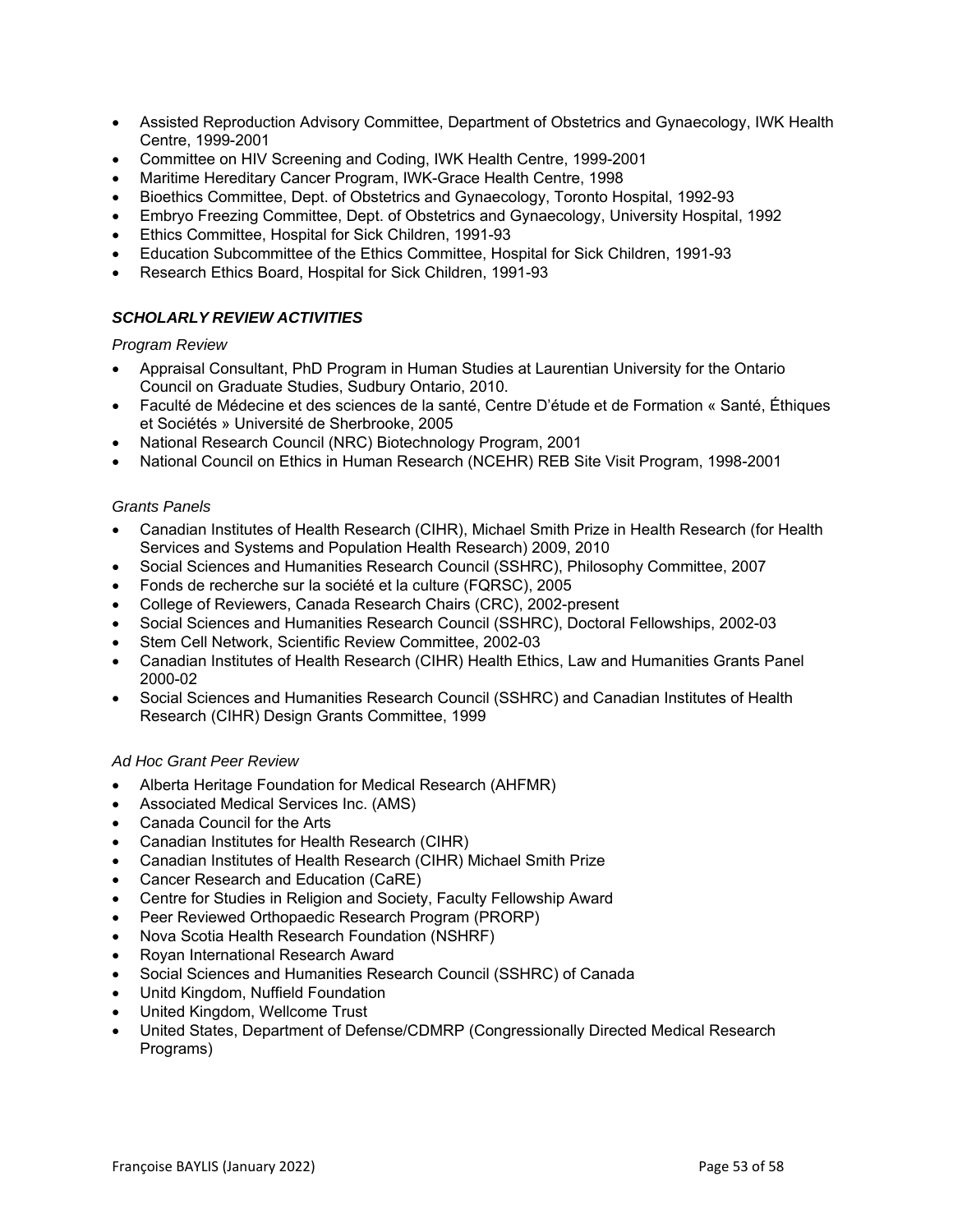#### *Ad Hoc Manuscript Review*

- AJOB primary research
- Annals RCPSC
- **Bioethics**
- Broadview Press
- Cambridge University Press
- Canadian Journal of Public Health
- Canadian Journal of Women and the Law
- Canadian Medical Association Journal
- Canadian Public Policy/Analyse de Politiques
- Developing World Bioethics
- Elsevier
- Encyclopedia of Applied Ethics
- Ethics & Behavior
- Harvard University Press
- Hastings Center Report
- Hypatia
- Institute of Medicine (U.S.)
- Johns Hopkins University Press
- Journal of Clinical Ethics
- Journal of Law, Medicine & Ethics
- Journal of Medical Ethics
- Journal of Obstetrics and Gynaecology Canada
- Journal of Social Philosophy
- Journal of Women's Health
- Kennedy Institute of Ethics Journal
- MIT Press
- Neuroethics
- Regenerative Medicine
- Science and Engineering Ethics
- Yale University Press

#### *Journal Editorial/Advisory Boards*

- **•** Feminist Philosophy Quarterly, 2014-2017
- Monash Bioethics Review, 2014-present
- International Journal of Feminist Approaches to Bioethics (IJFAB), 2009-2019
- Bioethics, 2007-2011
- Journal of Ethics in Mental Health, 2005-2012
- Ethics & Behavior, 1999-2005
- Medical Ethics: Policies, Protocols, Guidelines & Programs, 1996-2003
- Healthcare Ethics Committee Forum, 1992-2002
- Calyx: Ethical Issues in Paediatrics, Editor, 1991-1993

#### *Tenure, Promotion and Reappointment Reviews*

- Jing-Bao Nie, (promotion to the rank of Professor) University of Otago, Dunedin, New Zealand, 2016
- Amrita Pande, (National Research Foundation, Rating Application), University of Cape Town, 2015
- Art Leader, (award of Emeritus Professor status) University of Ottawa, 2015
- Jennifer Parks, (promotion to the rank of Professor) Loyola University Chicago, 2012
- Kathryn Ehrich, (promotion to Senior Research Fellow) King's College London, 2011
- Christine Overall, (Queen's Research Chair, renewal), Queen's University, 2010
- Michael Oldani, (tenure review), University of Wisconsin-Whitewater, 2009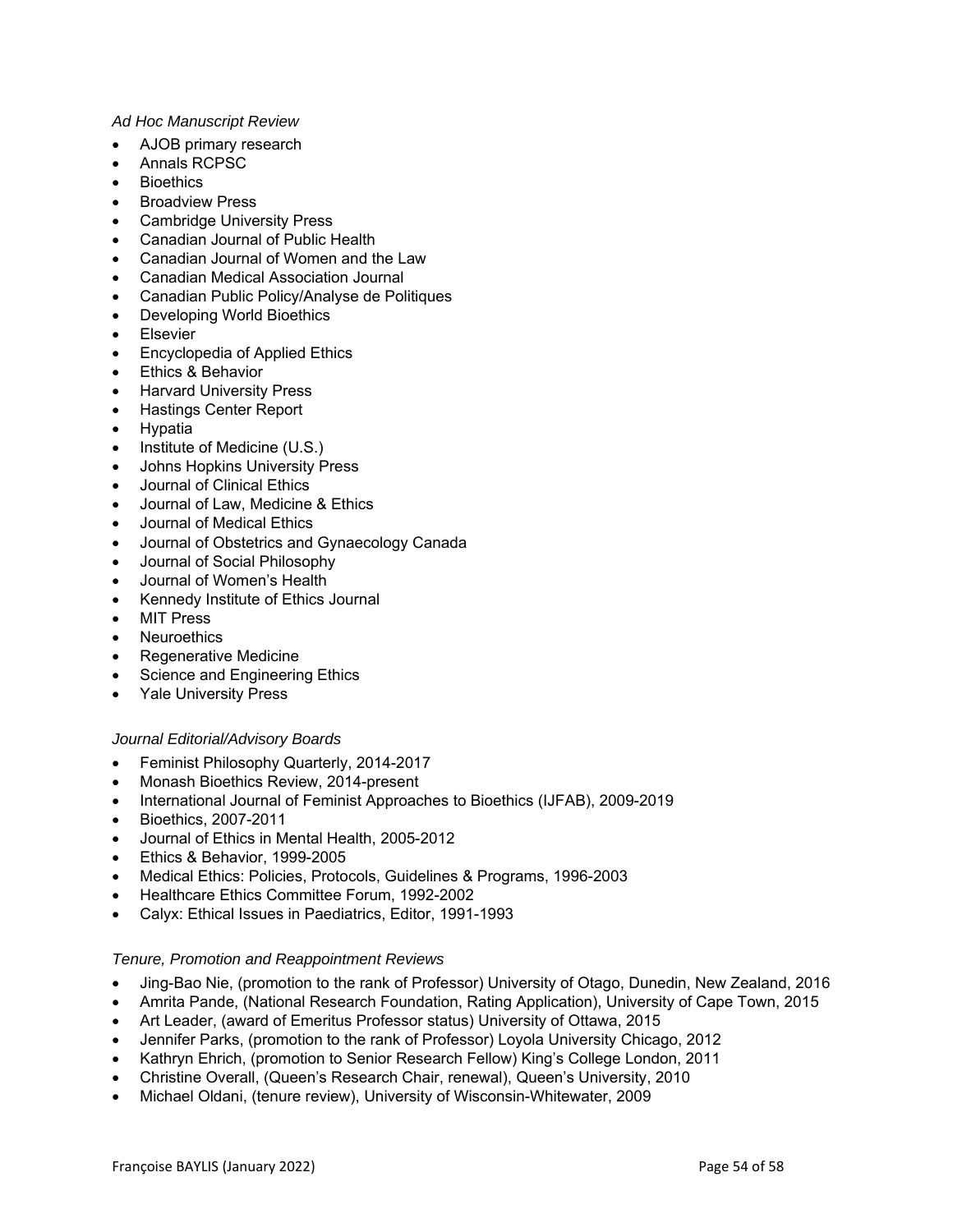- Julia Abelson, (promotion to the rank of Professor), McMaster University, 2009
- Walter Glannon, (promotion to the rank of Professor), Department of Philosophy, University of Calgary, 2009
- Paul Ford, (promotion to the rank of Associate Professor), Cleveland Clinic Lerner College of Medicine of Case Western Reserve University, 2009
- Duff Waring, (promotion to the rank of Associate Professor with tenure), Department of Philosophy, York University, 2006
- Kathleen Oberle, (promotion to the rank of Professor), Faculty of Nursing, University of Calgary, 2006
- Joan McGregor (promotion to the rank of Professor), Department of Philosophy, Arizona State University, 2005
- Tod Chambers (promotion to the rank of Associate Professor with tenure), Medical Ethics and Humanities Program, The Feinberg School of Medicine, Northwestern University, 2003
- Jonathan Hellmann (promotion to the rank of Professor), Department of Pediatrics, University of Toronto, 2002
- Laurie Zoloth (promotion to the rank of Professor), Jewish Studies Program, San Francisco State University, 1999
- William Harvey (promotion to the rank of Professor), Department of Philosophy, University of Toronto, 1998
- Carl Elliott (promotion to the rank of Associate Professor), Department of Pediatrics, University of Minnesota, 1997
- Carol Cowell (promotion to the rank of Professor), Department of Obstetrics and Gynaecology, University of Toronto, 1993

### *CONFERENCE PLANNING*

- Planning Committee, Third International Summit on Human Gene Editing. London, England, 2021- 2022.
- Planning Committee, Global Forum on Bioethics in Research. Buenos Aires, Brazil, 2016.
- Planning Committee, International Summit on Human Gene Editing. Washington, DC, 2015.
- Chair, Planning Committee, What Should be the "Business" of the University in the 21<sup>st</sup> Century? Halifax, NS, 2014.
- Co-Chair, Planning Committee, Brain Matters: New Directions in Neuroethics, Halifax, NS, 2009.
- Planning Committee, International Network on Feminist Approaches to Bioethics, Beijing China, 2006
- Planning Committee, Maritime Health Technology Symposium, Halifax, NS, 2006
- Planning Committee, Canadian Society for Women in Philosophy, Halifax, NS, 2005
- Planning Committee, Canadian Bioethics Society (CBS), Halifax, NS, 2005
- Peer Review, American Society for Bioethics and Humanities (ASBH), Nashville TN, 2001
- Planning Committee, Canadian Bioethics Society (CBS), Halifax, NS, 1997
- Chair, Planning Committee, Society for Bioethics Consultation (SBC), Cleveland OH, 1995
- Peer Review, Society for Bioethics Consultation (SBC), Cleveland OH, 1995
- Planning Committee, Society for Bioethics Consultation (SBC), Pittsburgh, PA, 1994
- Planning Committee, Society for Bioethics Consultation (SBC), Cleveland, OH, 1993
- Planning Committee, Canadian Bioethics Society (CBS), Toronto, ON, 1992
- Planning Committee, Canadian Bioethics Society (CBS), Hamilton, ON, 1991

#### COURSES TAUGHT

#### *UNDERGRADUATE*

- Health Professions HPRO 4801 (Independent Study); Dalhousie University Fall 14
- Biology BIOL 4807 (Special Topics in Biology); Dalhousie University (independent study) 97
- Clerkship Ethics (MED III); Faculty of Medicine, Dalhousie University Spring 97; Fall 97; Fall 98; Fall 01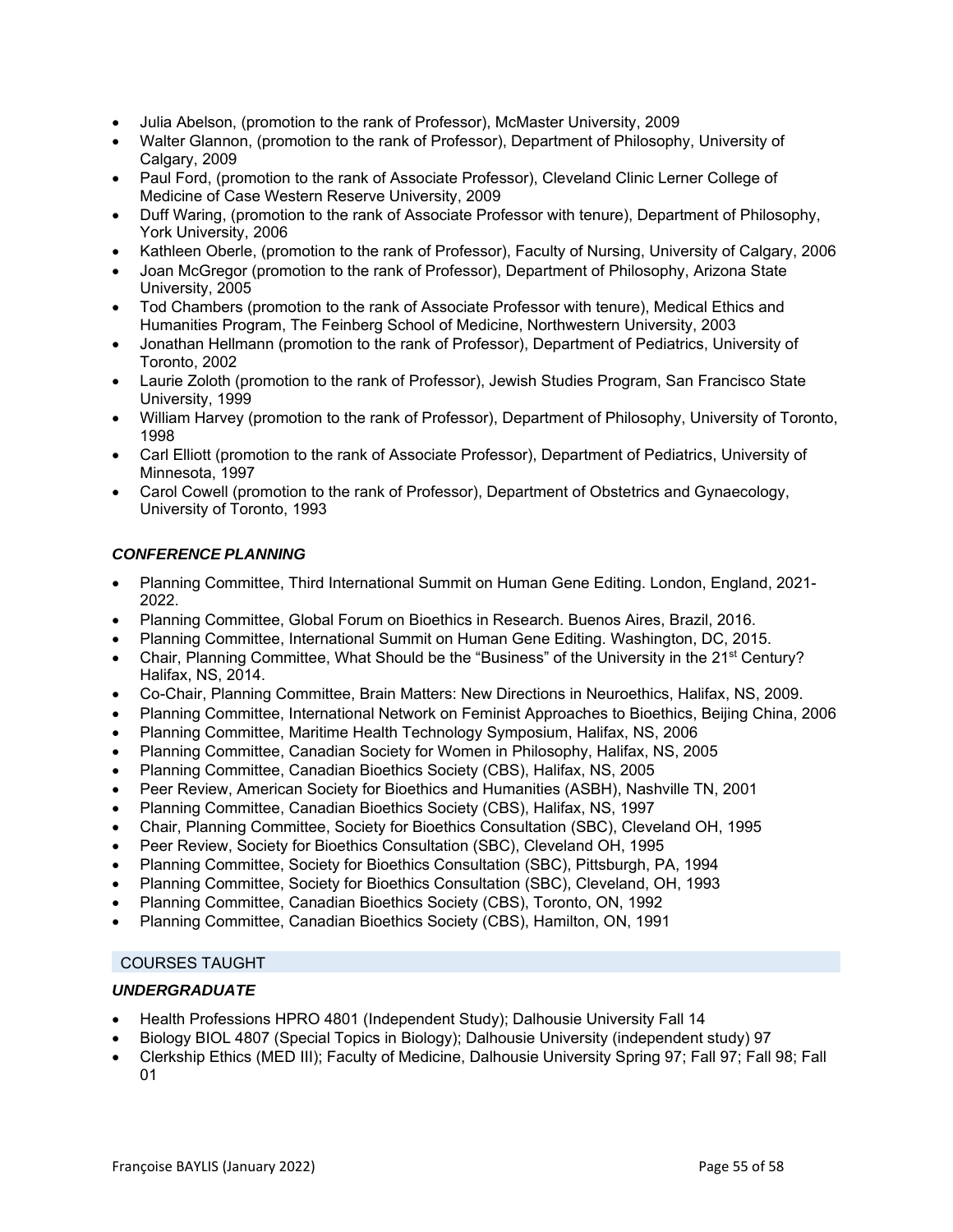- Ob/Gyn Clinical Clerkship (MED III); Faculty of Medicine, Dalhousie University 1999-present (monthly 1 1/2 hour tutorials)
- Ethics in Medicine (Patient-Doctor Unit) (MED I); Faculty of Medicine, Dalhousie University Spring 97; Spring 98; Fall 98
- Ethics in Genetics Embryology and Reproduction (MED I); Faculty of Medicine, Dalhousie University, Spring 98 – present
- Philosophy PHIL 345 (Medical Ethics); University of Tennessee, Knoxville Fall 93; Spring 94; Spring 95; Summer 95; Spring 96
- Rehabilitation Medicine REH 400 (Ethics in Rehabilitation); University of Toronto Fall 91, 92
- Medical Ethics (331S) (MED III); Faculty of Medicine, University of Toronto Spring 91; Spring 93
- Human Values in Medicine ETH 111F (MED I); Faculty of Medicine, University of Toronto Fall 90; Fall 91
- Philosophy PHIL 145 (Introduction to Philosophy); University of Western Ontario, Fall 84

# *GRADUATE*

- Philosophy/Bioethics PHIL 4801/ PHIL 5801 /BIOT 5801 (Ethics and Reproductive Health Care), Spring 2014
- Bioethics BIOT 5105 (Directed Reading Course in Bioethics), Summer 2009
- Bioethics BIOT 5101 (Resources for Bioethicists); Dalhousie University, Winter 2006
- Bioethics BIOT 5000 (Advanced Topics in Bioethics); Dalhousie University, Winter 2005
- Philosophy PHIL 546 (Orientation to Medical Ethics); University of Tennessee, Knoxville Spring 96
- Philosophy PHIL 588 (Clinical Practicum); University of Tennessee, Knoxville Fall 95
- Philosophy PHIL 544 (Topics in Applied Ethics: Feminist Health Care Ethics); University of Tennessee, Knoxville, Spring 95
- Philosophy PHIL 547 (Clinical Med. Ethics); University of Tennessee, Knoxville, Spring 94
- Medical Ethics; Hospital for Sick Children, Paediatric Residents Seminar (RI), Spring 92

### *CONTINUING EDUCATION*

- Canadian Public Health Association, mission to Serbia, November 2004
- Integrity in Scholarly Activity Workshop, Dalhousie University, January 2003
- Canadian Health Care Ethics Forum (national meeting), Senior Faculty and Program Chair, Vancouver, August 1998 (5 day retreat for faculty-in-training)
- Everyday Ethics; Faculty of Medicine, Dalhousie University, Fall 1998 (4hours)
- Canadian Health Care Ethics Forum (regional meeting), Senior Faculty, Halifax, October 1996 (3 day meeting for faculty-in-training)
- Bioethics Interest Group; Faculty of Medicine, Dalhousie University Fall 1996; Spring 1997 (4hours)
- Canadian Health Care Ethics Forum (national meeting), Senior Faculty, The Banff Centre, August 1996 (3-5 day retreat for faculty-in-training)
- Faculty Development Workshop on Ethics, University of Manitoba, January 1996 (2 day workshop)
- Canadian Health Care Ethics Forum (national meeting), Senior Faculty, The Banff Centre, August 1995 (5 day retreat for faculty-in-training)
- Everyday Ethics; Hospital for Sick Children, December 1991 June 1993 (monthly, 2 hour seminars)
- Ethics and In Vitro Fertilization, The Michener Institute for Applied Health Sciences (ME 705), Fall 1990 and Fall 1991 (8 hour seminars)
- Nursing Ethics, St. Joseph's Health Centre, Fall 1990 (6 hours)
- But is it Ethical? G1041; University of Western Ontario, Fall 1990 (4 hours)
- Elderhostel, University of Western Ontario, June 1990 (4 hours)

In addition to the above, while working as an ethics consultant, I have conducted a range of educational activities in health care settings including Grand Rounds, seminars, full day workshops for residents, hospital staff and Ethics Committee members at the following health care institutions in Canada and the United States:

Capital District Health Authority, Halifax, Nova Scotia, January 2001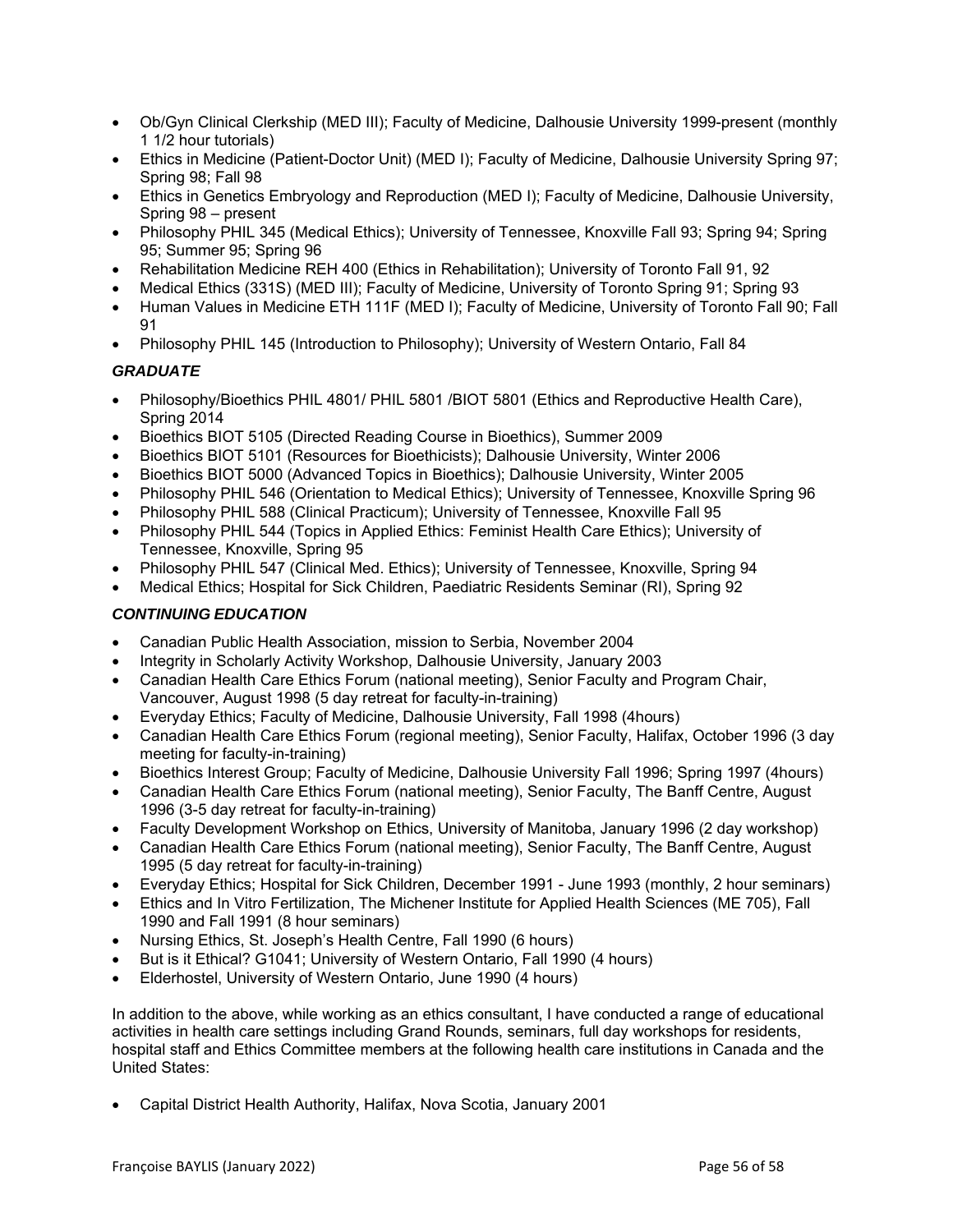- Queen Elizabeth II Health Sciences Centre, Halifax, Nova Scotia, June 1999
- Nova Scotia Hospital, Dartmouth, Nova Scotia, December 1998
- St Paul's Hospital, Vancouver, British Columbia, October 1997
- IWK/Grace Health Centre, Halifax, Nova Scotia, November 1996 to August 1997
- The Children's Hospital, Columbus, Ohio, February 1996
- St. John's Hospital, Springfield, Missouri, November 1995
- Alpena Hospital, Alpena, Michigan, (FIPSE) June 1995
- St. Boniface General Hospital, Winnipeg, Manitoba, May 1995
- Vancouver General Hospital, Vancouver, British Columbia, April 1995
- Vanderbilt, Nashville, Tennessee, April 1994
- Fitzsimons Hospital, Denver, Colorado, (FIPSE) April 1994
- Health Sciences Centre, Winnipeg, Manitoba, January 1994; May 1995; January 1996
- University of Tennessee Medical Center, Knoxville, Tennessee, October 1993; April 1994
- Evanston Hospital, Evanston, Illinois, (FIPSE) November 1993
- Williamsport Hospital, Williamsport, Pennsylvania, (FIPSE) May 1993; May 1994
- Women's College Hospital, Toronto, Ontario 1993
- Queen Street Mental Health Center, Toronto, Ontario 1993
- Doctor's Hospital, Toronto, Ontario 1992
- Mount Sinai Hospital, Toronto, Ontario 1992
- Toronto Hospital (General Division), Toronto, Ontario, 1991-1993
- Riverside Hospital, Ottawa, Ontario, November 1989
- University Hospital, London, Ontario, 1989-1992
- St Joseph's Hospital, London, Ontario, 1989-1991

### *SUPERVISORY EXPERIENCE (55)*

- 1. Marcus McLeod, Part-time Research Associate, Dalhousie University, October 16–May 17
- 2. Eluned Jones, Summer Research Student, Dalhousie University, May 16–August 16
- 3. Harrington Critchley, Summer Research Student, Dalhousie University, May 16–August 16
- 4. Lisbeth Witthof Nielsen, Part-time Research Assistant, Dalhousie University, March 16–August 16
- 5. Gonzalo Zurita Balderas, Mitacs Globalink student from Mexico, June 15–August 15
- 6. Katherine Browne, Post Doctoral Fellow, Dalhousie University, September 14–December 15
- 7. Angel Petropanagos, Post Doctoral Fellow, Dalhousie University, July 14–January 19
- 8. Khue Hua, Mitacs Globalink student from Vietnam, June 14–August 14.
- 9. David Snow, Research Associate/ Izakk Walton Killam Post Doctoral Fellow, Dalhousie University, February 14–June 15.
- 10. Alana Cattapan, Research Associate/ CIHR Post Doctoral Fellow, Dalhousie University, December 13–June 17.
- 11. Ashley Doyle, Research Associate, Dalhousie University, July 13–July 14
- 12. Rob MacDougall, Post Doctoral Fellow, Dalhousie University, September 12–December 13
- 13. Tamara Kayali, Post Doctoral Fellow, Dalhousie University, September 12–July 13
- 14. Ryan Tonkens, Post Doctoral Fellow, Dalhousie University, August 12–June 13
- 15. Samantha Copeland, PhD Student, Research Associate, Dalhousie University, March 12 September 15; (Completed September 2015; official graduation May 2016) – awarded Dalhousie Faculty of Graduate Studies Thesis Award and nominated by Dalhousie for the 2016 CAGS/PROQUEST-UMI Distinguished Dissertation Award.
- 16. Pamela White, Research Associate, Dalhousie University, September 11–May 12
- 17. Ami Harbin, Post Doctoral Fellow, Dalhousie University, July 11–March 12
- 18. Meena Krishnamurthy, Post Doctoral Fellow, Dalhousie University, October 10–May 11
- 19. Serife Tekin, Post Doctoral Fellow, Dalhousie University, September 09–May 12
- 20. Mark Munsterhjelm, Post Doctoral Fellow, Research Associate, Dalhousie University, Nov. 09– October 10
- 21. Syd Johnson, Post Doctoral Fellow, Dalhousie University, September 09–June 11
- 22. Simon Outram, Post Doctoral Fellow, Dalhousie University, June 09–January 12